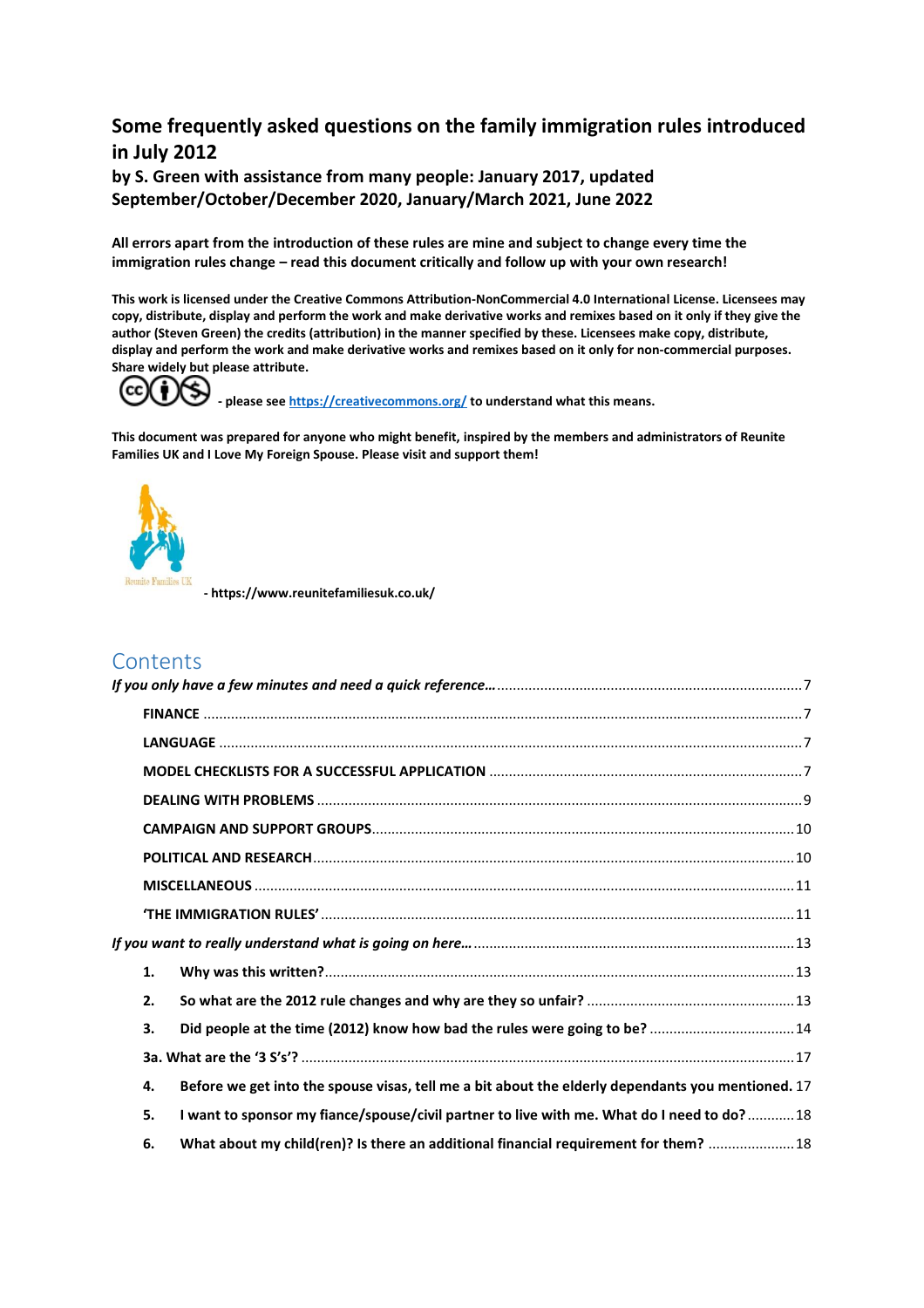| 7.             | Can my spouse apply for a visa while in the UK as a visitor? What about if they are in the UK on        |  |
|----------------|---------------------------------------------------------------------------------------------------------|--|
| 8.             | What are the pros and cons of a spouse visa vs fiancé visa? And tell me about unmarried partners.<br>19 |  |
| 9.             | Tell me more about the financial requirements for a spouse/fiance/civil partner visa.  20               |  |
| 10.            |                                                                                                         |  |
| 11.            |                                                                                                         |  |
| 12.            | I'm exempt from the financial requirement but the rules say I still have to meet the adequate           |  |
| 13.            | I will never meet these requirements. Tell me about the Surinder Singh route?22                         |  |
| 14.            |                                                                                                         |  |
| 15.            |                                                                                                         |  |
| 16.            |                                                                                                         |  |
| 17.            |                                                                                                         |  |
| 18.            | Surinder Singh implies returning to the UK. Would it be possible just to stay in the other European     |  |
| 19.            |                                                                                                         |  |
| 20.            |                                                                                                         |  |
| 21.            | Back to the spouse/fiancé visa financial requirement. Can I use a pension?  25                          |  |
| 22.            | Can I use an academic bursary? Or rental income? Insurance income? Investment income?                   |  |
| 23.            | Like most people, I earn a salary/wage or will be depending on one when applying. What do I             |  |
| 24.            |                                                                                                         |  |
| 25.            |                                                                                                         |  |
| 26.            |                                                                                                         |  |
| 27.            | My payslips come every 4 weeks, rather than every calendar month. How does that affect things?<br>28    |  |
| 28.            | I'm self-employed or the director of a Ltd (small or family)company. What category do I fall            |  |
| 29.            |                                                                                                         |  |
| 30.            |                                                                                                         |  |
| 31.            |                                                                                                         |  |
| 32.            |                                                                                                         |  |
| 33.            |                                                                                                         |  |
| 34.<br>time?30 | Ok, I'm relying on savings. Do my savings need to have been in my bank account for a certain            |  |
| 35.            | What evidence do I need to show when using savings to meet the financial requirement?31                 |  |
| 36.            |                                                                                                         |  |
| 37.            |                                                                                                         |  |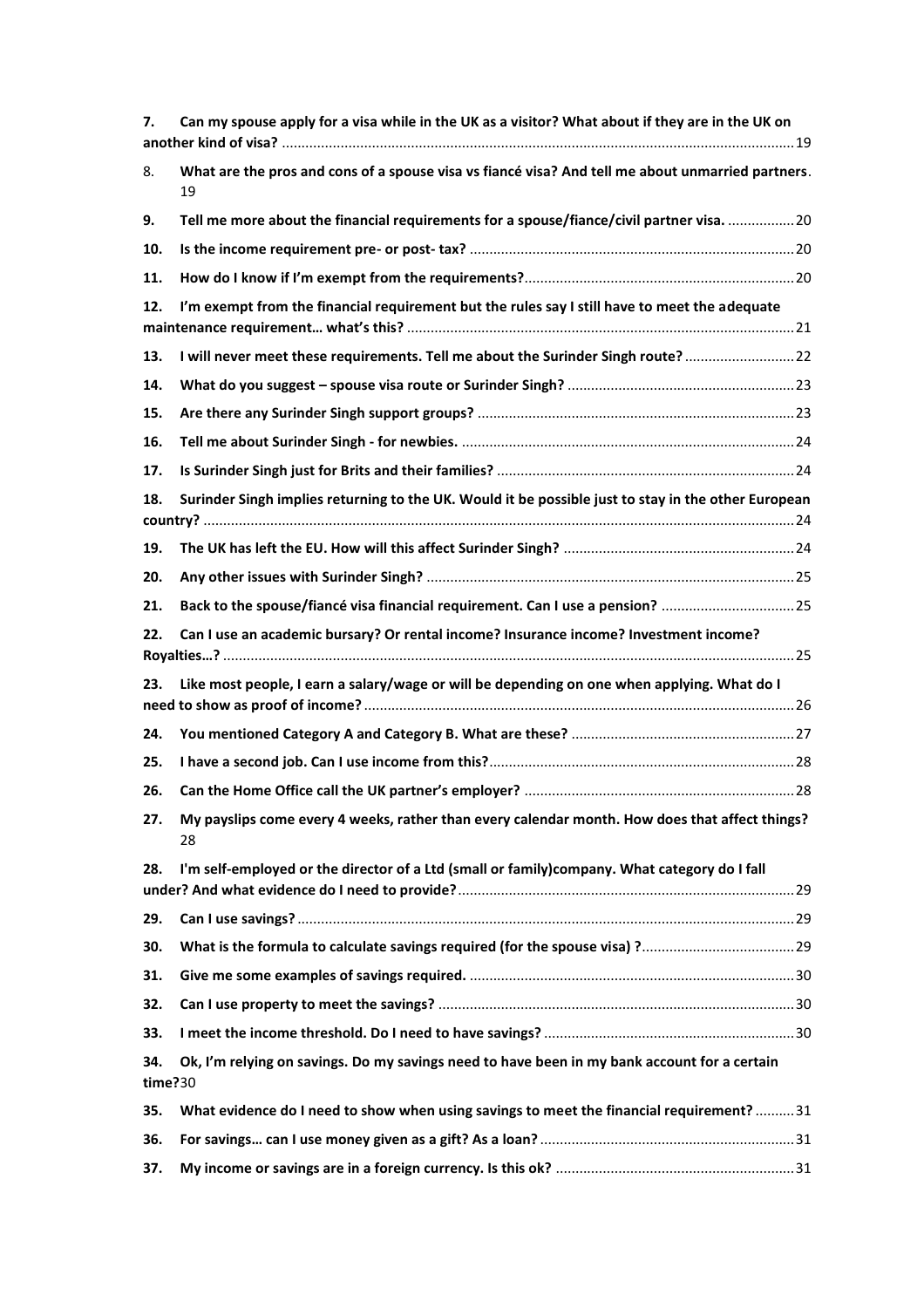| 38. |                                                                                                           |  |
|-----|-----------------------------------------------------------------------------------------------------------|--|
| 39. |                                                                                                           |  |
| 40. | Can I combine categories? I.e. can I use more than one category to meet the financial                     |  |
|     |                                                                                                           |  |
| 41. |                                                                                                           |  |
| 42. |                                                                                                           |  |
| 43. |                                                                                                           |  |
| 44. | Are there any differences with using savings for the 'first' (LTE) spouse visa and for FLR/ILR?33         |  |
| 45. |                                                                                                           |  |
| 46. | Do my bank statements need to be originals? Do they need to be stamped? Or accompanied by a               |  |
| 47. | Tell me more about the proof of relationship/ongoing devotion. And what if I already live with            |  |
| 48. |                                                                                                           |  |
| 49. | Should I include receipts for money I send my partner e.g. via Western Union? 34                          |  |
| 50. |                                                                                                           |  |
| 51. |                                                                                                           |  |
| 52. | Should I include copies of entry and exit stamps, where they exist, when I've visited my partner?<br>35   |  |
| 53. | Should I include birthday cards and other physical things we've sent each other? 35                       |  |
| 54. | We talk in a foreign language. Can I include pieces that aren't in English? 35                            |  |
| 55. |                                                                                                           |  |
| 56. | Can I include phone bills? Or Skype logs showing how long we talked for? 36                               |  |
| 57. |                                                                                                           |  |
| 58. |                                                                                                           |  |
| 59. |                                                                                                           |  |
| 60. | What about friends or family, should they write a letter in support of us also?  36                       |  |
| 61. |                                                                                                           |  |
| 62. | I don't see any of this stuff about ongoing devotion in the rules. Do we really need to provide it?<br>37 |  |
| 63. | There's a big age difference between my partner and me. Does this matter? 37                              |  |
| 64. |                                                                                                           |  |
| 65. |                                                                                                           |  |
| 66. |                                                                                                           |  |
| 67. |                                                                                                           |  |
| 68. |                                                                                                           |  |
| 69. |                                                                                                           |  |
| 70. |                                                                                                           |  |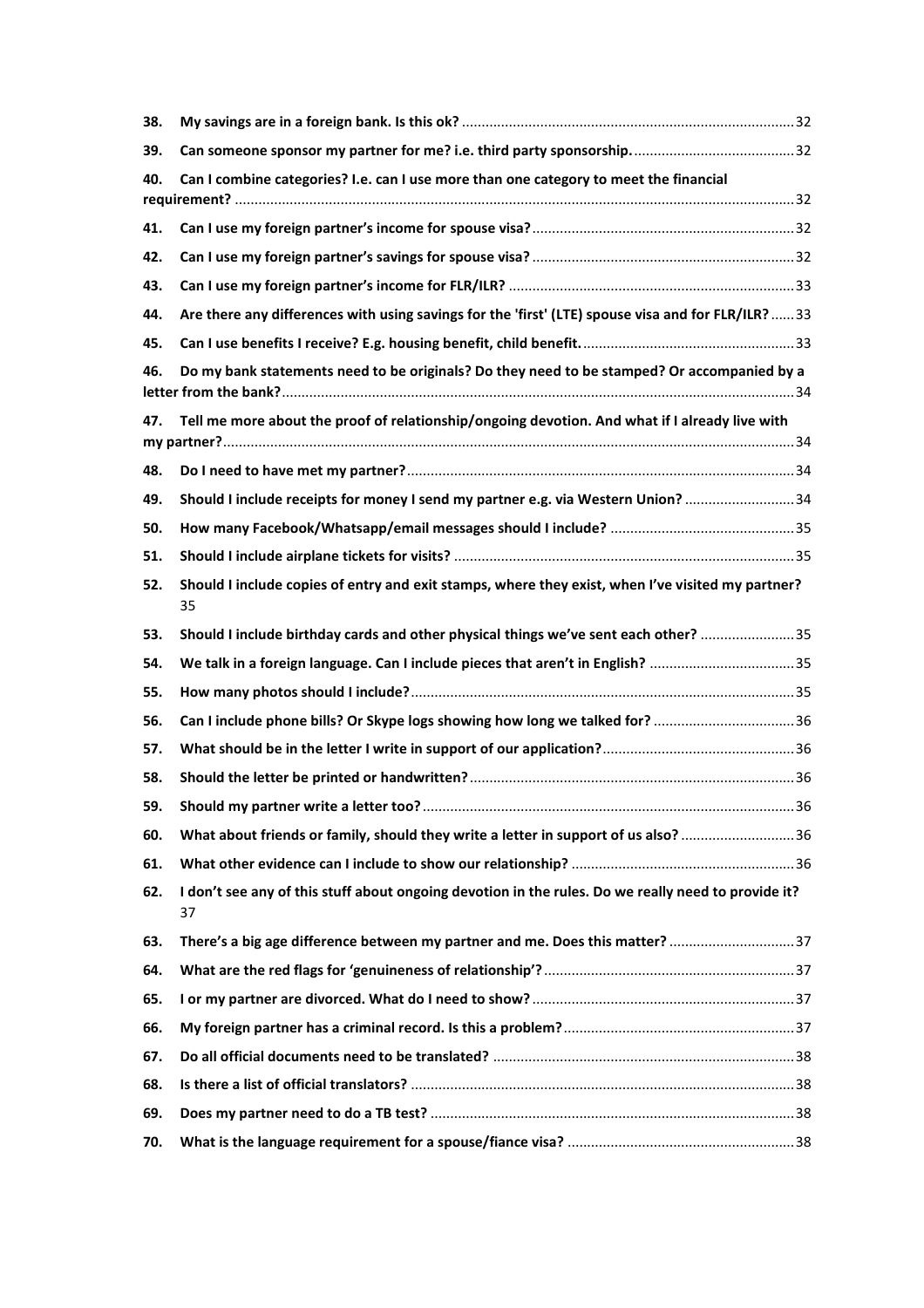| 71.  | My partner is from an English-speaking country! Do they still need to pass the English language       |
|------|-------------------------------------------------------------------------------------------------------|
| 72.  | My partner is not from an English-speaking country but they have a degree taught in English! Do       |
| 73.  |                                                                                                       |
| 74.  |                                                                                                       |
| 75.  |                                                                                                       |
| 76.  |                                                                                                       |
| 77.  |                                                                                                       |
| 78.  |                                                                                                       |
| 79.  |                                                                                                       |
| 80.  |                                                                                                       |
| 81.  | How long is my Life in the UK pass valid for? What if they change the content of the test?  40        |
| 82.  |                                                                                                       |
| 83.  | Life in the UK looks hard! My British partner can't pass it! What's the pass rate for the Life in the |
| 84.  |                                                                                                       |
| 85.  |                                                                                                       |
| 86.  | I don't think I'll be able to pass Life in the UK in time for ILR. What do I do?  41                  |
| 87.  |                                                                                                       |
| 88.  |                                                                                                       |
| 89.  |                                                                                                       |
| 90.  |                                                                                                       |
| 91.  |                                                                                                       |
| 92.  | Back to the first spouse visa. We've talked about finance, relationship and language what about       |
| 93.  | Is it ok to do spouse visa route while the sponsor is living in a housing association or council      |
|      |                                                                                                       |
| 94.  | Is it ok to do spouse visa route while the sponsor is living with parents? 44                         |
| 95.  | Is it ok to do spouse visa route while the sponsor is house-sharing with others? 44                   |
| 96.  | Does the foreign partner need to include a police check/cv/qualifications/credit check/scout          |
| 97.  |                                                                                                       |
| 98.  | Do you think a woman (or man) not changing their maiden name after marriage can go against a          |
| 99.  | Tell me about the 28 day rule for evidence. I've heard this mentioned and it's a bit confusing.  44   |
| 100. | I have children with my partner are they British citizens? / I want to know if someone is a           |
| 101. |                                                                                                       |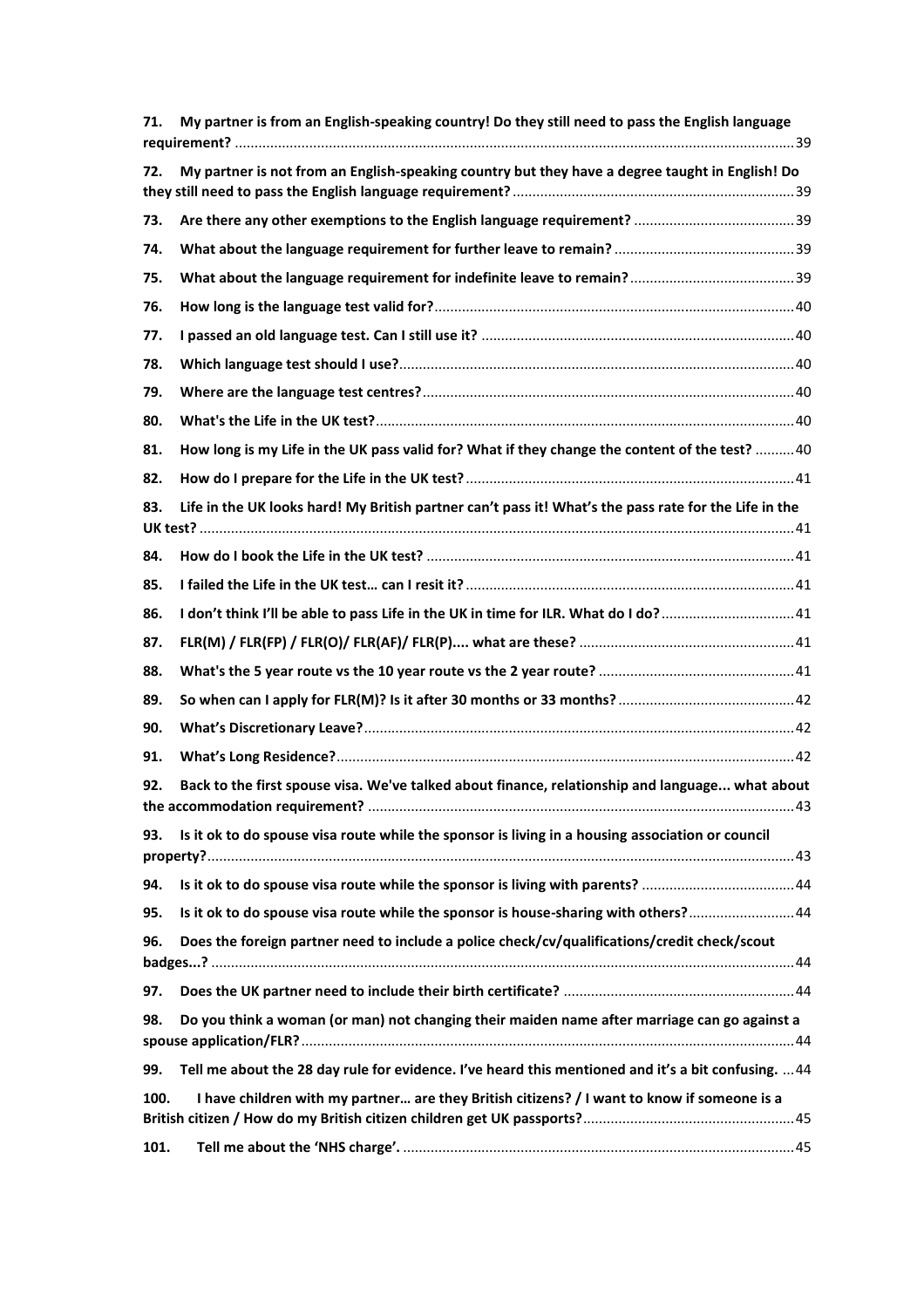| 102.          | I'm worried that something about how I present my evidence might confuse the ECO even                |  |
|---------------|------------------------------------------------------------------------------------------------------|--|
| 103.<br>visa? | I think I've got all the things I need now. How do I apply for the spouse/civil partner/fiancé<br>45 |  |
| 104.          |                                                                                                      |  |
| 105.          | I'm not FLR(M), I'm FLR(FP). Where can I find the form for FLR(FP) when the time comes? 46           |  |
| 106.          |                                                                                                      |  |
| 107.          | I'm about to make my spouse/fiancé visa application. While you've been very helpful, I'd like        |  |
| 108.          |                                                                                                      |  |
| 109.          |                                                                                                      |  |
| 110.          | Can the non-UK partner still work while waiting for an FLR or ILR decision? Even if it is going      |  |
| 111.          | I just want my partner to visit to see if they want to live here. Do they need a visa? 47            |  |
| 112.          | Ok, my partner needs a visa to visit me in the UK. Tell me more about a visitor visa.  47            |  |
| 113.          | My (non-visa national or visa-national) partner just came to visit and they've been detained; I      |  |
| 114.          | My application is taking MUCH longer than I expected / and or I really want to get my                |  |
| 115.          |                                                                                                      |  |
| 116.          | What's the difference between a lawyer, solicitor and an immigration advisor/'agency'? And a         |  |
| 117.          |                                                                                                      |  |
| 118.          |                                                                                                      |  |
| 119.          |                                                                                                      |  |
| 120.          |                                                                                                      |  |
| 121.          |                                                                                                      |  |
| 122.          |                                                                                                      |  |
| 123.          | How do I register with a GP? And what can I do if I still have a problem? 51                         |  |
| 124.          |                                                                                                      |  |
| 125.          | Can the foreign spouse take language classes? I want to be really prepared for FLR.  52              |  |
| 126.          |                                                                                                      |  |
| 127.          |                                                                                                      |  |
| 128.          | I want to go on holiday with my foreign partner! Where can we go without a visa? 52                  |  |
| 129.          |                                                                                                      |  |
| 130.          |                                                                                                      |  |
| 131.          | I have a feeling this has been asked before (but for some reason it's not on this FAQ). Can I        |  |
| 132.          |                                                                                                      |  |
| 133.          |                                                                                                      |  |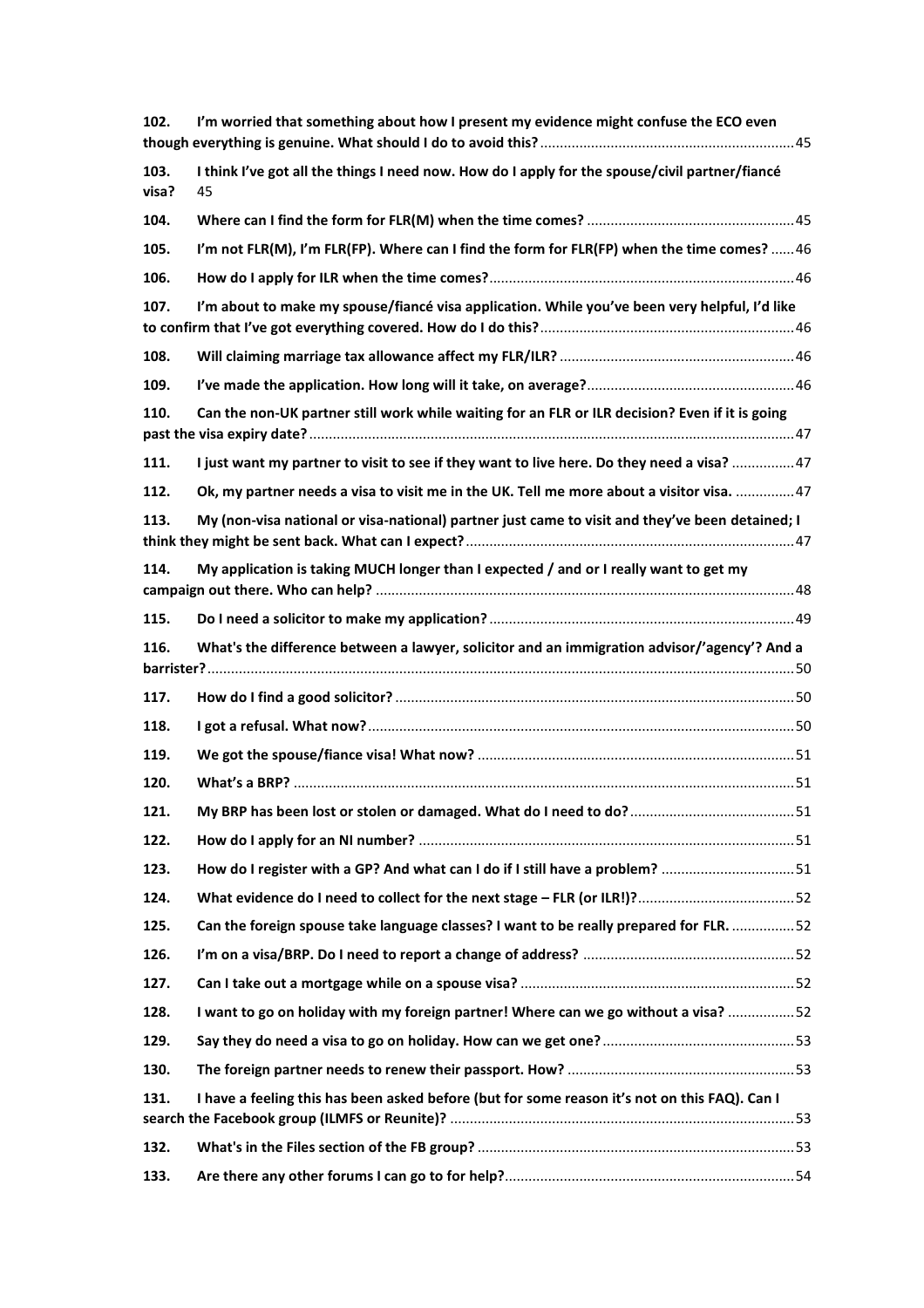| 134.           | Are there any primary web sources for the rules I really really need to bookmark for constant                                                                                           |  |
|----------------|-----------------------------------------------------------------------------------------------------------------------------------------------------------------------------------------|--|
| 135.           | I want to campaign against the rules, they are rubbish. How can I do this? 54                                                                                                           |  |
| 136.           |                                                                                                                                                                                         |  |
| 137.           |                                                                                                                                                                                         |  |
| 138.           | I'm not a British citizen but I am settled (or pre-settled) in the UK and I want to sponsor my                                                                                          |  |
| 139.           | I'm a refugee with leave to remain in the UK and I want to sponsor my partner. Can I? 59                                                                                                |  |
| 140.           |                                                                                                                                                                                         |  |
| 141.           |                                                                                                                                                                                         |  |
| 142.           |                                                                                                                                                                                         |  |
| 143.           |                                                                                                                                                                                         |  |
| 144.           |                                                                                                                                                                                         |  |
| 145.           |                                                                                                                                                                                         |  |
| 146.           |                                                                                                                                                                                         |  |
| 147.           |                                                                                                                                                                                         |  |
| 148.           | What is the position of EU spouses/partners of British citizens following Brexit? 63                                                                                                    |  |
| 149.           | Hang on, if EU spouses of UK citizens are affected to, this means the number of people will only<br>grow and grow - right? And what about Brits in the EU? Or Surinder Singh people? 64 |  |
| 150.           |                                                                                                                                                                                         |  |
| 151.           |                                                                                                                                                                                         |  |
| 152.           | Back to my application. It's time for FLR/ILR. Do I go for an in person priority appointment or                                                                                         |  |
| 153.           |                                                                                                                                                                                         |  |
| 154.           |                                                                                                                                                                                         |  |
| 155.           |                                                                                                                                                                                         |  |
| 156.           | Once I get ILR, how long can I spend outside the UK? And can you lose ILR?  66                                                                                                          |  |
| 157.           |                                                                                                                                                                                         |  |
| 158.<br>years? | Why are you so bothered about the government lengthening the time to ILR from 2 years to 5<br>67                                                                                        |  |
| 159.           |                                                                                                                                                                                         |  |
| 160.           |                                                                                                                                                                                         |  |
| 161.           | I've completed my journey now. Would you be upset if I just left the group? 68                                                                                                          |  |
| 162.           | Why do you want me to post on the Facebook group instead of direct mailing you with my                                                                                                  |  |
| 163.           | And why do you want me to start my own thread instead of jumping on someone else's?  68                                                                                                 |  |
| 164.           |                                                                                                                                                                                         |  |
| 165.           |                                                                                                                                                                                         |  |
| 166.           |                                                                                                                                                                                         |  |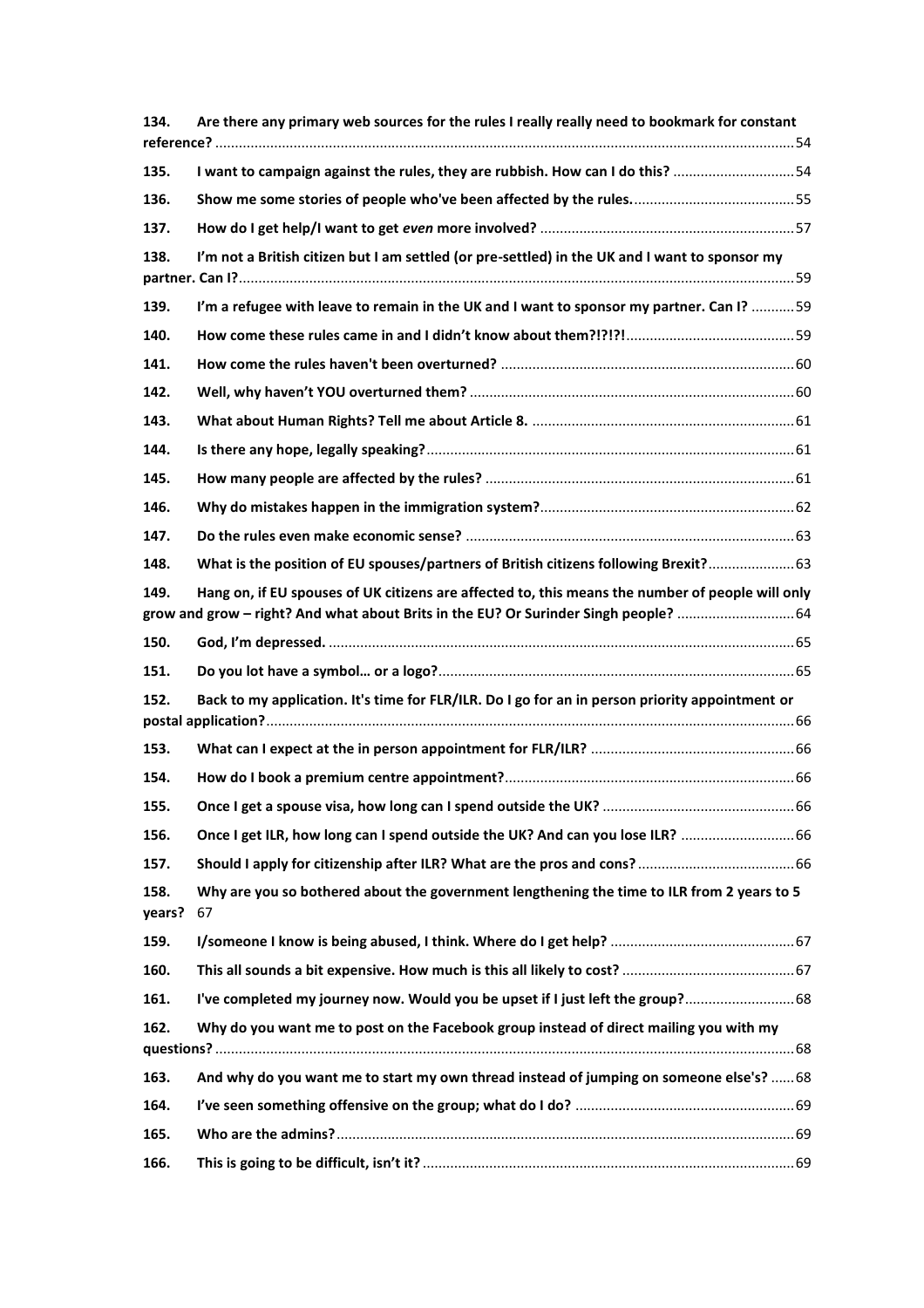| Appendix B: Who does Appendix FM apply to? And some specific situations not mentioned previously |  |
|--------------------------------------------------------------------------------------------------|--|
|                                                                                                  |  |
|                                                                                                  |  |
|                                                                                                  |  |

# <span id="page-6-0"></span>*If you only have a few minutes and need a quick reference…*

Most of the links that you need to navigate the whole process are here :

<span id="page-6-1"></span>FINANCE **-** the rules and guidance for each Category is here : [https://assets.publishing.service.gov.uk/government/uploads/system/uploads/attachment\\_data/file](https://assets.publishing.service.gov.uk/government/uploads/system/uploads/attachment_data/file/926295/appendix-fm-1-7-financial-requirement-v3.0-gov-uk.pdf) [/926295/appendix-fm-1-7-financial-requirement-v3.0-gov-uk.pdf](https://assets.publishing.service.gov.uk/government/uploads/system/uploads/attachment_data/file/926295/appendix-fm-1-7-financial-requirement-v3.0-gov-uk.pdf)

This covers the evidential and other requirements for each Category and also exempt. And a general overview here : <https://www.gov.uk/uk-family-visa/proof-income>

If you combine Categories, a guide to which Categories can be combined is here : [https://immigrationbarrister.co.uk/combining-sources-of-income-to-satisfy-the-spouse-visa](https://immigrationbarrister.co.uk/combining-sources-of-income-to-satisfy-the-spouse-visa-financial-requirement/)[financial-requirement/](https://immigrationbarrister.co.uk/combining-sources-of-income-to-satisfy-the-spouse-visa-financial-requirement/)

If you are using savings, the formula/a useful calculator tool to work it out for you is here (please read in conjunction with the link on combining Categories as there are restrictions here!) : <https://crossborderlegal.co.uk/spouse-visa-income-threshold-savings-calculator/>

<span id="page-6-2"></span>LANGUAGE **-** the list of approved language tests and centres is here : [https://www.gov.uk/government/publications/guidance-on-applying-for-uk-visa-approved-english](https://www.gov.uk/government/publications/guidance-on-applying-for-uk-visa-approved-english-language-tests)[language-tests](https://www.gov.uk/government/publications/guidance-on-applying-for-uk-visa-approved-english-language-tests)

And there is a more general page including who \*doesn't\* need to prove knowledge of English here : <https://www.gov.uk/uk-family-visa/knowledge-of-english> *Note that if you need to take a language test it MUST be on the approved list!*

<span id="page-6-3"></span>MODEL CHECKLISTS FOR A SUCCESSFUL APPLICATION **-** including all requirements, including the above plus Accommodation plus Medical plus Proof of Relationship etc etc..

This section covers \*most\* possibilities including fiancee visas, exemptions, visit visas, and different Category applications, as well as examples of applicant letters etc etc etc.

ILMFS Files Section has many example/sample checklists for all kinds of applications : <https://www.facebook.com/groups/139807999382936/files/> Also check Reunite Families UK Files Section :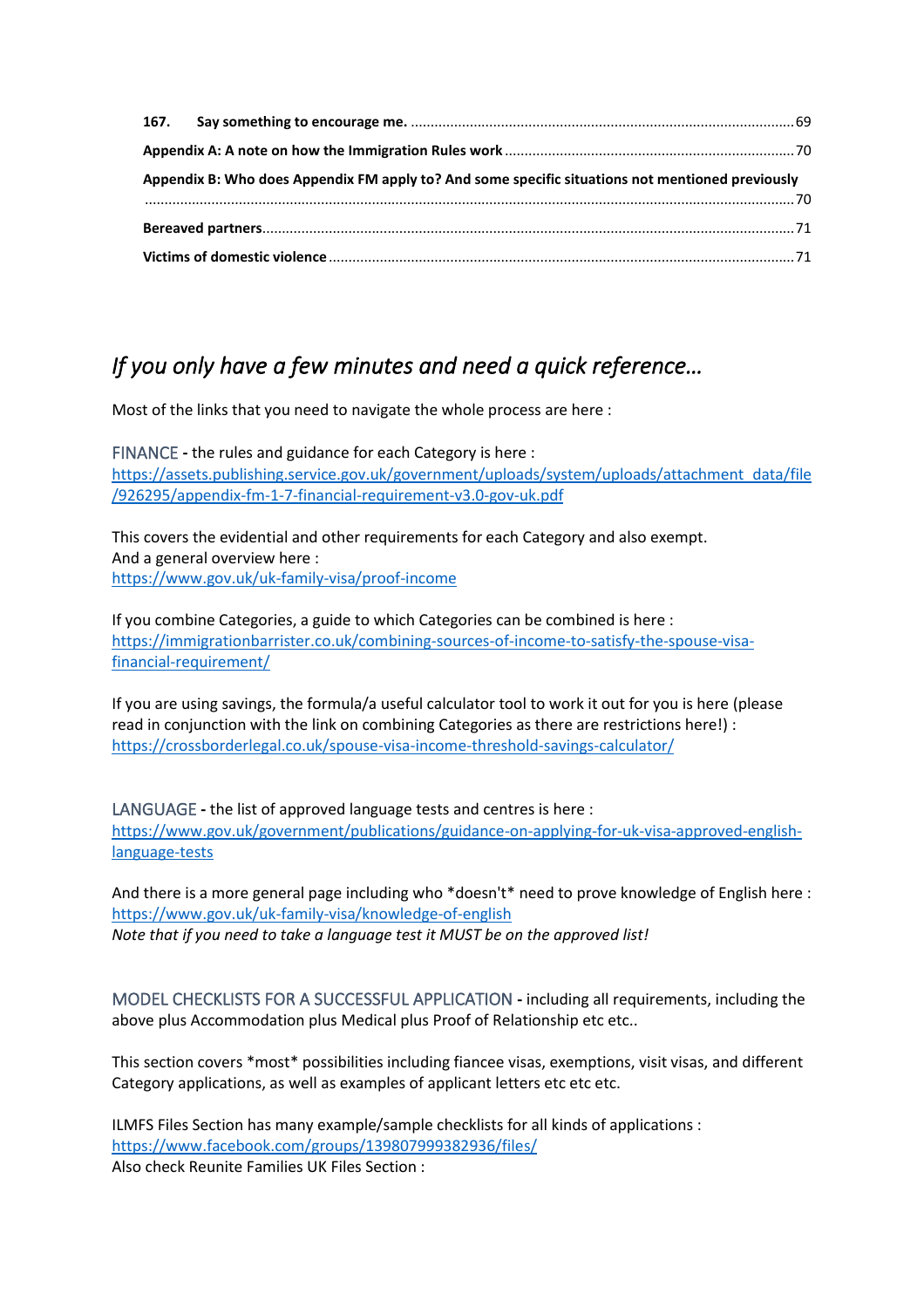<https://www.facebook.com/groups/ReunitefamiliesUK/files/>

Flowchart and infographic in *the flowcharts\_to\_show\_stages\_and\_elements\_of\_a spouse\_or partners\_visa\_application\_with\_common\_pitfalls* in the Files sections : <https://www.facebook.com/groups/139807999382936/files/>

(<https://www.facebook.com/groups/139807999382936/permalink/4175425929154436> )

(ILMFS) and<https://www.facebook.com/groups/ReunitefamiliesUK/files/>

(<https://www.facebook.com/groups/ReunitefamiliesUK/permalink/2546937885611122> ) (Reunite)

Reunite Families UK '2 page' guide to the rules : <https://www.facebook.com/groups/ReunitefamiliesUK/permalink/2417064698598442>

Spouse visa with employment (written by Amanda S) :

https://www.facebook.com/groups/139807999382936/permalink/5216853251678360/ (ILMFS) Or https://www.facebook.com/groups/ReunitefamiliesUK/permalink/2767170416921200/ (Reunite Families)

Spouse visa with exemption (written by Amanda S) :

https://www.facebook.com/groups/139807999382936/permalink/5216852855011733/ (ILMFS) Or https://www.facebook.com/groups/ReunitefamiliesUK/permalink/2767170353587873/ (Reunite Families)

FLR(M) with employment (written by Amanda S) :

https://www.facebook.com/groups/139807999382936/permalink/5216852361678449/ (ILMFS) or <https://www.facebook.com/groups/ReunitefamiliesUK/permalink/2767170283587880/> (Reunite Families)

FLR(M) with exemption or FLR(FP) (written by Amanda S) : https://www.facebook.com/groups/139807999382936/permalink/5216851705011848/ (ILMFS) or https://www.facebook.com/groups/ReunitefamiliesUK/permalink/2767170203587888/ (Reunite Families)

ILR with employment (written by Amanda S) :

https://www.facebook.com/groups/139807999382936/permalink/5216851155011903/ (ILMFS) or https://www.facebook.com/groups/ReunitefamiliesUK/permalink/2767170170254558/ (Reunite Families)

ILR with exemption (written by Amanda S) : https://www.facebook.com/groups/139807999382936/permalink/5216847161678969/ (ILMFS) https://www.facebook.com/groups/ReunitefamiliesUK/permalink/2767170100254565/ (Reunite Families UK)

Visit visa (by Amanda S) :

https://www.facebook.com/groups/139807999382936/permalink/5216846691679016 (ILMFS) or https://www.facebook.com/groups/ReunitefamiliesUK/permalink/2767169390254636 (Reunite Families)

Also see the answers to this question – 'should I submit bank statements when applying for a UK visa?' (StackExchange : [https://travel.stackexchange.com/questions/66104/should-i-submit-bank](https://travel.stackexchange.com/questions/66104/should-i-submit-bank-statements-when-applying-for-a-uk-visa-what-do-they-say-ab)[statements-when-applying-for-a-uk-visa-what-do-they-say-ab](https://travel.stackexchange.com/questions/66104/should-i-submit-bank-statements-when-applying-for-a-uk-visa-what-do-they-say-ab)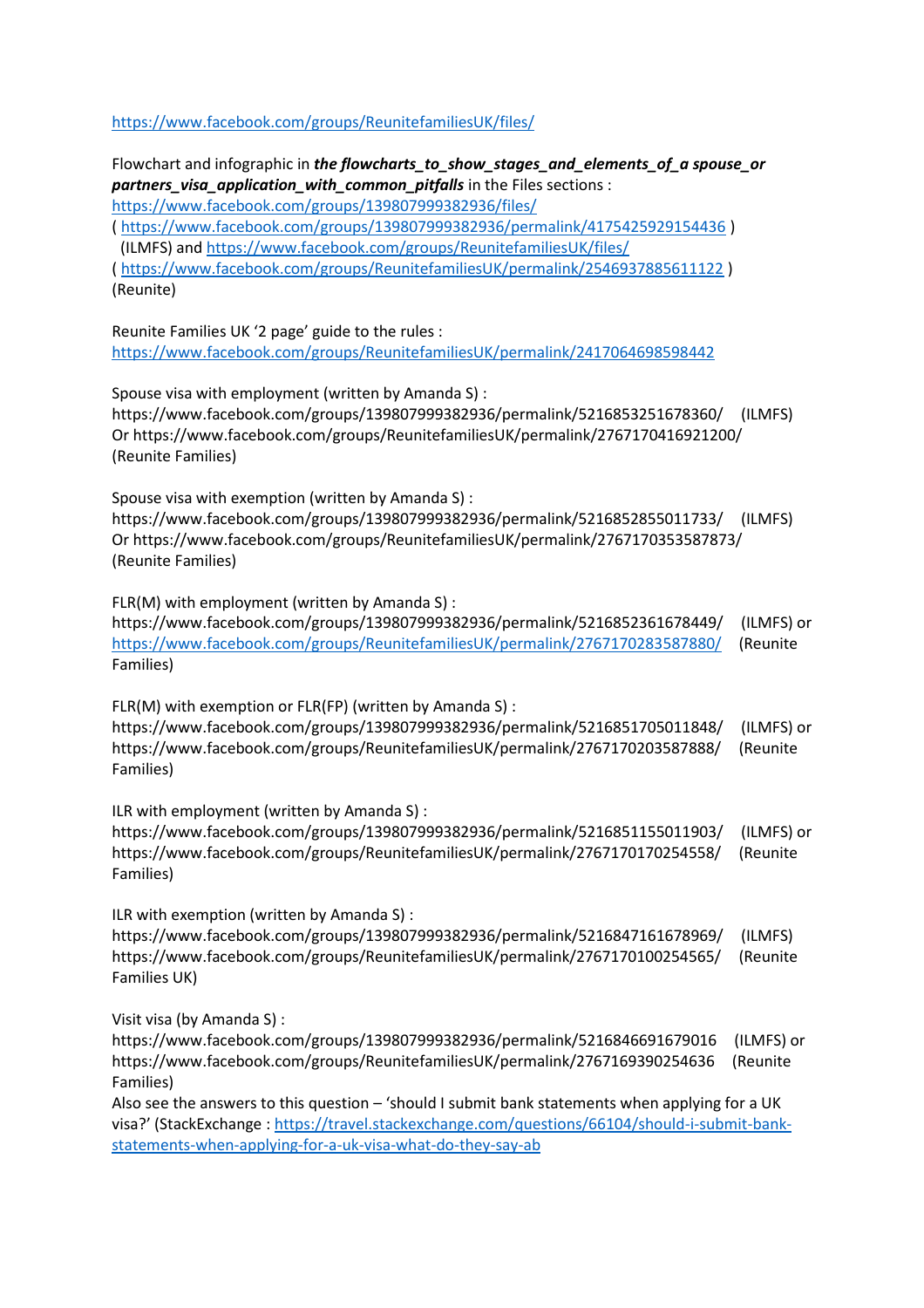Fiance visa with employment (by Amanda S) :

<https://www.facebook.com/groups/139807999382936/permalink/4040163919347305/> (ILMFS) <https://www.facebook.com/groups/ReunitefamiliesUK/permalink/2517487048556206/> (Reunite Families)

Fiance visa with exemption (by Amanda S) :

https://www.facebook.com/groups/139807999382936/permalink/5216854155011603/ (ILMFS) or https://www.facebook.com/groups/ReunitefamiliesUK/permalink/2767170476921194 (Reunite Families)

Unmarried partner (cohabiting for 2 years+) checklist (by Rolien) : <https://www.facebook.com/groups/139807999382936/permalink/2146229468740769> (ILMFS)

Category D (savings) checklist (by Bouchra) : <https://www.facebook.com/groups/139807999382936/permalink/2617822621581449> (ILMFS)

Category C (non-employment income) checklist (by Dan W) : <https://www.facebook.com/groups/139807999382936/permalink/3775647062465660> (ILMFS)

For evidence of proof of cohabitation for FLR(M) which comes up regularly check this post (by Steve G) :

<https://www.facebook.com/groups/139807999382936/permalink/1081102748586785/>

FLR(M) uploading sections by Sierra (very useful):

<https://www.facebook.com/groups/139807999382936/permalink/4119465744750455/> (ILMFS)

Cover letter tips by Biyi:

<https://www.facebook.com/groups/139807999382936/permalink/4061340070563023> (ILMFS)

### <span id="page-8-0"></span>DEALING WITH PROBLEMS

How to choose a solicitor? A guide for the perplexed (by Steve G) : <https://www.facebook.com/groups/ReunitefamiliesUK/permalink/2488066778164900> (Reunite Families UK, Facebook) [https://www.linkedin.com/feed/update/urn:li:activity:6762609895566020608/?actorCompanyId=53](https://www.linkedin.com/feed/update/urn:li:activity:6762609895566020608/?actorCompanyId=53079094) [079094](https://www.linkedin.com/feed/update/urn:li:activity:6762609895566020608/?actorCompanyId=53079094) (LinkedIn)

What if you've been wrongly refused? A guide on things to do here (by Paige B) : <https://www.facebook.com/groups/139807999382936/permalink/3393514424012261/> and

<https://twitter.com/Paiigeylala/status/1295988150595133440>

Common reasons for refusal :

<https://awhsolicitors.co.uk/articles/immigration/visa-refusal-uk/> and <https://www.migrate.org.uk/marriage-visa-uk-2018/>

Sample escalation letter to your MP if it's taking too long : <https://www.facebook.com/groups/139807999382936/permalink/3686968251333542> (ILMFS) <https://www.facebook.com/groups/ReunitefamiliesUK/permalink/2428909210747324> (Reunite)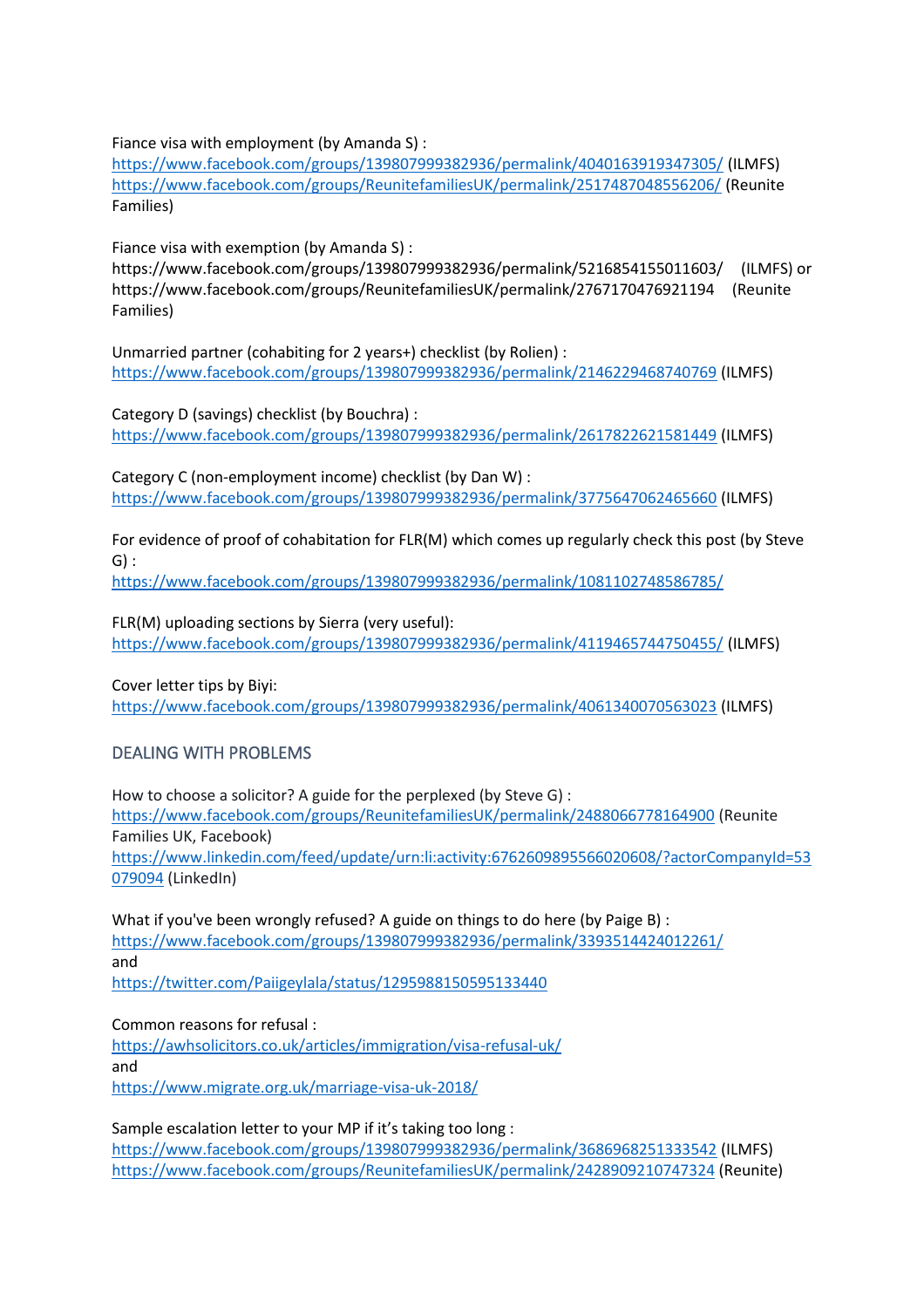Migrants Rights Network's 'Know your rights' guide 2020 is extremely useful : <https://migrantsrights.org.uk/blog/2020/12/02/new-resource-know-your-rights-guide-2020/> <https://drive.google.com/file/d/1ZXCq8uZUgD0kpzbkJHF2dvU-RGUlD7qO/view>

#### <span id="page-9-0"></span>CAMPAIGN AND SUPPORT GROUPS

I Love My Foreign Spouse : <https://www.facebook.com/groups/139807999382936/permalink/3101956939834679/>

Reunite Families UK : <https://www.reunitefamiliesuk.co.uk/> Facebook: <https://www.facebook.com/groups/ReunitefamiliesUK/2378086322496280> Twitter:<https://twitter.com/reunitedivfamil> LinkedIn: https://www.linkedin.com/company/53079094 Blog [: https://www.reunitefamiliesuk.co.uk/blog](https://www.reunitefamiliesuk.co.uk/blog) Research [: https://www.reunitefamiliesuk.co.uk/research](https://www.reunitefamiliesuk.co.uk/research)

BritCits : <http://britcits.blogspot.com/>

Family Immigration Alliance : <https://familyimmigrationalliance.wordpress.com/>

EEA Visa… EU Free Movement (primarily for Surinder Singh route) : <https://www.facebook.com/groups/650212281695959/> Right to Remain Toolkit : <https://righttoremain.org.uk/toolkit/>

JCWI :<https://www.jcwi.org.uk/> JCWI has also produced a useful piece on fee waivers based on human rights : <https://www.jcwi.org.uk/home-office-application-fees-a-guide-to-fee-waivers>

Greater Manchester Immigration Aid Unit [: https://gmiau.org/](https://gmiau.org/)

Hackney Migrant Centre[: https://hackneymigrantcentre.org.uk/volunteer/](https://hackneymigrantcentre.org.uk/volunteer/)

Coventry Refugee and Migrant Centre [: https://www.covrefugee.org/](https://www.covrefugee.org/)

List of useful agencies/groups for different situations (general support, legal, health, domestic abuse, local/specific migrant communities, lots of resources etc) :

<https://www.facebook.com/groups/139807999382936/permalink/3771913662839000> (ILMFS) <https://www.facebook.com/groups/ReunitefamiliesUK/permalink/2453139531657625> (Reunite Families UK)

### <span id="page-9-1"></span>POLITICAL AND RESEARCH

If you want to make a Freedom of Information request for research, you can do it via this tool : <https://www.whatdotheyknow.com/>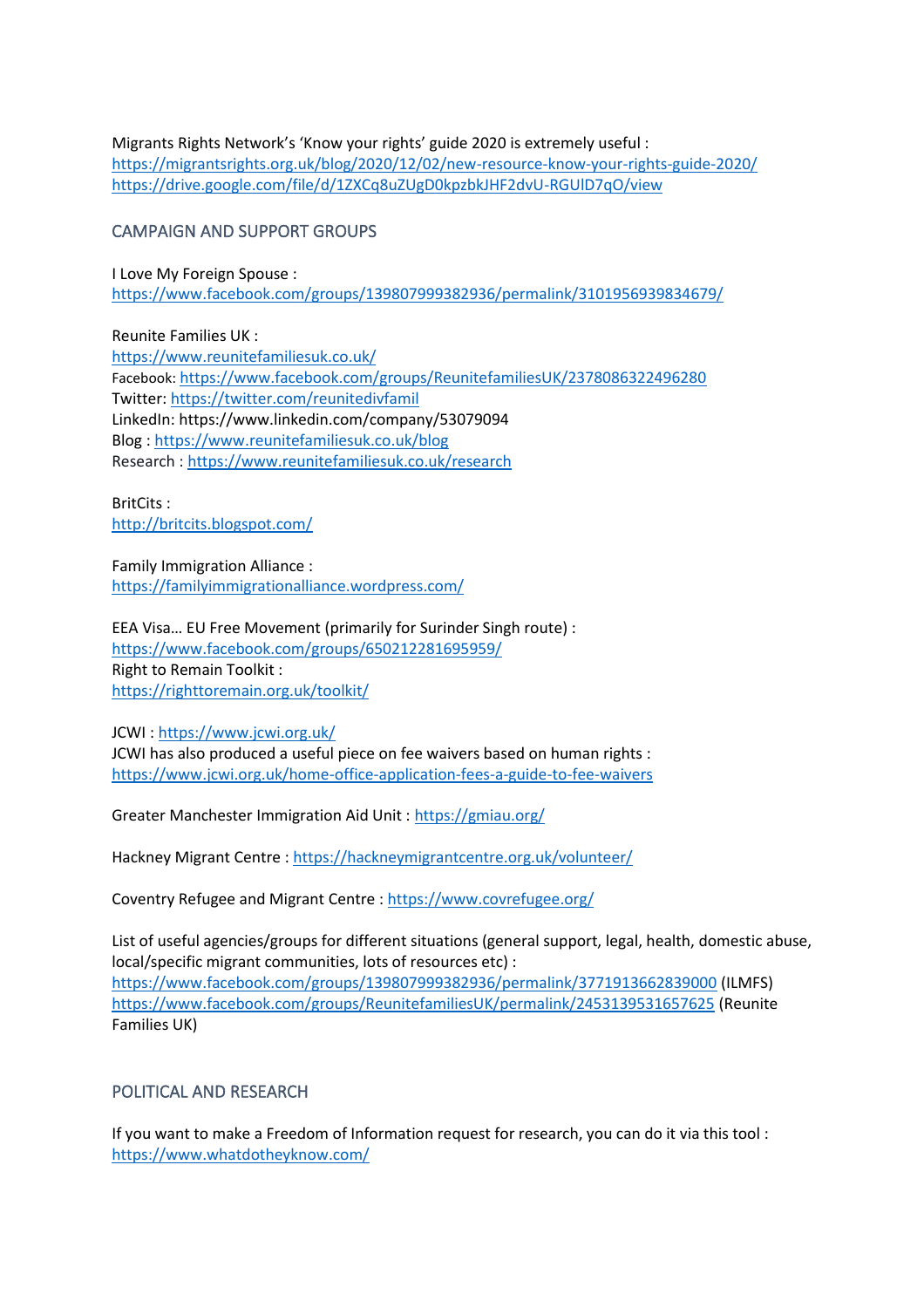If you want to write to your MP, you can do it via this tool : <https://www.theyworkforyou.com/>

You can use the same tools to track individual parliamentarians and topics (e.g. 'spousal visa') via email alerts.

International comparisons of family reunification worldwide showing where the UK fits in : <https://www.facebook.com/groups/ReunitefamiliesUK/permalink/2468689426769302> (Reunite Families UK) <https://www.facebook.com/groups/ReunitefamiliesUK/permalink/1892662644371986> (Reunite Families UK) <https://www.mipex.eu/family-reunion> (MIPEX)

'Statement of intent' from 2012 outlining the principles of the rule changes : [https://assets.publishing.service.gov.uk/government/uploads/system/uploads/attachment\\_data/file](https://assets.publishing.service.gov.uk/government/uploads/system/uploads/attachment_data/file/257359/soi-fam-mig.pdf) [/257359/soi-fam-mig.pdf](https://assets.publishing.service.gov.uk/government/uploads/system/uploads/attachment_data/file/257359/soi-fam-mig.pdf)

A guide to Surinder Singh for Newbies (by David B) (pre-Brexit) (mostly of historical value now) : <http://britcits.blogspot.com/2015/05/surinder-singh-for-newbies-2015.html>

How will Surinder Singh/Brits in Europe returning to UK - work in the post Brexit world? - See paragraph on 'Returning to the UK' (with dates!) : <https://www.gov.uk/guidance/living-in-europe> https://www.whsolicitors.co.uk/brexit-immigration-rules-for-brits-returning-from-the-eu/

Solvit – for reporting and resolving breaches of free movement rules [: http://ec.europa.eu/solvit/](http://l.facebook.com/l.php?u=http%3A%2F%2Fec.europa.eu%2Fsolvit%2F&h=ATOX1BtkGH1sMZ4A1P8lnpOHZLa_QYiqt7BboxdHiRvDaB2ZvYSn4Ts4vNmfWr-N5h0xDKgoWTk0zp8HrcRWD4t9TIJNw7NqZxsuKwwQPcb0FzOGKsQzjyh49yqx1teVoRwCOcEwmd0)

Are my children UK citizens already? How to find out using this handy tool : <https://www.gov.uk/check-british-citizenship>

#### <span id="page-10-0"></span>**MISCELLANEOUS**

Life in UK practice tests (for ILR) (by Amanda S) : [https://www.facebook.com/notes/i-love-my](https://www.facebook.com/notes/i-love-my-foreign-spouse-defend-the-rights-of-cross-border-couples/life-in-the-uk-practice-tests/1203152843048441/)[foreign-spouse-defend-the-rights-of-cross-border-couples/life-in-the-uk-practice](https://www.facebook.com/notes/i-love-my-foreign-spouse-defend-the-rights-of-cross-border-couples/life-in-the-uk-practice-tests/1203152843048441/)[tests/1203152843048441/](https://www.facebook.com/notes/i-love-my-foreign-spouse-defend-the-rights-of-cross-border-couples/life-in-the-uk-practice-tests/1203152843048441/)

Which nationalities need to do a TB test? [: https://www.gov.uk/tb-test-visa/countries-where-you](https://www.gov.uk/tb-test-visa/countries-where-you-need-a-tb-test-to-enter-the-uk)[need-a-tb-test-to-enter-the-uk](https://www.gov.uk/tb-test-visa/countries-where-you-need-a-tb-test-to-enter-the-uk)

Useful general link on how to make an application : [https://www.gov.uk/uk-family-visa/partner](https://www.gov.uk/uk-family-visa/partner-spouse)[spouse](https://www.gov.uk/uk-family-visa/partner-spouse)

Requirements for British citizens moving to Ireland with families using Common Travel Area (given the Irish minimum income requirement, may be useful most to those with adult dependent relatives):<http://www.inis.gov.ie/en/INIS/Pages/joining-your-uk-national-family-member-in-ireland>

#### <span id="page-10-1"></span>'THE IMMIGRATION RULES'

Long and not an easy read but here for reference…

Appendix FM (the section of the Immigration Rules setting out rules for Family Members) :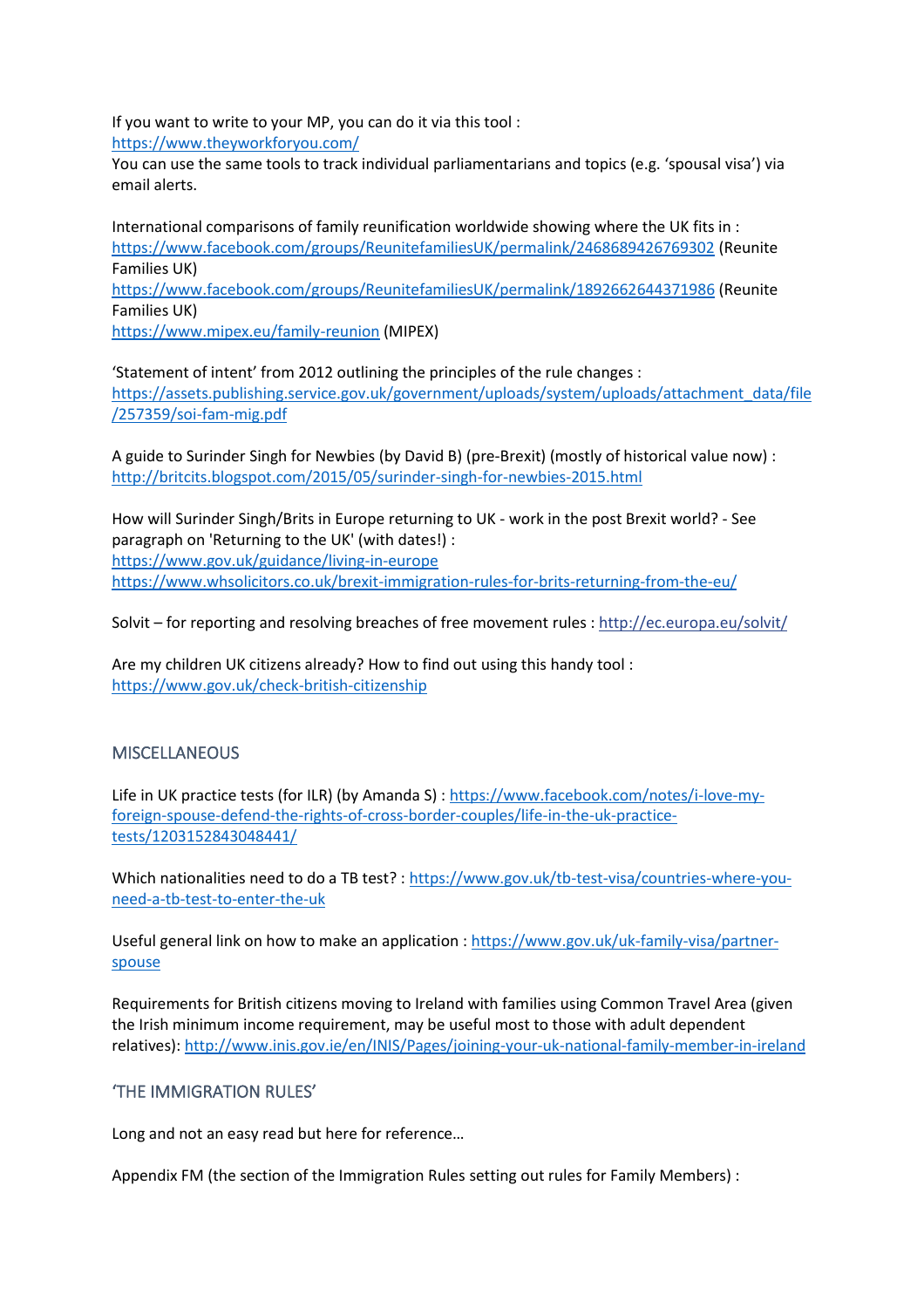<https://www.gov.uk/guidance/immigration-rules/immigration-rules-appendix-fm-family-members>

Appendix FM-SE ('specified evidence' for applicants under Appendix FM) : [https://www.gov.uk/guidance/immigration-rules/immigration-rules-appendix-fm-se-family](https://www.gov.uk/guidance/immigration-rules/immigration-rules-appendix-fm-se-family-members-specified-evidence)[members-specified-evidence](https://www.gov.uk/guidance/immigration-rules/immigration-rules-appendix-fm-se-family-members-specified-evidence)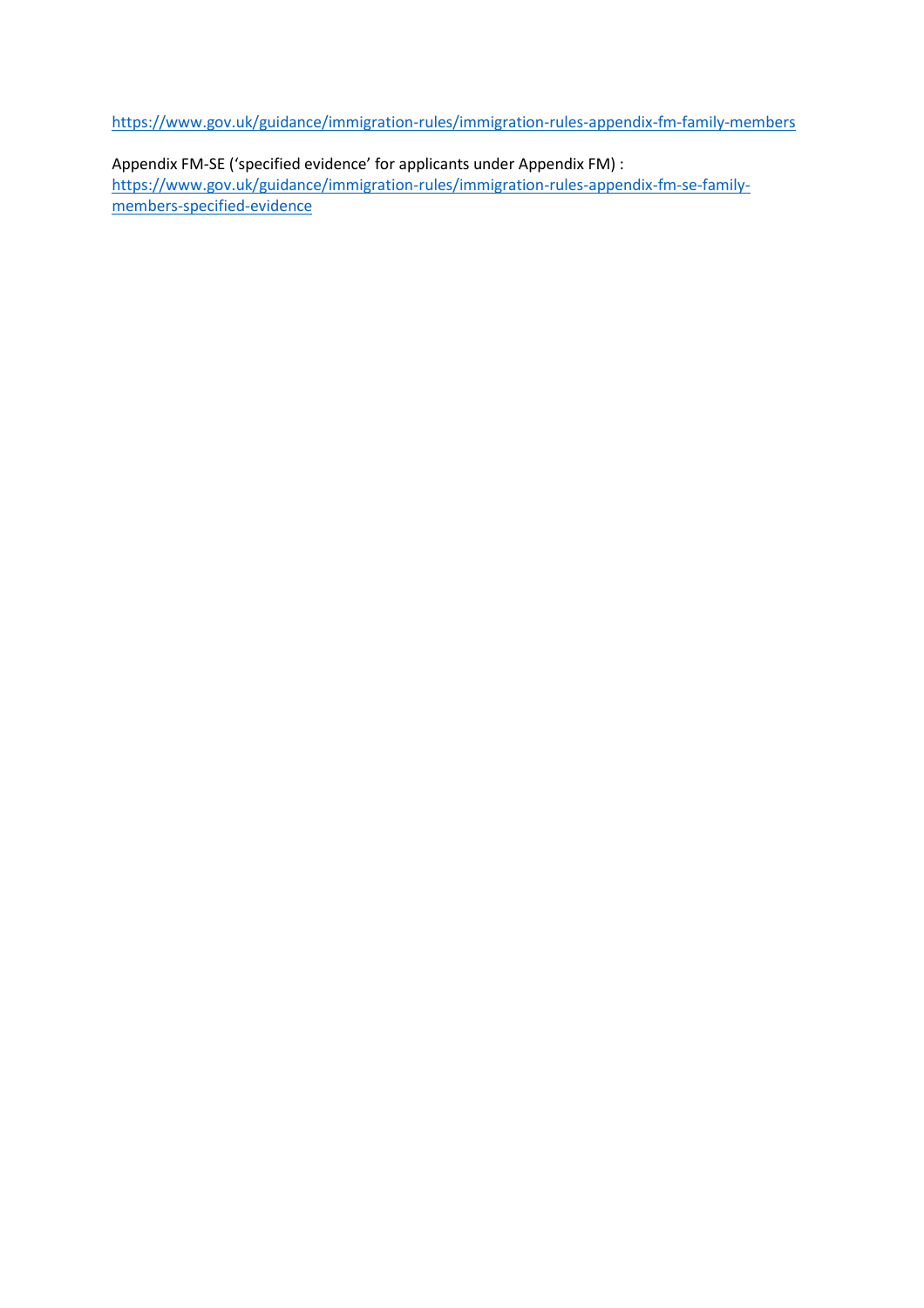# <span id="page-12-0"></span>*If you want to really understand what is going on here…*

# <span id="page-12-1"></span>1. Why was this written?

This document was originally intended as a FAQ for the I Love My Foreign Spouse Group (hereafter known as 'ILMFS'). The scope has since widened to include the whole divided families issue and I hope that other campaigners and people impacted will find it interesting and useful. An explanation of the rationale of why ILMFS needed a FAQ and what it was all about here :

First and foremost, to celebrate and support international families, who bind the world together in many ways, and to help and encourage those going through the myriad bureaucratic difficulties; to dispel misconceptions; and to campaign against injustice.

I Love My Foreign Spouse, one of the longest running support groups, was created several years ago in response to injustices that were already being committed against non-EU families of British citizens. Even before the 2012 rule changes, there were many examples of people being denied visas unfairly – whether through simple prejudice, through unfair allegations of sham marriages, through tough language requirements, through harsh bureaucracy etc.

Emily Churchill, who created ILMFS, wrote this piece for the Guardian regarding her own situation as far back as 2010:

[https://www.theguardian.com/commentisfree/2010/jun/14/foreign-spouse-language-tests](https://l.facebook.com/l.php?u=https%3A%2F%2Fwww.theguardian.com%2Fcommentisfree%2F2010%2Fjun%2F14%2Fforeign-spouse-language-tests-immigration-system&h=ATOX1BtkGH1sMZ4A1P8lnpOHZLa_QYiqt7BboxdHiRvDaB2ZvYSn4Ts4vNmfWr-N5h0xDKgoWTk0zp8HrcRWD4t9TIJNw7NqZxsuKwwQPcb0FzOGKsQzjyh49yqx1teVoRwCOcEwmd0)[immigration-system](https://l.facebook.com/l.php?u=https%3A%2F%2Fwww.theguardian.com%2Fcommentisfree%2F2010%2Fjun%2F14%2Fforeign-spouse-language-tests-immigration-system&h=ATOX1BtkGH1sMZ4A1P8lnpOHZLa_QYiqt7BboxdHiRvDaB2ZvYSn4Ts4vNmfWr-N5h0xDKgoWTk0zp8HrcRWD4t9TIJNw7NqZxsuKwwQPcb0FzOGKsQzjyh49yqx1teVoRwCOcEwmd0)

*'Being with your foreign spouse is a right, not a privilege…'*

However, in 2012, things got a lot worse for many people…

Grassroots activist groups against the rules include the Family Immigration Alliance, BritCits and Reunite Families UK (links above and below).

### <span id="page-12-2"></span>2. So what are the 2012 rule changes and why are they so unfair?

Before 9th July 2012, the financial requirement to support a non-EU partner dramatically increased. We'll discuss the individual requirements a little further down the document, but the rule changes in short:

- Introduced an income requirement of £18,600 per year (or a much stricter savings equivalent) to sponsor a partner. £22,400 if the application includes a non-EEA child (typically a step-child, though can also include the child of a British citizen from a country which strictly forbids dual citizenship), and a further £2,400 for each subsequent non-EEA child.

According to research done at the time, 47% of the working population of the UK (including 60% of women, and more than 50% in regions such as Wales and parts of the north of England) fell foul of this.

- Abolished third party sponsorship *(note – this was later softened, but is still extremely difficult; see later notes).*

- Made the evidential requirements much more difficult.
- Made the language requirement for indefinite leave to remain more difficult.
- Lengthened the time to ILR from 2 years to 5 years.
- Made it virtually impossible to sponsor elderly dependants from outside the UK.
- Stopped most forms of income of the foreign partner outside the UK being able to be used (there are some exceptions which we'll discuss later).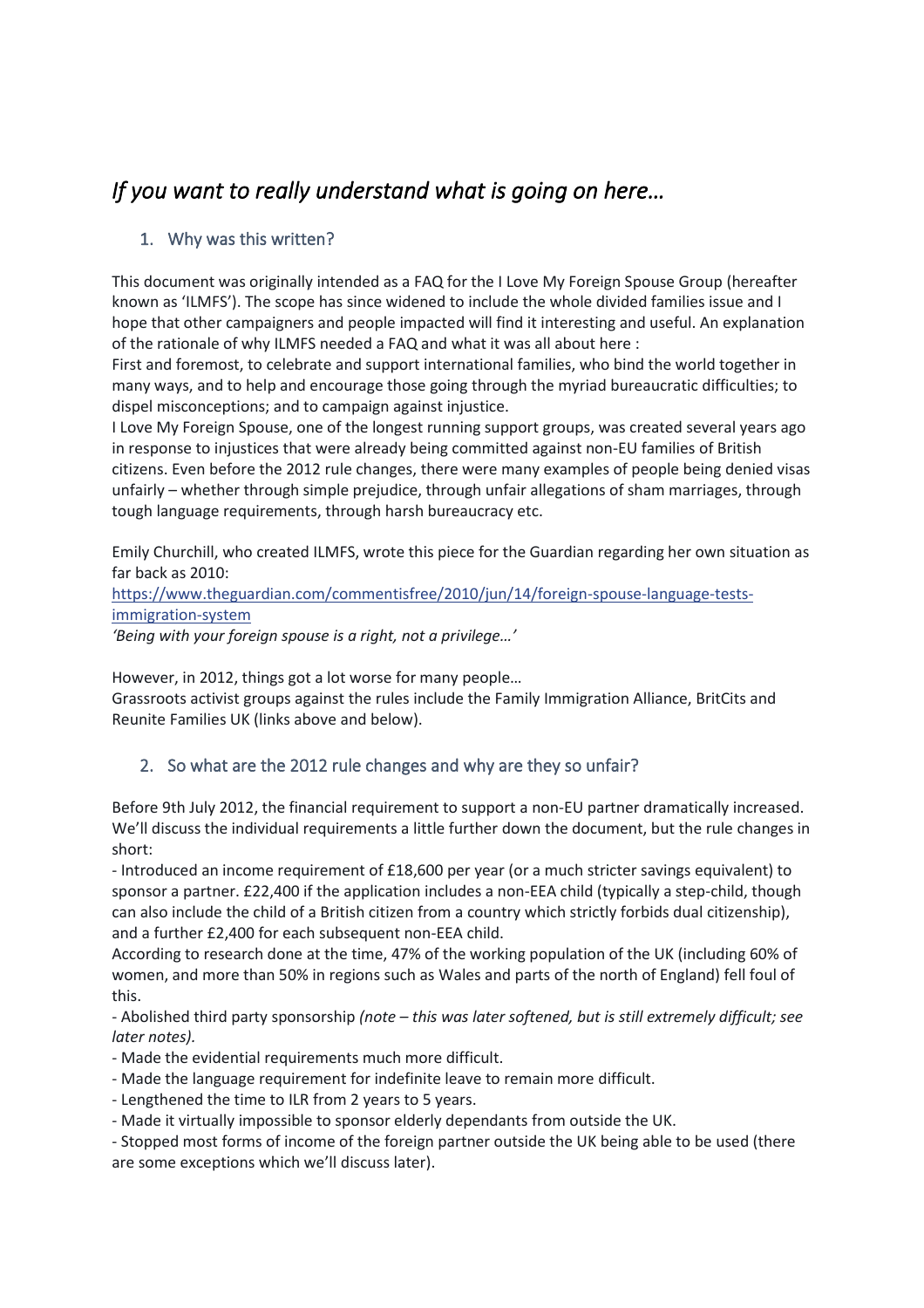- Abolished the 4 year rule that allowed spouses of British Citizens to apply directly for ILR without restrictions if they had already been married for 4 years. This effectively exiled many couples who had previously had the right to return to the UK.

And since then, costs have spiralled. Families have been broken up, people have had nervous breakdowns, people have been driven to the wall financially, women have had abortions. I can't count the number of times people have broken down in front of me telling their stories.

The rules are genuinely sadistic, but also absolutely bonkers on their own terms – the supposed reason of saving the public purse does anything but as it forces people into single parenthood and denies the tax revenue of working spouses (remember, non-EU spouses are 'not entitled to public funds'). The reason for the rules, one suspects, is the then Home Secretary's unsustainable promise of reducing net immigration below 100k – a promise that was made without much thought for the human suffering that would come with it.

You can read a bit about some of the protests against the rules here:

[http://britcits.blogspot.co.uk/search/label/a%20very%20good%20day](http://l.facebook.com/l.php?u=http%3A%2F%2Fbritcits.blogspot.co.uk%2Fsearch%2Flabel%2Fa%2520very%2520good%2520day&h=ATOX1BtkGH1sMZ4A1P8lnpOHZLa_QYiqt7BboxdHiRvDaB2ZvYSn4Ts4vNmfWr-N5h0xDKgoWTk0zp8HrcRWD4t9TIJNw7NqZxsuKwwQPcb0FzOGKsQzjyh49yqx1teVoRwCOcEwmd0)

And you can read some 'love letters to the Home Office' – here:

[http://lovelettershome.org/](http://l.facebook.com/l.php?u=http%3A%2F%2Flovelettershome.org%2F&h=ATOX1BtkGH1sMZ4A1P8lnpOHZLa_QYiqt7BboxdHiRvDaB2ZvYSn4Ts4vNmfWr-N5h0xDKgoWTk0zp8HrcRWD4t9TIJNw7NqZxsuKwwQPcb0FzOGKsQzjyh49yqx1teVoRwCOcEwmd0)

And here:

[https://britcits.blogspot.co.uk/search/label/stories](https://l.facebook.com/l.php?u=https%3A%2F%2Fbritcits.blogspot.co.uk%2Fsearch%2Flabel%2Fstories&h=ATOX1BtkGH1sMZ4A1P8lnpOHZLa_QYiqt7BboxdHiRvDaB2ZvYSn4Ts4vNmfWr-N5h0xDKgoWTk0zp8HrcRWD4t9TIJNw7NqZxsuKwwQPcb0FzOGKsQzjyh49yqx1teVoRwCOcEwmd0)

And here:

[https://familyimmigrationalliance.wordpress.com/](https://l.facebook.com/l.php?u=https%3A%2F%2Ffamilyimmigrationalliance.wordpress.com%2F&h=ATOX1BtkGH1sMZ4A1P8lnpOHZLa_QYiqt7BboxdHiRvDaB2ZvYSn4Ts4vNmfWr-N5h0xDKgoWTk0zp8HrcRWD4t9TIJNw7NqZxsuKwwQPcb0FzOGKsQzjyh49yqx1teVoRwCOcEwmd0)

And here:

<https://www.reunitefamiliesuk.co.uk/>

<https://www.reunitefamiliesuk.co.uk/kept-apart-project>

MIPEX on the income requirement :

[http://www.mipex.eu/minimum-income-requirement-non-eea-family-members-uk](http://l.facebook.com/l.php?u=http%3A%2F%2Fwww.mipex.eu%2Fminimum-income-requirement-non-eea-family-members-uk&h=ATOX1BtkGH1sMZ4A1P8lnpOHZLa_QYiqt7BboxdHiRvDaB2ZvYSn4Ts4vNmfWr-N5h0xDKgoWTk0zp8HrcRWD4t9TIJNw7NqZxsuKwwQPcb0FzOGKsQzjyh49yqx1teVoRwCOcEwmd0)

'Sons and lovers' :

[http://www.economist.com/node/21556926](http://l.facebook.com/l.php?u=http%3A%2F%2Fwww.economist.com%2Fnode%2F21556926&h=ATOX1BtkGH1sMZ4A1P8lnpOHZLa_QYiqt7BboxdHiRvDaB2ZvYSn4Ts4vNmfWr-N5h0xDKgoWTk0zp8HrcRWD4t9TIJNw7NqZxsuKwwQPcb0FzOGKsQzjyh49yqx1teVoRwCOcEwmd0)

*'The changes will take Britain from ranking near the middle of European and Northern American countries in 2007 on friendliness to family unification to perhaps 27th of 31 countries, says Thomas Huddleston of Migration Policy Group, a think-tank in Brussels. The income requirement alone is off the scale.'*

(For more studies on how UK rules compare internationally, check these links :

<https://www.facebook.com/groups/ReunitefamiliesUK/permalink/2468689426769302> (Reunite Families UK)

<https://www.facebook.com/groups/ReunitefamiliesUK/permalink/1892662644371986> (Reunite Families UK)

<https://www.mipex.eu/family-reunion> (MIPEX)

 $\lambda$ 

'Statement of intent' :

[https://assets.publishing.service.gov.uk/government/uploads/system/uploads/attachment\\_data/file](https://assets.publishing.service.gov.uk/government/uploads/system/uploads/attachment_data/file/257359/soi-fam-mig.pdf) [/257359/soi-fam-mig.pdf](https://assets.publishing.service.gov.uk/government/uploads/system/uploads/attachment_data/file/257359/soi-fam-mig.pdf)

### <span id="page-13-0"></span>3. Did people at the time (2012) know how bad the rules were going to be?

Yes. Some knew straight away. But getting the message out was hard – the rules came in suddenly, with one month's notice; it was done just as the Commons went into recess (so there was a rather perfunctory debate in the Lords where I doubt they even knew what they were discussing; more on this later in this doc); it was summer; it was Olympic year. Some of us even thought of leafletting the Olympics, but we were persuaded it would be counterproductive and anyway there weren't enough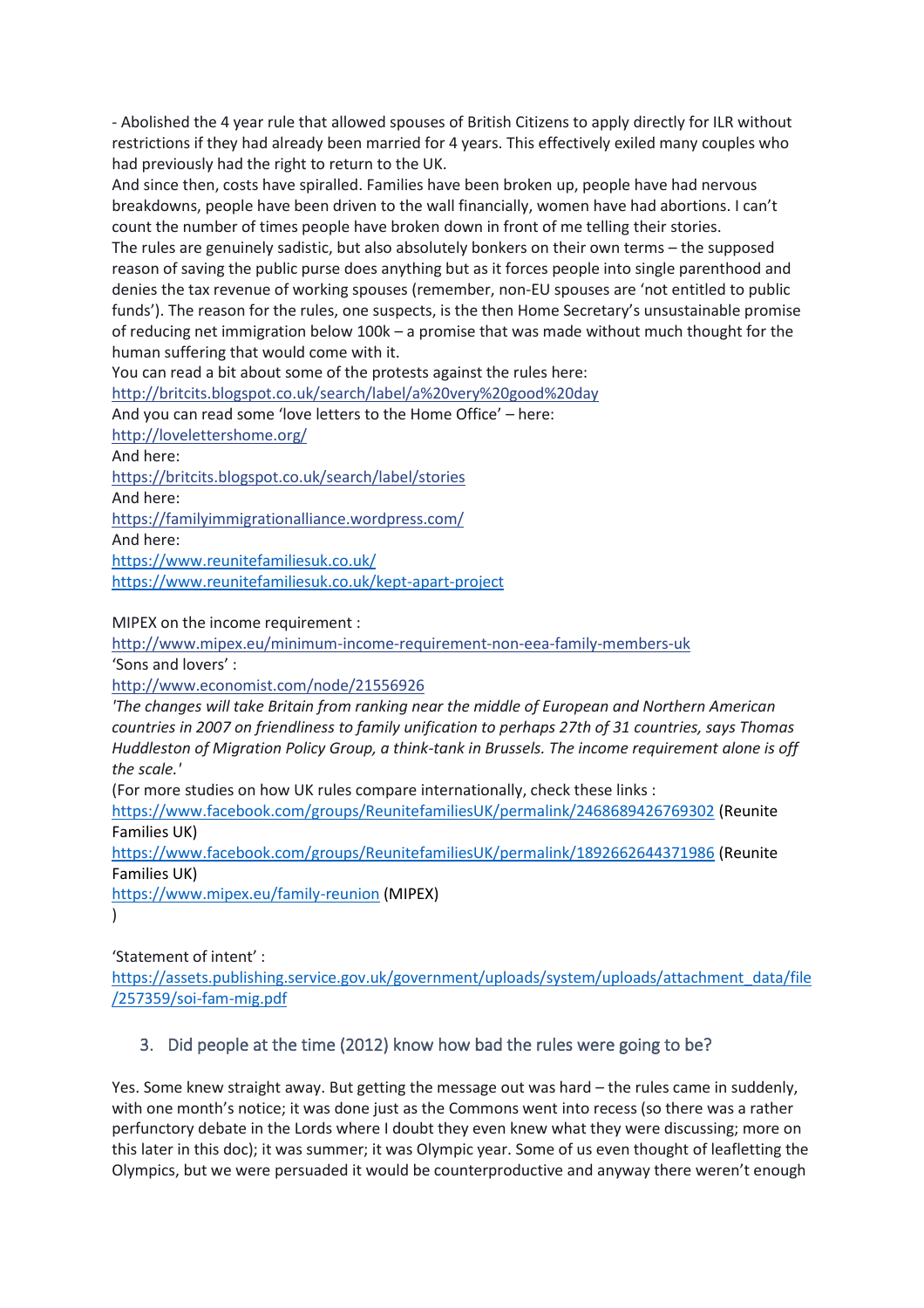of us to do much about it.

Aaron, one of those affected in those early days, wrote this :

[http://web.archive.org/web/20130424064509/http://these-are-our-numbers.posterous.com/](http://l.facebook.com/l.php?u=http%3A%2F%2Fweb.archive.org%2Fweb%2F20130424064509%2Fhttp%3A%2Fthese-are-our-numbers.posterous.com%2F&h=ATOX1BtkGH1sMZ4A1P8lnpOHZLa_QYiqt7BboxdHiRvDaB2ZvYSn4Ts4vNmfWr-N5h0xDKgoWTk0zp8HrcRWD4t9TIJNw7NqZxsuKwwQPcb0FzOGKsQzjyh49yqx1teVoRwCOcEwmd0) *'I first read about the proposed changes in bit more detail one morning in guardian article titled 'Stark choice under new immigration rules: exile or family breakup. I felt sick. I wrote to two PMs and scrolled around some websites trying to see what to do. I don't know much about how it all played out from there in the British press and parliament. On a strange whim I looked for the reporting on the story in the daily mail, not to read the article but to make myself angry reading the comments, when I looked at that part of the bottom half of the internet though, it was mostly people saying that this would have really messed them up if it had happened when they were younger. I found a facebook page about it and I 'liked' that. I wrote to lots of lawyers and didn't hear back...'*

Campaigning against the rules began immediately, once some of those affected made contact with each other and with supportive organisations.

'Stark choice under new immigration rules: exile or family breakup' (Guardian, 8 June 2012 - one month before the rules came in).

[https://www.theguardian.com/uk/2012/jun/08/immigration-rules-couples-stark-choice](https://l.facebook.com/l.php?u=https%3A%2F%2Fwww.theguardian.com%2Fuk%2F2012%2Fjun%2F08%2Fimmigration-rules-couples-stark-choice&h=ATOX1BtkGH1sMZ4A1P8lnpOHZLa_QYiqt7BboxdHiRvDaB2ZvYSn4Ts4vNmfWr-N5h0xDKgoWTk0zp8HrcRWD4t9TIJNw7NqZxsuKwwQPcb0FzOGKsQzjyh49yqx1teVoRwCOcEwmd0)

*'British citizens with foreign-born partners are to be given the choice of indefinite "exile" in countries including Yemen and Syria or face the breakup of their families if they want to remain in the UK, under radical immigration changes to be announced next week, MPs have been told...'*

(There are a few errors in the article; even at this point it wasn't totally clear what the rules really meant and even Government guidance was not produced until more than a year later in the MM case; confusion and stress was a distressing aspect of the way the rules were introduced, though it also galvanised the first social media responses).

This tweet sums up how this affected those families…

<https://twitter.com/Vanya4Canzuk/status/1316039913993695233>

'Is EU love really worth more than Asian love?' (Daily Mail, 11 June 2012).

[http://www.dailymail.co.uk/debate/article-2157740/Is-EU-love-really-worth-Asian-love.html](http://l.facebook.com/l.php?u=http%3A%2F%2Fwww.dailymail.co.uk%2Fdebate%2Farticle-2157740%2FIs-EU-love-really-worth-Asian-love.html&h=ATOX1BtkGH1sMZ4A1P8lnpOHZLa_QYiqt7BboxdHiRvDaB2ZvYSn4Ts4vNmfWr-N5h0xDKgoWTk0zp8HrcRWD4t9TIJNw7NqZxsuKwwQPcb0FzOGKsQzjyh49yqx1teVoRwCOcEwmd0) *'Setting aside for the moment those millions of EU nationals who will remain perfectly free to come and go and marry as they please, what of the British nationals who fall in love with a Russian bear or Thai belle but are unable to establish that they earn above the necessary threshold? Is the Home Secretary really proposing that the love of a wealthy stockbroker in Gerrards Cross is of greater worth than to that of a shelf-stacker in Hull? '*

(Yes the Home Secretary – who later became Prime Minister – really did propose that, although even the broker in Gerrards Cross is a victim in a different way).

'Out of sight, out of mind; the heartlessness of the Home Secretary' (Michael Allen in the HuffPo, 3 December 2012)

[https://www.huffingtonpost.co.uk/michael-allen/out-of-sight-out-of-mind-\\_2\\_b\\_2228818.html](https://www.huffingtonpost.co.uk/michael-allen/out-of-sight-out-of-mind-_2_b_2228818.html)

'Deport my heart' (Max Dunbar)

<https://maxdunbar.wordpress.com/2012/06/10/deport-my-heart/>

*'The upshot of the above is that Anna, an indigenous British citizen who has lived in the UK for the entirety of her life, may be forced to travel to another country in order to continue to reside with her husband. So far as Palestine goes, Khalid is a third generation refugee who was born and brought up in Syria and is technically stateless, and therefore has no entitlements to reside in the West Bank or Gaza. Whilst Khalid has residency in Syria, certainly the advice currently appearing on the Foreign Office website is that British citizens should not only abstain from travelling to the country, but*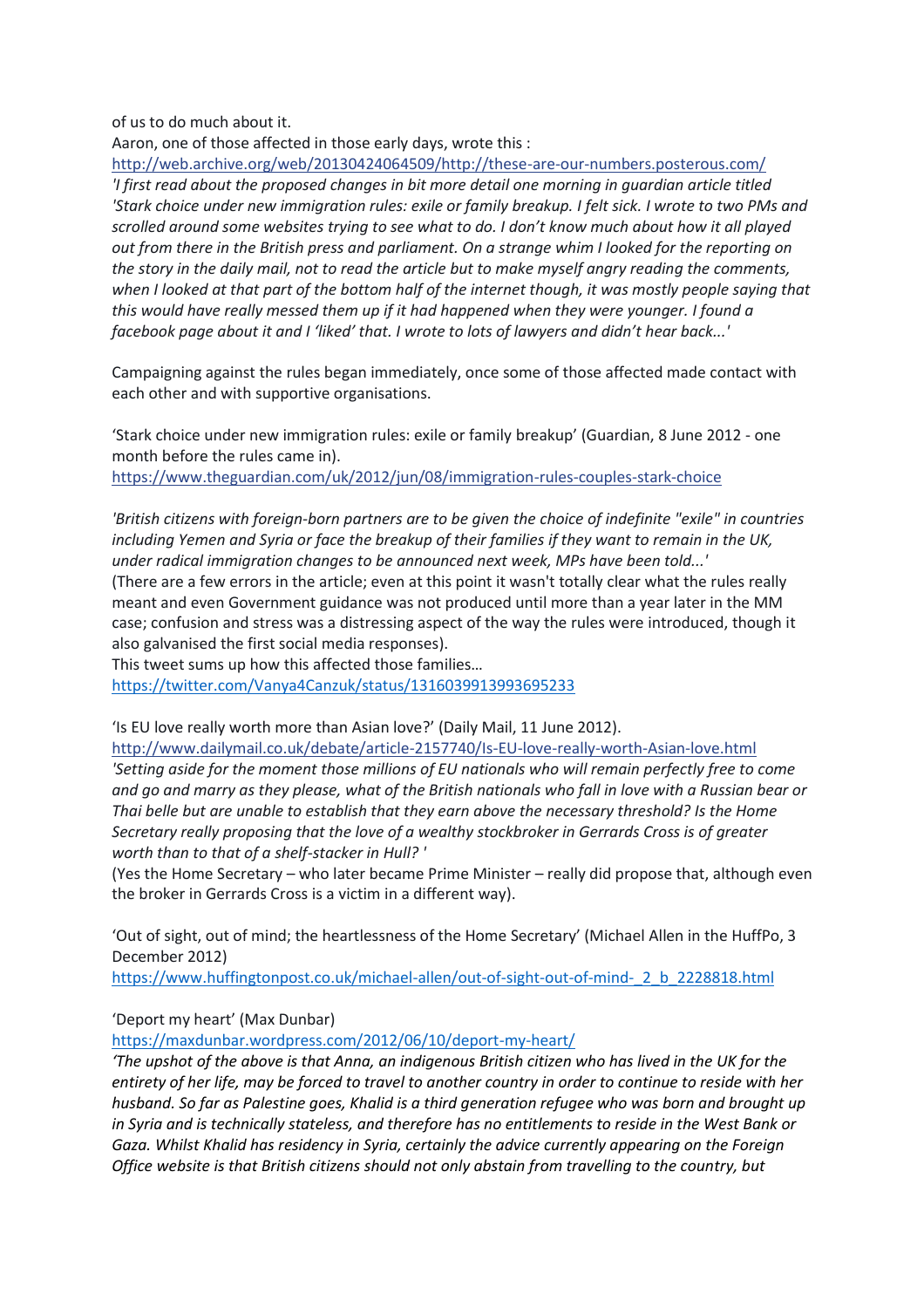*should simply not travel there at all because of the current conflict.'*

The first demonstration against the rules came on 9 July 2012, outside the Home Office. About 50 people were there. There's a picture of part of it here :

<https://asadakhan.wordpress.com/2016/02/28/article-8-and-mir-appendix-fm-in-supreme-court/> (You can see me in there, holding a placard. There were more people there than it looks). There was a meeting in Parliament later, which several hundred people attended.

... Even later in the year, we tried to keep the pressure up :

New immigration rules accused of splitting up families (Independent, 17 November 2012). [http://www.independent.co.uk/news/uk/home-news/new-immigration-rules-accused-of-splitting](http://l.facebook.com/l.php?u=http%3A%2F%2Fwww.independent.co.uk%2Fnews%2Fuk%2Fhome-news%2Fnew-immigration-rules-accused-of-splitting-up-families-8324254.html&h=ATOX1BtkGH1sMZ4A1P8lnpOHZLa_QYiqt7BboxdHiRvDaB2ZvYSn4Ts4vNmfWr-N5h0xDKgoWTk0zp8HrcRWD4t9TIJNw7NqZxsuKwwQPcb0FzOGKsQzjyh49yqx1teVoRwCOcEwmd0)[up-families-8324254.html](http://l.facebook.com/l.php?u=http%3A%2F%2Fwww.independent.co.uk%2Fnews%2Fuk%2Fhome-news%2Fnew-immigration-rules-accused-of-splitting-up-families-8324254.html&h=ATOX1BtkGH1sMZ4A1P8lnpOHZLa_QYiqt7BboxdHiRvDaB2ZvYSn4Ts4vNmfWr-N5h0xDKgoWTk0zp8HrcRWD4t9TIJNw7NqZxsuKwwQPcb0FzOGKsQzjyh49yqx1teVoRwCOcEwmd0)

*'I met my wife, who is from Georgia, while training to become a minister in the Salvation Army. We got married in June, weeks before the visa changes. Teya is here on a religious workers visa, helping me run a community church in Addlestone. When that expires she'll have to leave the country unless we meet the new requirements. I get about £7,000, along with accommodation, as part of my commitment to the church, but the new guidelines don't take that into account. It may not seem like much, but it's enough to live on… '*

*'… We have about £1,200 a month between us and it's enough. I dread to think about if the law doesn't change...'*

*'… But I think we'll have to move to America when Becky's visa runs out in November. I have a daughter – if I'm forced to leave the UK the chances of keeping that relationship is slim. I feel I would have to either abandon my daughter, or abandon my wife. '*

And then members of the House of Lords spoke out. There was a motion of regret. You can read what Lord Judd, Lord Avebury and Baroness Smith said here :

[http://britcits.blogspot.co.uk/2013/03/more-docs-two-excerpts-from-house-of.html](http://l.facebook.com/l.php?u=http%3A%2F%2Fbritcits.blogspot.co.uk%2F2013%2F03%2Fmore-docs-two-excerpts-from-house-of.html&h=ATOX1BtkGH1sMZ4A1P8lnpOHZLa_QYiqt7BboxdHiRvDaB2ZvYSn4Ts4vNmfWr-N5h0xDKgoWTk0zp8HrcRWD4t9TIJNw7NqZxsuKwwQPcb0FzOGKsQzjyh49yqx1teVoRwCOcEwmd0) Judd: *'I do not understand the new legislation on families. We hear from the Government on every possible occasion about the importance of family, yet for some people for whom family will be absolutely indispensable in terms of their stability and ability to contribute to society, we introduce these arbitrary rules. '*

Lord Avebury gave examples given by members of this group. You can read those in the link too. Time has moved on. Lord Avebury passed away in 2016, Lord Judd passed away in 2021 ( https://www.theguardian.com/politics/2016/feb/14/lord-avebury-eric-lubbock-obituary <https://www.theguardian.com/politics/2021/apr/26/lord-judd-obituary> ). Time is still moving on. The number of families affected is only growing. It will continue to grow until the rules change. *'I have long thought that the answer to all this will be found only when a son or daughter of a [Cabinet](https://www.theyworkforyou.com/glossary/?gl=108) [Minister](https://www.theyworkforyou.com/glossary/?gl=35) finds himself or herself in this situation.' –* Baroness Hamwee (<https://www.theyworkforyou.com/lords/?id=2020-09-09b.823.1> )

[https://web.archive.org/web/20140726092037/http://www.migrantsrights.org.uk/blog/2014/06/18](https://web.archive.org/web/20140726092037/http:/www.migrantsrights.org.uk/blog/2014/06/18600-income-requirement-pricing-uk-workers-out-family-life) [600-income-requirement-pricing-uk-workers-out-family-life](https://web.archive.org/web/20140726092037/http:/www.migrantsrights.org.uk/blog/2014/06/18600-income-requirement-pricing-uk-workers-out-family-life)

*'A few weeks ago, we were contacted by a lady called Margaret, who lives in South Wales. Margaret has worked for the past decade as a legal secretary for a private solicitors firm, earning £13,500 a year. However, her salary is not considered adequate in order to sponsor her Tunisian husband to enter the UK, and so they are living apart for the foreseeable future.' -* Migrants Rights Network : £18,600 income requirement: pricing UK workers out of a family life.

[https://www.theguardian.com/commentisfree/2013/dec/15/uk-immigration-policy-britons](https://l.facebook.com/l.php?u=https%3A%2F%2Fwww.theguardian.com%2Fcommentisfree%2F2013%2Fdec%2F15%2Fuk-immigration-policy-britons-spouses-trauma&h=ATOX1BtkGH1sMZ4A1P8lnpOHZLa_QYiqt7BboxdHiRvDaB2ZvYSn4Ts4vNmfWr-N5h0xDKgoWTk0zp8HrcRWD4t9TIJNw7NqZxsuKwwQPcb0FzOGKsQzjyh49yqx1teVoRwCOcEwmd0)[spouses-trauma](https://l.facebook.com/l.php?u=https%3A%2F%2Fwww.theguardian.com%2Fcommentisfree%2F2013%2Fdec%2F15%2Fuk-immigration-policy-britons-spouses-trauma&h=ATOX1BtkGH1sMZ4A1P8lnpOHZLa_QYiqt7BboxdHiRvDaB2ZvYSn4Ts4vNmfWr-N5h0xDKgoWTk0zp8HrcRWD4t9TIJNw7NqZxsuKwwQPcb0FzOGKsQzjyh49yqx1teVoRwCOcEwmd0)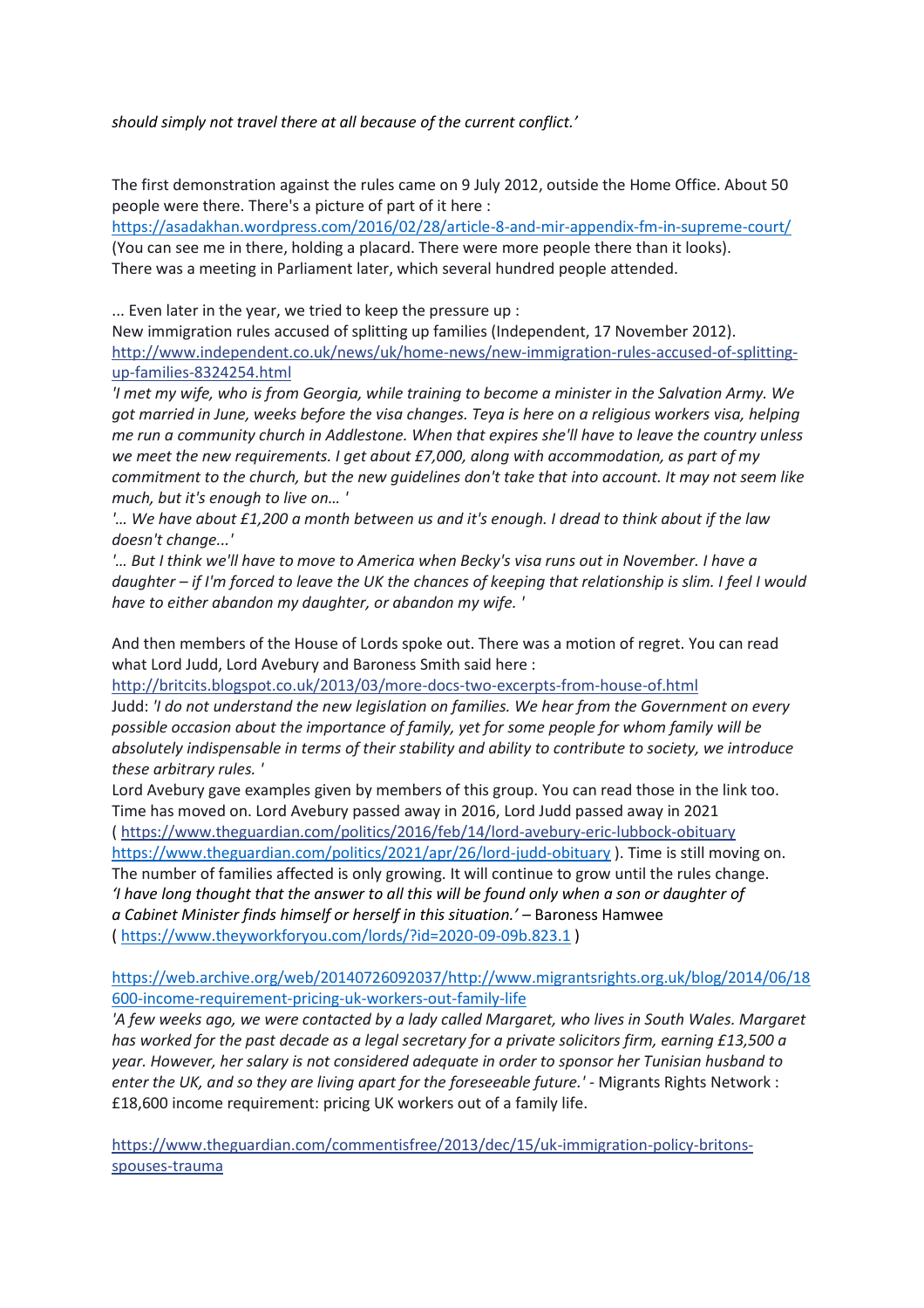*'Recently I met a group of people who were so traumatised that at times they found it difficult to speak. It was a harrowing meeting, although a necessary one. Those who are so distressed find great help in being listened to. But I was left feeling helpless, such is their plight.' -* Cardinal Vincent Nichols : UK immigration policy is punishing Britons with non-EU spouses. Some of those affected met him at a meeting facilitated by Migrants Rights Network in autumn 2013.

*'Most of the people who lives are going to be affected by this wont know about it until its too late. They'll meet someone somewhere and fall in love and they'll be having their first child and right when they don't need this kind of obstacle they'll find the rules aren't what you thought they were they are this now.' –* Aaron, 2012 [http://web.archive.org/web/20130424064509/http://these-are](http://web.archive.org/web/20130424064509/http:/these-are-our-numbers.posterous.com/)[our-numbers.posterous.com/](http://web.archive.org/web/20130424064509/http:/these-are-our-numbers.posterous.com/)

… And still it goes on.

As of 2020, the stories have been most recently documented by the Reunite Families Kept Apart project (with University of Bristol and University of West of England) – read it : <https://www.reunitefamiliesuk.co.uk/kept-apart-project>

# <span id="page-16-0"></span>3a. What are the '3 S's'?

In early 2021, Reunite Families UK conducted a survey among its members to identify what was most important to them. The results are here :

<https://www.facebook.com/groups/ReunitefamiliesUK/permalink/2479375999033978> One key finding is that high costs and the rules complexity ranked up there with the income requirement itself as a major obstacle to members.

Hence the aims of the campaign were finessed to :

*SCRAP the MIR SLASH the costs SIMPLIFY the rules*

You will see how high costs are an issue later in the document, as well as the complexity of the rules being itself an issue.

#### <span id="page-16-1"></span>4. Before we get into the spouse visas, tell me a bit about the elderly dependants you mentioned.

While the main focus of the group is on spouses and partners (the clue being in the 'I Love My Foreign Spouse' name), of course we support all family members. The restriction of elderly dependants – which the former MP Sarah Teather described as a 'ban masquerading as a rule' – itself damages family life by weakening family bonds, denying children the right to be with grandparents, and so on.

You can read some of these stories here: [http://britcits.blogspot.co.uk/search/label/elderly%20dependants](http://l.facebook.com/l.php?u=http%3A%2F%2Fbritcits.blogspot.co.uk%2Fsearch%2Flabel%2Felderly%2520dependants&h=ATOX1BtkGH1sMZ4A1P8lnpOHZLa_QYiqt7BboxdHiRvDaB2ZvYSn4Ts4vNmfWr-N5h0xDKgoWTk0zp8HrcRWD4t9TIJNw7NqZxsuKwwQPcb0FzOGKsQzjyh49yqx1teVoRwCOcEwmd0)

*"I'm afraid that by the time any positive decision will be reached on my 85 year old blind mum, there will be no one left to bring home … Moreover the family believes it is a human right to stay with family who will look after you. Svetlana is adamant. Her mum will be safe at home in [Bloxwich.](http://en.wikipedia.org/wiki/Bloxwich) " –* Svetlana's story <http://britcits.blogspot.co.uk/search/label/svetlana>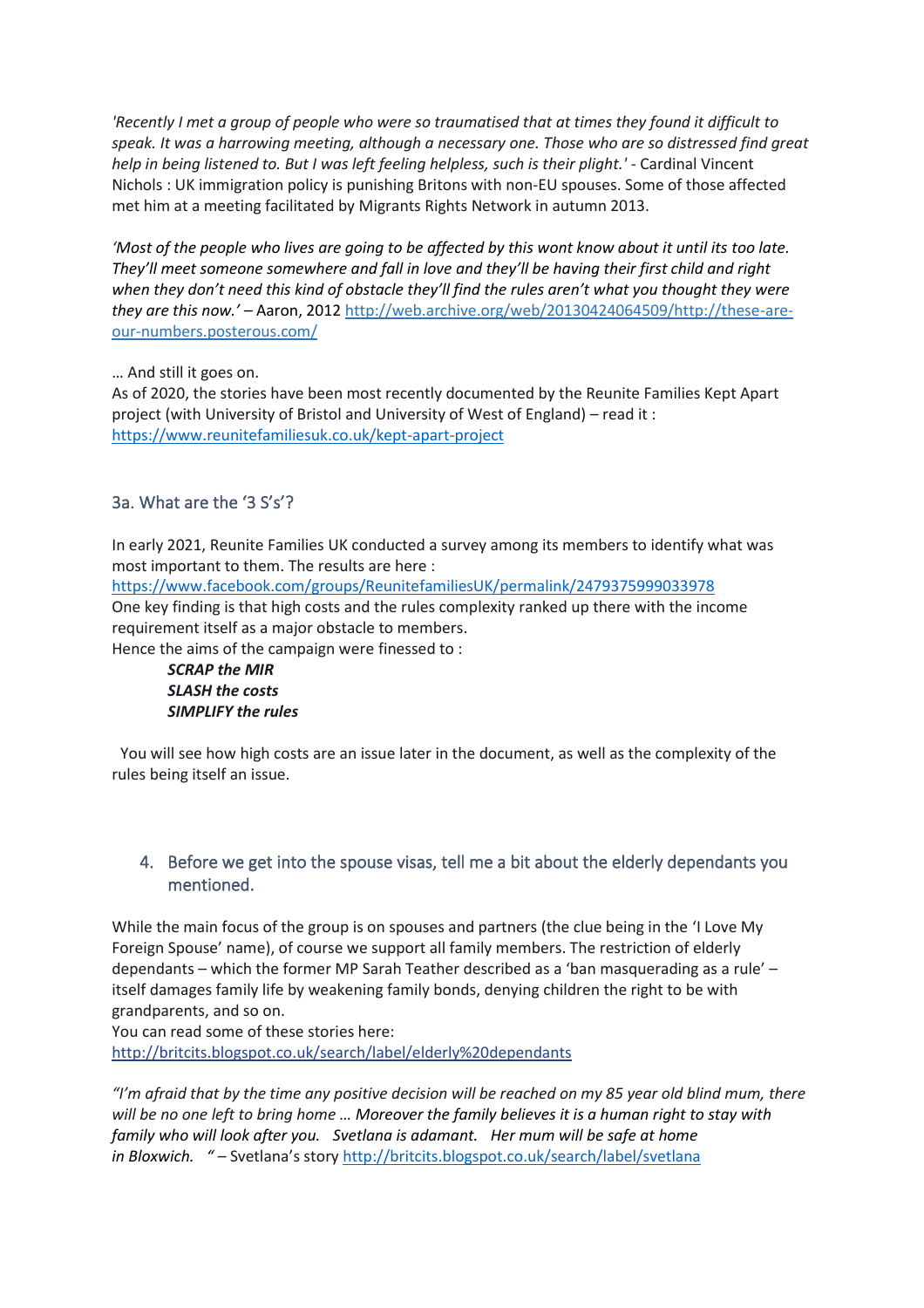*"To Anastasia, the situation in Britain today is terribly reminiscent of the forced exiles associated with her home country."* – Anastasia and James : <http://britcits.blogspot.com/2013/01/anastasia-james-as-british-citizens-we.html>

Clara's story:<http://britcits.blogspot.com/2013/01/clara-its-about-love.html>

Family is family, whether spouses, children, parents or grandparents.

One option that those with elderly dependents were able to use was the Surinder Singh route (EEA free movement). Unfortunately, with hard Brexit, this route is now closed.

\*However\* British citizens are still able to move to Ireland with their families (including parents) under the provisions of the Common Travel Area. There is a minimum income requirement of 20,000 EUR per year for 3 years (which at the time of writing is quite close to the UK MIR, making it probably not practical for those seeking to sponsor spouses, unless they wish to move to Ireland anyway). \*But\* it may be useful for British citizens on medium or above incomes who wish to sponsor their elderly dependents/parents and for whom Ireland is an option. The link is here : <http://www.inis.gov.ie/en/INIS/Pages/joining-your-uk-national-family-member-in-ireland>

#### <span id="page-17-0"></span>5. I want to sponsor my fiance/spouse/civil partner to live with me. What do I need to do?

So, it sounds like you are looking to apply for a spouse (or fiancé) visa. You can read this link: [https://www.gov.uk/join-family-in-uk/overview](https://l.facebook.com/l.php?u=https%3A%2F%2Fwww.gov.uk%2Fjoin-family-in-uk%2Foverview&h=ATOX1BtkGH1sMZ4A1P8lnpOHZLa_QYiqt7BboxdHiRvDaB2ZvYSn4Ts4vNmfWr-N5h0xDKgoWTk0zp8HrcRWD4t9TIJNw7NqZxsuKwwQPcb0FzOGKsQzjyh49yqx1teVoRwCOcEwmd0)

… the evidence you'll need to provide will fall into several categories. You need to address and plan each one carefully :

- Meeting the financial requirement (£18,600 income – more to sponsor children- unless exempt, or substantial savings; we'll discuss this more later)

- Proving your relationship is genuine

- Meeting the language requirement (for a spouse visa, this is CEFR A1 or above – basic English; you can read about what this means in terms of proficiency here :

[https://en.wikipedia.org/wiki/Common\\_European\\_Framework\\_of\\_Reference\\_for\\_Languages#Com](https://l.facebook.com/l.php?u=https%3A%2F%2Fen.wikipedia.org%2Fwiki%2FCommon_European_Framework_of_Reference_for_Languages%23Common_reference_levels&h=ATOX1BtkGH1sMZ4A1P8lnpOHZLa_QYiqt7BboxdHiRvDaB2ZvYSn4Ts4vNmfWr-N5h0xDKgoWTk0zp8HrcRWD4t9TIJNw7NqZxsuKwwQPcb0FzOGKsQzjyh49yqx1teVoRwCOcEwmd0) [mon\\_reference\\_levels](https://l.facebook.com/l.php?u=https%3A%2F%2Fen.wikipedia.org%2Fwiki%2FCommon_European_Framework_of_Reference_for_Languages%23Common_reference_levels&h=ATOX1BtkGH1sMZ4A1P8lnpOHZLa_QYiqt7BboxdHiRvDaB2ZvYSn4Ts4vNmfWr-N5h0xDKgoWTk0zp8HrcRWD4t9TIJNw7NqZxsuKwwQPcb0FzOGKsQzjyh49yqx1teVoRwCOcEwmd0) ... and what the government asks for here : [https://www.gov.uk/english](https://www.gov.uk/english-language)[language](https://www.gov.uk/english-language) )

- Meeting the accommodation requirement

- Some nationalities may also need to pass a TB test

Evidencing each of the above will form the pillars of a successful application.

We will deal with each of these in this document and you need to be familiar with each.

The financial requirement is very strict and has zero flexibility.

This handy YouTube video has been posted by one family relating their experience of getting a spouse visa : [https://www.youtube.com/watch?v=eR\\_0l34F0OI](https://www.youtube.com/watch?v=eR_0l34F0OI)

### <span id="page-17-1"></span>6. What about my child(ren)? Is there an additional financial requirement for them?

It depends on if they are British or not. If for example they are your stepchild, and do not have British nationality, then there is an additional requirement. Some countries also strictly forbid dual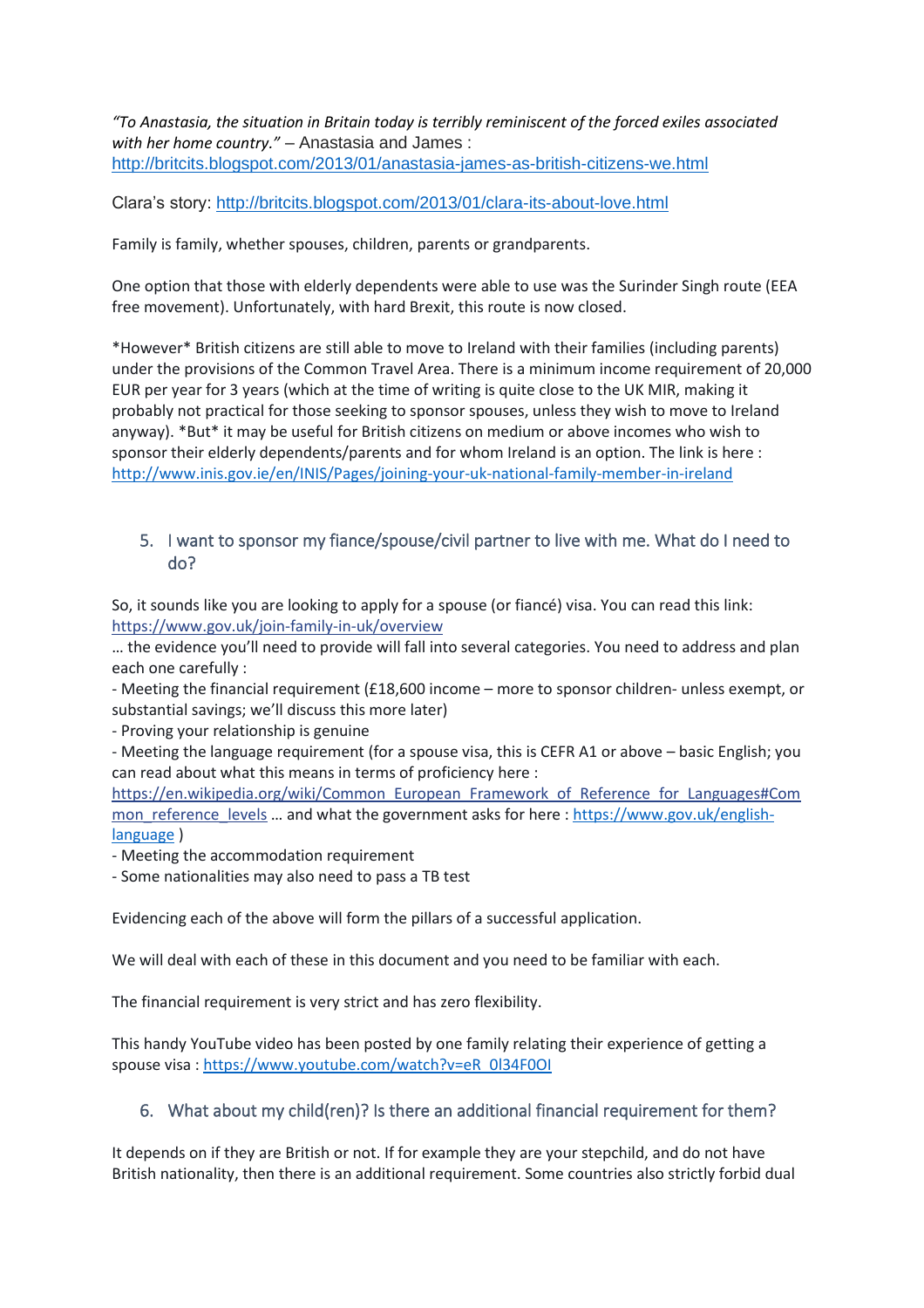citizenship.

So the income requirement for the first, non-British/non-EEA child is £22,400 per annum. For each child additional, it's an extra £2,400 per annum.

(EEA = European Economic Area. The European Union plus some key partners - Norway, Iceland and Liechtenstein).

### <span id="page-18-0"></span>7. Can my spouse apply for a visa while in the UK as a visitor? What about if they are in the UK on another kind of visa?

You cannot switch from being a visitor (whether a general visitor i.e. tourist, student visitor or business visitor) while inside the UK, to any other visa.

*Note: There was an exemption granted for visitors for several months during the Covid19 period, but this has ended now*

People have applied on various grounds, including human rights, and sometimes have succeeded (you can scroll past posts on the group if you wish) but it's likely to be a long, hard and expensive process, and you want to think very carefully about whether you want to put you and your family through this. Support for Legal Aid has been slashed under the present and previous (coalition) governments.

You can, however, start preparing when the foreign partner is in the UK. You can meet with solicitors; you can start to collect evidence, e.g. photographs of you together, with and without friends and families, at home or on day trips or holidays; you can ask friends or family to start to write letters supporting you.

Some other categories of visa can switch to a spouse visa, using the form FLR(M) (you'll find it linked here [: https://www.gov.uk/remain-in-uk-family/apply](https://l.facebook.com/l.php?u=https%3A%2F%2Fwww.gov.uk%2Fremain-in-uk-family%2Fapply&h=ATOX1BtkGH1sMZ4A1P8lnpOHZLa_QYiqt7BboxdHiRvDaB2ZvYSn4Ts4vNmfWr-N5h0xDKgoWTk0zp8HrcRWD4t9TIJNw7NqZxsuKwwQPcb0FzOGKsQzjyh49yqx1teVoRwCOcEwmd0) ). These are typically visas that allow the non-UK citizen to work; student visas (note – not student *–visitor-* visas!); youth mobility visas. In other words, visas that fall under the so-called points based Tier system. You can read a bit about these visas here :

[http://www.workpermit.com/immigration/united-kingdom/uk-five-tier-points-based-immigration](http://l.facebook.com/l.php?u=http%3A%2F%2Fwww.workpermit.com%2Fimmigration%2Funited-kingdom%2Fuk-five-tier-points-based-immigration-system&h=ATOX1BtkGH1sMZ4A1P8lnpOHZLa_QYiqt7BboxdHiRvDaB2ZvYSn4Ts4vNmfWr-N5h0xDKgoWTk0zp8HrcRWD4t9TIJNw7NqZxsuKwwQPcb0FzOGKsQzjyh49yqx1teVoRwCOcEwmd0)[system](http://l.facebook.com/l.php?u=http%3A%2F%2Fwww.workpermit.com%2Fimmigration%2Funited-kingdom%2Fuk-five-tier-points-based-immigration-system&h=ATOX1BtkGH1sMZ4A1P8lnpOHZLa_QYiqt7BboxdHiRvDaB2ZvYSn4Ts4vNmfWr-N5h0xDKgoWTk0zp8HrcRWD4t9TIJNw7NqZxsuKwwQPcb0FzOGKsQzjyh49yqx1teVoRwCOcEwmd0)

If your foreign partner is lucky enough to have one of these visas, their income can also be counted toward the requirement. We'll discuss this more later.

#### <span id="page-18-1"></span>8. What are the pros and cons of a spouse visa vs fiancé visa? And tell me about unmarried partners.

The requirements for the two visas are exactly the same.

On a fiancé visa :

*.*

- The foreign partner cannot work

- They need to switch to the 5 year spouse visa route (via FLR(M) ) after 6 months

- There is the additional cost of the fiancé visa itself, on top of the other visas to come

- A fiancé visa must be applied for outside the UK; whereas a spouse visa can be applied for even if the partner is already in the country with permission to work (for example) – although NOT as a visitor!

So undoubtedly applying for a fiancé visa first will cost more. However, it may suit those who wish to get married in the UK, or for example may have only come as visitors before and wish to spend a little more time in the UK before 'settling down'. This is a personal choice as much as a financial one.

An **unmarried partner** can also apply as a spouse, if you can demonstrate that you have lived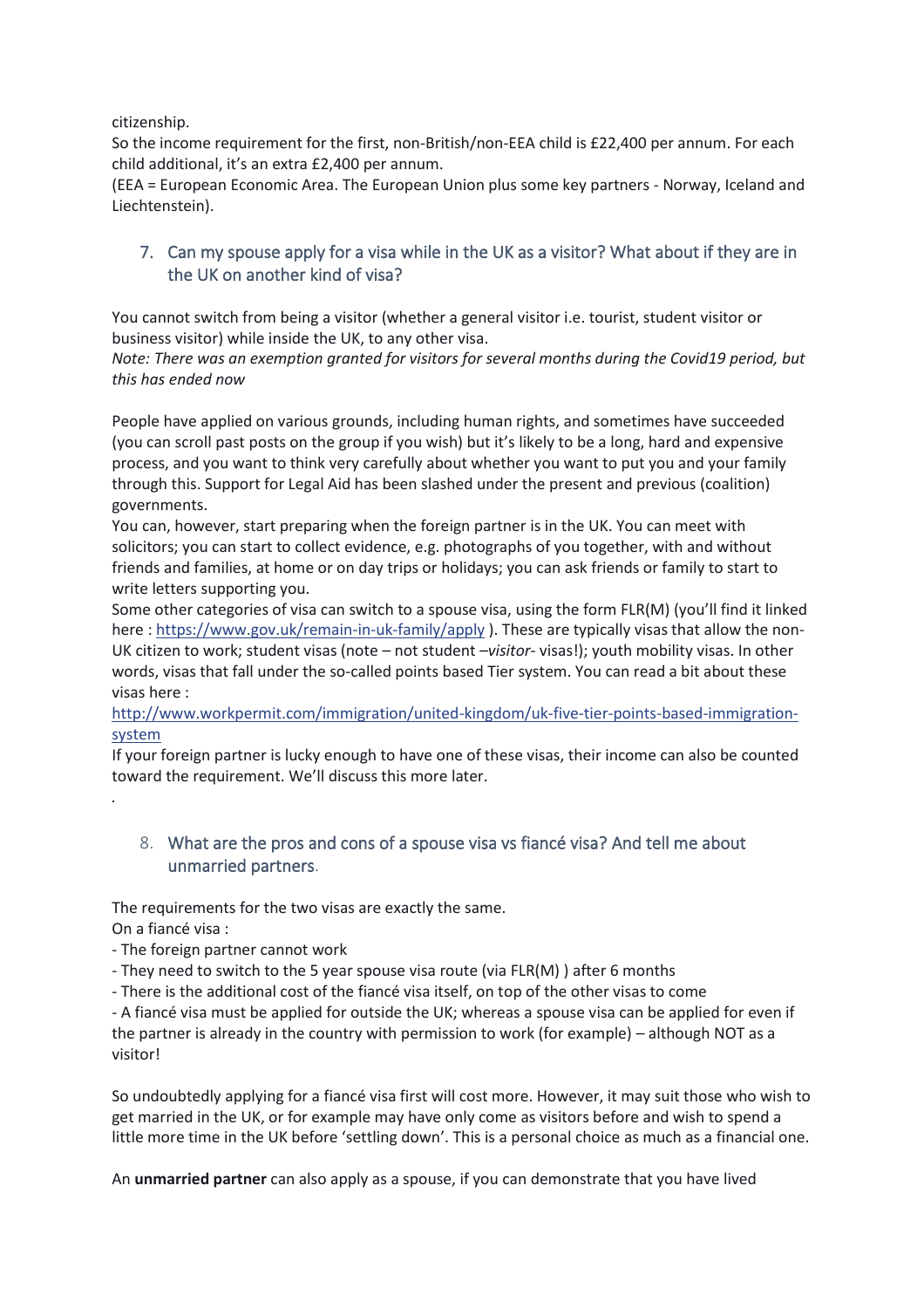together as husband and wife for 2 years.

There is a sample checklist for unmarried partners here : <https://www.facebook.com/groups/139807999382936/permalink/2146229468740769>

### <span id="page-19-0"></span>9. Tell me more about the financial requirements for a spouse/fiance/civil partner visa.

£18,600 income to sponsor a partner.

£22,400 income to sponsor a partner + one non-British/non-EEA child (note – does not apply to British children!).

An extra £2,400 for each additional non-British/non-EEA.

If you don't meet the income requirement, you can make it up with savings (though for most people this is harder than the income requirement); for savings, you need to use the following formula : Savings Required =  $£16,000 + (2.5 * (Threshold – Annual Income))$ 

... where Threshold =  $£18,600$  to sponsor a partner,  $£22,400$  to sponsor a partner + one non-British/non-EEA child etc. etc.

This calculator may be useful (remember that not all Categories can be combined!) : [http://crossborderlegal.co.uk/content/spouse-visa-income-threshold-savings-calculator/](http://l.facebook.com/l.php?u=http%3A%2F%2Fcrossborderlegal.co.uk%2Fcontent%2Fspouse-visa-income-threshold-savings-calculator%2F&h=ATOX1BtkGH1sMZ4A1P8lnpOHZLa_QYiqt7BboxdHiRvDaB2ZvYSn4Ts4vNmfWr-N5h0xDKgoWTk0zp8HrcRWD4t9TIJNw7NqZxsuKwwQPcb0FzOGKsQzjyh49yqx1teVoRwCOcEwmd0)

… unless you are exempt from the financial requirement! You can read a bit about exemptions in section 3.6 of this guide :

[https://assets.publishing.service.gov.uk/government/uploads/system/uploads/attachment\\_data/file](https://assets.publishing.service.gov.uk/government/uploads/system/uploads/attachment_data/file/926295/appendix-fm-1-7-financial-requirement-v3.0-gov-uk.pdf) [/926295/appendix-fm-1-7-financial-requirement-v3.0-gov-uk.pdf](https://assets.publishing.service.gov.uk/government/uploads/system/uploads/attachment_data/file/926295/appendix-fm-1-7-financial-requirement-v3.0-gov-uk.pdf)

We'll discuss exemptions in a little while.

In general, you may want to bookmark this link which discusses the financial requirement : [https://assets.publishing.service.gov.uk/government/uploads/system/uploads/attachment\\_data/file](https://assets.publishing.service.gov.uk/government/uploads/system/uploads/attachment_data/file/926295/appendix-fm-1-7-financial-requirement-v3.0-gov-uk.pdf) [/926295/appendix-fm-1-7-financial-requirement-v3.0-gov-uk.pdf](https://assets.publishing.service.gov.uk/government/uploads/system/uploads/attachment_data/file/926295/appendix-fm-1-7-financial-requirement-v3.0-gov-uk.pdf)

… and especially read the parts that apply to you. The nuts and bolts of the financial rules are quite complicated, and you want to make sure you have a good understanding of how it affects you.

You'll notice a lot in the rules about different 'categories'. These are different ways of meeting the requirement which we'll discuss more later. Some of them can be combined, and some can't. You need to get your head around this business of 'categories' and figure out which one best fits you. We'll discuss this at length over the next few sections.

You need to get your head around Categories. There are 7 of them for employment, selfemployment, savings, pensions, other types of non-employment income etc.

#### <span id="page-19-1"></span>10. Is the income requirement pre- or post- tax? Pre-tax.

# <span id="page-19-2"></span>11. How do I know if I'm exempt from the requirements?

To quote directly from section 3.6 of the rules as set out :

[https://assets.publishing.service.gov.uk/government/uploads/system/uploads/attachment\\_data/file](https://assets.publishing.service.gov.uk/government/uploads/system/uploads/attachment_data/file/926295/appendix-fm-1-7-financial-requirement-v3.0-gov-uk.pdf) [/926295/appendix-fm-1-7-financial-requirement-v3.0-gov-uk.pdf](https://assets.publishing.service.gov.uk/government/uploads/system/uploads/attachment_data/file/926295/appendix-fm-1-7-financial-requirement-v3.0-gov-uk.pdf)

*Where the applicant's partner is in receipt of any of the following benefits or allowances in the UK, the applicant will be able to meet the financial requirement at that application stage by providing evidence of "adequate maintenance" rather than meeting an income threshold:* 

*· Carer's Allowance.* 

*· Disability Living Allowance.* 

*· Severe Disablement Allowance.*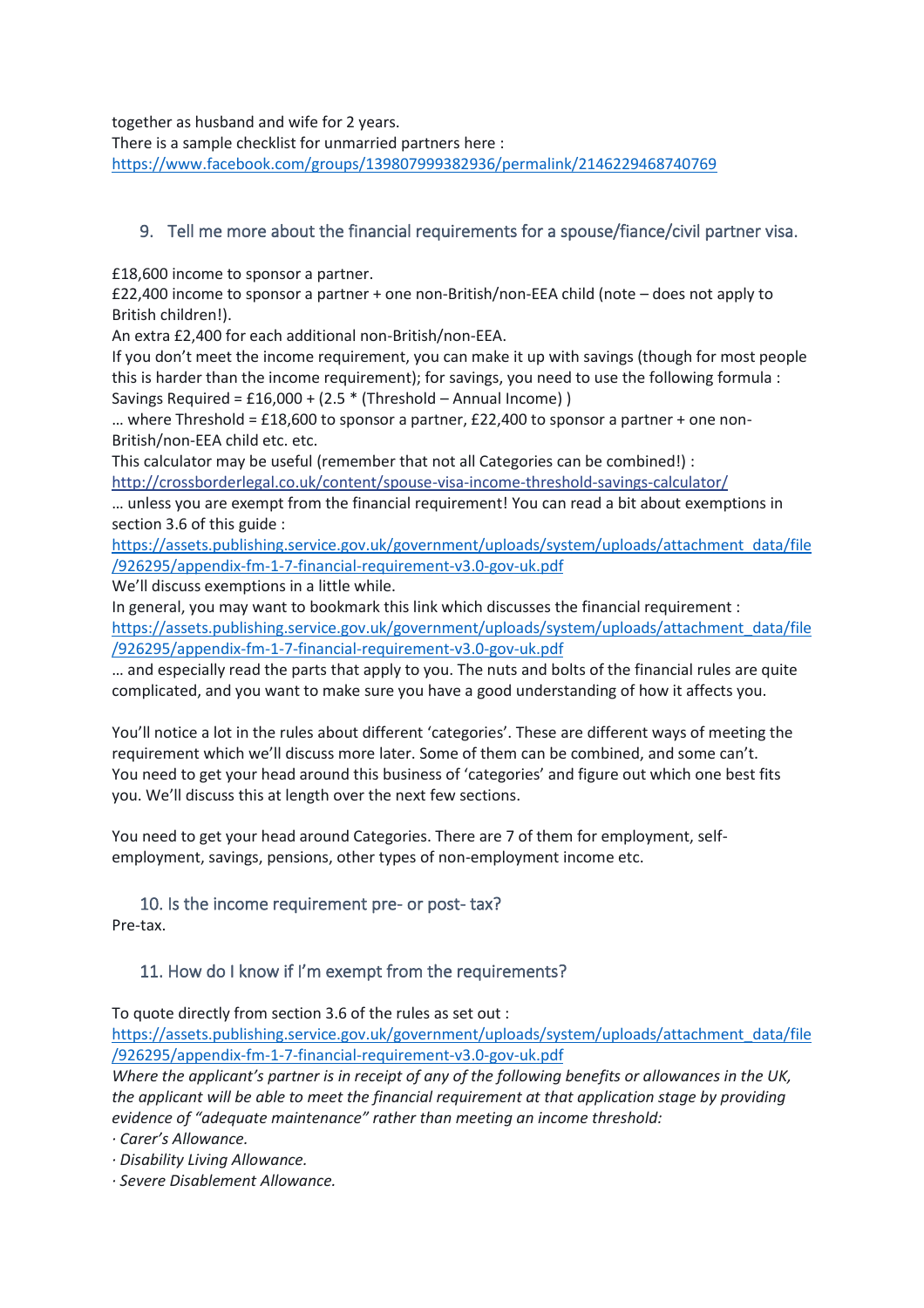*· Industrial Injuries Disablement Benefit.* 

*· Attendance Allowance.* 

*· Personal Independence Payment.*

*· Armed Forces Independence Payment or Guaranteed Income Payment under the Armed Forces Compensation Scheme.* 

*· Constant Attendance Allowance, Mobility Supplement or War Disablement Pension under the War Pensions Scheme.*

*· Police Injury Pension*

… and furthermore, this also applies to those whose children are in receipt of one of these benefits… :

*If the applicant's partner is in receipt of one of the above benefits or allowances on behalf of their child, the applicant will be able to qualify by meeting the financial requirement through "adequate maintenance".*

In other words, people who receive these are exempt from the financial requirement. They still have to meet the adequate maintenance requirement (more on this soon).

If you do receive one of these, you'll still need to show evidence of this when making the application.

### <span id="page-20-0"></span>12. I'm exempt from the financial requirement but the rules say I still have to meet the adequate maintenance requirement… what's this?

Read this… Annex F :

[https://www.gov.uk/government/uploads/system/uploads/attachment\\_data/file/452964/IDI\\_Adeq](https://l.facebook.com/l.php?u=https%3A%2F%2Fwww.gov.uk%2Fgovernment%2Fuploads%2Fsystem%2Fuploads%2Fattachment_data%2Ffile%2F452964%2FIDI_Adequate_Maintenance_and_Accommodation_Part_8_Annex_F.pdf&h=ATOX1BtkGH1sMZ4A1P8lnpOHZLa_QYiqt7BboxdHiRvDaB2ZvYSn4Ts4vNmfWr-N5h0xDKgoWTk0zp8HrcRWD4t9TIJNw7NqZxsuKwwQPcb0FzOGKsQzjyh49yqx1teVoRwCOcEwmd0) uate Maintenance and Accommodation Part 8 Annex F.pdf

Section 3 has a formula which is used to calculate this, as well as a worked example. Savings can also be used for adequate maintenance; this is also dealt with in the link.

This link is also very useful :

[https://immigrationbarrister.co.uk/meeting-the-financial-requirement-within-appendix-fm-by](https://immigrationbarrister.co.uk/meeting-the-financial-requirement-within-appendix-fm-by-reference-to-adequate-maintenance/)[reference-to-adequate-maintenance/](https://immigrationbarrister.co.uk/meeting-the-financial-requirement-within-appendix-fm-by-reference-to-adequate-maintenance/)

*'... the Upper Tribunal identified the following formula to be used when calculating whether there will be adequate resources available:*

 $A - B \ge C$ 

*where: A is the projected income; B what needs to be spent on accommodation and; C the income support (or equivalent) figure.'*

If Income - Accommodation is greater than or equal to Income Support, the adequate maintenance requirement is met.

Every April the amounts of benefits stated change. Ensure you check appropriate rates at time of application.

Adequate maintenance rates are updated every April. From April 2022 until April 2023 adequate maintenance will £121.05 per week per couple, £70.80 per week per child, and £17.85 family premium.

(To calculate the adequate maintenance for you, add the number per couple and family premium, and for any children.

So for example, for a couple with one child, weekly **adequate maintenance after weekly rent and council tax payments should be at least £121.05 + £70.80 + £17.85 =** *£209.70 per week*.

For a couple with two children, weekly adequate maintenance after weekly rent and council tax payments should be £280.50. For a couple with no children, weekly adequate maintenance after weekly rent and council tax payments should be £138.90. Etc.

If you are exempt, you should provide *ALL* recent benefit award letters (Carer's Allowance, Income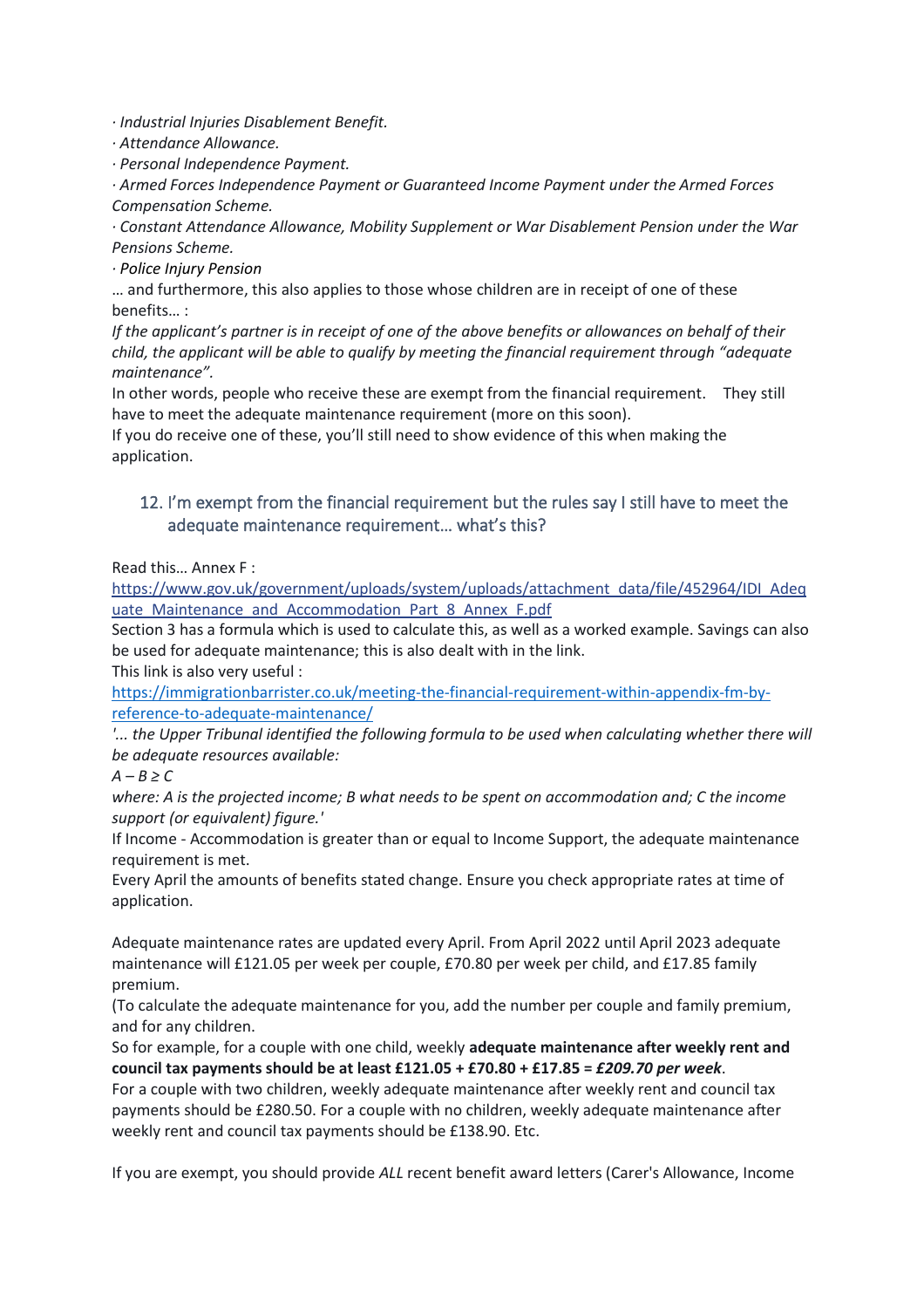Support, Child Benefit, DLA/PIP, Income Support, ESA, Child Tax Credits etc).

*Please look over the checklists at the start of this document, and in the Files sections of ILMFS (<https://www.facebook.com/groups/139807999382936/files> ) and Reunite Families UK (<https://www.facebook.com/groups/ReunitefamiliesUK/files> ). There is some excellent guidance there based on lived experience.*

#### <span id="page-21-0"></span>13. I will never meet these requirements. Tell me about the Surinder Singh route?

**\*\*\* UNFORTUNATELY WITH THE RELATIVE \*HARD\* BREXIT SURINDER SINGH IS NO LONGER AN OPTION FOR MOST BRITISH PEOPLE, ALTHOUGH IT STILL MAY BE IF YOU HOLD AN EEA CITIZENSHIP. THIS SECTION IS THEREFORE STRIKETHROUGH AND KEPT FOR HISTORICAL INTEREST AND IN CASE ANY WITH AN EEA CITIZENSHIP FOR WHOM IT MAY BE AN OPTION COME ACROSS IT.**

The Surinder Singh route is a way of exercising European free movement rules. The principles are rather different from national immigration rules (e.g. the British spouse visa route). Historically, the European project (in the form of the European Union, and its free trade block the European Economic Area – which basically is the EU plus Iceland, Norway and Liechtenstein) encouraged free movement of workers, free movement being one of the fundamental 'four freedoms' of the European ideal. National governments can restrict their own nationals; but once a European citizen travels for work, they exercise their free movement rights which allows them to reunite with their families (as well as work and study in Europe).

Surinder Singh is named after a court case, many years ago, which established the right of European citizens to eventually move back to their home countries with their partners. Hundreds of people have used this route.

Don't think this route is easy – the rules state that free movement needs to be exercised in an economic way (so the British partner, at least, needs to be employed or self-employed whileoverseas; the foreign partner can work too) and relocation always comes with costs.

Ireland and Malta are popular destinations, but people have exercised their free movement rights with their families all over the continent. And their families can also join the citizen immediately (or at least after receiving the short stay visa, if applicable) – which helps a lot of people. The requirements for Surinder Singh are discussed at some length here – this piece is highly

recommended :

[https://eumovement.wordpress.com/2007/04/15/requirements-for-a-short-stay-visa-family-of-eu](https://l.facebook.com/l.php?u=https%3A%2F%2Feumovement.wordpress.com%2F2007%2F04%2F15%2Frequirements-for-a-short-stay-visa-family-of-eu-citizen%2F&h=ATOX1BtkGH1sMZ4A1P8lnpOHZLa_QYiqt7BboxdHiRvDaB2ZvYSn4Ts4vNmfWr-N5h0xDKgoWTk0zp8HrcRWD4t9TIJNw7NqZxsuKwwQPcb0FzOGKsQzjyh49yqx1teVoRwCOcEwmd0)[citizen/](https://l.facebook.com/l.php?u=https%3A%2F%2Feumovement.wordpress.com%2F2007%2F04%2F15%2Frequirements-for-a-short-stay-visa-family-of-eu-citizen%2F&h=ATOX1BtkGH1sMZ4A1P8lnpOHZLa_QYiqt7BboxdHiRvDaB2ZvYSn4Ts4vNmfWr-N5h0xDKgoWTk0zp8HrcRWD4t9TIJNw7NqZxsuKwwQPcb0FzOGKsQzjyh49yqx1teVoRwCOcEwmd0)

The BBC also did a good piece on the route a few years ago :

[http://www.bbc.co.uk/news/uk-23029195](http://l.facebook.com/l.php?u=http%3A%2F%2Fwww.bbc.co.uk%2Fnews%2Fuk-23029195&h=ATOX1BtkGH1sMZ4A1P8lnpOHZLa_QYiqt7BboxdHiRvDaB2ZvYSn4Ts4vNmfWr-N5h0xDKgoWTk0zp8HrcRWD4t9TIJNw7NqZxsuKwwQPcb0FzOGKsQzjyh49yqx1teVoRwCOcEwmd0)

Here's another good piece by Free Movement blog :

[https://www.freemovement.org.uk/surinder-singh-immigration-route/](https://l.facebook.com/l.php?u=https%3A%2F%2Fwww.freemovement.org.uk%2Fsurinder-singh-immigration-route%2F&h=ATOX1BtkGH1sMZ4A1P8lnpOHZLa_QYiqt7BboxdHiRvDaB2ZvYSn4Ts4vNmfWr-N5h0xDKgoWTk0zp8HrcRWD4t9TIJNw7NqZxsuKwwQPcb0FzOGKsQzjyh49yqx1teVoRwCOcEwmd0)

*'The "Surinder Singh route" has become well known to British citizens seeking to be reunited with their family members. The toughening up of UK immigration rules in July 2012 – particularly the introduction of the minimum income rule with its [labyrinthine documentary requirements,](https://www.freemovement.org.uk/appendix-fm-financial-requirements/) and the awful [elderly dependent relative rules](https://www.freemovement.org.uk/out-with-the-old/) – has resulted in an ever increasing number of split families. The Children's Commissioner has described affected families with children as "Skype Families".'*

Surinder Singh for newbies : [http://britcits.blogspot.co.uk/2015/05/surinder-singh-for-newbies-](http://l.facebook.com/l.php?u=http%3A%2F%2Fbritcits.blogspot.co.uk%2F2015%2F05%2Fsurinder-singh-for-newbies-2015.html&h=ATOX1BtkGH1sMZ4A1P8lnpOHZLa_QYiqt7BboxdHiRvDaB2ZvYSn4Ts4vNmfWr-N5h0xDKgoWTk0zp8HrcRWD4t9TIJNw7NqZxsuKwwQPcb0FzOGKsQzjyh49yqx1teVoRwCOcEwmd0)[2015.html](http://l.facebook.com/l.php?u=http%3A%2F%2Fbritcits.blogspot.co.uk%2F2015%2F05%2Fsurinder-singh-for-newbies-2015.html&h=ATOX1BtkGH1sMZ4A1P8lnpOHZLa_QYiqt7BboxdHiRvDaB2ZvYSn4Ts4vNmfWr-N5h0xDKgoWTk0zp8HrcRWD4t9TIJNw7NqZxsuKwwQPcb0FzOGKsQzjyh49yqx1teVoRwCOcEwmd0)

'An Undivided Family in Malta' is David/Dee's account of their own successful Surinder Singh journey – well worth reading :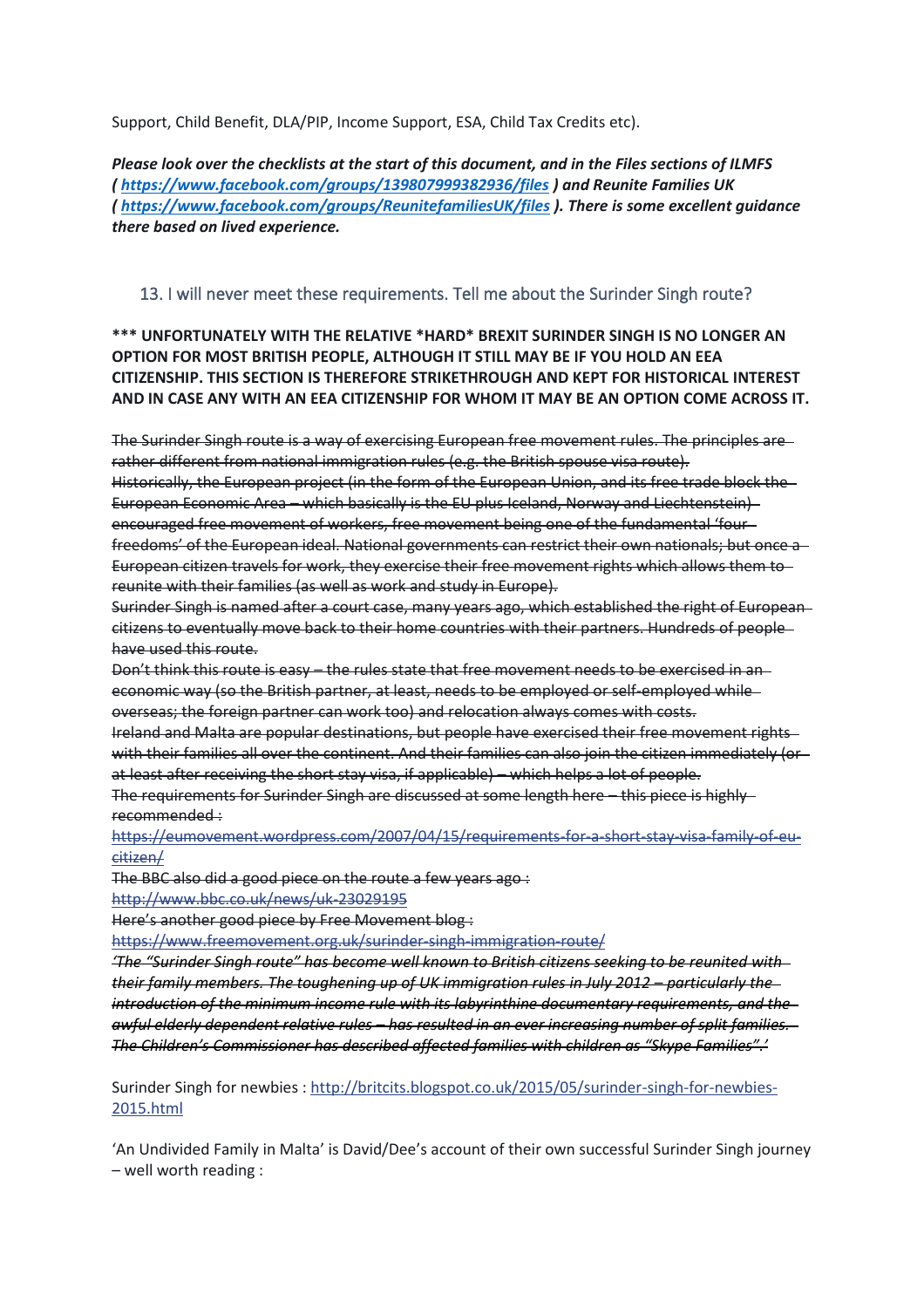#### <https://anundividedfamilyinmalta.wordpress.com/>

**\*\*\* IMPORTANT** - Now, Brexit has made this a great deal more uncertain. On Surinder Singh in the post-Brexit world – see paragraph on 'returning to the UK' :

<https://www.gov.uk/guidance/living-in-europe>  $and also:$ 

<https://www.whsolicitors.co.uk/brexit-immigration-rules-for-brits-returning-from-the-eu/> Quote : *'British nationals who formed a relationship with their family member (spouse, durable partner, child, dependent parent) before 31st January 2020 must return to the UK before 29th March 2022.*

*British nationals who started their relationship their family member (spouse, durable partner, child, dependant parent) after 31st January 2020 must have returned to the UK and apply before 31st December 2020.*

*British nationals who wish to bring extended family members or dependant (a relative of your spouse/civil/durable partner) back to the UK must do so by 31st December 2020, and the relationship must have existed prior to returning.'*

Remember though that in September 2020, the UK government actually committed to an international law breach around Brexit ( [https://www.dw.com/en/brexit-uk-tories-agree-deal-on](https://www.dw.com/en/brexit-uk-tories-agree-deal-on-international-law-breach/a-54955247)[international-law-breach/a-54955247](https://www.dw.com/en/brexit-uk-tories-agree-deal-on-international-law-breach/a-54955247) ). Even in the 'good old days', errors happened (which is where Solvit was able to step in and resolve). Without even that restraining influence, the trustworthiness of the government must be considered a risk factor here. Don't let that put you off – just consider all the angles!

#### <span id="page-22-0"></span>14. What do you suggest – spouse visa route or Surinder Singh?

**\*\*\* UNFORTUNATELY WITH THE RELATIVE \*HARD\* BREXIT SURINDER SINGH IS NO LONGER AN OPTION FOR MOST BRITISH PEOPLE, ALTHOUGH IT STILL MAY BE IF YOU HOLD AN EEA CITIZENSHIP. THIS SECTION IS THEREFORE STRIKETHROUGH AND KEPT FOR HISTORICAL INTEREST AND IN CASE ANY WITH AN EEA CITIZENSHIP FOR WHOM IT MAY BE AN OPTION COME ACROSS IT.**

This is an entirely personal choice and depends totally on people's circumstances – how easy it is for them to relocate, to meet the financial/language requirement for spouse visa, the costs of relocation versus potential loss of earnings versus opportunities abroad versus costs of the spouse visa route … in general, Surinder Singh may suit younger and more mobile people with less 'baggage', but it really is up to you. You will need to weigh this up in your own mind.

However, given the uncertainty around Brexit think long and hard before embarking on this route.

#### <span id="page-22-1"></span>15. Are there any Surinder Singh support groups?

**\*\*\* UNFORTUNATELY WITH THE RELATIVE \*HARD\* BREXIT SURINDER SINGH IS NO LONGER AN OPTION FOR MOST BRITISH PEOPLE, ALTHOUGH IT STILL MAY BE IF YOU HOLD AN EEA CITIZENSHIP. THIS SECTION IS THEREFORE KEPT FOR HISTORICAL INTEREST AND IN CASE ANY WITH AN EEA CITIZENSHIP FOR WHOM IT MAY BE AN OPTION COME ACROSS IT.**

Yes. EEA visa… EU free movement is a good one : <https://www.facebook.com/groups/650212281695959/>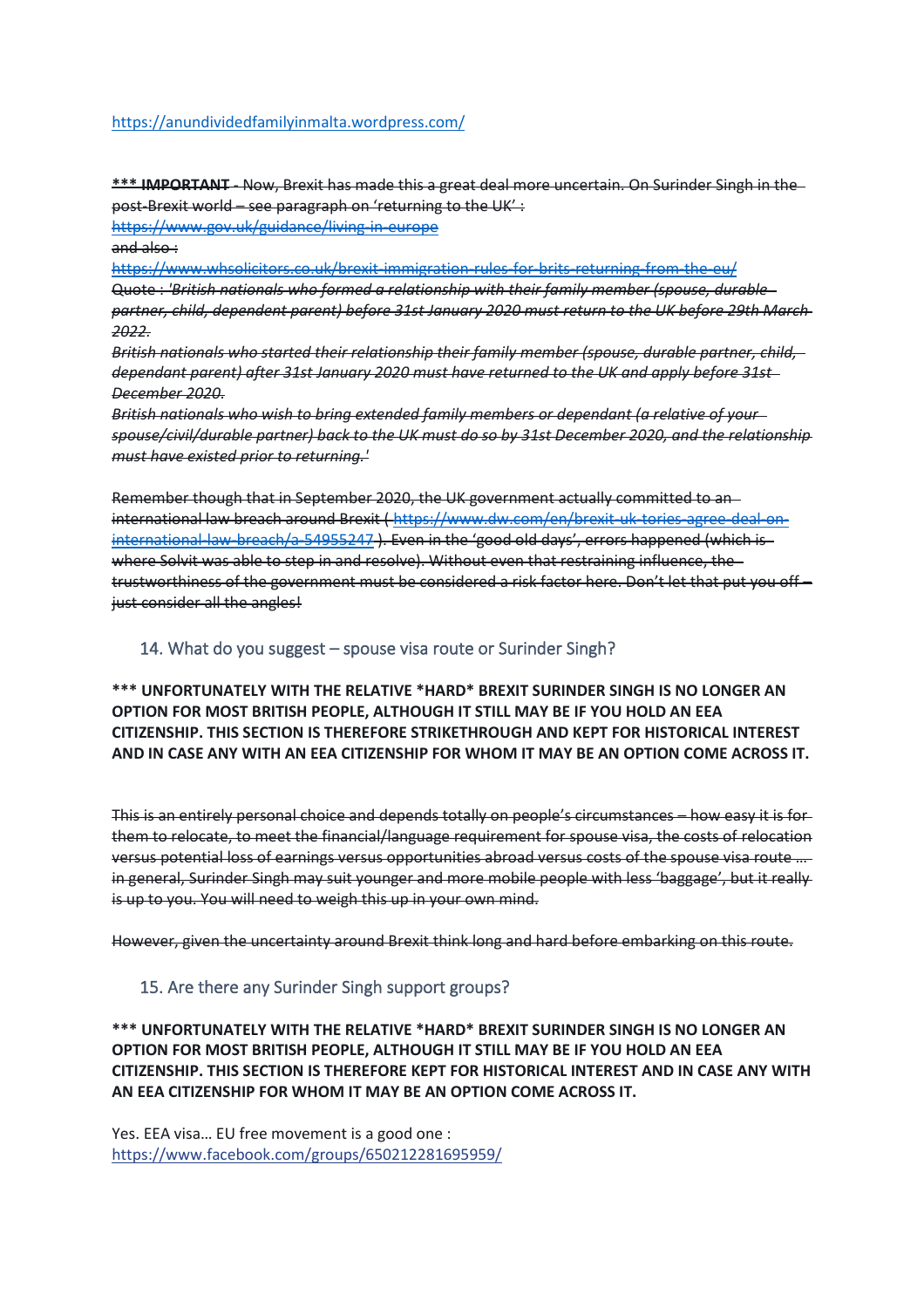The European Commission also runs 'Solvit', which helps European citizens with their rights as European citizens if they feel they have been breached (this has been very useful to many in the past) :

[http://ec.europa.eu/solvit/](http://l.facebook.com/l.php?u=http%3A%2F%2Fec.europa.eu%2Fsolvit%2F&h=ATOX1BtkGH1sMZ4A1P8lnpOHZLa_QYiqt7BboxdHiRvDaB2ZvYSn4Ts4vNmfWr-N5h0xDKgoWTk0zp8HrcRWD4t9TIJNw7NqZxsuKwwQPcb0FzOGKsQzjyh49yqx1teVoRwCOcEwmd0)

EU Movement blog is excellent and recommended reading : [https://eumovement.wordpress.com/](https://l.facebook.com/l.php?u=https%3A%2F%2Feumovement.wordpress.com%2F&h=ATOX1BtkGH1sMZ4A1P8lnpOHZLa_QYiqt7BboxdHiRvDaB2ZvYSn4Ts4vNmfWr-N5h0xDKgoWTk0zp8HrcRWD4t9TIJNw7NqZxsuKwwQPcb0FzOGKsQzjyh49yqx1teVoRwCOcEwmd0)

#### <span id="page-23-0"></span>16. Tell me about Surinder Singh - for newbies.

#### **\*\*\* UNFORTUNATELY WITH THE RELATIVE \*HARD\* BREXIT SURINDER SINGH IS NO LONGER AN OPTION FOR MOST BRITISH PEOPLE, ALTHOUGH IT STILL MAY BE IF YOU HOLD AN EEA CITIZENSHIP. THIS SECTION IS THEREFORE KEPT FOR HISTORICAL INTEREST AND IN CASE ANY WITH AN EEA CITIZENSHIP FOR WHOM IT MAY BE AN OPTION COME ACROSS IT.**

David Bloor created a wonderful walkthrough of the Surinder Singh route. You can read it linked from here :

[http://britcits.blogspot.co.uk/2015/05/surinder-singh-for-newbies-2015.html](http://l.facebook.com/l.php?u=http%3A%2F%2Fbritcits.blogspot.co.uk%2F2015%2F05%2Fsurinder-singh-for-newbies-2015.html&h=ATOX1BtkGH1sMZ4A1P8lnpOHZLa_QYiqt7BboxdHiRvDaB2ZvYSn4Ts4vNmfWr-N5h0xDKgoWTk0zp8HrcRWD4t9TIJNw7NqZxsuKwwQPcb0FzOGKsQzjyh49yqx1teVoRwCOcEwmd0) Along with country-specific guides, videos people have made about their own experiences, etc. For those considering Surinder Singh, this document is pretty much invaluable.

### <span id="page-23-1"></span>17. Is Surinder Singh just for Brits and their families?

#### **\*\*\* UNFORTUNATELY WITH THE RELATIVE \*HARD\* BREXIT SURINDER SINGH IS NO LONGER AN OPTION FOR MOST BRITISH PEOPLE, ALTHOUGH IT STILL MAY BE IF YOU HOLD AN EEA CITIZENSHIP. THIS SECTION IS THEREFORE KEPT FOR HISTORICAL INTEREST AND IN CASE ANY WITH AN EEA CITIZENSHIP FOR WHOM IT MAY BE AN OPTION COME ACROSS IT.**

Not at all. Denmark also has some strict requirements and we sometimes see Danish people and their non-EU families using the same route in Sweden; or Dutch people and their families in Belgium or Germany. In practice, the UK is much stricter than other countries so more people are affected by UK rules, but other nationalities also have the option.

This might be interesting :

[http://www.pri.org/stories/2012-10-24/love-bridge-immigrants-between-sweden-and-denmark](http://l.facebook.com/l.php?u=http%3A%2F%2Fwww.pri.org%2Fstories%2F2012-10-24%2Flove-bridge-immigrants-between-sweden-and-denmark&h=ATOX1BtkGH1sMZ4A1P8lnpOHZLa_QYiqt7BboxdHiRvDaB2ZvYSn4Ts4vNmfWr-N5h0xDKgoWTk0zp8HrcRWD4t9TIJNw7NqZxsuKwwQPcb0FzOGKsQzjyh49yqx1teVoRwCOcEwmd0)

### <span id="page-23-2"></span>18. Surinder Singh implies returning to the UK. Would it be possible just to stay in the other European country?

#### **\*\*\* UNFORTUNATELY WITH THE RELATIVE \*HARD\* BREXIT SURINDER SINGH IS NO LONGER AN OPTION FOR MOST BRITISH PEOPLE, ALTHOUGH IT STILL MAY BE IF YOU HOLD AN EEA CITIZENSHIP. THIS SECTION IS THEREFORE KEPT FOR HISTORICAL INTEREST AND IN CASE ANY WITH AN EEA CITIZENSHIP FOR WHOM IT MAY BE AN OPTION COME ACROSS IT.**

Yes of course. Sometimes people move abroad and people find they prefer it. Though of course, Brexit makes things somewhat more uncertain.

### <span id="page-23-3"></span>19. The UK has left the EU. How will this affect Surinder Singh?

#### **\*\*\* UNFORTUNATELY WITH THE RELATIVE \*HARD\* BREXIT SURINDER SINGH IS NO LONGER AN**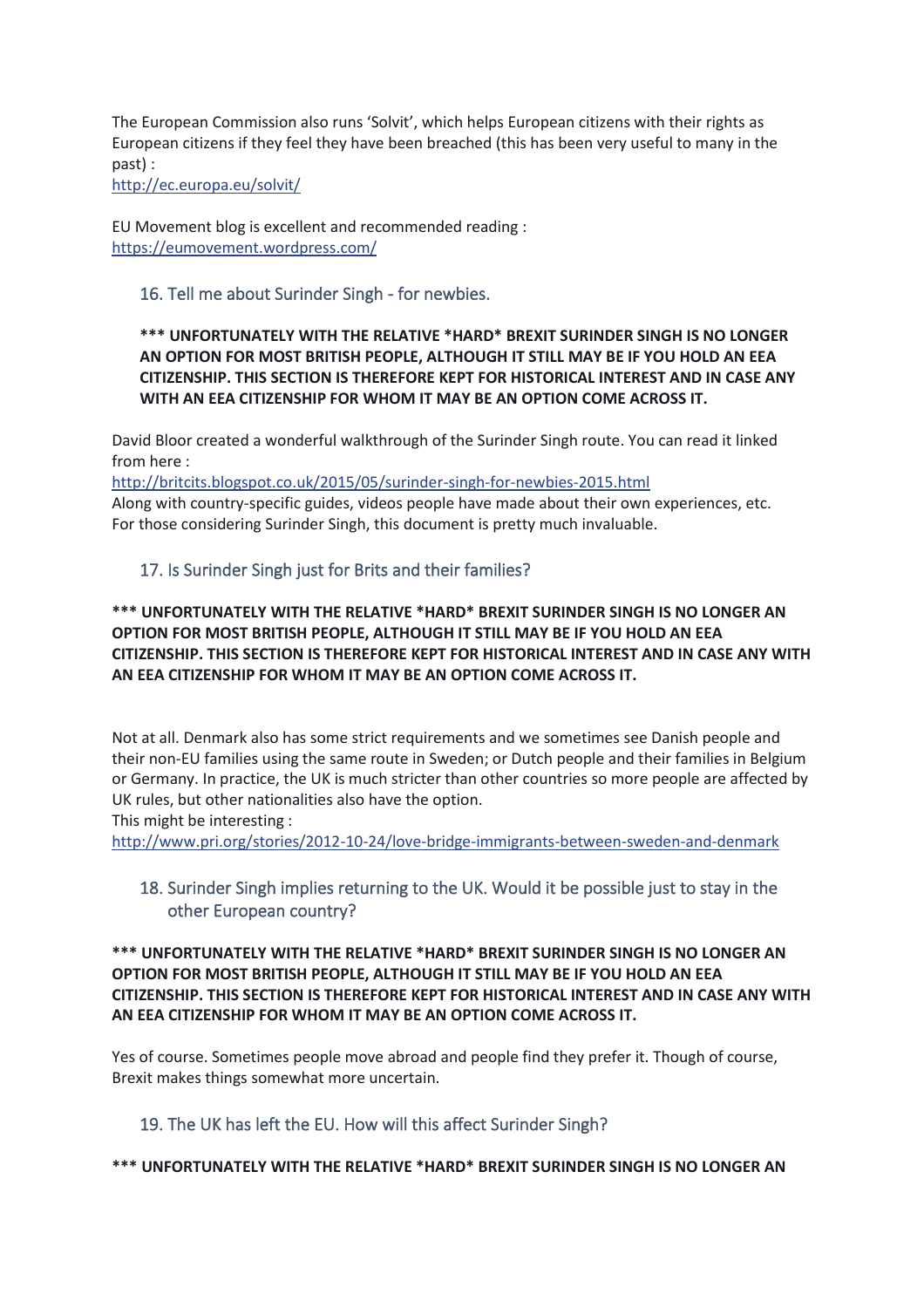#### **OPTION FOR MOST BRITISH PEOPLE, ALTHOUGH IT STILL MAY BE IF YOU HOLD AN EEA CITIZENSHIP. THIS SECTION IS THEREFORE KEPT FOR HISTORICAL INTEREST AND IN CASE ANY WITH AN EEA CITIZENSHIP FOR WHOM IT MAY BE AN OPTION COME ACROSS IT.**

Nobody quite knows yet (like with so many other things to do with Brexit) and this open question casts a pall of uncertainty over the route. (although the route was to facilitate the return to the UK of British Citizens and their families after exercising free movement rights) Probably your best course would be to join a Surinder Singh-focused group – such as

<https://www.facebook.com/groups/650212281695959/> - as this group typically includes people going through the route currently, who are up to speed with everything. Surinder Singh is a complex and fast-moving subject which it pays dividends to be up to speed with.

And re reiterate : September 2020, the UK government actually committed to an international lawbreach. Solvit was able to help before – how far can one trust the government now, though?

### <span id="page-24-0"></span>20. Any other issues with Surinder Singh?

#### **\*\*\* UNFORTUNATELY WITH THE RELATIVE \*HARD\* BREXIT SURINDER SINGH IS NO LONGER AN OPTION FOR MOST BRITISH PEOPLE, ALTHOUGH IT STILL MAY BE IF YOU HOLD AN EEA CITIZENSHIP. THIS SECTION IS THEREFORE KEPT FOR HISTORICAL INTEREST AND IN CASE ANY WITH AN EEA CITIZENSHIP FOR WHOM IT MAY BE AN OPTION COME ACROSS IT.**

You may also need to consider the potential issues around Surinder Singh caused by both Brexit-(thanks, Brexit voters; thanks a lot; see notes above) and the so-called 'centre of life' test. You can read about the 'centre of life' test here :

[https://www.freemovement.org.uk/surinder-singh-immigration-route/#Centre\\_of\\_life\\_test](https://l.facebook.com/l.php?u=https%3A%2F%2Fwww.freemovement.org.uk%2Fsurinder-singh-immigration-route%2F%23Centre_of_life_test&h=ATOX1BtkGH1sMZ4A1P8lnpOHZLa_QYiqt7BboxdHiRvDaB2ZvYSn4Ts4vNmfWr-N5h0xDKgoWTk0zp8HrcRWD4t9TIJNw7NqZxsuKwwQPcb0FzOGKsQzjyh49yqx1teVoRwCOcEwmd0) [http://britcits.blogspot.co.uk/2013/12/uk-tightens-surinder-singh-route.html](http://l.facebook.com/l.php?u=http%3A%2F%2Fbritcits.blogspot.co.uk%2F2013%2F12%2Fuk-tightens-surinder-singh-route.html&h=ATOX1BtkGH1sMZ4A1P8lnpOHZLa_QYiqt7BboxdHiRvDaB2ZvYSn4Ts4vNmfWr-N5h0xDKgoWTk0zp8HrcRWD4t9TIJNw7NqZxsuKwwQPcb0FzOGKsQzjyh49yqx1teVoRwCOcEwmd0) [https://britcits.blogspot.co.uk/2016/11/surinder-singh-changes-guidance.html?m=0](https://l.facebook.com/l.php?u=https%3A%2F%2Fbritcits.blogspot.co.uk%2F2016%2F11%2Fsurinder-singh-changes-guidance.html%3Fm%3D0&h=ATOX1BtkGH1sMZ4A1P8lnpOHZLa_QYiqt7BboxdHiRvDaB2ZvYSn4Ts4vNmfWr-N5h0xDKgoWTk0zp8HrcRWD4t9TIJNw7NqZxsuKwwQPcb0FzOGKsQzjyh49yqx1teVoRwCOcEwmd0) … as well of course as the costs of disruption, moving etc – things that are personal to you.

### <span id="page-24-1"></span>21. Back to the spouse/fiancé visa financial requirement. Can I use a pension?

Pensions have their own category – Category E. Read page 55 of the financial requirements : [https://assets.publishing.service.gov.uk/government/uploads/system/uploads/attachment\\_data/file](https://assets.publishing.service.gov.uk/government/uploads/system/uploads/attachment_data/file/926295/appendix-fm-1-7-financial-requirement-v3.0-gov-uk.pdf) [/926295/appendix-fm-1-7-financial-requirement-v3.0-gov-uk.pdf](https://assets.publishing.service.gov.uk/government/uploads/system/uploads/attachment_data/file/926295/appendix-fm-1-7-financial-requirement-v3.0-gov-uk.pdf)

For a pension, as it says –

*The gross annual income from any State (UK Basic State Pension and Additional or Second State Pension, HM Forces Pension or foreign) or private pension received by the applicant's partner or the applicant can be counted towards the financial requirement.*

Unlike most forms of income, the non-EU partner's pension income can be counted. (The foreign partner's e.g. salaried income, outside the UK, cannot be counted, which is an injustice; however being able to use pension income may be useful for some).

### <span id="page-24-2"></span>22. Can I use an academic bursary? Or rental income? Insurance income? Investment income? Royalties…?

These fall under Category C – non-employment income. Check p. 38 of the financial requirements doc here for a full explanation of how these can be used:

[https://assets.publishing.service.gov.uk/government/uploads/system/uploads/attachment\\_data/file](https://assets.publishing.service.gov.uk/government/uploads/system/uploads/attachment_data/file/926295/appendix-fm-1-7-financial-requirement-v3.0-gov-uk.pdf) [/926295/appendix-fm-1-7-financial-requirement-v3.0-gov-uk.pdf](https://assets.publishing.service.gov.uk/government/uploads/system/uploads/attachment_data/file/926295/appendix-fm-1-7-financial-requirement-v3.0-gov-uk.pdf)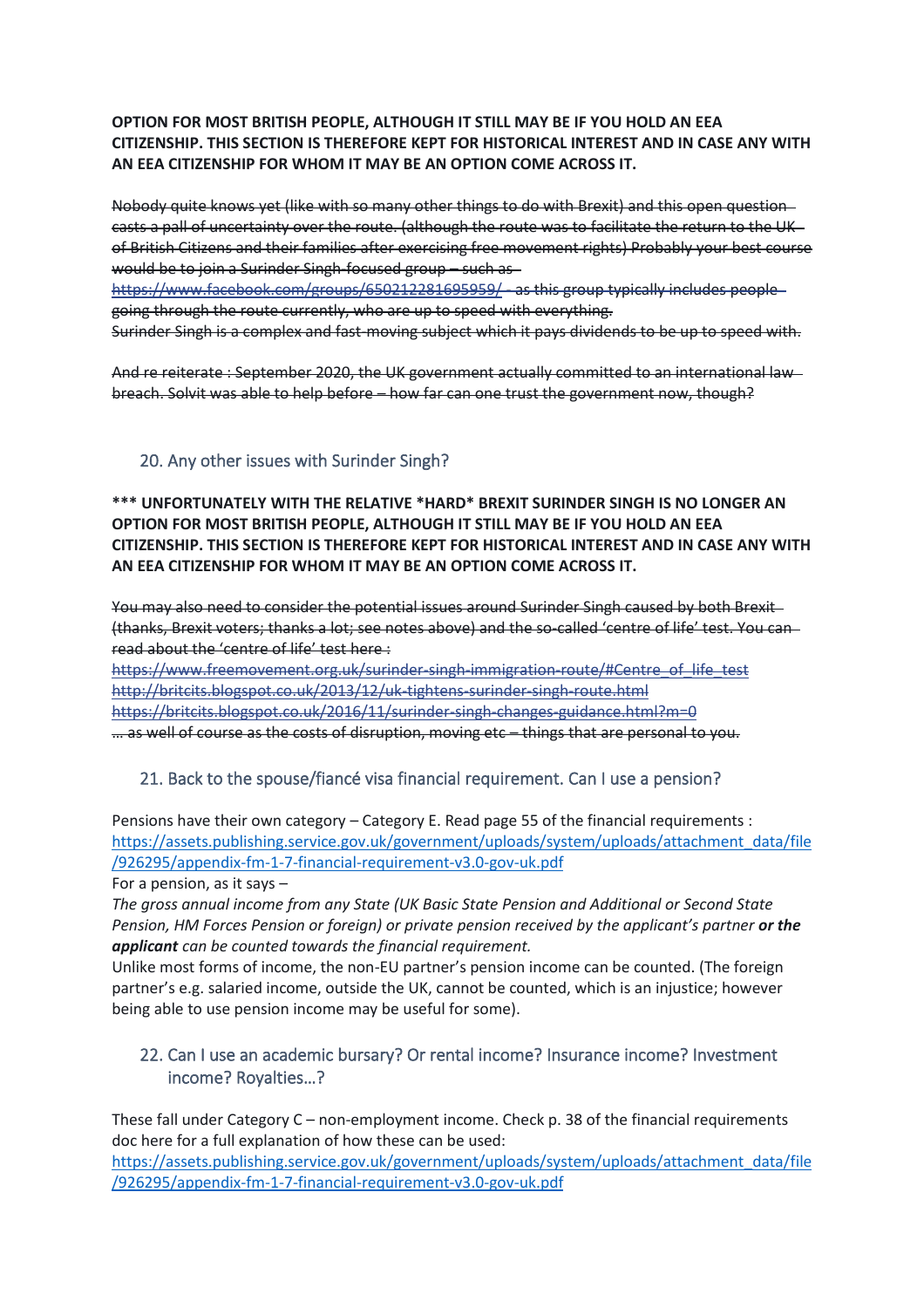There is a Category C checklist income on I Love My Foreign Spouse, prepared by someone who has been through it :

<https://www.facebook.com/groups/139807999382936/permalink/3775647062465660>

The most common forms of Category C involve rental income, academic grants and/or bursaries, insurance income, and (in a few lucky cases) investment income. It is also possible to use royalties!

This is a more unusual route but totally viable if you meet the requirement.

One thing to know regarding Category C is that income from lodgers cannot be counted – see [https://immigrationbarrister.co.uk/property-rental-income-and-the-partner-visa-financial](https://immigrationbarrister.co.uk/property-rental-income-and-the-partner-visa-financial-requirement/)[requirement/](https://immigrationbarrister.co.uk/property-rental-income-and-the-partner-visa-financial-requirement/) . This is because you cannot rely on income from the property that will be your ordinary residence, so income from a lodger renting a room in your home are unfortunately out.

#### <span id="page-25-0"></span>23. Like most people, I earn a salary/wage or will be depending on one when applying. What do I need to show as proof of income?

This is a long section, as the answer depends on whether the UK partner is inside or outside the UK, is depending on Category A or B etc. It is also the core of what most people depend on. First of all, please note that *unless the non-EEA partner is in the UK with permission to work*, the UK partner's income *only* is counted (with some exceptions mentioned in the document such as pensions; however we're talking about 'regular' income from a job here, i.e. Category A + B). Where the non-EEA partner *is already in the UK with permission to work*, their income *can* be counted and combined with the UK partner's. People in the UK with permission to work can be on work visas, student visas, youth mobility visas…. In other words, those visas counted in the pointsbased/Tier system : [http://www.workpermit.com/immigration/united-kingdom/uk-five-tier-points](http://l.facebook.com/l.php?u=http%3A%2F%2Fwww.workpermit.com%2Fimmigration%2Funited-kingdom%2Fuk-five-tier-points-based-immigration-system&h=ATOX1BtkGH1sMZ4A1P8lnpOHZLa_QYiqt7BboxdHiRvDaB2ZvYSn4Ts4vNmfWr-N5h0xDKgoWTk0zp8HrcRWD4t9TIJNw7NqZxsuKwwQPcb0FzOGKsQzjyh49yqx1teVoRwCOcEwmd0)[based-immigration-system](http://l.facebook.com/l.php?u=http%3A%2F%2Fwww.workpermit.com%2Fimmigration%2Funited-kingdom%2Fuk-five-tier-points-based-immigration-system&h=ATOX1BtkGH1sMZ4A1P8lnpOHZLa_QYiqt7BboxdHiRvDaB2ZvYSn4Ts4vNmfWr-N5h0xDKgoWTk0zp8HrcRWD4t9TIJNw7NqZxsuKwwQPcb0FzOGKsQzjyh49yqx1teVoRwCOcEwmd0) . It does *not* include people in the UK as visitors (general visitors, student visitors, flr(iness visitors…) who cannot switch to another kind of visa while in the UK. Now, onto what the rules say :

Check p. 34-35 of the financial requirement doc -

https://assets.publishing.service.gov.uk/government/uploads/system/uploads/attachment\_data/file /926295/appendix-fm-1-7-financial-requirement-v3.0-gov-uk.pdf

… bookmark and read it carefully!

#### **23.1** For **salaried employment** *in the UK*, the following :

- Payslips covering the period you are depending on:

at least 6 months for Category A (where you depend on employment of 6 months or greater), or any period of employment in the last 12 months for Category B (employed in current job for under 6 months or variable income).

(Cat A/B will be explained later in the doc).

- A letter from the employer confirming :

(i) the person's employment and gross annual salary; (ii) the length of their employment; (iii) the period over which they have been or were paid the level of salary relied upon in the application; and (iv) the type of employment (permanent, fixed-term contract or agency).

- Personal bank statements corresponding to the same period(s) as the payslips at paragraph 2(a), showing that the salary has been paid into an account in the name of the person or in the name of the person and their partner jointly.

- Where director of a ltd company in the UK, *'evidence that the company is not a type specified in paragraph 9(a). This can include the latest Annual Return filed at Companies House.'*

- A P60 and/or a signed contract of employment can also be submitted. *'If they are not submitted, the decision-maker may grant the application if otherwise satisfied that the requirements of*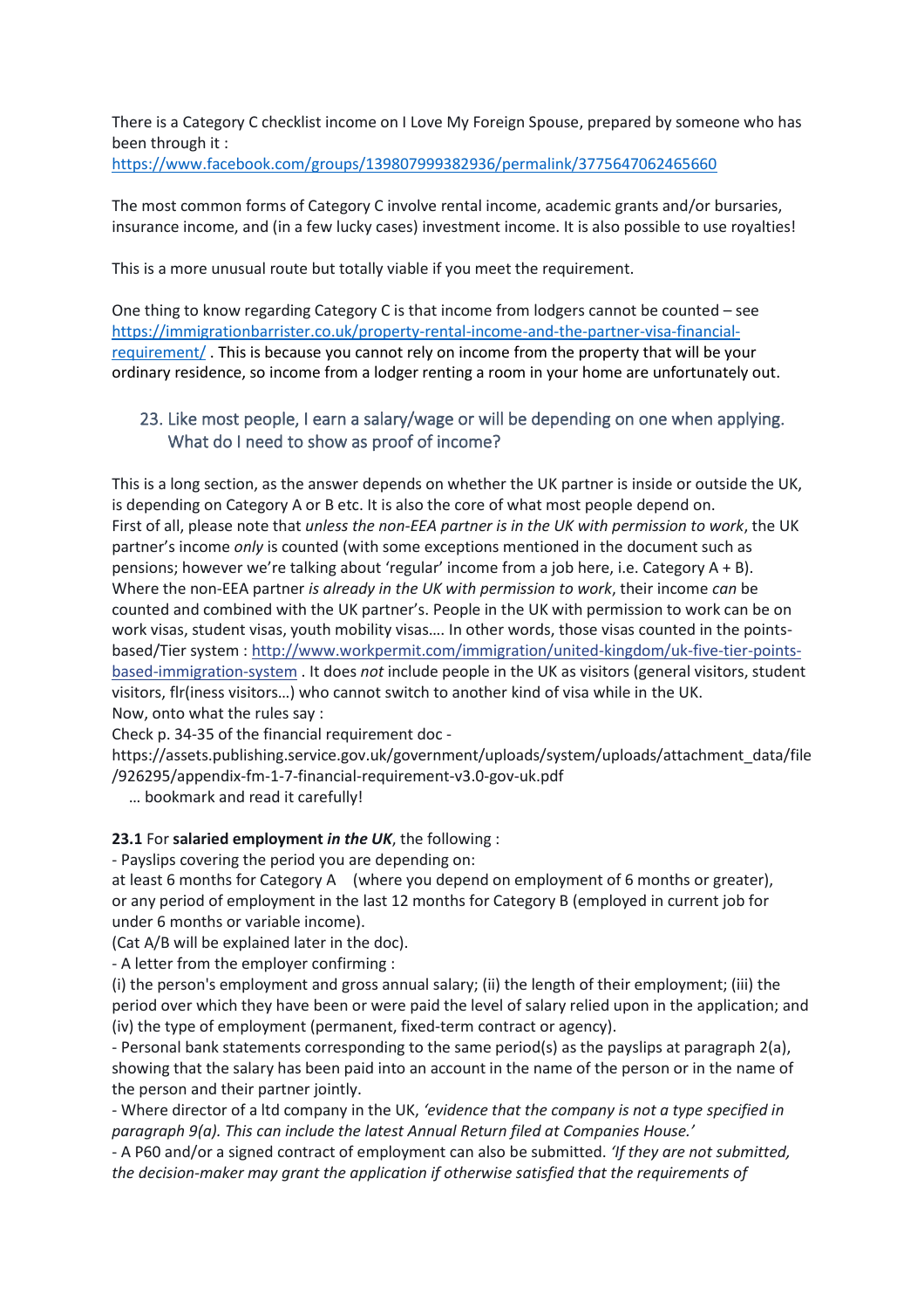*Appendix FM-SE relating to that employment are met, or they may ask for the documents to be submitted in accordance with paragraph D of the Appendix.'* 

**23.2** For **salaried employment** *outside the UK*, local equivalents of the above.

Where the UK partner is overseas and depending on a job offer in the UK, a letter from the employer :

*(a) confirming the job offer, the gross annual salary and the starting date of the employment which must be within 3 months of the applicant's partner's return to the UK;* 

*(b) or (b) enclosing a signed contract of employment, which must have a starting date within 3 1 See sections 5.5.13. to 5.5.15. of this guidance. Appendix FM 1.7: Financial Requirement May 2016 36 months of the applicant's partner's return to the UK*

**23.3** Where **depending on paternity, maternity or adoption pay** – all of the above that applies, plus payslips and a letter from employer confirming the same. The precise list is on page 35-36 of the financial rules.

**23.4** Where **depending on contractual or statutory sick pay** – again all the above that applies, plus payslips and a letter from employer confirming the same. The precise list on page 36-37 of the financial rules.

That link again :

[https://assets.publishing.service.gov.uk/government/uploads/system/uploads/attachment\\_data/file](https://assets.publishing.service.gov.uk/government/uploads/system/uploads/attachment_data/file/926295/appendix-fm-1-7-financial-requirement-v3.0-gov-uk.pdf) [/926295/appendix-fm-1-7-financial-requirement-v3.0-gov-uk.pdf](https://assets.publishing.service.gov.uk/government/uploads/system/uploads/attachment_data/file/926295/appendix-fm-1-7-financial-requirement-v3.0-gov-uk.pdf)

### <span id="page-26-0"></span>24. You mentioned Category A and Category B. What are these?

Category A is where either –

- the UK sponsor is in the UK, and has been in their job for 6 months or longer, which they depend  $on - or$ 

- the UK sponsor is outside the UK, and has been in their job for 6 months or longer.

Category B is where either –

- the UK sponsor is in the UK, and has been with their employer for less than 6 months, or has variable income

- the UK sponsor is outside the UK, and has been in their job for 6 months or less.

I suspect most people depend on Category A.

#### **24.1 What are the financial requirements for Category A?**

Where in **salaried employment**, *'they must have been paid throughout the period of 6 months prior to the date of application at a level of gross annual salary which equals or exceeds the level relied upon in the application. Therefore the figure used towards the requirement will be the lowest level of annual salary received during the 6 month period.'*

(Note the part I've highlighted. Don't get caught out!)

Where in **non-salaried employment***, 'the level of gross annual employment income relied upon in the application will be the annual equivalent of the person's average gross monthly income from non-salaried employment in the 6 months prior to the date of application (where that employment was held throughout that period).'*

Non-employment income, pensions and savings can be combined with Category A to help reach the financial requirement. Combining categories is discussed elsewhere in the document. Note the formula for savings is :

Savings Required = £16,000 + (2.5 \* (Threshold – Annual Income) )

... where Threshold =  $£18,600$  to sponsor a partner, £22,400 to sponsor a partner + one non-British/non-EEA child, £24,800 to sponsor a partner + 2 non-British/non-EEA children, etc. etc.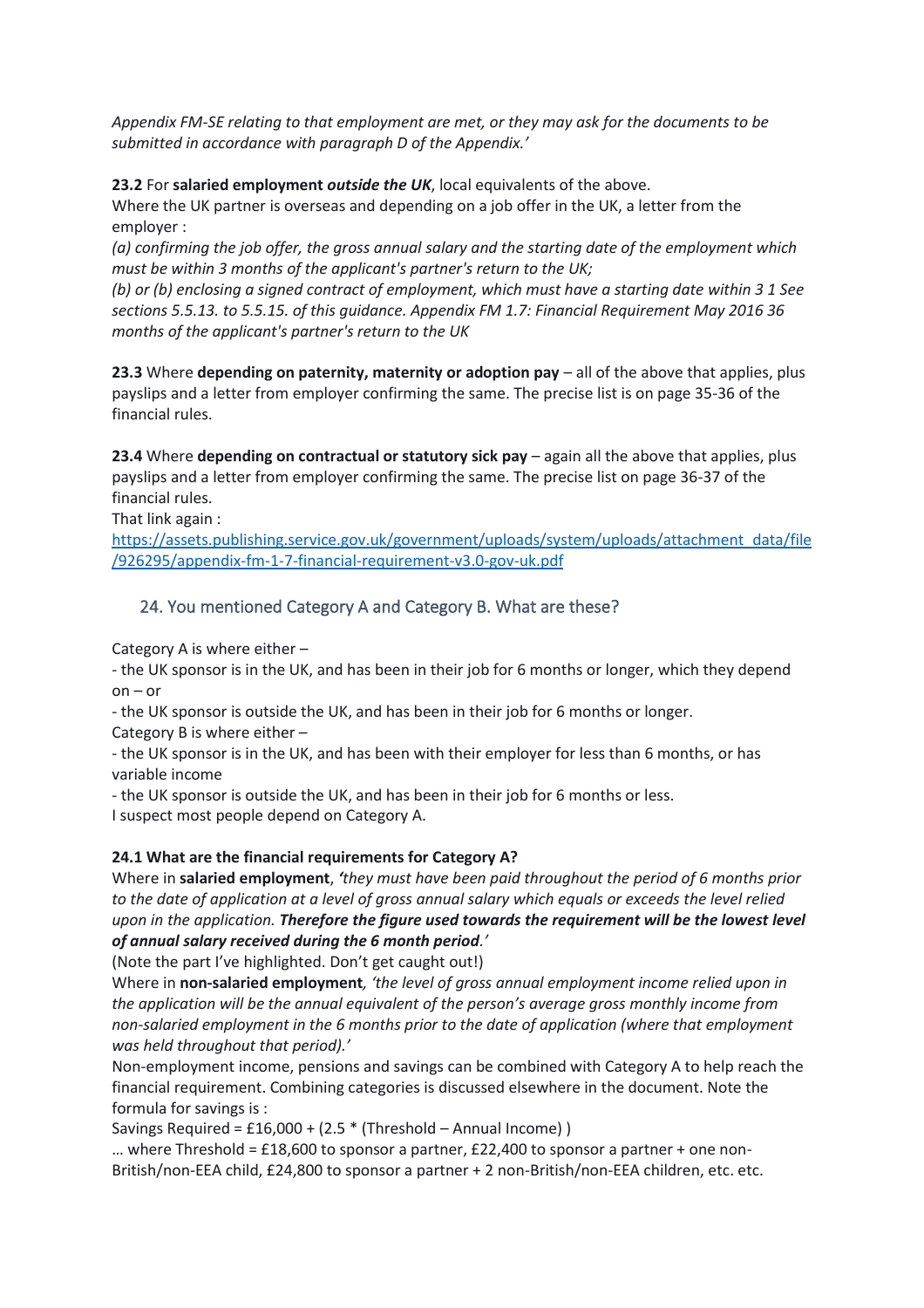Pages 19-20 of the financial rules are useful for this :

[https://assets.publishing.service.gov.uk/government/uploads/system/uploads/attachment\\_data/file](https://assets.publishing.service.gov.uk/government/uploads/system/uploads/attachment_data/file/926295/appendix-fm-1-7-financial-requirement-v3.0-gov-uk.pdf) [/926295/appendix-fm-1-7-financial-requirement-v3.0-gov-uk.pdf](https://assets.publishing.service.gov.uk/government/uploads/system/uploads/attachment_data/file/926295/appendix-fm-1-7-financial-requirement-v3.0-gov-uk.pdf)

There are a number of case studies and worked examples of Category A in practice starting on page 20 of the financial rules document.

#### **24.2 What are the financial requirements for Category B?**

For Category B, the partner whose income is being depended on needs to show two things :

- That they are currently being paid at a level equal to or exceeding the threshold

- That in the last 12 months they have received an income equal to or exceeding the threshold Both requirements need to be met.

An example of someone applying under Category B may be someone who changed jobs in the last 12 months, but hasn't yet reached the 6 month mark in their new job, however they have earned more than £18,600 over the whole period.

Category B can also be combined with most other categories except F and G, and with restrictions on Category D (savings) – read the rules carefully.

There's a lot more detail starting on page 23 of the financial requirement doc, with some worked examples :

[https://assets.publishing.service.gov.uk/government/uploads/system/uploads/attachment\\_data/file](https://assets.publishing.service.gov.uk/government/uploads/system/uploads/attachment_data/file/926295/appendix-fm-1-7-financial-requirement-v3.0-gov-uk.pdf) [/926295/appendix-fm-1-7-financial-requirement-v3.0-gov-uk.pdf](https://assets.publishing.service.gov.uk/government/uploads/system/uploads/attachment_data/file/926295/appendix-fm-1-7-financial-requirement-v3.0-gov-uk.pdf)

**24.3 I earn commission/bonuses/overtime… how do these fit into salaried vs. non-salaried?** Where you are **using bonuses, commissions, overtime** and the like – this counts as *non-salaried pay* and is calculated accordingly (this is in fact good news because otherwise, they would take the lowest payslip and calculate it pro-rata). Check p 29 of

[https://assets.publishing.service.gov.uk/government/uploads/system/uploads/attachment\\_data/file](https://assets.publishing.service.gov.uk/government/uploads/system/uploads/attachment_data/file/926295/appendix-fm-1-7-financial-requirement-v3.0-gov-uk.pdf) [/926295/appendix-fm-1-7-financial-requirement-v3.0-gov-uk.pdf](https://assets.publishing.service.gov.uk/government/uploads/system/uploads/attachment_data/file/926295/appendix-fm-1-7-financial-requirement-v3.0-gov-uk.pdf)

*'Overtime, commission-based pay and bonuses (which can include tips and gratuities paid via a tronc scheme registered with HMRC) will be counted as income from employment where they have been received in the 6 or 12 months prior to the date of application as applicable. Sometimes the person will receive the same amount of income from overtime each month; sometimes overtime payments will vary, with different amounts (if any) each month. All overtime in salaried employment will be calculated based on the approach to income from non-salaried employment.'* The same passage contains a worked example of commission-based pay (p30).

### <span id="page-27-0"></span>25. I have a second job. Can I use income from this?

Yes, people have used income from second or even third jobs quite successfully. Choosing which category you fall under might need some thought though as sometimes this doesn't fit neatly into the government's straitjacket!

#### <span id="page-27-1"></span>26. Can the Home Office call the UK partner's employer?

Yes they can – to verify the information provided; although they may not.

#### <span id="page-27-2"></span>27. My payslips come every 4 weeks, rather than every calendar month. How does that affect things?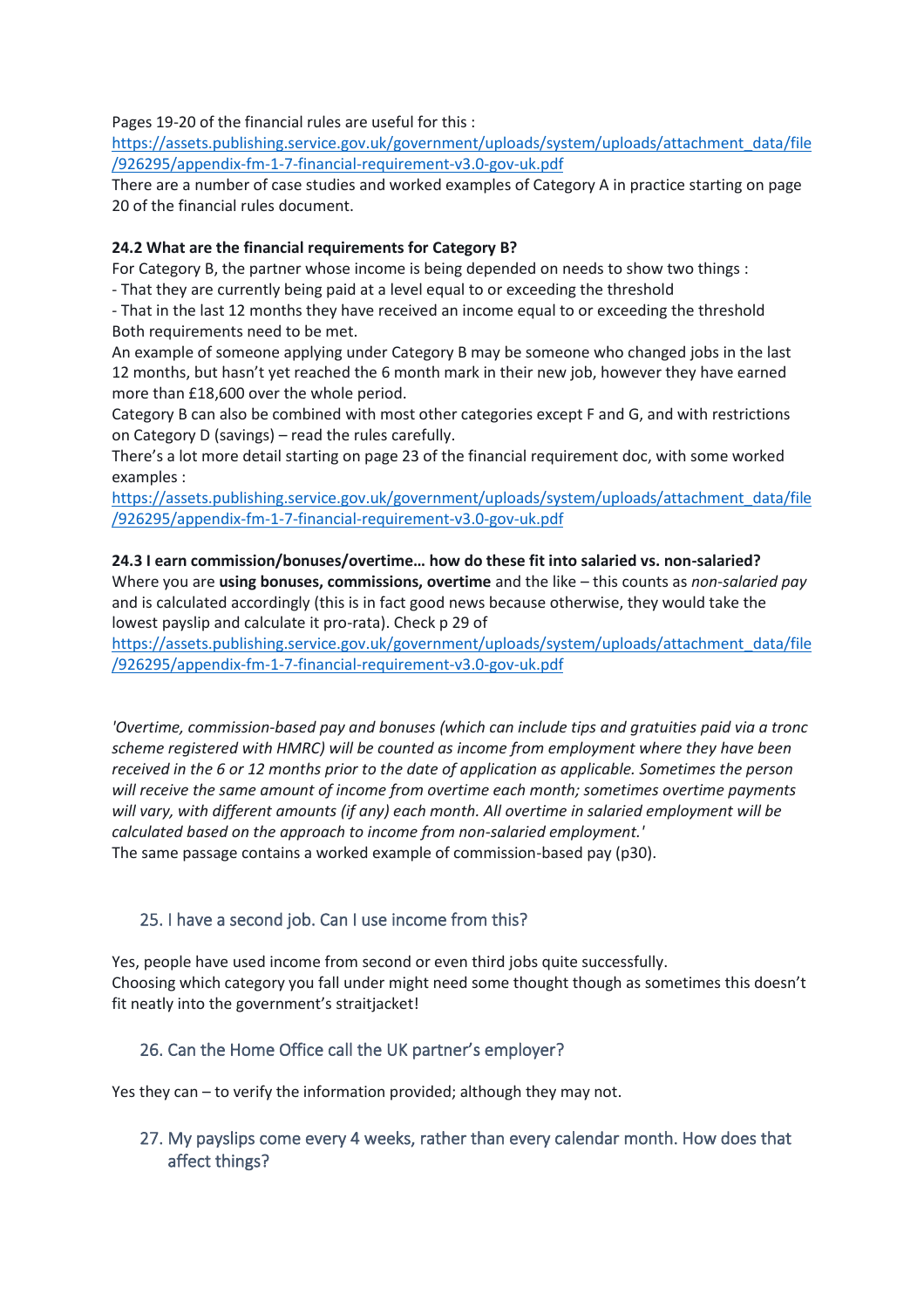You need payslips to cover at least the whole period required (it's acceptable to submit more). In a 365 day year there are 52.14 weeks; therefore in this example, you need payslips covering 28 of those weeks, so 7 payslips. (24 weeks – 6 payslips – won't be enough as that is less than 6 calendar months).

# <span id="page-28-0"></span>28. I'm self-employed or the director of a Ltd (small or family)company. What category do I fall under? And what evidence do I need to provide?

Either Category F (last full financial year) or Category G (average of last 2 financial years). These categories are a little trickier than the others as the amount of evidence you need to show is quite high and includes items such as (but not limited to!) :

evidence of tax paid/tax returns,

company documents,

registration with HMRC,

bank statements (business/personal),

payslips/P60,

and so on and so on… this list is not exhaustive by any means (you really need to read the financial rules themselves to understand this).

The documents you need to provide also depend on whether you are a self-employed sole trader or a company director. If a company director, you may need to present your dividends as income (which is an area where using a solicitor may be helpful – see

[https://www.linkedin.com/feed/update/urn:li:activity:6762609895566020608/?actorCompanyId=53](https://www.linkedin.com/feed/update/urn:li:activity:6762609895566020608/?actorCompanyId=53079094) [079094](https://www.linkedin.com/feed/update/urn:li:activity:6762609895566020608/?actorCompanyId=53079094) ).

Read pages 53-62 for a list of the requirements and evidence you need to submit :

[https://assets.publishing.service.gov.uk/government/uploads/system/uploads/attachment\\_data/file](https://assets.publishing.service.gov.uk/government/uploads/system/uploads/attachment_data/file/926295/appendix-fm-1-7-financial-requirement-v3.0-gov-uk.pdf) [/926295/appendix-fm-1-7-financial-requirement-v3.0-gov-uk.pdf](https://assets.publishing.service.gov.uk/government/uploads/system/uploads/attachment_data/file/926295/appendix-fm-1-7-financial-requirement-v3.0-gov-uk.pdf)

The list of documents required for a self-employed person starts on p 61.

The list of documents required for a Ltd company director start on p 63.

Neither Category F or G can be combined with savings, which makes things even harder!

If using a ltd company, you MUST be careful to show that income through salary and dividends does NOT fall below the minimum income threshold. I've heard of some ltd company accountants be rather too enthusiastic on this score (in terms of claiming back expenses) meaning their clients fell below the MIR and courted a refusal. The accountant may mean well in trying to save on their client's tax burden but may also be missing the bigger picture of the spouse visa at the expense of the 'micro picture' of saving a few quid. Avoid falling into this trap!

### <span id="page-28-1"></span>29. Can I use savings?

Yes you can – either by themselves or combined with Cat A, B (under certain circumstances! – read the rules carefully), C (non-employment income), or E (pension). You cannot combine them with the 'self-employment' categories F and G. Savings are Category D.

There is a very good sample checklist for savings on the I Love My Foreign Spouse group : <https://www.facebook.com/groups/139807999382936/permalink/2617822621581449>

### <span id="page-28-2"></span>30. What is the formula to calculate savings required (for the spouse visa) ?

Savings required = £16,000 + (2.5 \* (Threshold – Income Per Annum) ) … where Threshold = the threshold for e.g. sponsoring a partner, sponsoring a partner plus a child,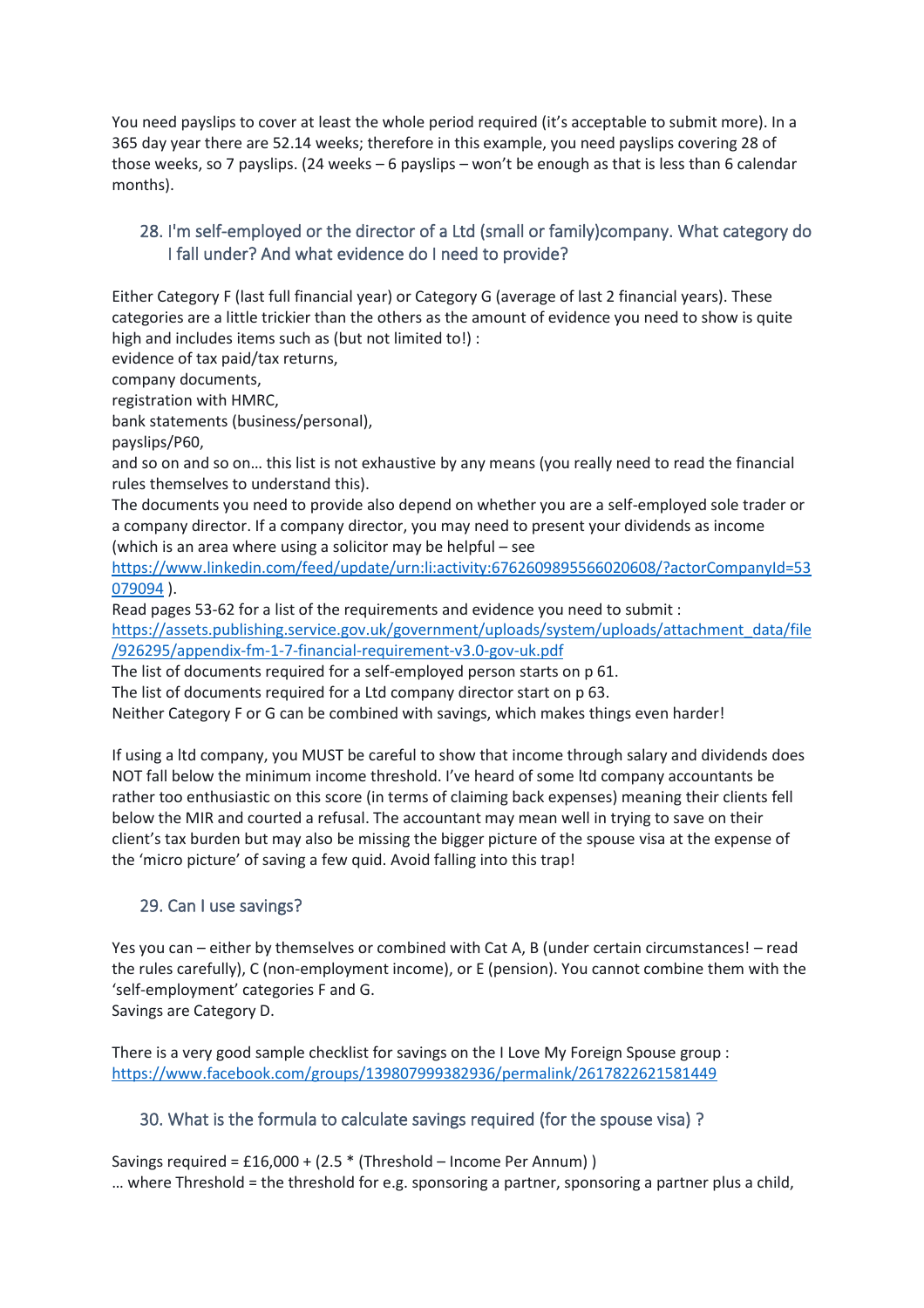etc.

Note that savings cannot be combined with the 'self-employment' Categories F and G, and there are restrictions on combining it with Category B (read the rules carefully). This calculator may help : [http://crossborderlegal.co.uk/content/spouse-visa-income-threshold-savings-calculator/](http://l.facebook.com/l.php?u=http%3A%2F%2Fcrossborderlegal.co.uk%2Fcontent%2Fspouse-visa-income-threshold-savings-calculator%2F&h=ATOX1BtkGH1sMZ4A1P8lnpOHZLa_QYiqt7BboxdHiRvDaB2ZvYSn4Ts4vNmfWr-N5h0xDKgoWTk0zp8HrcRWD4t9TIJNw7NqZxsuKwwQPcb0FzOGKsQzjyh49yqx1teVoRwCOcEwmd0)

Also note the formula is slightly different for ILR – see later questions.

#### <span id="page-29-0"></span>31. Give me some examples of savings required.

If you earn £18,599 per annum and just want to sponsor your partner, you need : £16,000 +  $(2.5 * (£18,600 - £18,599)) = £16,002.50$  in savings. If you earn £0 (no income) and just want to sponsor your partner, you need : £16,000 +  $(2.5 * (£18,600 - £0) ) = £62,500$  in savings. If you earn £0 and want to sponsor your partner plus one child, you need : £16,000 +  $(2.5 * (E22,400 - E0)) = E72,000$  in savings.

For most people, hitting the savings threshold is harder than hitting the income threshold – because the savings threshold is very high.

See calculator for more help : [http://crossborderlegal.co.uk/content/spouse-visa-income-threshold](http://l.facebook.com/l.php?u=http%3A%2F%2Fcrossborderlegal.co.uk%2Fcontent%2Fspouse-visa-income-threshold-savings-calculator%2F&h=ATOX1BtkGH1sMZ4A1P8lnpOHZLa_QYiqt7BboxdHiRvDaB2ZvYSn4Ts4vNmfWr-N5h0xDKgoWTk0zp8HrcRWD4t9TIJNw7NqZxsuKwwQPcb0FzOGKsQzjyh49yqx1teVoRwCOcEwmd0)[savings-calculator/](http://l.facebook.com/l.php?u=http%3A%2F%2Fcrossborderlegal.co.uk%2Fcontent%2Fspouse-visa-income-threshold-savings-calculator%2F&h=ATOX1BtkGH1sMZ4A1P8lnpOHZLa_QYiqt7BboxdHiRvDaB2ZvYSn4Ts4vNmfWr-N5h0xDKgoWTk0zp8HrcRWD4t9TIJNw7NqZxsuKwwQPcb0FzOGKsQzjyh49yqx1teVoRwCOcEwmd0)

There is a very good sample checklist for savings on the I Love My Foreign Spouse group : <https://www.facebook.com/groups/139807999382936/permalink/2617822621581449>

### <span id="page-29-1"></span>32. Can I use property to meet the savings?

No, or at least not property you own. The money needs to be help in an instantly accessible account. Either cash or monetarised as cash. Equity in your property does not count. Yes, the rules are mad. However, of course you can use the proceeds from the sale of a property, and in this case is an exception to the general rule that the savings needs to have been in your account for 6 months or more. See below.

#### <span id="page-29-2"></span>33. I meet the income threshold. Do I need to have savings?

If you meet the income threshold, you do not need to have a set threshold of savings in the bank. Although it may not hurt to show financial stability, it is not a requirement.

### <span id="page-29-3"></span>34. Ok, I'm relying on savings. Do my savings need to have been in my bank account for a certain time?

You need to have held the required savings in a recognised bank account(s) for six months or longer, and to be able to show this. The only exception is if they come from the sale of a property (see previous question).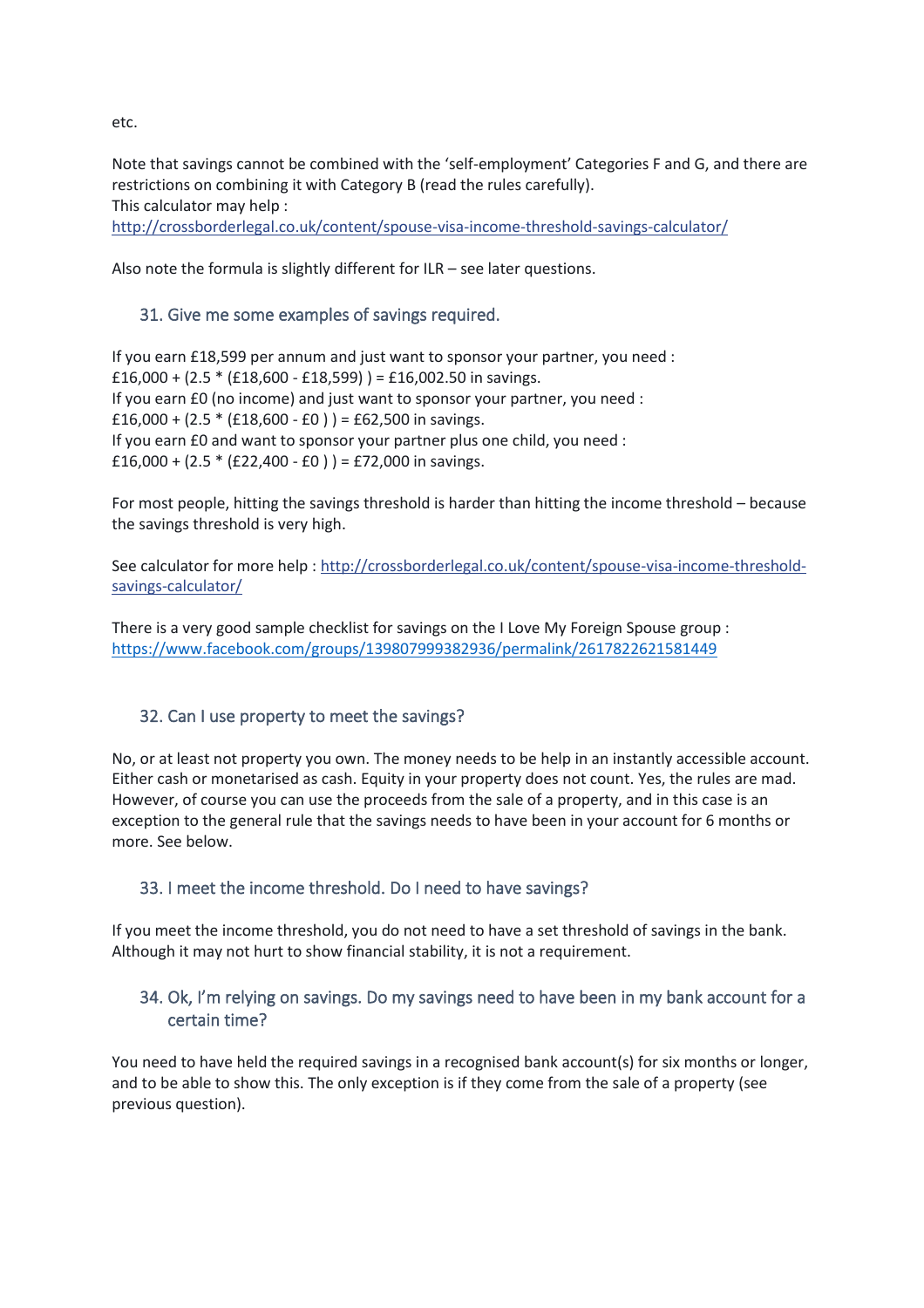### <span id="page-30-0"></span>35. What evidence do I need to show when using savings to meet the financial requirement?

Check p. 50 of

[https://assets.publishing.service.gov.uk/government/uploads/system/uploads/attachment\\_data/file](https://assets.publishing.service.gov.uk/government/uploads/system/uploads/attachment_data/file/926295/appendix-fm-1-7-financial-requirement-v3.0-gov-uk.pdf) [/926295/appendix-fm-1-7-financial-requirement-v3.0-gov-uk.pdf](https://assets.publishing.service.gov.uk/government/uploads/system/uploads/attachment_data/file/926295/appendix-fm-1-7-financial-requirement-v3.0-gov-uk.pdf)

:

*In respect of cash savings the following must be provided:* 

*(a) Personal bank statements showing that at least the level of cash savings relied upon in the application has been held in an account(s) in the names of the person and their partner jointly throughout the period of 6 months prior to the date of application.* 

*(b) A declaration by the account holder(s) of the source(s) of the cash savings.*

In other words, you need to show bank statements showing the correct level of savings (per the formula for savings explained elsewhere in the doc) has been held for at least the correct amount of time (6 months in most cases, but immediately if you've raised the savings through the sale of a property).

You also need to make a declaration as to the source of the savings. If it's a gift, it's a good idea to include a letter or an affidavit from your gift-giver that it is indeed a gift and not a loan. If you've saved it up through being prudent, you might want to include something like an A4 sheet of paper showing how you were able to build up such substantial savings over time. And so on. But in any event, you need to declare the source of the funds. This is to prevent money-laundering.

The following checklist may be useful : <https://www.facebook.com/groups/139807999382936/permalink/2617822621581449>

### <span id="page-30-1"></span>36. For savings… can I use money given as a gift? As a loan?

As a gift, yes (and you're lucky!). See previous question for the evidence you want to provide. For a loan, no. Using loans as savings is *strictly forbidden* and can be a reason for refusal. *Decision-makers are able to refuse the application if they have evidence that the applicant or partner has deceived them as to the level and/or source of income or has withheld relevant information, e.g. that the cash savings relied upon are a loan.* – p. 12

[https://assets.publishing.service.gov.uk/government/uploads/system/uploads/attachment\\_data/file](https://assets.publishing.service.gov.uk/government/uploads/system/uploads/attachment_data/file/926295/appendix-fm-1-7-financial-requirement-v3.0-gov-uk.pdf) [/926295/appendix-fm-1-7-financial-requirement-v3.0-gov-uk.pdf](https://assets.publishing.service.gov.uk/government/uploads/system/uploads/attachment_data/file/926295/appendix-fm-1-7-financial-requirement-v3.0-gov-uk.pdf)

You need to be honest throughout this process otherwise you are committing fraud which is a criminal offence and will have serious consequences for all involved.

#### <span id="page-30-2"></span>37. My income or savings are in a foreign currency. Is this ok?

Yes, this is fine. Check p. 14 of the rules to see how they calculate foreign currencies : [https://assets.publishing.service.gov.uk/government/uploads/system/uploads/attachment\\_data/file](https://assets.publishing.service.gov.uk/government/uploads/system/uploads/attachment_data/file/926295/appendix-fm-1-7-financial-requirement-v3.0-gov-uk.pdf) [/926295/appendix-fm-1-7-financial-requirement-v3.0-gov-uk.pdf](https://assets.publishing.service.gov.uk/government/uploads/system/uploads/attachment_data/file/926295/appendix-fm-1-7-financial-requirement-v3.0-gov-uk.pdf)

*Income or cash savings in a foreign currency will be converted to pounds sterling (£) using the closing spot exchange rate which appears on www.oanda.com on the date of application. Where there is income or cash savings in different foreign currencies, each will be converted into pounds sterling (£) before being added together, and then added to any UK income or savings, to give a total amount. Any fluctuation in the exchange rate prior to the date of application will be disregarded…*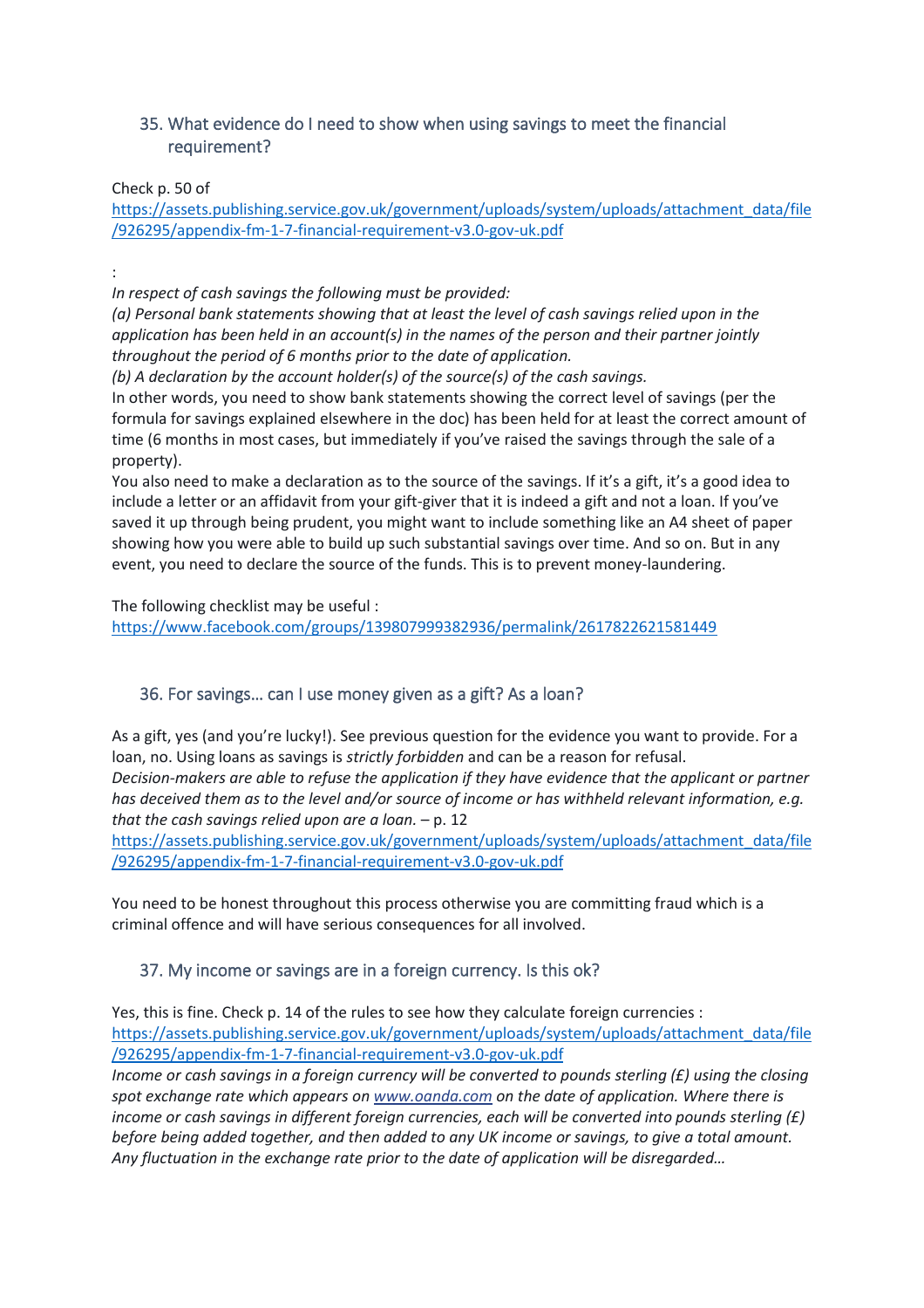### <span id="page-31-0"></span>38. My savings are in a foreign bank. Is this ok?

Also fine, for the most part. Some banks are not deemed to satisfactorily verify their statements so they are 'forbidden'. They are listed in Appendix Finance – on this link : <https://www.gov.uk/guidance/immigration-rules/appendix-finance>

#### <span id="page-31-1"></span>39. Can someone sponsor my partner for me? i.e. third party sponsorship.

Not for a spouse or fiancé or civil partner visa. This was one of the rule changes in July 2012. (It may be possible for a visitor visa; we'll talk about visitor visas later).

**Update September 2020 :** third party sponsorship is now a (slim) possibility in 'exceptional circumstances'. Again think very hard before trying this route. Check page 62 of this link for more on this :

[https://assets.publishing.service.gov.uk/government/uploads/system/uploads/attachment\\_data/file](https://assets.publishing.service.gov.uk/government/uploads/system/uploads/attachment_data/file/926295/appendix-fm-1-7-financial-requirement-v3.0-gov-uk.pdf) [/926295/appendix-fm-1-7-financial-requirement-v3.0-gov-uk.pdf](https://assets.publishing.service.gov.uk/government/uploads/system/uploads/attachment_data/file/926295/appendix-fm-1-7-financial-requirement-v3.0-gov-uk.pdf)

More on this here :

[https://www.freemovement.org.uk/home-office-makes-changes-appendix-fm-minimum-income](https://www.freemovement.org.uk/home-office-makes-changes-appendix-fm-minimum-income-rule-following-mm-case/)[rule-following-mm-case/](https://www.freemovement.org.uk/home-office-makes-changes-appendix-fm-minimum-income-rule-following-mm-case/)

#### <span id="page-31-2"></span>40. Can I combine categories? I.e. can I use more than one category to meet the financial requirement?

Yes, most spouse/fiancé/civil partner categories can be combined, but there are some exceptions (e.g. savings and self-employment cannot be combined; and there are some restrictions on combining Category B with savings).

This link is very useful for combining categories and tells you what you need to know : [https://immigrationbarrister.co.uk/combining-sources-of-income-to-satisfy-the-spouse-visa](https://immigrationbarrister.co.uk/combining-sources-of-income-to-satisfy-the-spouse-visa-financial-requirement/)[financial-requirement/](https://immigrationbarrister.co.uk/combining-sources-of-income-to-satisfy-the-spouse-visa-financial-requirement/)

# <span id="page-31-3"></span>41. Can I use my foreign partner's income for spouse visa?

For regular income from a job (Category A or B), the foreign partner's *employment* income can only be counted if they are already in the UK with permission to work (typically on a work visa, or some other visa in the points-based system, e.g. youth mobility). In these cases, your incomes can be combined or indeed you can rely on the foreign partner's income alone. And you're lucky. If the foreign partner is outside the UK, which is true for most people, their income from a job cannot be counted. Yes, it's bonkers. This goes for self-employment income too or even a confirmed UK job offer.

*However*, their income from a pension; from non-employment income (e.g. renting a property out, royalties, insurance payments) *can* be counted. Check the relevant sections of the financial rules and also this document.

### <span id="page-31-4"></span>42. Can I use my foreign partner's savings for spouse visa?

Yes you can. Check p. 19

https://assets.publishing.service.gov.uk/government/uploads/system/uploads/attachment\_data/file /926295/appendix-fm-1-7-financial-requirement-v3.0-gov-uk.pdf :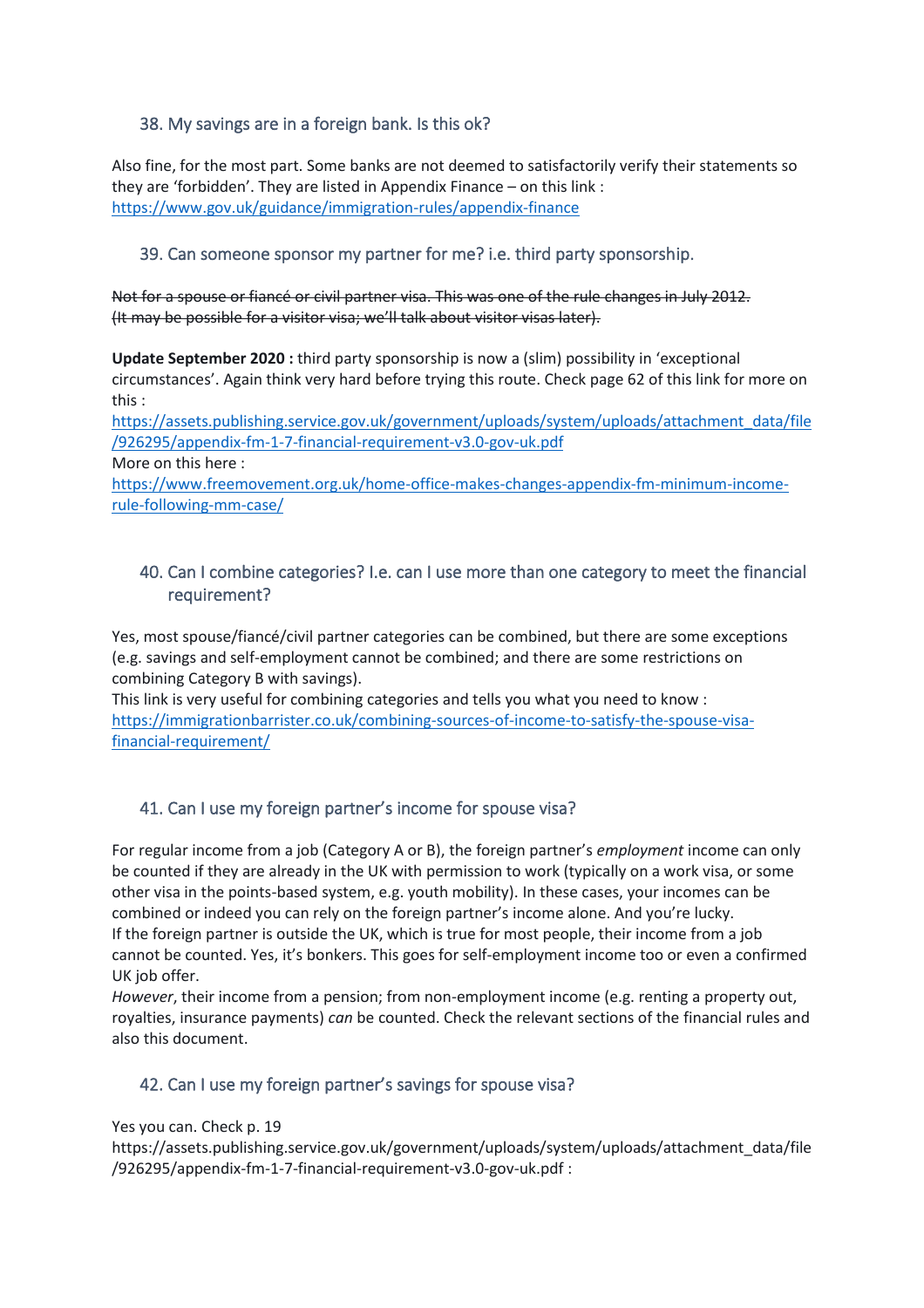*An amount based on the cash savings above £16,000 held by the applicant, their partner, or both jointly for at least the 6 months prior to the date of application and under their control can count towards the financial requirement where applicable. (£16,000 is the level of savings at which a person generally ceases to be eligible for income-related benefits).*

# <span id="page-32-0"></span>43. Can I use my foreign partner's income for FLR/ILR?

Indeed you can (with one exception). By this stage, the foreign partner will be in the UK with permission to work (they got this when the spouse visa was issued). So their income from employment can be combined with yours, or indeed you can use their income alone (and as with the first spouse visa, of course non-employment income can be counted).

The one exception is if you are applying for FLR at the end of a fiancé visa. A fiancé visa does not allow the foreign partner to work, therefore they won't have an income from a job that can be counted. However, if they earn a pension, or non-employment income, or have savings you can use, you can use those; see answer to previous question.

### <span id="page-32-1"></span>44. Are there any differences with using savings for the 'first' (LTE) spouse visa and for FLR/ILR?

The formula for FLR is identical to the formula for the 'first' spouse visa. To recap :

Savings required = £16,000 + (2.5 \* (Threshold – Income Per Annum) )

A few important points need to be remembered.

As with the first visa, the foreign partner's savings can be counted. Also remember now they are in the UK, with permission to work, their income can *also* be counted. The only exception is if you are going from fiancé visa to spouse visa via FLR – fiancé visa holders do not have permission to work so therefore won't have salaried income that can be counted. (However, income from pensions and the like can be counted, and their income can be counted for the next stage… see elsewhere in the doc). The formula for ILR is different. It is :

Savings required = £16,000 + (Threshold – Income per Annum)

(The savings threshold for ILR is therefore somewhat easier to meet than for the 'first visa' or FLR). Check the table on page 46 of the Statement of Intent – here :

[https://www.gov.uk/government/uploads/system/uploads/attachment\\_data/file/257359/soi-fam](https://l.facebook.com/l.php?u=https%3A%2F%2Fwww.gov.uk%2Fgovernment%2Fuploads%2Fsystem%2Fuploads%2Fattachment_data%2Ffile%2F257359%2Fsoi-fam-mig.pdf&h=ATOX1BtkGH1sMZ4A1P8lnpOHZLa_QYiqt7BboxdHiRvDaB2ZvYSn4Ts4vNmfWr-N5h0xDKgoWTk0zp8HrcRWD4t9TIJNw7NqZxsuKwwQPcb0FzOGKsQzjyh49yqx1teVoRwCOcEwmd0)[mig.pdf](https://l.facebook.com/l.php?u=https%3A%2F%2Fwww.gov.uk%2Fgovernment%2Fuploads%2Fsystem%2Fuploads%2Fattachment_data%2Ffile%2F257359%2Fsoi-fam-mig.pdf&h=ATOX1BtkGH1sMZ4A1P8lnpOHZLa_QYiqt7BboxdHiRvDaB2ZvYSn4Ts4vNmfWr-N5h0xDKgoWTk0zp8HrcRWD4t9TIJNw7NqZxsuKwwQPcb0FzOGKsQzjyh49yqx1teVoRwCOcEwmd0)

### <span id="page-32-2"></span>45. Can I use benefits I receive? E.g. housing benefit, child benefit.

In general, no. The aim of the 2012 rule change was supposedly to reduce the burden on the taxpayer (even though I think this is bogus, given that e.g. people are forced into single parenthood and that there was already a no recourse to public funds condition) and this would fly against that. Check p.14-17 for an exhaustive list of what can and cannot be counted in terms of benefits : [https://assets.publishing.service.gov.uk/government/uploads/system/uploads/attachment\\_data/file](https://assets.publishing.service.gov.uk/government/uploads/system/uploads/attachment_data/file/926295/appendix-fm-1-7-financial-requirement-v3.0-gov-uk.pdf) [/926295/appendix-fm-1-7-financial-requirement-v3.0-gov-uk.pdf](https://assets.publishing.service.gov.uk/government/uploads/system/uploads/attachment_data/file/926295/appendix-fm-1-7-financial-requirement-v3.0-gov-uk.pdf)

However, there are exemptions to the income requirement for people in receipt of certain kinds of benefit. This is dealt with in some depth in a previous question, or check p. 14 onwards of the financial rules.

Child maintenance payments, alimony, academic stipends can be counted – check p. 17 of the financial rules.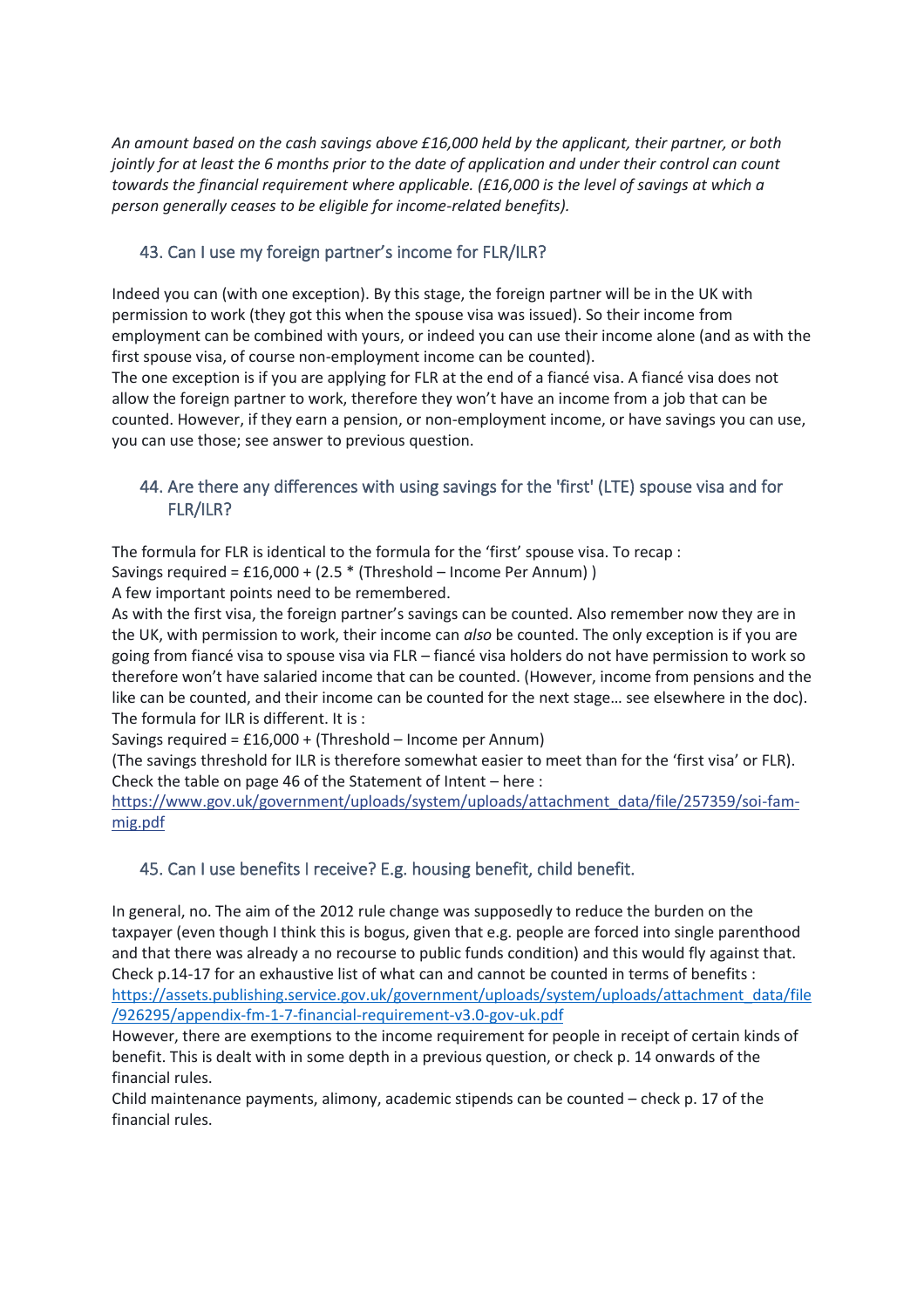### <span id="page-33-0"></span>46. Do my bank statements need to be originals? Do they need to be stamped? Or accompanied by a letter from the bank?

Banks tend to discourage original statements as it means more work for them, but it's a good idea to get them delivered to your house every month. If you can't get originals, you will either need them printed and stamped on every page by the bank, or get them to write a letter on headed paper confirming your printouts are genuine.

This should be a cautionary tale : [http://www.immigrationboards.com/immigration-for-family](http://l.facebook.com/l.php?u=http%3A%2F%2Fwww.immigrationboards.com%2Fimmigration-for-family-members%2Frejected-for-spouse-visa-natwest-bank-statements-t188457.html&h=ATOX1BtkGH1sMZ4A1P8lnpOHZLa_QYiqt7BboxdHiRvDaB2ZvYSn4Ts4vNmfWr-N5h0xDKgoWTk0zp8HrcRWD4t9TIJNw7NqZxsuKwwQPcb0FzOGKsQzjyh49yqx1teVoRwCOcEwmd0)[members/rejected-for-spouse-visa-natwest-bank-statements-t188457.html](http://l.facebook.com/l.php?u=http%3A%2F%2Fwww.immigrationboards.com%2Fimmigration-for-family-members%2Frejected-for-spouse-visa-natwest-bank-statements-t188457.html&h=ATOX1BtkGH1sMZ4A1P8lnpOHZLa_QYiqt7BboxdHiRvDaB2ZvYSn4Ts4vNmfWr-N5h0xDKgoWTk0zp8HrcRWD4t9TIJNw7NqZxsuKwwQPcb0FzOGKsQzjyh49yqx1teVoRwCOcEwmd0) . Quote :

*Bank statements must be on official bank stationery. Alternatively, electronic bank statements can also be accepted for all bank accounts (the account itself does not have to be exclusively online) as long as they are either accompanied by a letter from the bank on its headed stationery confirming that the documents are authentic or which bear the official stamp of the issuing bank on every page.*

Banks have been known to be weird about stamping statements or writing a letter because it's a little bit of time and expense for them. You may need to insist or go to another branch (some branches are nicer than others). But remember, it's your future and wellbeing at stake, not theirs. Or alternatively, just keep getting original statements sent to your house every month. As of September 2020, anecdotally we've heard of people getting their visas with electronic statements, but until it's in writing I don't recommend you try this.

# <span id="page-33-1"></span>47. Tell me more about the proof of relationship/ongoing devotion. And what if I already live with my partner?

This is the part of the application that is most personal. Essentially, especially where the partner is overseas, you need to really demonstrate that you have a strong, loving relationship. You can do this by showing ongoing correspondence (either electronic or physical e.g. birthday cards), photos, letters, airplane tickets…

Because this part is so personal, nothing is a real 'requirement' and nothing is 'black and white'. But you want to make it as strong as possible.

*If you already live with your partner (i.e. outside the UK)* these are all good things to include :

Bills and bank statements throughout your time together to prove cohabitation

Photos from throughout your time together

Marriage certificate and translation

If you have children, their birth certificates and passport copies

Letters from each of you

Basically anything showing that you lived together and have shared responsibilities.

### <span id="page-33-2"></span>48. Do I need to have met my partner?

Yes. This is a requirement with no flexibility. Arranged marriages are allowed within the rules, but you need to have at least met your partner and demonstrate a commitment.

### <span id="page-33-3"></span>49. Should I include receipts for money I send my partner e.g. via Western Union?

There's a range of opinions on this, but I think it's a bad idea. A suspicious ECO could interpret it that the foreign partner is trying to get access to the UK for financial reasons only, and indeed this reason has been quoted on refusals posted on the group. So, it's probably best to avoid this.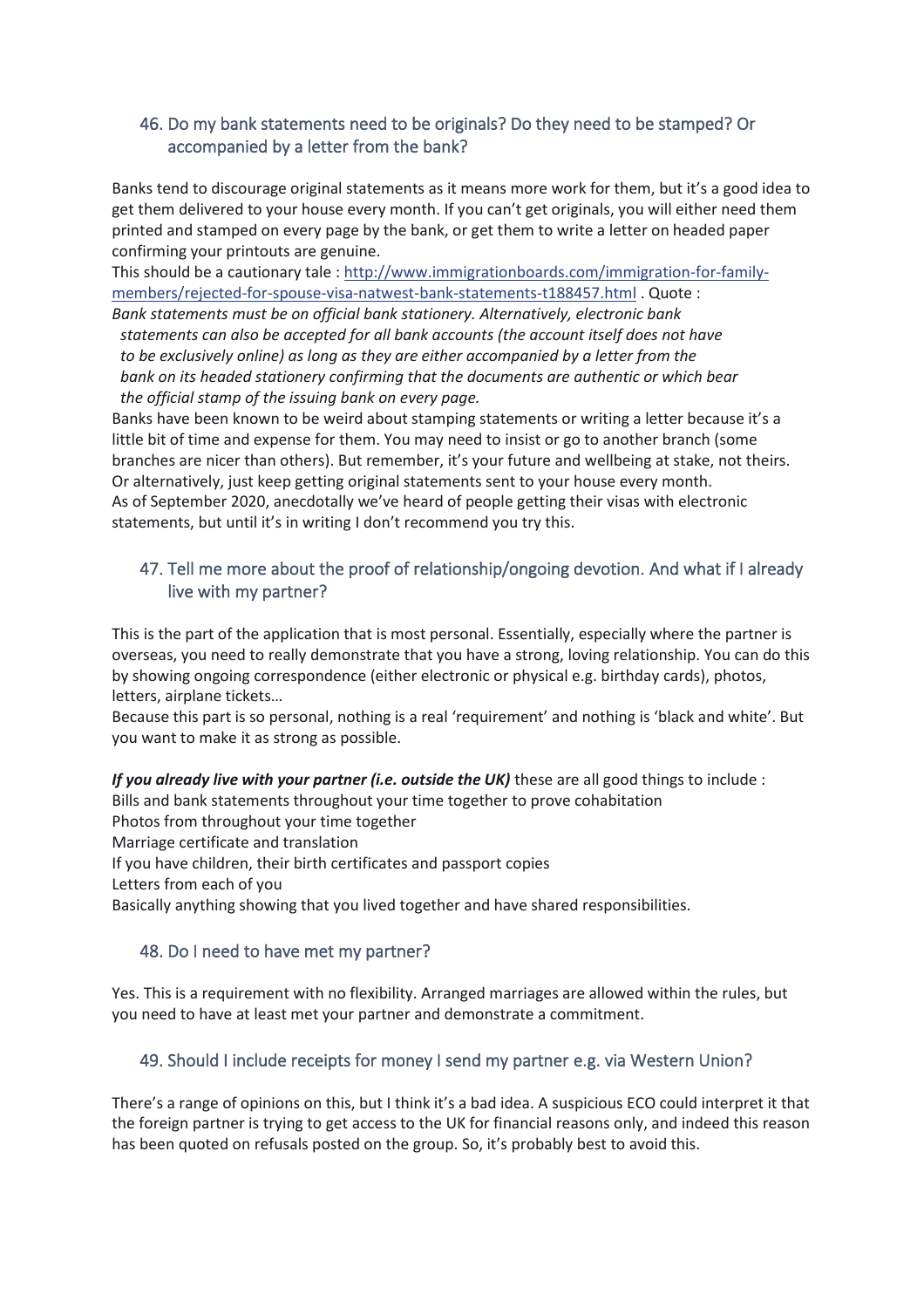# <span id="page-34-0"></span>50. How many Facebook/Whatsapp/email messages should I include?

Assuming you communicate electronically, which most people reading this probably do… Again, this is personal. But 2-3 pages per month is usually more than enough. It should be a representative sample that shows the frequency of communication; it doesn't have to be exhaustive or include the transcript of your most intimate conversations. You don't have to include hundreds and hundreds of pages.

According to the Freedom of Information request referred to in this thread - [http://www.british](http://l.facebook.com/l.php?u=http%3A%2F%2Fwww.british-filipino.com%2Findex.php%3Fthreads%252Fmassive-increase-in-eco-workload-in-manila.6494%252F&h=ATOX1BtkGH1sMZ4A1P8lnpOHZLa_QYiqt7BboxdHiRvDaB2ZvYSn4Ts4vNmfWr-N5h0xDKgoWTk0zp8HrcRWD4t9TIJNw7NqZxsuKwwQPcb0FzOGKsQzjyh49yqx1teVoRwCOcEwmd0)[filipino.com/index.php?threads/massive-increase-in-eco-workload-in-manila.6494/](http://l.facebook.com/l.php?u=http%3A%2F%2Fwww.british-filipino.com%2Findex.php%3Fthreads%252Fmassive-increase-in-eco-workload-in-manila.6494%252F&h=ATOX1BtkGH1sMZ4A1P8lnpOHZLa_QYiqt7BboxdHiRvDaB2ZvYSn4Ts4vNmfWr-N5h0xDKgoWTk0zp8HrcRWD4t9TIJNw7NqZxsuKwwQPcb0FzOGKsQzjyh49yqx1teVoRwCOcEwmd0) - in 2013, each ECO in Manila (the main hub for much of the Far East) processed something like 55 visa applications per day. While most of these weren't settlement visas, that's still a hell of a workload. You don't want to make their lives more difficult than they already are. In the MM case it was mentioned, by the Home Office, that officers spent an average of only 8 minutes to decide each application. Subsequent FOI requests confirm this figure (see later questions on why so many mistakes get made!).

### <span id="page-34-1"></span>51. Should I include airplane tickets for visits?

Sure! Again, this is personal, but these won't hurt.

### <span id="page-34-2"></span>52. Should I include copies of entry and exit stamps, where they exist, when I've visited my partner?

Sure! Good idea.

# <span id="page-34-3"></span>53. Should I include birthday cards and other physical things we've sent each other?

Sure! Good idea. (You may sense a pattern with some of these answers – not necessarily a 'requirement' but a 'good idea', and definitely you want to include a range of proofs for 'ongoing devotion'). But make copies for your records and include an extra copy.

### <span id="page-34-4"></span>54. We talk in a foreign language. Can I include pieces that aren't in English?

This is ok, the only caveat is that the ECO probably won't be able to understand what you're saying to each other. So if you are including electronic comms, try to include at least some in English. You could even include a brief note helping to translate some of it… (see <https://www.facebook.com/groups/139807999382936/permalink/4061340070563023> for some tips on cover letters and notes).

### <span id="page-34-5"></span>55. How many photos should I include?

This isn't an exact science, but 20-40 is normally a very good number, of you and your partner in different situations and places, by yourselves and with friends and family. As most photos are now digital it is a good idea to create 3-4 A4 pages of the photos showing the progression of your relationship rather than precious original prints (such as wedding albums). It's also a good idea to date these or include a brief note explaining when and where you took them. (see<https://www.facebook.com/groups/139807999382936/permalink/4061340070563023> for some tips on cover letters and notes).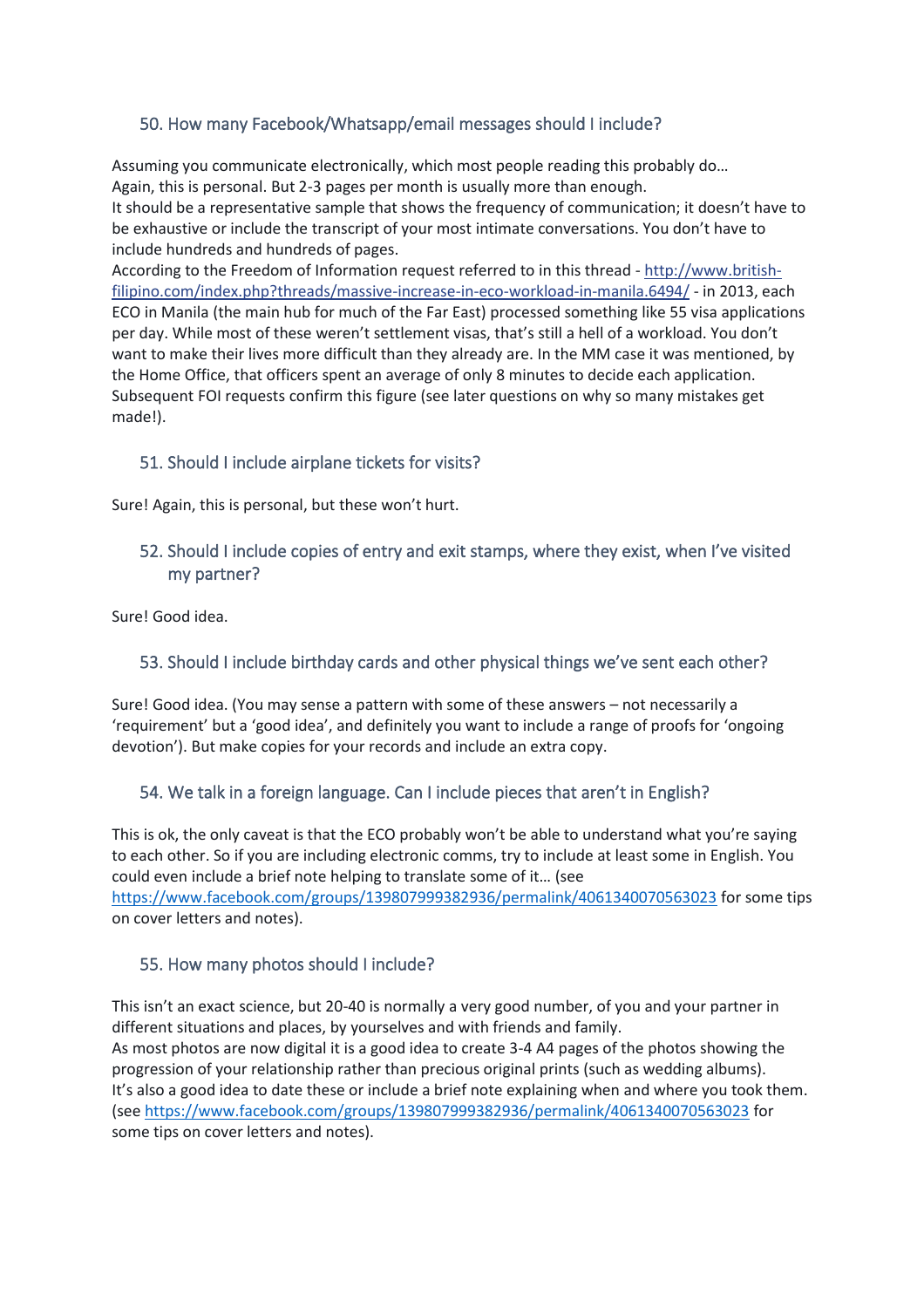### <span id="page-35-0"></span>56. Can I include phone bills? Or Skype logs showing how long we talked for?

Yes, good idea if possible. If not, use other forms of comms. The idea is to show ongoing devotion. This isn't an exact science.

However, such conversations should be \*real\* conversations with some content to them – not just 'hello', 'goodbye' type conversations!

### <span id="page-35-1"></span>57. What should be in the letter I write in support of our application?

How you met, how your relationship developed, what your plans are. This is a very personal letter so this is up to you. A couple of pages is normally enough.

I think this is an important part of the application, as this is your own statement as to your plans. If you want a bit of inspiration :

[https://www.google.co.uk/?gfe\\_rd=cr&ei=-](https://l.facebook.com/l.php?u=https%3A%2F%2Fwww.google.co.uk%2F%3Fgfe_rd%3Dcr%26ei%3D-ox2WLS1D9Dv8AeTwa6gDA%26gws_rd%3Dssl%23q%3Dspouse%2Bvisa%2Bletter%2Bsite%3Awww.expatforum.com&h=ATOX1BtkGH1sMZ4A1P8lnpOHZLa_QYiqt7BboxdHiRvDaB2ZvYSn4Ts4vNmfWr-N5h0xDKgoWTk0zp8HrcRWD4t9TIJNw7NqZxsuKwwQPcb0FzOGKsQzjyh49yqx1teVoRwCOcEwmd0)

[ox2WLS1D9Dv8AeTwa6gDA&gws\\_rd=ssl#q=spouse+visa+letter+site:www.expatforum.com](https://l.facebook.com/l.php?u=https%3A%2F%2Fwww.google.co.uk%2F%3Fgfe_rd%3Dcr%26ei%3D-ox2WLS1D9Dv8AeTwa6gDA%26gws_rd%3Dssl%23q%3Dspouse%2Bvisa%2Bletter%2Bsite%3Awww.expatforum.com&h=ATOX1BtkGH1sMZ4A1P8lnpOHZLa_QYiqt7BboxdHiRvDaB2ZvYSn4Ts4vNmfWr-N5h0xDKgoWTk0zp8HrcRWD4t9TIJNw7NqZxsuKwwQPcb0FzOGKsQzjyh49yqx1teVoRwCOcEwmd0) You can make these letters very personal; include anecdotes and stories if you like.

That said, this isn't a requirement … it's optional.

There's another good example (from the ILMFS group, by Mary M) here : <https://www.facebook.com/groups/139807999382936/permalink/5157385350958484>

#### <span id="page-35-2"></span>58. Should the letter be printed or handwritten?

Either. Personally I think handwritten is 'nicer' if you have beautiful handwriting, but if you prefer printed and signed/dated is ok as well. It's your choice. Most important is that it is easy to read. That said, this isn't a requirement … it's optional.

#### <span id="page-35-3"></span>59. Should my partner write a letter too?

It's a good idea. Some partners get nervous about this e.g. if they are self-conscious about their English skills, but it's still a good idea. It's ok for the UK partner to help with correcting spelling and grammar.

It's also ok of course for you to write a joint letter. Though separate letters may be a bit more powerful. It's up to you.

That said, this isn't a requirement … it's optional.

#### <span id="page-35-4"></span>60. What about friends or family, should they write a letter in support of us also?

That would be a good idea. Even one would help; more is better.

There's a great example here : [http://www.canadavisa.com/canada-immigration-discussion](http://l.facebook.com/l.php?u=http%3A%2F%2Fwww.canadavisa.com%2Fcanada-immigration-discussion-board%2Frelationship-support-letters-examples-t47010.0.html&h=ATOX1BtkGH1sMZ4A1P8lnpOHZLa_QYiqt7BboxdHiRvDaB2ZvYSn4Ts4vNmfWr-N5h0xDKgoWTk0zp8HrcRWD4t9TIJNw7NqZxsuKwwQPcb0FzOGKsQzjyh49yqx1teVoRwCOcEwmd0)[board/relationship-support-letters-examples-t47010.0.html](http://l.facebook.com/l.php?u=http%3A%2F%2Fwww.canadavisa.com%2Fcanada-immigration-discussion-board%2Frelationship-support-letters-examples-t47010.0.html&h=ATOX1BtkGH1sMZ4A1P8lnpOHZLa_QYiqt7BboxdHiRvDaB2ZvYSn4Ts4vNmfWr-N5h0xDKgoWTk0zp8HrcRWD4t9TIJNw7NqZxsuKwwQPcb0FzOGKsQzjyh49yqx1teVoRwCOcEwmd0) - written in support of a Canadian spouse visa. It contains exactly the kind of personal anecdotes that really add colour to the history of a relationship. It may even give you ideas for your own letters in support of your own relationship. That said, this isn't a requirement … it's optional.

#### <span id="page-35-5"></span>61. What other evidence can I include to show our relationship?

For a fiancé visa, you can include things like; a photo of the engagement ring; a photo of the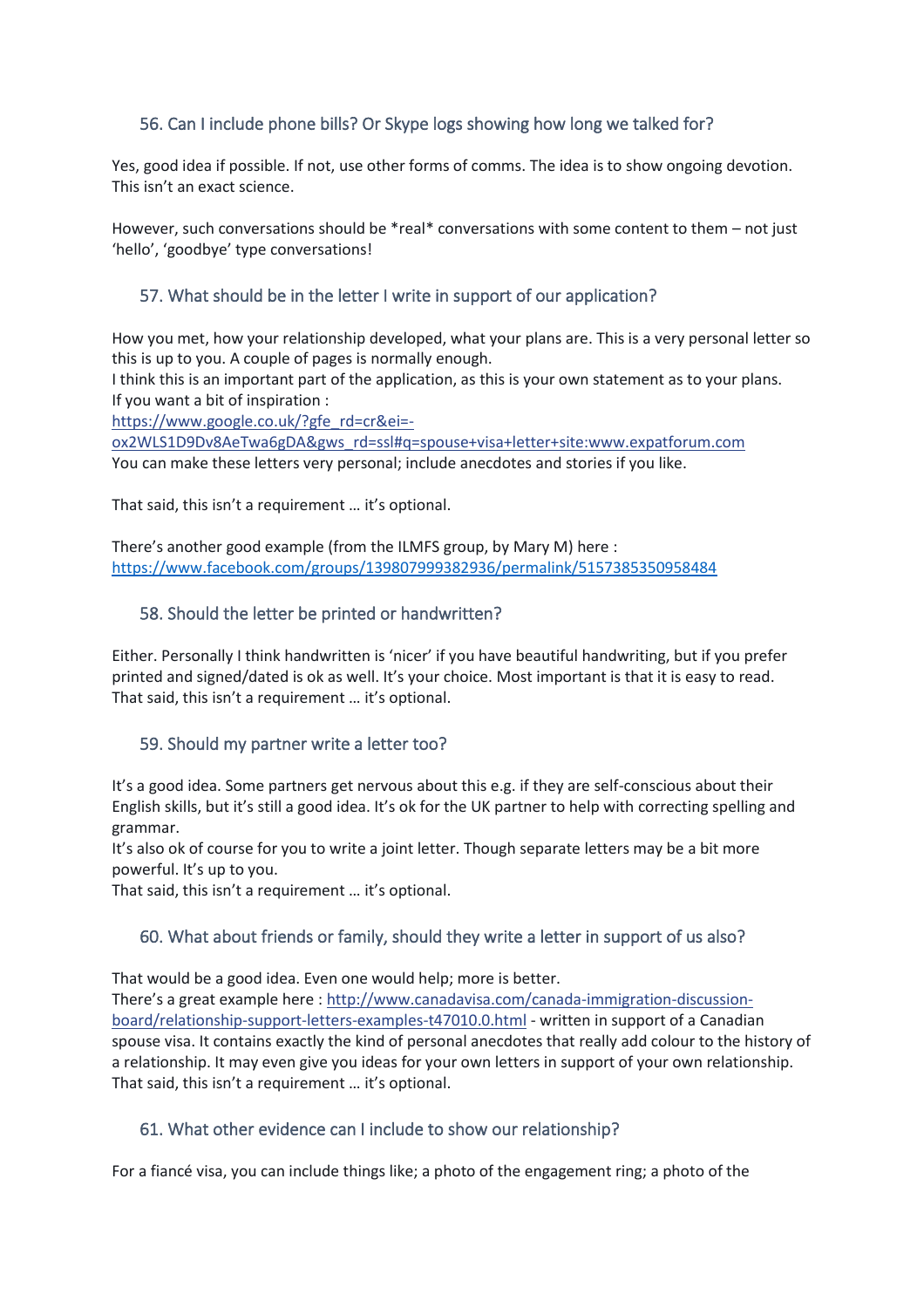wedding dress; a provisional booking for a reception or engagement party (I didn't in my case, but it seems to be a good idea).

### <span id="page-36-0"></span>62. I don't see any of this stuff about ongoing devotion in the rules. Do we really need to provide it?

*'Although the list of relationship proof is not stated on the document list on the gov website, if you don't provide proof of regular contact with your spouse you will be refused.'* - Amanda S. Indeed people have been refused with this as a stated reason before. See subsequent questions below on red flags.

### <span id="page-36-1"></span>63. There's a big age difference between my partner and me. Does this matter?

It really shouldn't do, but realistically it can be a bit of a red flag because society is more judgemental that it should be. Just tell your story the way you want it to, sincerely and honestly, and be as thorough as you can be with the 'relationship' evidence. Many people have been successful while having a big age gap in their relationship; there's no reason you won't be. For the same reason, if you and your partner are related (e.g. first cousins, second cousins) it can also be a bit of a red flag, especially with arranged marriages. Forced marriage is quite rightly forbidden; arranged marriages are quite rightly allowed. The same comments as apply as for an age gap.

# <span id="page-36-2"></span>64. What are the red flags for 'genuineness of relationship'?

It's worth referring to (and bookmarking) the original Statement of Intent from 2012, especially p 23 onwards – 'Genuineness of relationship'. The link is here :

[https://www.gov.uk/government/uploads/system/uploads/attachment\\_data/file/257359/soi-fam](https://l.facebook.com/l.php?u=https%3A%2F%2Fwww.gov.uk%2Fgovernment%2Fuploads%2Fsystem%2Fuploads%2Fattachment_data%2Ffile%2F257359%2Fsoi-fam-mig.pdf&h=ATOX1BtkGH1sMZ4A1P8lnpOHZLa_QYiqt7BboxdHiRvDaB2ZvYSn4Ts4vNmfWr-N5h0xDKgoWTk0zp8HrcRWD4t9TIJNw7NqZxsuKwwQPcb0FzOGKsQzjyh49yqx1teVoRwCOcEwmd0)[mig.pdf](https://l.facebook.com/l.php?u=https%3A%2F%2Fwww.gov.uk%2Fgovernment%2Fuploads%2Fsystem%2Fuploads%2Fattachment_data%2Ffile%2F257359%2Fsoi-fam-mig.pdf&h=ATOX1BtkGH1sMZ4A1P8lnpOHZLa_QYiqt7BboxdHiRvDaB2ZvYSn4Ts4vNmfWr-N5h0xDKgoWTk0zp8HrcRWD4t9TIJNw7NqZxsuKwwQPcb0FzOGKsQzjyh49yqx1teVoRwCOcEwmd0)

They are on the lookout for forced marriages, sham marriages, marriages where on partner may not be able to consent e.g. through learning difficulties, failure to attend an interview, inability to provide information about living arrangements, few details of the wedding ceremony or plans, inability of the couple to communicate in a common language, evidence of money changing hands (except through a dowry), couple unable to provide basic information about each other (e.g. name, age, parents' names, place of residence), lack of shared responsibilities whether financial or domestic, matrimonial cohabitation is not maintained, where one partner is a medical professional and the other has a condition that requires care at home, previous sponsorship of another partner, sponsor entered the UK on a spouse visa split up and is now sponsoring someone else, previous refusals, and more. Some are no doubt more serious red flags than others.

### <span id="page-36-3"></span>65. I or my partner are divorced. What do I need to show?

You need to show you are able to marry without committing bigamy. For the UK partner, you need to show the decree nisi/divorce document. For the foreign partner, it depends on the rules of the country where they come from, but there is always some form of document showing this (even if it's included in another document, such as a family register). If it's not in English, it needs to be officially translated.

### <span id="page-36-4"></span>66. My foreign partner has a criminal record. Is this a problem?

I'll summarise what I know re convictions. All applicants must meet a 'suitability requirement' which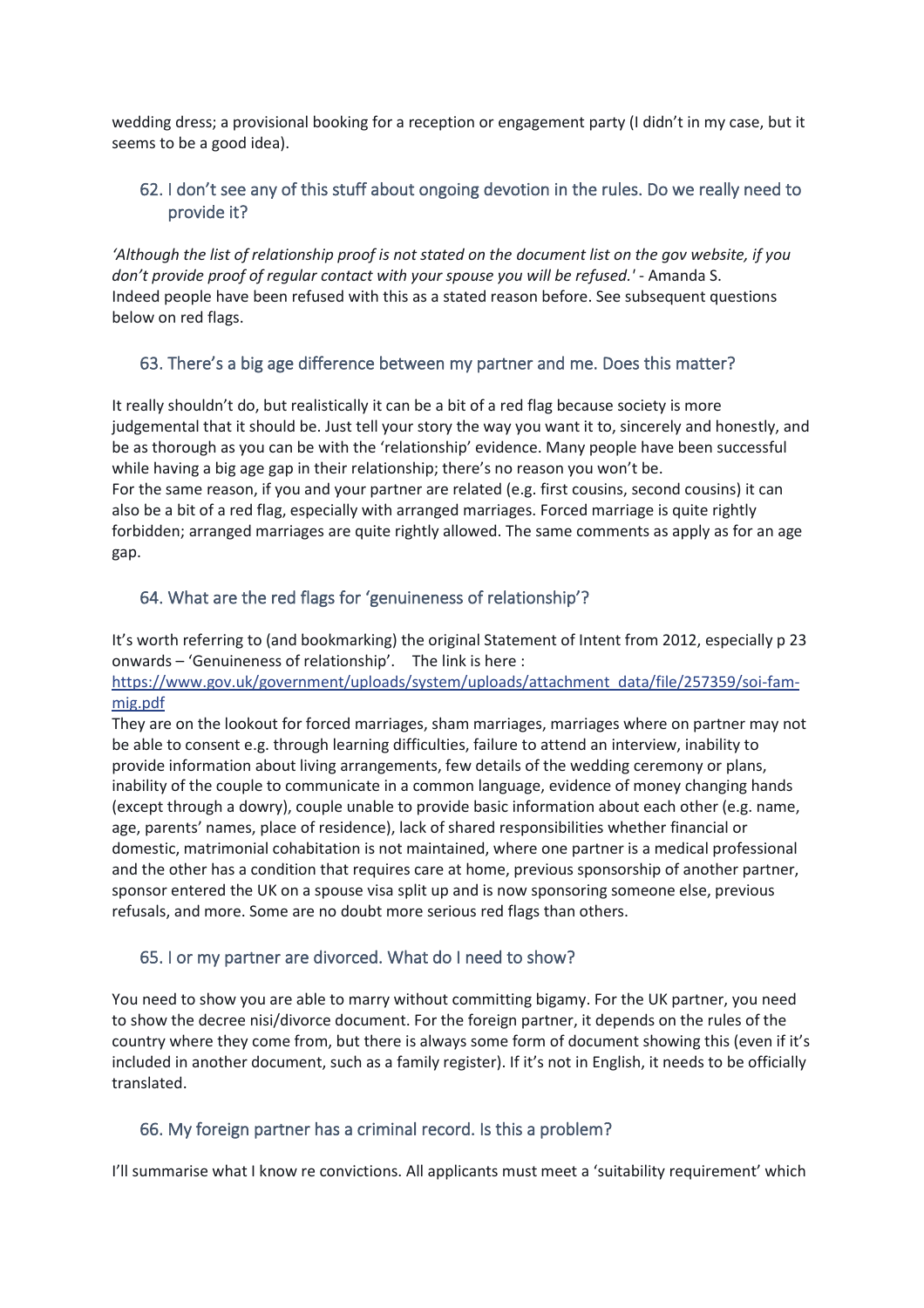covers previous criminal history. The below covers prison sentences in their own country as well as the UK.

For entry clearance applications, a prison sentence of less than 12 months means the applicant will need to wait 5 years from completion of the sentence until application.

A prison sentence of one year or greater but less than 4 years means an automatic refusal until a period of 10 years has passed from completion of the sentence.

A prison sentence of 4 years or more means the refusal is for life.

For non-custodial sentence, the period is 12 months (so for example if the foreign applicant received a non-custodial sentence within the last 12 months, I believe he'd need to wait for the 12 months to be up before applying).

More detail is here [: https://www.gov.uk/guidance/immigration-rules/immigration-rules-appendix](https://www.gov.uk/guidance/immigration-rules/immigration-rules-appendix-fm-family-members)[fm-family-members](https://www.gov.uk/guidance/immigration-rules/immigration-rules-appendix-fm-family-members) (Section S)

And here : [https://www.lexology.com/library/detail.aspx?g=19698550-2ccf-4981-9040-](https://www.lexology.com/library/detail.aspx?g=19698550-2ccf-4981-9040-37a361cfc645) [37a361cfc645](https://www.lexology.com/library/detail.aspx?g=19698550-2ccf-4981-9040-37a361cfc645)

This is a sensitive area so if you're in this position, this may be an area to seek advice from a solicitor :

[https://www.linkedin.com/feed/update/urn:li:activity:6762609895566020608/?actorCompanyId=53](https://www.linkedin.com/feed/update/urn:li:activity:6762609895566020608/?actorCompanyId=53079094) [079094](https://www.linkedin.com/feed/update/urn:li:activity:6762609895566020608/?actorCompanyId=53079094)

#### <span id="page-37-0"></span>67. Do all official documents need to be translated?

If not in English (or Welsh or Gaelic), then yes.

#### <span id="page-37-1"></span>68. Is there a list of official translators?

Check this link :

[https://www.gov.uk/government/collections/lists-of-translators-and-interpreters](https://l.facebook.com/l.php?u=https%3A%2F%2Fwww.gov.uk%2Fgovernment%2Fcollections%2Flists-of-translators-and-interpreters&h=ATOX1BtkGH1sMZ4A1P8lnpOHZLa_QYiqt7BboxdHiRvDaB2ZvYSn4Ts4vNmfWr-N5h0xDKgoWTk0zp8HrcRWD4t9TIJNw7NqZxsuKwwQPcb0FzOGKsQzjyh49yqx1teVoRwCOcEwmd0)

#### <span id="page-37-2"></span>69. Does my partner need to do a TB test?

Only if they come from one of the countries listed here : <https://www.gov.uk/tb-test-visa> [https://www.gov.uk/tb-test-visa/countries-where-you-need-a-tb-test-to-enter-the-uk](https://l.facebook.com/l.php?u=https%3A%2F%2Fwww.gov.uk%2Ftb-test-visa%2Fcountries-where-you-need-a-tb-test-to-enter-the-uk&h=ATOX1BtkGH1sMZ4A1P8lnpOHZLa_QYiqt7BboxdHiRvDaB2ZvYSn4Ts4vNmfWr-N5h0xDKgoWTk0zp8HrcRWD4t9TIJNw7NqZxsuKwwQPcb0FzOGKsQzjyh49yqx1teVoRwCOcEwmd0) If they do, then yes. The list of approved clinics is on the link.

#### <span id="page-37-3"></span>70. What is the language requirement for a spouse/fiance visa?

CEFR (Common European Framework of References for Languages) A1 level or above, from a recognised test provider.

Check this link for an explanation of what this means :

[https://en.wikipedia.org/wiki/Common\\_European\\_Framework\\_of\\_Reference\\_for\\_Languages](https://l.facebook.com/l.php?u=https%3A%2F%2Fen.wikipedia.org%2Fwiki%2FCommon_European_Framework_of_Reference_for_Languages&h=ATOX1BtkGH1sMZ4A1P8lnpOHZLa_QYiqt7BboxdHiRvDaB2ZvYSn4Ts4vNmfWr-N5h0xDKgoWTk0zp8HrcRWD4t9TIJNw7NqZxsuKwwQPcb0FzOGKsQzjyh49yqx1teVoRwCOcEwmd0) A1 is the most basic threshold of English language proficiency that's recognised. (The level of proficiency goes A1, A2, B1, B2, C1, C2… from basic knowledge to effective near-native fluency).

**\*\*\* VERY IMPORTANT**: Be careful though as only certain tests are recognised… You need to ensure that the foreign partner has passed one of the tests/providers listed here : [https://www.gov.uk/government/publications/guidance-on-applying-for-uk-visa-approved-english](https://l.facebook.com/l.php?u=https%3A%2F%2Fwww.gov.uk%2Fgovernment%2Fpublications%2Fguidance-on-applying-for-uk-visa-approved-english-language-tests&h=ATOX1BtkGH1sMZ4A1P8lnpOHZLa_QYiqt7BboxdHiRvDaB2ZvYSn4Ts4vNmfWr-N5h0xDKgoWTk0zp8HrcRWD4t9TIJNw7NqZxsuKwwQPcb0FzOGKsQzjyh49yqx1teVoRwCOcEwmd0)[language-tests](https://l.facebook.com/l.php?u=https%3A%2F%2Fwww.gov.uk%2Fgovernment%2Fpublications%2Fguidance-on-applying-for-uk-visa-approved-english-language-tests&h=ATOX1BtkGH1sMZ4A1P8lnpOHZLa_QYiqt7BboxdHiRvDaB2ZvYSn4Ts4vNmfWr-N5h0xDKgoWTk0zp8HrcRWD4t9TIJNw7NqZxsuKwwQPcb0FzOGKsQzjyh49yqx1teVoRwCOcEwmd0)

Again, make sure the provider is recognised as well as the test; believe it or not, this is a reason for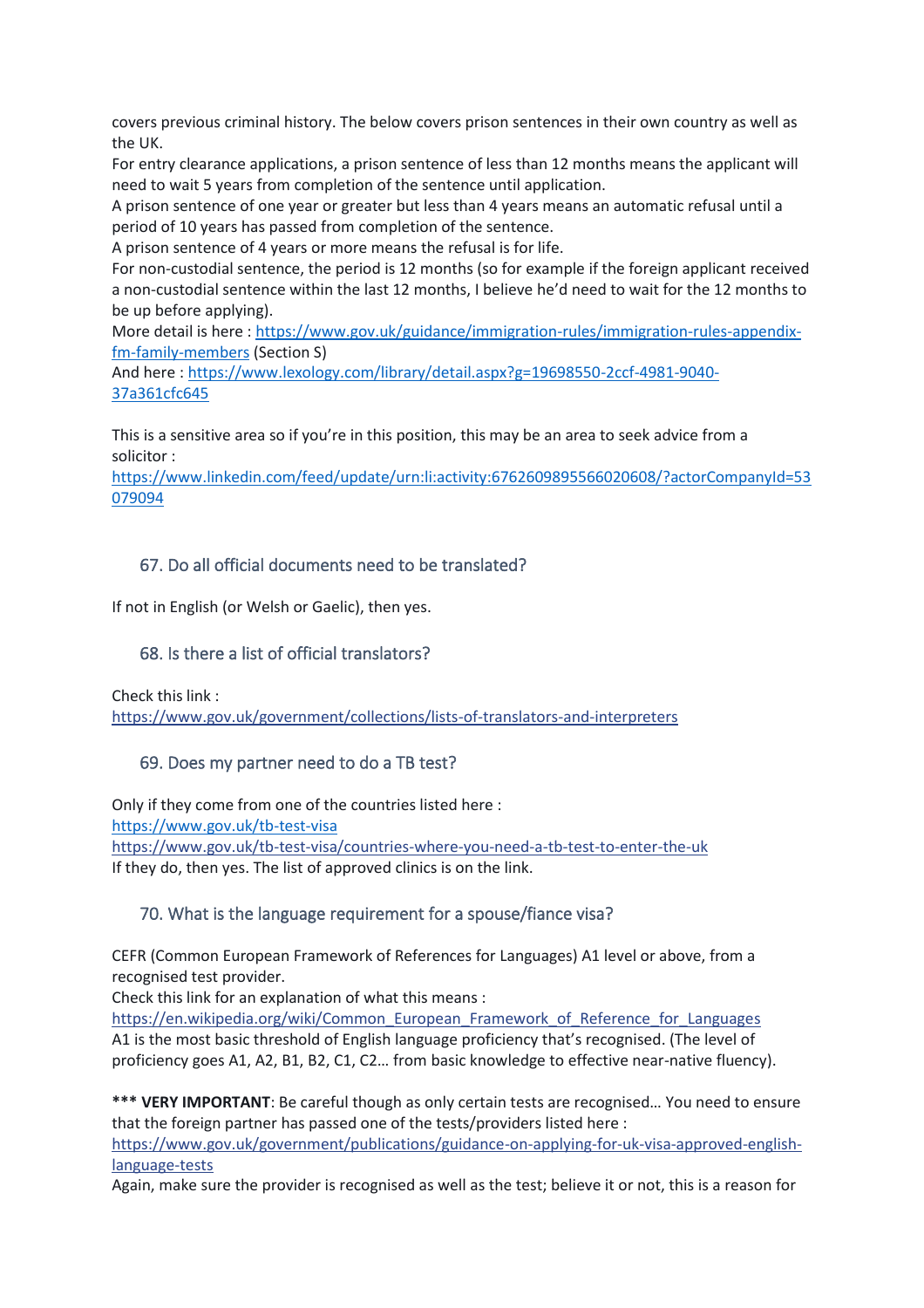refusal.

The minimum requirement is currently A2 for the spouse visa renewal (unless renewing after fiancé visa, in which case A1 or above is enough), and B1 (plus Life in the UK) for ILR and citizenship.

### <span id="page-38-0"></span>71. My partner is from an English-speaking country! Do they still need to pass the English language requirement?

Not if they are from one of the countries listed here :

[https://www.gov.uk/english-language/exemptions](https://l.facebook.com/l.php?u=https%3A%2F%2Fwww.gov.uk%2Fenglish-language%2Fexemptions&h=ATOX1BtkGH1sMZ4A1P8lnpOHZLa_QYiqt7BboxdHiRvDaB2ZvYSn4Ts4vNmfWr-N5h0xDKgoWTk0zp8HrcRWD4t9TIJNw7NqZxsuKwwQPcb0FzOGKsQzjyh49yqx1teVoRwCOcEwmd0)

This list includes the US, Canada, Australia, New Zealand, and a number of English-speaking Caribbean countries. It does not, for example, include countries such as Hong Kong, Singapore, Malaysia or South Africa, where English is an official language widely spoken and in which education is taught but part of the population don't use it as a first language (even though Canada and arguably the US also have this situation).

# <span id="page-38-1"></span>72. My partner is not from an English-speaking country but they have a degree taught in English! Do they still need to pass the English language requirement?

Check here : https://www.gov.uk/english-language/degrees-in-english

If the degree is from a University in the UK, they are exempt (they will need to show their original degree certificate).

If it's from a non-UK university, check the requirements here [: https://www.gov.uk/english](https://l.facebook.com/l.php?u=https%3A%2F%2Fwww.gov.uk%2Fenglish-language%2Fdegrees-in-english&h=ATOX1BtkGH1sMZ4A1P8lnpOHZLa_QYiqt7BboxdHiRvDaB2ZvYSn4Ts4vNmfWr-N5h0xDKgoWTk0zp8HrcRWD4t9TIJNw7NqZxsuKwwQPcb0FzOGKsQzjyh49yqx1teVoRwCOcEwmd0)[language/degrees-in-english](https://l.facebook.com/l.php?u=https%3A%2F%2Fwww.gov.uk%2Fenglish-language%2Fdegrees-in-english&h=ATOX1BtkGH1sMZ4A1P8lnpOHZLa_QYiqt7BboxdHiRvDaB2ZvYSn4Ts4vNmfWr-N5h0xDKgoWTk0zp8HrcRWD4t9TIJNw7NqZxsuKwwQPcb0FzOGKsQzjyh49yqx1teVoRwCOcEwmd0). They will need their original degree certificate and a letter from UK Ecctis proving it is an equivalent level and has been taught in English. Instructions are in the link.

### <span id="page-38-2"></span>73. Are there any other exemptions to the English language requirement?

There are some exemptions for over 65's, those incapacitated, certain refugees, certain victims of domestic violence, certain retired people of independent means, and some others. Check the list here :

[https://www.gov.uk/english-language/exemptions](https://l.facebook.com/l.php?u=https%3A%2F%2Fwww.gov.uk%2Fenglish-language%2Fexemptions&h=ATOX1BtkGH1sMZ4A1P8lnpOHZLa_QYiqt7BboxdHiRvDaB2ZvYSn4Ts4vNmfWr-N5h0xDKgoWTk0zp8HrcRWD4t9TIJNw7NqZxsuKwwQPcb0FzOGKsQzjyh49yqx1teVoRwCOcEwmd0)

### <span id="page-38-3"></span>74. What about the language requirement for further leave to remain?

From 1st May 2017, this is A2 or above :

*Introduce from 1 May 2017 a new English language requirement at level A2 of the Common European Framework of Reference for Languages for*

*applicants for further leave in the UK as a partner or parent, after completing*

*30 months here on a 5-year route to settlement under Appendix FM.*

Check the list of approved tests and providers :

[https://www.gov.uk/government/publications/guidance-on-applying-for-uk-visa-approved-english](https://l.facebook.com/l.php?u=https%3A%2F%2Fwww.gov.uk%2Fgovernment%2Fpublications%2Fguidance-on-applying-for-uk-visa-approved-english-language-tests&h=ATOX1BtkGH1sMZ4A1P8lnpOHZLa_QYiqt7BboxdHiRvDaB2ZvYSn4Ts4vNmfWr-N5h0xDKgoWTk0zp8HrcRWD4t9TIJNw7NqZxsuKwwQPcb0FzOGKsQzjyh49yqx1teVoRwCOcEwmd0)[language-tests](https://l.facebook.com/l.php?u=https%3A%2F%2Fwww.gov.uk%2Fgovernment%2Fpublications%2Fguidance-on-applying-for-uk-visa-approved-english-language-tests&h=ATOX1BtkGH1sMZ4A1P8lnpOHZLa_QYiqt7BboxdHiRvDaB2ZvYSn4Ts4vNmfWr-N5h0xDKgoWTk0zp8HrcRWD4t9TIJNw7NqZxsuKwwQPcb0FzOGKsQzjyh49yqx1teVoRwCOcEwmd0)

### <span id="page-38-4"></span>75. What about the language requirement for indefinite leave to remain?

Unless exempt (see previous questions), B1 or above.

Check the list of approved tests and providers :

[https://www.gov.uk/government/publications/guidance-on-applying-for-uk-visa-approved-english](https://l.facebook.com/l.php?u=https%3A%2F%2Fwww.gov.uk%2Fgovernment%2Fpublications%2Fguidance-on-applying-for-uk-visa-approved-english-language-tests&h=ATOX1BtkGH1sMZ4A1P8lnpOHZLa_QYiqt7BboxdHiRvDaB2ZvYSn4Ts4vNmfWr-N5h0xDKgoWTk0zp8HrcRWD4t9TIJNw7NqZxsuKwwQPcb0FzOGKsQzjyh49yqx1teVoRwCOcEwmd0)[language-tests](https://l.facebook.com/l.php?u=https%3A%2F%2Fwww.gov.uk%2Fgovernment%2Fpublications%2Fguidance-on-applying-for-uk-visa-approved-english-language-tests&h=ATOX1BtkGH1sMZ4A1P8lnpOHZLa_QYiqt7BboxdHiRvDaB2ZvYSn4Ts4vNmfWr-N5h0xDKgoWTk0zp8HrcRWD4t9TIJNw7NqZxsuKwwQPcb0FzOGKsQzjyh49yqx1teVoRwCOcEwmd0)

Note that as well as the language requirement, for ILR (or citizenship) the applicant needs to pass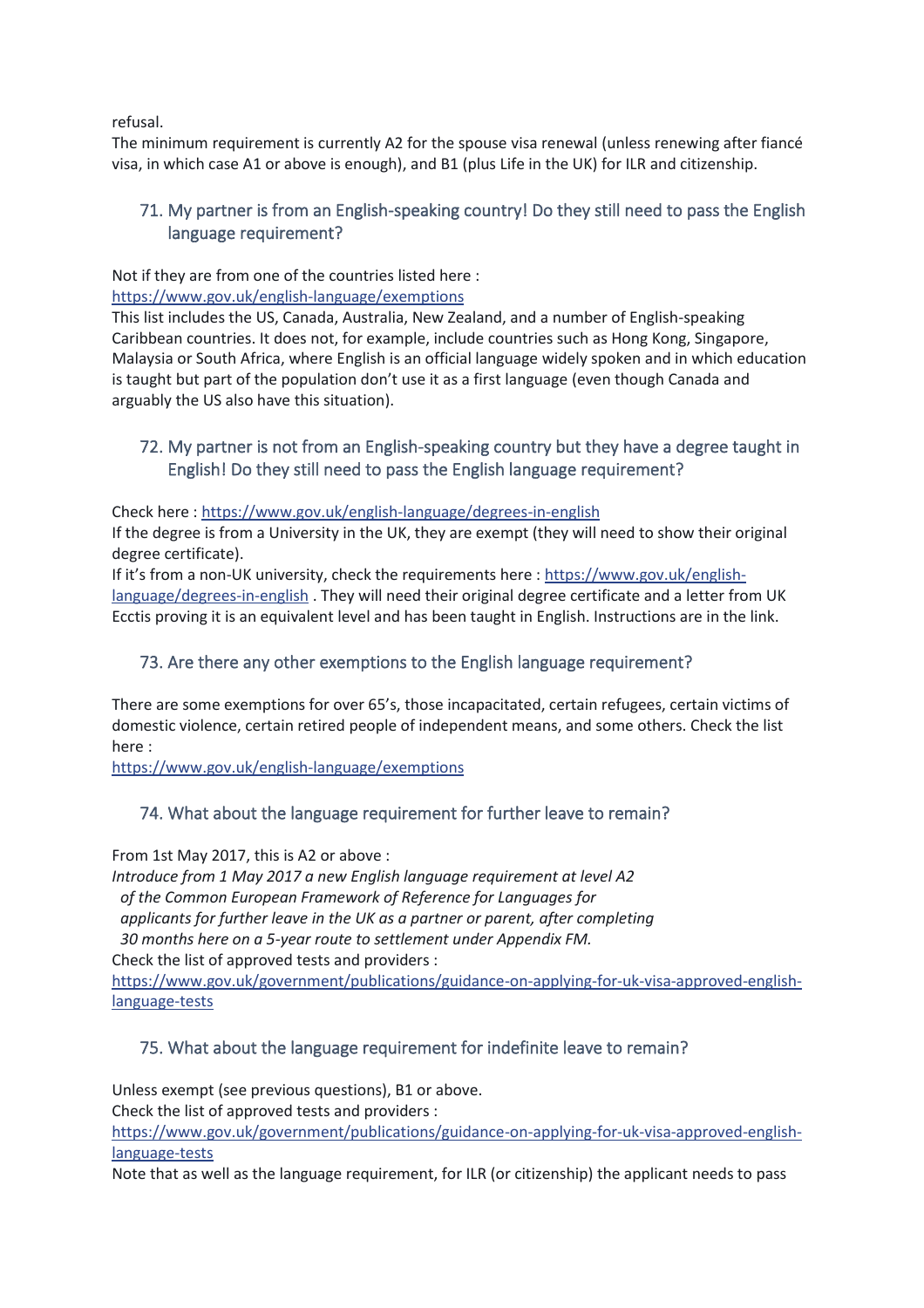Life in the UK. This applies to everyone regardless of which country they come from. See a subsequent question for more on this.

### <span id="page-39-0"></span>76. How long is the language test valid for?

If a test was previously used for a visa application (it is already on record), and it is at the correct level or above, it can be re-used in a subsequent application, provided it meets the requirement for that level.

So for example if somebody passed FLR(M) with a valid B1 test, this can be re-used for ILR. This can be useful to save on the number of tests you need to sit.

# <span id="page-39-1"></span>77. I passed an old language test. Can I still use it?

See previous question. If it was used for a previous UK visa application, *and* it is at the correct level or above for that visa, it seems the answer is yes.

### <span id="page-39-2"></span>78. Which language test should I use?

One of the ones listed here :

[https://www.gov.uk/guidance/prove-your-english-language-abilities-with-a-secure-english](https://www.gov.uk/guidance/prove-your-english-language-abilities-with-a-secure-english-language-test-selt)[language-test-selt](https://www.gov.uk/guidance/prove-your-english-language-abilities-with-a-secure-english-language-test-selt)

Note this list changes from time to time as the government scrutinises all the tests and providers, and sometimes tries to streamline things. So keep an eye on this.

#### <span id="page-39-3"></span>79. Where are the language test centres?

They are listed from a link here :

[https://www.gov.uk/guidance/prove-your-english-language-abilities-with-a-secure-english](https://www.gov.uk/guidance/prove-your-english-language-abilities-with-a-secure-english-language-test-selt)[language-test-selt](https://www.gov.uk/guidance/prove-your-english-language-abilities-with-a-secure-english-language-test-selt)

### <span id="page-39-4"></span>80. What's the Life in the UK test?

The Life in the UK test is a computer-based test which anyone applying for Indefinite Leave to Remain – or British citizenship – needs to pass. It focuses on British history and culture. It consists of 24 randomly-chosen questions and is multiple-choice : [https://en.wikipedia.org/wiki/Life\\_in\\_the\\_United\\_Kingdom\\_test](https://l.facebook.com/l.php?u=https%3A%2F%2Fen.wikipedia.org%2Fwiki%2FLife_in_the_United_Kingdom_test&h=ATOX1BtkGH1sMZ4A1P8lnpOHZLa_QYiqt7BboxdHiRvDaB2ZvYSn4Ts4vNmfWr-N5h0xDKgoWTk0zp8HrcRWD4t9TIJNw7NqZxsuKwwQPcb0FzOGKsQzjyh49yqx1teVoRwCOcEwmd0)

The pass mark is 18/24, or 75%.

Please note that you *do not* need a Life in the UK test pass for the spouse visa, or FLR; just for ILR or citizenship.

Life in the UK has its own website [: http://lifeintheuk.net/](http://lifeintheuk.net/)

### <span id="page-39-5"></span>81. How long is my Life in the UK pass valid for? What if they change the content of the test?

It's valid for life, even when the syllabus changes

The Life in the UK test has been overhauled in the past – for example in 2013 there were significant changes – and people who passed before this date are still deemed to have passed. A useful thread : [http://www.immigrationboards.com/british-citizenship/oct-2013-changes-will-i](http://l.facebook.com/l.php?u=http%3A%2F%2Fwww.immigrationboards.com%2Fbritish-citizenship%2Foct-2013-changes-will-i-have-to-retake-life-in-the-uk-test-t136799.html&h=ATOX1BtkGH1sMZ4A1P8lnpOHZLa_QYiqt7BboxdHiRvDaB2ZvYSn4Ts4vNmfWr-N5h0xDKgoWTk0zp8HrcRWD4t9TIJNw7NqZxsuKwwQPcb0FzOGKsQzjyh49yqx1teVoRwCOcEwmd0)[have-to-retake-life-in-the-uk-test-t136799.html](http://l.facebook.com/l.php?u=http%3A%2F%2Fwww.immigrationboards.com%2Fbritish-citizenship%2Foct-2013-changes-will-i-have-to-retake-life-in-the-uk-test-t136799.html&h=ATOX1BtkGH1sMZ4A1P8lnpOHZLa_QYiqt7BboxdHiRvDaB2ZvYSn4Ts4vNmfWr-N5h0xDKgoWTk0zp8HrcRWD4t9TIJNw7NqZxsuKwwQPcb0FzOGKsQzjyh49yqx1teVoRwCOcEwmd0)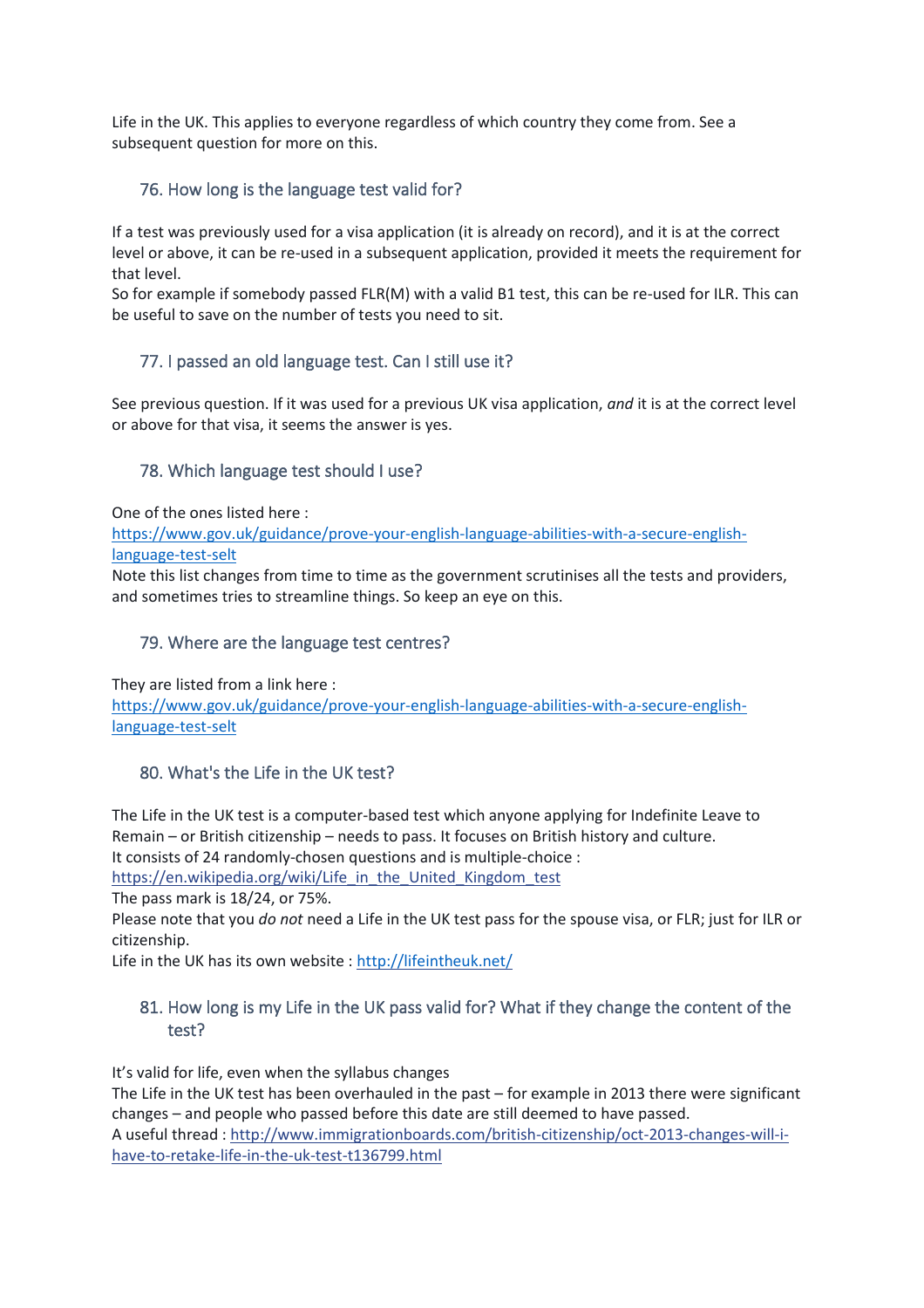# <span id="page-40-0"></span>82. How do I prepare for the Life in the UK test?

Check the website :

[http://lifeintheuk.net/](http://l.facebook.com/l.php?u=http%3A%2F%2Flifeintheuk.net%2F&h=ATOX1BtkGH1sMZ4A1P8lnpOHZLa_QYiqt7BboxdHiRvDaB2ZvYSn4Ts4vNmfWr-N5h0xDKgoWTk0zp8HrcRWD4t9TIJNw7NqZxsuKwwQPcb0FzOGKsQzjyh49yqx1teVoRwCOcEwmd0)

Buy the Life in the UK handbooks (available from most bookshops in the reference section). Do some practice tests (google for life in the uk practice test; there are many free sites that have test papers).

### <span id="page-40-1"></span>83. Life in the UK looks hard! My British partner can't pass it! What's the pass rate for the Life in the UK test?

In my humble opinion, this is one of the easier parts of the entire process, which just goes to show how difficult it is. While there are regular news reports about how hard it is, it really is a set of easyto medium- difficulty-to-remember facts. Though an interest in history certainly helps. A lot of British people can't pass the test, though they probably would if they read the handbook and

did practice tests to get used to how the questions are asked. This may say something about British education, to be honest.

Regarding the pass rate, year-to-year it is typically around 70% or so per test session (retakes are possible). People from English-speaking/Western backgrounds certainly have an advantage, but people of all nationalities pass.

# <span id="page-40-2"></span>84. How do I book the Life in the UK test?

#### [https://www.gov.uk/life-in-the-uk-test/book-life-in-uk-test](https://l.facebook.com/l.php?u=https%3A%2F%2Fwww.gov.uk%2Flife-in-the-uk-test%2Fbook-life-in-uk-test&h=ATOX1BtkGH1sMZ4A1P8lnpOHZLa_QYiqt7BboxdHiRvDaB2ZvYSn4Ts4vNmfWr-N5h0xDKgoWTk0zp8HrcRWD4t9TIJNw7NqZxsuKwwQPcb0FzOGKsQzjyh49yqx1teVoRwCOcEwmd0)

### <span id="page-40-3"></span>85. I failed the Life in the UK test… can I resit it?

You can resit it as many times as you need to. There is no limit on this.

### <span id="page-40-4"></span>86. I don't think I'll be able to pass Life in the UK in time for ILR. What do I do?

Don't panic, because most people pass Life in the UK test before ILR. However, if you don't, you can still apply for another FLR (e.g. FLR(M) ). Basically another extension. People have done this, in some cases several times, until finally getting ILR (after passing Life in the UK, of course).

# <span id="page-40-5"></span>87. FLR(M) / FLR(FP) / FLR(O)/ FLR(AF)/ FLR(P).... what are these?

FLR = Further Leave to Remain (an extension of a visa to stay in the UK, typically leading up to eventual permanent settlement, also known as Indefinite Leave to Remain). The two most common kinds of FLR for members of this group are FLR(M) (M=Married, typically for the 5 year route), followed by FLR(FP) (Foreign Partner/Parent, typically this can be for the 10 year or 5 year route). Other types of FLR(xy) include AF=Armed Forces (and dependants), DL=Discretionary Leave (i.e. where it's granted outside the rules although most since the 2012 changes are now included in the rules), LR=Long Residence, BUS=Businesspeople…. Etc.

### <span id="page-40-6"></span>88. What's the 5 year route vs the 10 year route vs the 2 year route?

Read this for an explanation : [https://www.gov.uk/remain-in-uk-family/apply](https://l.facebook.com/l.php?u=https%3A%2F%2Fwww.gov.uk%2Fremain-in-uk-family%2Fapply&h=ATOX1BtkGH1sMZ4A1P8lnpOHZLa_QYiqt7BboxdHiRvDaB2ZvYSn4Ts4vNmfWr-N5h0xDKgoWTk0zp8HrcRWD4t9TIJNw7NqZxsuKwwQPcb0FzOGKsQzjyh49yqx1teVoRwCOcEwmd0)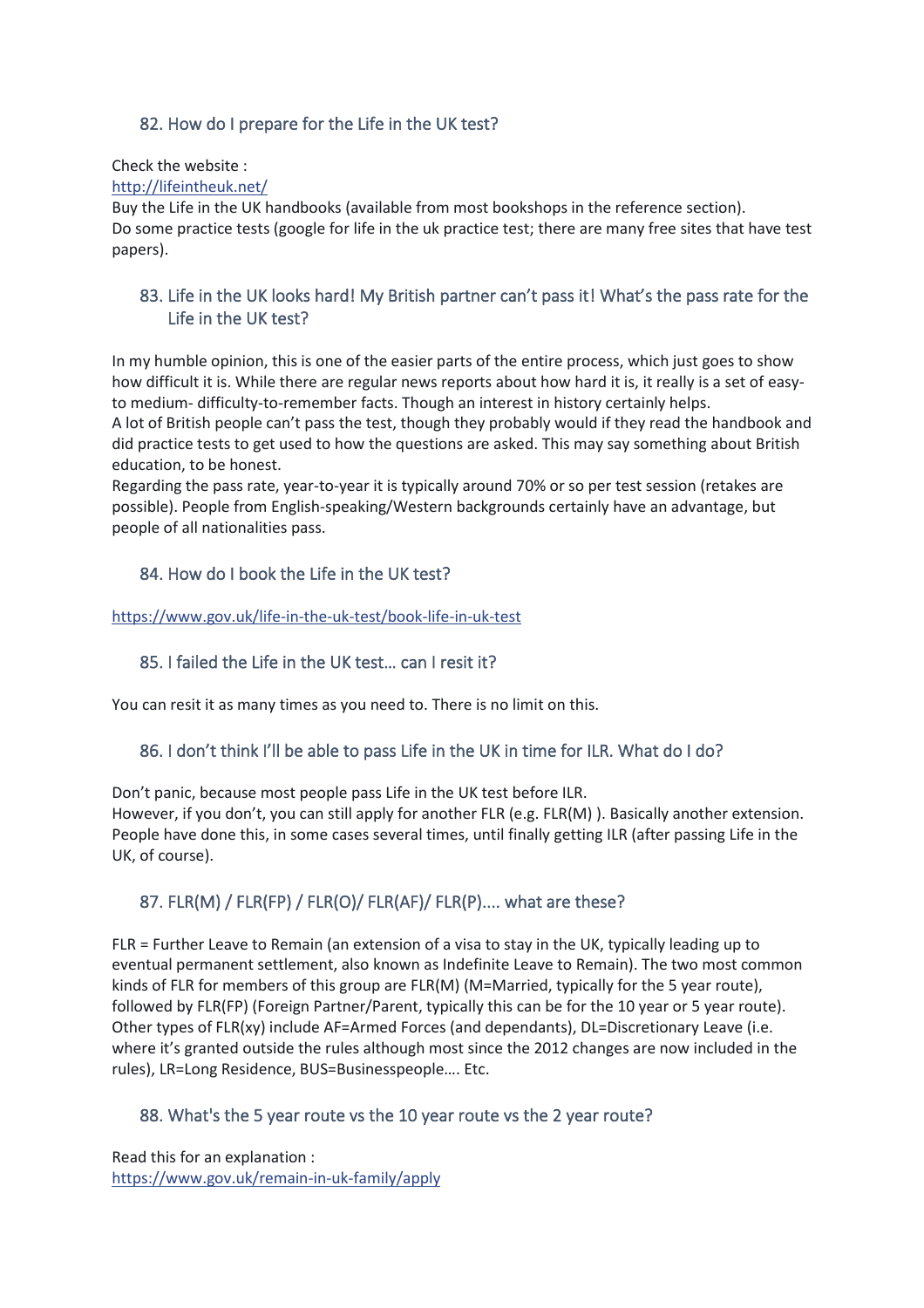The 5 year route is for people who meet all the requirements (financial and other). It consists of about 2  $\frac{1}{2}$  years for the first visa, 2  $\frac{1}{2}$  years for the second visa (applied for via FLR(M)), and then an application for Indefinite Leave to Remain (ILR). If there's a fiancé visa before that, obviously tack 6 months onto the beginning. There are potentially slight variations in the timing depending on the type of visa you used to enter the UK, which we'll discuss elsewhere.

The 10 year route is typically for people who for some reason or another can't meet the financial requirement, but are still able to get an extension to an existing visa when in the UK. (often regarded as the human rights route)

The 2 year route is no longer open to newcomers, but it's for people considered under the old rules prior to 9th July 2012. There may still be a small number of people considered under the old rules, for example where the first visa was granted/applied for before 9<sup>th</sup> July 2012, and where the foreign partner couldn't pass the Life in the UK test; then they would not be eligible for ILR and they would have to apply for FLR(M) until they can. These people don't have to meet the same financial requirements as the post-9th July 2012 people; but the number of people must be very small by now.

# <span id="page-41-0"></span>89. So when can I apply for FLR(M)? Is it after 30 months or 33 months?

The perfect answer is in this thread : [http://talk.uk-yankee.com/index.php?topic=82665.0](http://l.facebook.com/l.php?u=http%3A%2F%2Ftalk.uk-yankee.com%2Findex.php%3Ftopic%3D82665.0&h=ATOX1BtkGH1sMZ4A1P8lnpOHZLa_QYiqt7BboxdHiRvDaB2ZvYSn4Ts4vNmfWr-N5h0xDKgoWTk0zp8HrcRWD4t9TIJNw7NqZxsuKwwQPcb0FzOGKsQzjyh49yqx1teVoRwCOcEwmd0) – so I'll just quote from it :

*It gets a bit confusing because visas are issued for different lengths of time and it depends which visa you have, and when you entered the UK on your visa (if it's a spousal visa) or where you applied, as to when you can apply.*

*If you apply for your first visa as a spousal visa outside the UK, it is valid for 33 months - this is in order to give you 3 months leeway at the beginning of the visa to get organised and move to the UK, and still qualify for ILR later on.*

*If you arrive in the UK on a different visa (fiance visa, work visa, student visa) and get married in the UK, then switch to FLR(M), it will only be valid for 30 months because you are already in the UK.*

### <span id="page-41-1"></span>90. What's Discretionary Leave?

An application for leave to remain outside the rules. People who apply for this are effectively throwing themselves on the mercy of the government; sometimes they have been successful, but it's certainly a hard thing to do.

We take our hats off to those who have been successful – you'll need the best case and the best help you can get. Since the 2012 changes many instances of what used to be outside the rules have been now included in the rules under EX1 so discretionary leave has become rare.

### <span id="page-41-2"></span>91. What's Long Residence?

Read these links :

#### <https://www.gov.uk/long-residence>

[http://otssolicitors.co.uk/dear-immigration-team,-do-i-have-right-to-claim-20-years-long-residence](http://l.facebook.com/l.php?u=http%3A%2F%2Fotssolicitors.co.uk%2Fdear-immigration-team%2C-do-i-have-right-to-claim-20-years-long-residence-for-indefinite-leave-to&h=ATOX1BtkGH1sMZ4A1P8lnpOHZLa_QYiqt7BboxdHiRvDaB2ZvYSn4Ts4vNmfWr-N5h0xDKgoWTk0zp8HrcRWD4t9TIJNw7NqZxsuKwwQPcb0FzOGKsQzjyh49yqx1teVoRwCOcEwmd0)[for-indefinite-leave-to](http://l.facebook.com/l.php?u=http%3A%2F%2Fotssolicitors.co.uk%2Fdear-immigration-team%2C-do-i-have-right-to-claim-20-years-long-residence-for-indefinite-leave-to&h=ATOX1BtkGH1sMZ4A1P8lnpOHZLa_QYiqt7BboxdHiRvDaB2ZvYSn4Ts4vNmfWr-N5h0xDKgoWTk0zp8HrcRWD4t9TIJNw7NqZxsuKwwQPcb0FzOGKsQzjyh49yqx1teVoRwCOcEwmd0)

A person who has lived lawfully in the UK for a continuous period of 10 years can apply for limited leave to remain(settlement). Some Visas such as Highly Skilled Migrant Visa only require 5 years. A person who has lived continuously in the UK for a long time (20 years either lawfully or unlawfully) can at the time of writing apply for settlement(this was changed from 14 years in the 2012 changes). Clearly i) the 10 year/FLR(FP) route is preferable because it leads to ILR, and ii) we don't condone living unlawfully anywhere – it's not a good idea; however it's worth knowing about these rules.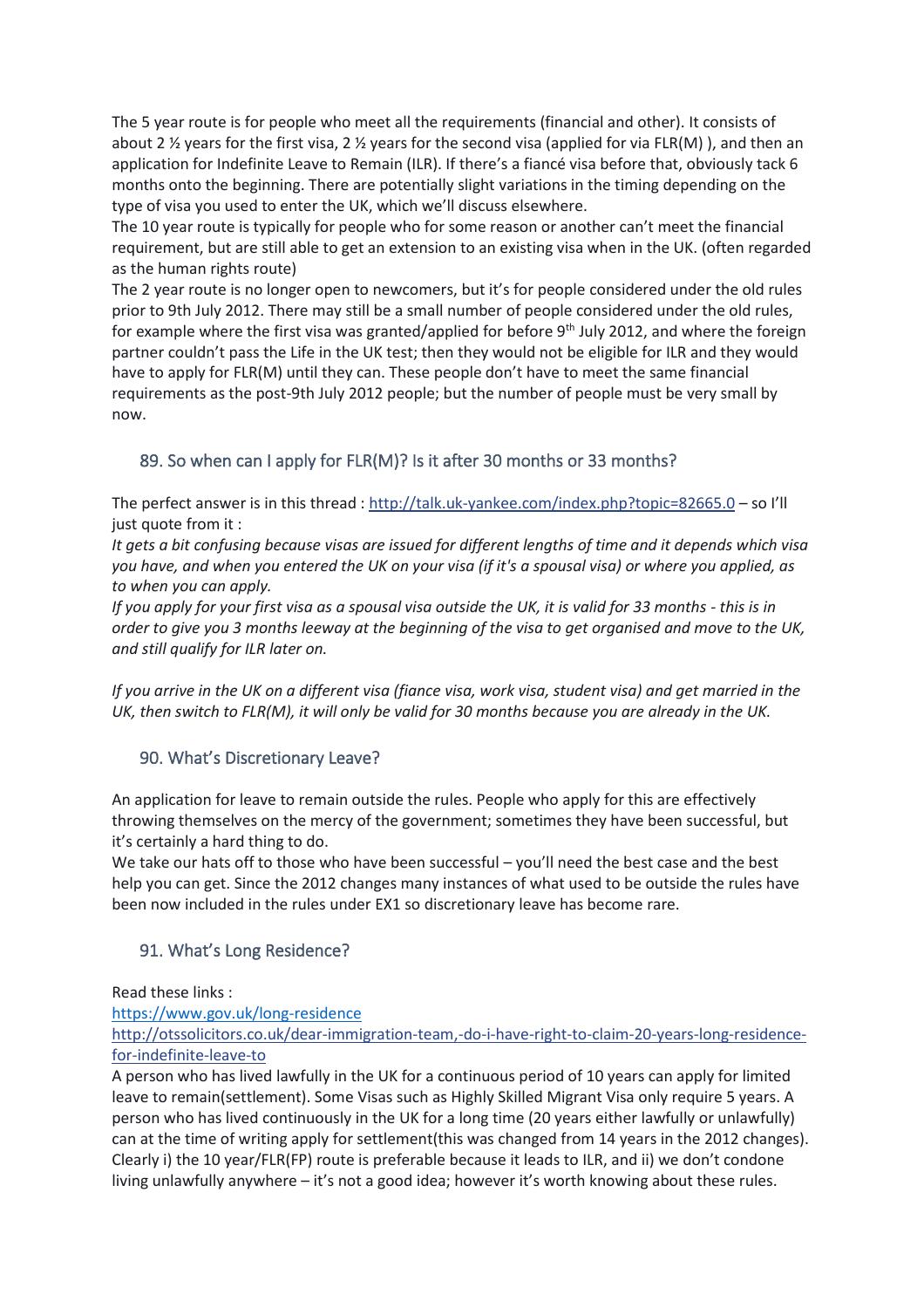Sometimes a spouse can qualify earlier for settlement(ILR) under the 10 year continuous long residency, if they have been studying or working before getting married.

### <span id="page-42-0"></span>92. Back to the first spouse visa. We've talked about finance, relationship and language... what about the accommodation requirement?

Read this link :

[https://www.gov.uk/government/collections/maintenance-and-accommodation-entry-clearance](https://l.facebook.com/l.php?u=https%3A%2F%2Fwww.gov.uk%2Fgovernment%2Fcollections%2Fmaintenance-and-accommodation-entry-clearance-guidance&h=ATOX1BtkGH1sMZ4A1P8lnpOHZLa_QYiqt7BboxdHiRvDaB2ZvYSn4Ts4vNmfWr-N5h0xDKgoWTk0zp8HrcRWD4t9TIJNw7NqZxsuKwwQPcb0FzOGKsQzjyh49yqx1teVoRwCOcEwmd0)[guidance](https://l.facebook.com/l.php?u=https%3A%2F%2Fwww.gov.uk%2Fgovernment%2Fcollections%2Fmaintenance-and-accommodation-entry-clearance-guidance&h=ATOX1BtkGH1sMZ4A1P8lnpOHZLa_QYiqt7BboxdHiRvDaB2ZvYSn4Ts4vNmfWr-N5h0xDKgoWTk0zp8HrcRWD4t9TIJNw7NqZxsuKwwQPcb0FzOGKsQzjyh49yqx1teVoRwCOcEwmd0)

*The ECO must be satisfied as to:*

*• The availability and adequacy of accommodation (see MAA14 below).*

*• That (where applicable) the permission of the owner of the accommodation has been given*

*• No additional public funds will be necessary for accommodating the applicant in cases where the sponsor lives in accommodation from public funds. (see guidance on public funds - MAA2)* This means that if the sponsor is renting, you need a letter from your landlord giving the applicant permission to live there. The landlord letter should also indicate that the property isn't

overcrowded. The landlord can of course be a housing association.

If for some reason the landlord won't explicitly give the applicant permission in writing (some councils for example seem not to like to put this in writing), you can also use the tenancy agreement and photos of each room with measurements. You can also include a council tax bill for good measure.

If the sponsor owns the property, Land Registry (check here :

[https://www.gov.uk/government/organisations/land-registry](https://l.facebook.com/l.php?u=https%3A%2F%2Fwww.gov.uk%2Fgovernment%2Forganisations%2Fland-registry&h=ATOX1BtkGH1sMZ4A1P8lnpOHZLa_QYiqt7BboxdHiRvDaB2ZvYSn4Ts4vNmfWr-N5h0xDKgoWTk0zp8HrcRWD4t9TIJNw7NqZxsuKwwQPcb0FzOGKsQzjyh49yqx1teVoRwCOcEwmd0) ) and Mortgage Statement(s) are what you need.

If the sponsor is living with parents, they should write a letter giving the applicant permission to live there, and also that it's of a suitable size to accommodate the applicant. Photos of the rooms with measurements are also ok to include and probably a good idea.

Also always a good idea to include a council tax bill.

This thread is also useful :

[http://talk.uk-yankee.com/index.php?topic=78178.0](http://l.facebook.com/l.php?u=http%3A%2F%2Ftalk.uk-yankee.com%2Findex.php%3Ftopic%3D78178.0&h=ATOX1BtkGH1sMZ4A1P8lnpOHZLa_QYiqt7BboxdHiRvDaB2ZvYSn4Ts4vNmfWr-N5h0xDKgoWTk0zp8HrcRWD4t9TIJNw7NqZxsuKwwQPcb0FzOGKsQzjyh49yqx1teVoRwCOcEwmd0)

A good follow-up question is *'define overcrowded'*.

Overcrowding is defined in the Housing Act.

The Act defined the maximum number of people allowed for a given number of rooms, including living room but excluding kitchen and bathrooms. The number of people in accommodation must not be greater than the following:

Where accommodation consists of 1 room, 2 people;

2 rooms, 3 people;

3 rooms, 5 people;

4 rooms, 7.5 people;

5 rooms, 10 people;

each additional room above 5, an additional 2 people.

Under the Housing Act, a child aged under 1 does not count as a person; a child aged 1-10 counts as 0.5 people.

Furthermore, a house is considered overcrowded if 2 people aged 10 or above of opposite sexes,

who are not living together as husband and wife, sleep in the same room. (phew!)

To meet the accommodation requirement, the property must not be overcrowded.

### <span id="page-42-1"></span>93. Is it ok to do spouse visa route while the sponsor is living in a housing association or council property?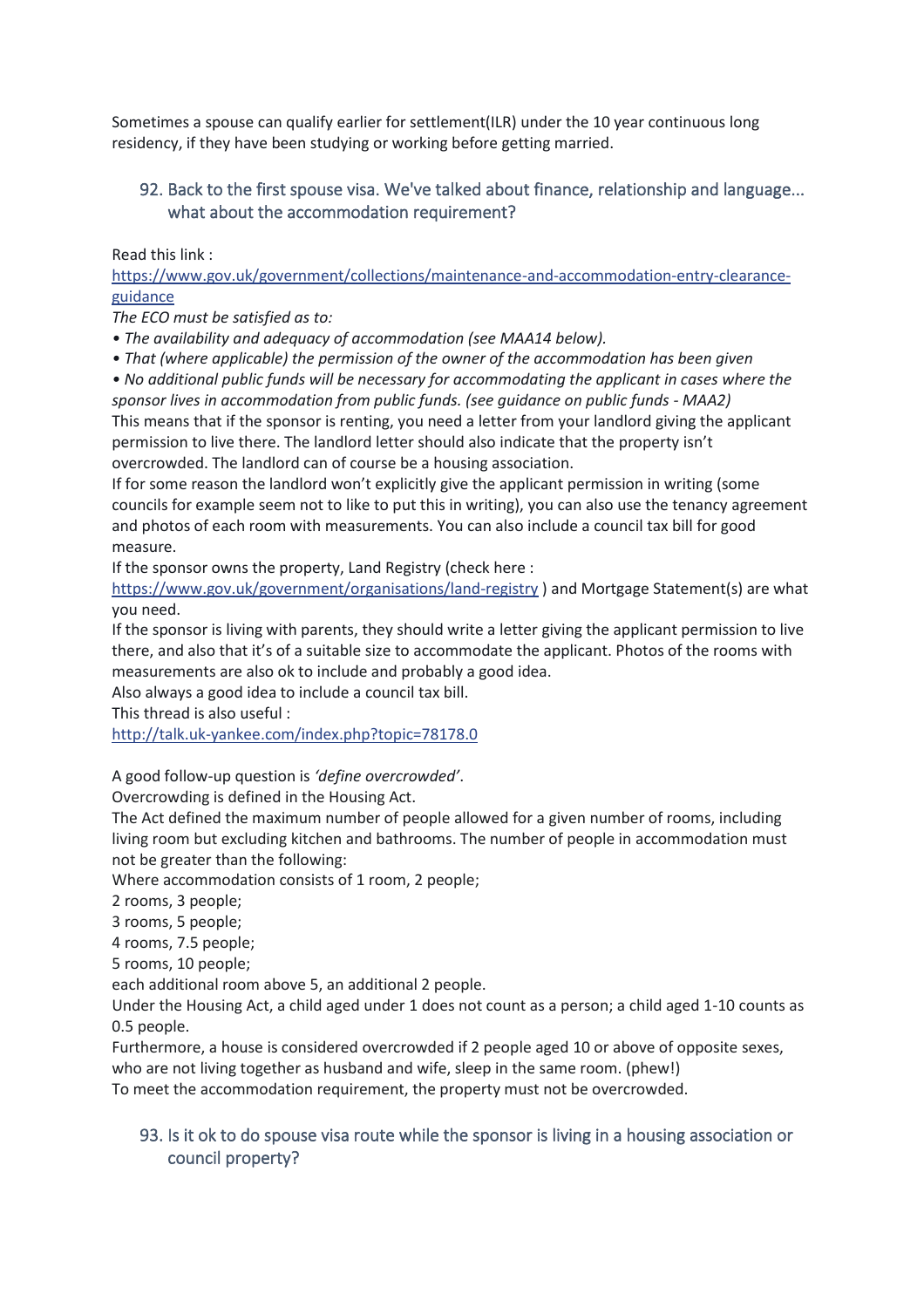Yes. See previous question, replacing 'landlord' with 'housing association'.

#### <span id="page-43-0"></span>94. Is it ok to do spouse visa route while the sponsor is living with parents?

Yes. See a couple of questions up.

#### <span id="page-43-1"></span>95. Is it ok to do spouse visa route while the sponsor is house-sharing with others?

Refer to Rayking's answer in this link : [http://www.immigrationboards.com/immigration-for-family](http://l.facebook.com/l.php?u=http%3A%2F%2Fwww.immigrationboards.com%2Fimmigration-for-family-members%2Fspouse-visa-tricky-accommodation-requirement-t166397.html&h=ATOX1BtkGH1sMZ4A1P8lnpOHZLa_QYiqt7BboxdHiRvDaB2ZvYSn4Ts4vNmfWr-N5h0xDKgoWTk0zp8HrcRWD4t9TIJNw7NqZxsuKwwQPcb0FzOGKsQzjyh49yqx1teVoRwCOcEwmd0)[members/spouse-visa-tricky-accommodation-requirement-t166397.html](http://l.facebook.com/l.php?u=http%3A%2F%2Fwww.immigrationboards.com%2Fimmigration-for-family-members%2Fspouse-visa-tricky-accommodation-requirement-t166397.html&h=ATOX1BtkGH1sMZ4A1P8lnpOHZLa_QYiqt7BboxdHiRvDaB2ZvYSn4Ts4vNmfWr-N5h0xDKgoWTk0zp8HrcRWD4t9TIJNw7NqZxsuKwwQPcb0FzOGKsQzjyh49yqx1teVoRwCOcEwmd0)

*'If you live in a shared house,it's a bit different as you need to get property inspection done to proof the house or room you've got is big enough for 2 ppl. If you contact your local council, they should tell you more and check the house.*

*Then you'll still get letter from your landlord stating your girlfriend can stay with you and the tenancy agreement, 6 months still on it or he should state he's willing to renew it.*

*You can find all this in accommodation requirements on home office website but as it's not written in blue black,it's confusing tbh.'*

It is certainly trickier than renting by yourself, but seems to be do-able with some planning. This thread may also be useful [: http://www.expatforum.com/expats/britain-expat-forum-expats](http://l.facebook.com/l.php?u=http%3A%2F%2Fwww.expatforum.com%2Fexpats%2Fbritain-expat-forum-expats-living-uk%2F417241-uk-spouse-visa-accommodation-requirement-shared-lodger-accommodation-acceptable.html&h=ATOX1BtkGH1sMZ4A1P8lnpOHZLa_QYiqt7BboxdHiRvDaB2ZvYSn4Ts4vNmfWr-N5h0xDKgoWTk0zp8HrcRWD4t9TIJNw7NqZxsuKwwQPcb0FzOGKsQzjyh49yqx1teVoRwCOcEwmd0)[living-uk/417241-uk-spouse-visa-accommodation-requirement-shared-lodger-accommodation](http://l.facebook.com/l.php?u=http%3A%2F%2Fwww.expatforum.com%2Fexpats%2Fbritain-expat-forum-expats-living-uk%2F417241-uk-spouse-visa-accommodation-requirement-shared-lodger-accommodation-acceptable.html&h=ATOX1BtkGH1sMZ4A1P8lnpOHZLa_QYiqt7BboxdHiRvDaB2ZvYSn4Ts4vNmfWr-N5h0xDKgoWTk0zp8HrcRWD4t9TIJNw7NqZxsuKwwQPcb0FzOGKsQzjyh49yqx1teVoRwCOcEwmd0)[acceptable.html](http://l.facebook.com/l.php?u=http%3A%2F%2Fwww.expatforum.com%2Fexpats%2Fbritain-expat-forum-expats-living-uk%2F417241-uk-spouse-visa-accommodation-requirement-shared-lodger-accommodation-acceptable.html&h=ATOX1BtkGH1sMZ4A1P8lnpOHZLa_QYiqt7BboxdHiRvDaB2ZvYSn4Ts4vNmfWr-N5h0xDKgoWTk0zp8HrcRWD4t9TIJNw7NqZxsuKwwQPcb0FzOGKsQzjyh49yqx1teVoRwCOcEwmd0) . Quote :

*'As long as the rooms are big enough, 7 people in a 4 bedroom house isn't necessarily overcrowded (Housing Act 1985) but you'd need to ensure that the landlord would allow an inspection to take place to confirm that the property is not overcrowded.'*

### <span id="page-43-2"></span>96. Does the foreign partner need to include a police check/cv/qualifications/credit check/scout badges...?

No. People sometimes throw such things in as 'optional extras' (well, without the scout badges) if they think it will make the application stronger by indicating the applicant is likely to be a good citizen and to create a good impression. It's up to you, but it's probably best to avoid adding so many things that the application becomes confusing to the ECO.

### <span id="page-43-3"></span>97. Does the UK partner need to include their birth certificate?

Only if the UK partner doesn't have a passport.

# <span id="page-43-4"></span>98. Do you think a woman (or man) not changing their maiden name after marriage can go against a spouse application/FLR?

It really makes no difference.

### <span id="page-43-5"></span>99. Tell me about the 28 day rule for evidence. I've heard this mentioned and it's a bit confusing.

#### The exact wording is :

*"Where Appendix FM-SE requires the applicant to provide specified evidence relating to a period which ends with the date of the application, that evidence must be dated no earlier than 28 days before the date of application."*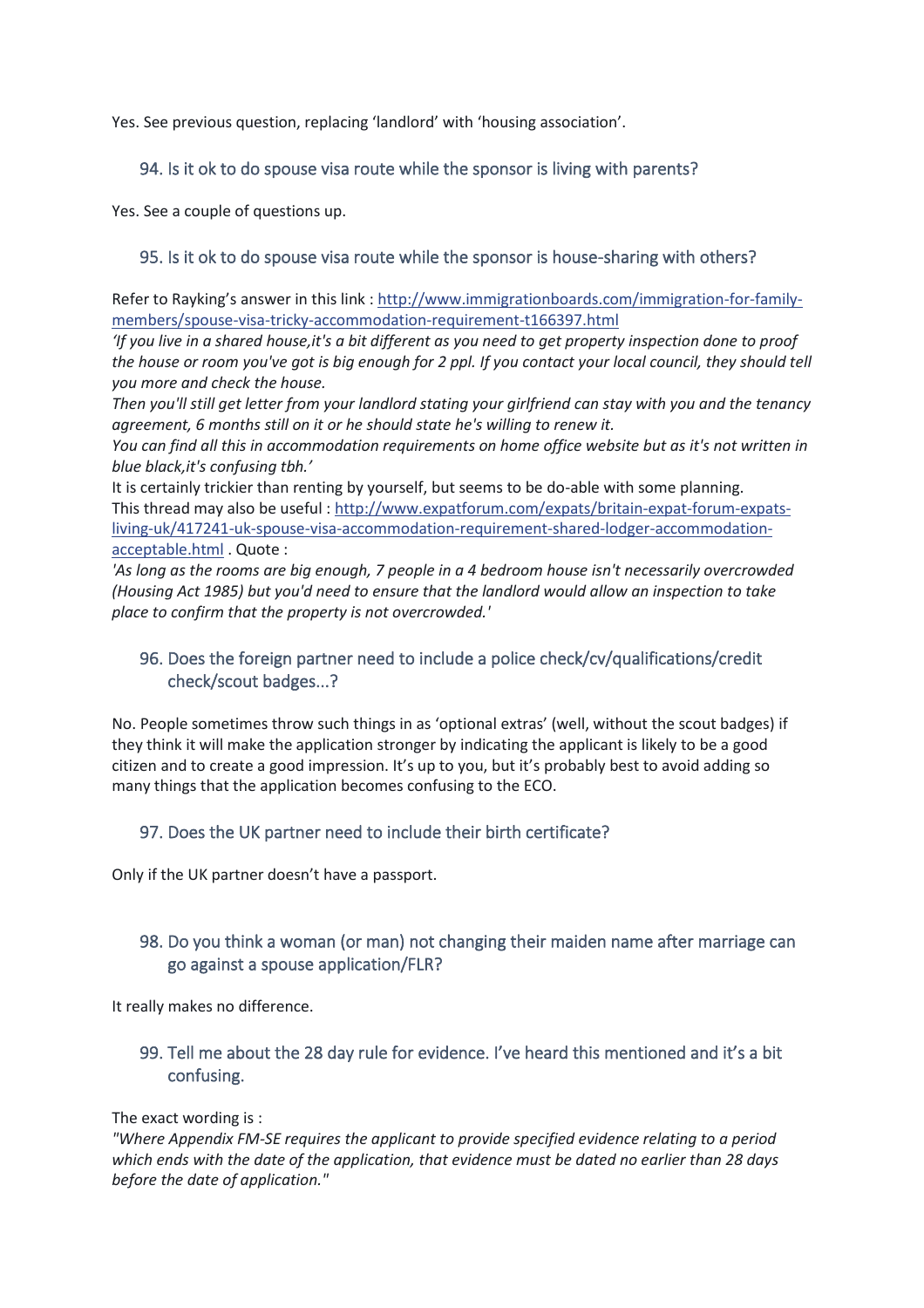This refers for the most part to the most recent bank statement, the most recent payslip, and ideally the letter from the current employer if applicable (obviously some other items might be more than 28 days old).

The 28 day rule is discussed here :

http://talk.uk-yankee.com/index.php?topic=87090.0

http://www.immigrationboards.com/immigration-for-family-members/employment-letter-morethen-28-days-old-t172373.html

There are also lots of posts on this on expatforum :

[https://www.google.co.uk/?gfe\\_rd=cr&ei=bSh5WJvwF83v8AfW3K2IBA&gws\\_rd=ssl#q=28+day+rule](https://l.facebook.com/l.php?u=https%3A%2F%2Fwww.google.co.uk%2F%3Fgfe_rd%3Dcr%26ei%3DbSh5WJvwF83v8AfW3K2IBA%26gws_rd%3Dssl%23q%3D28%2Bday%2Brule%2Bspouse%2Bvisa%2Bsite%3Awww.expatforum.com&h=ATOX1BtkGH1sMZ4A1P8lnpOHZLa_QYiqt7BboxdHiRvDaB2ZvYSn4Ts4vNmfWr-N5h0xDKgoWTk0zp8HrcRWD4t9TIJNw7NqZxsuKwwQPcb0FzOGKsQzjyh49yqx1teVoRwCOcEwmd0) [+spouse+visa+site:www.expatforum.com](https://l.facebook.com/l.php?u=https%3A%2F%2Fwww.google.co.uk%2F%3Fgfe_rd%3Dcr%26ei%3DbSh5WJvwF83v8AfW3K2IBA%26gws_rd%3Dssl%23q%3D28%2Bday%2Brule%2Bspouse%2Bvisa%2Bsite%3Awww.expatforum.com&h=ATOX1BtkGH1sMZ4A1P8lnpOHZLa_QYiqt7BboxdHiRvDaB2ZvYSn4Ts4vNmfWr-N5h0xDKgoWTk0zp8HrcRWD4t9TIJNw7NqZxsuKwwQPcb0FzOGKsQzjyh49yqx1teVoRwCOcEwmd0)

Be careful here as some of the information online is contradictory. Consider booking your appointment as close to the dates on these documents as possible.

# <span id="page-44-0"></span>100. I have children with my partner… are they British citizens? / I want to know if someone is a British citizen / How do my British citizen children get UK passports?

This is especially relevant when considering whether the children need sponsorship. In general, if the child was born to a UK-born parent after 2006, they are \*automatically\* UK citizens. A passport is not the same as citizenship – it's merely a letter confirming citizenship. Check this tool to determine if someone is a UK citizen : <https://www.gov.uk/check-british-citizenship>

And this for guidance on how to get a passport for a child : <https://www.gov.uk/get-a-child-passport>

# <span id="page-44-1"></span>101. Tell me about the 'NHS charge'.

Read this : <https://www.gov.uk/healthcare-immigration-application>

# <span id="page-44-2"></span>102. I'm worried that something about how I present my evidence might confuse the ECO even though everything is genuine. What should I do to avoid this?

You can include a note explaining it in the relevant section of the application, to avoid any misinterpretations. Adding explanation is good as people's circumstances are sometimes complex. See Biyi's guidelines on ILMFS -

<https://www.facebook.com/groups/139807999382936/permalink/4061340070563023> for some tips on cover letters and notes. This is a very helpful link.

# <span id="page-44-3"></span>103. I think I've got all the things I need now. How do I apply for the spouse/civil partner/fiancé visa?

<https://www.gov.uk/uk-family-visa>

Congratulations. You are now in the process.

### <span id="page-44-4"></span>104. Where can I find the form for FLR(M) when the time comes?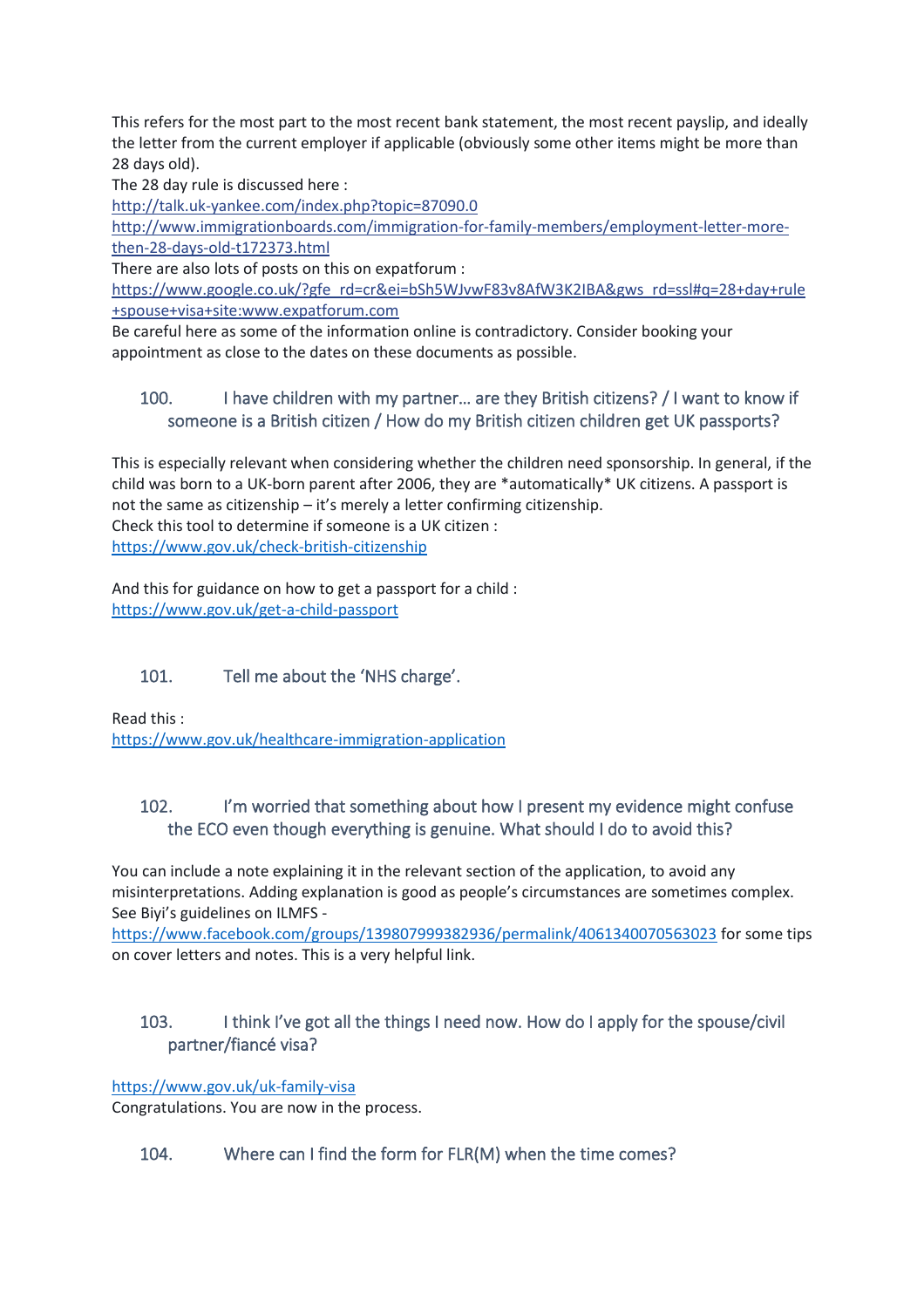<https://www.gov.uk/uk-family-visa/partner-spouse>

### <span id="page-45-0"></span>105. I'm not FLR(M), I'm FLR(FP). Where can I find the form for FLR(FP) when the time comes?

<https://www.gov.uk/uk-family-visa/private-life>

### <span id="page-45-1"></span>106. How do I apply for ILR when the time comes?

The form you want is SET(M). Here it is : [https://www.gov.uk/government/publications/application-to-settle-in-the-uk-form-setm](https://l.facebook.com/l.php?u=https%3A%2F%2Fwww.gov.uk%2Fgovernment%2Fpublications%2Fapplication-to-settle-in-the-uk-form-setm&h=ATOX1BtkGH1sMZ4A1P8lnpOHZLa_QYiqt7BboxdHiRvDaB2ZvYSn4Ts4vNmfWr-N5h0xDKgoWTk0zp8HrcRWD4t9TIJNw7NqZxsuKwwQPcb0FzOGKsQzjyh49yqx1teVoRwCOcEwmd0)

# <span id="page-45-2"></span>107. I'm about to make my spouse/fiancé visa application. While you've been very helpful, I'd like to confirm that I've got everything covered. How do I do this?

Check the Files section of the ILMFS and/or Reunite group. There are numerous examples of checklists that people have submitted for visas, including employed/self-employed/exempt people, etc.

In fact, there are so many excellent examples that it seems unfair to single any out (though I've included a few at the start of this document). Just read the Files section and compare your checklist with the ones there.

### <span id="page-45-3"></span>108. Will claiming marriage tax allowance affect my FLR/ILR?

No. Check this link : [http://www.immigrationboards.com/claiming-benefits-f38/marriage-allowance](http://www.immigrationboards.com/claiming-benefits-f38/marriage-allowance-public-fund-t195796.html)[public-fund-t195796.html](http://www.immigrationboards.com/claiming-benefits-f38/marriage-allowance-public-fund-t195796.html)

Casa's reply : *'The marriage tax allowance isn't a Public Fund. For official clarification…'*

### 109. I've made the application. How long will it take, on average?

<span id="page-45-4"></span>If you're asking about the first spouse/fiancé visa application, you can get an idea as to average processing times here for applications made outside the UK :

<https://www.gov.uk/guidance/visa-decision-waiting-times-applications-outside-the-uk> Of course there's a lot of variation between applications and even according to times of year or the country where the application was made.

If your application is taking an inordinate length of time, sometimes your MP can help lobby here. You can contact them via [: https://www.theyworkforyou.com/](https://www.theyworkforyou.com/)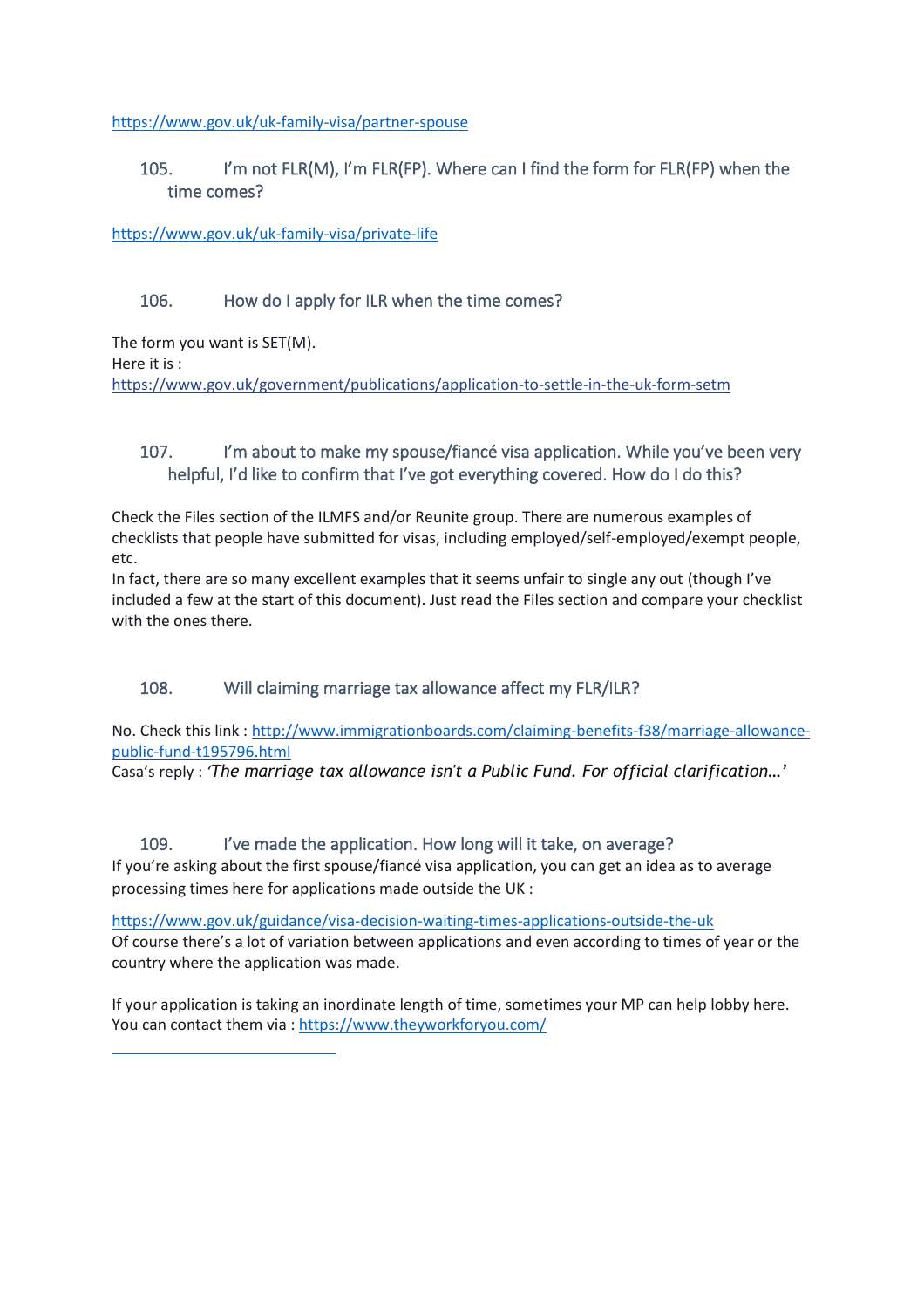# <span id="page-46-0"></span>110. Can the non-UK partner still work while waiting for an FLR or ILR decision? Even if it is going past the visa expiry date?

Section 3C of the Immigration Act 1971 states that as long as the switching or extension visa application is made before the current visa expires, the applicant's current leave is extended until a decision is made. See :<https://freemovement.org.uk/what-is-section-3c-leave-uk-immigration/> and <https://qc-immigration.com/blog/work-waiting-visa-application/>

Or to put it another way: *'If you applied to extend your leave before it expired, you'll still have the right to work while you're applying - as long as you had the right to work before.'* ( [https://www.citizensadvice.org.uk/work/right-to-work-in-the-uk/understanding-your-right-to](https://www.citizensadvice.org.uk/work/right-to-work-in-the-uk/understanding-your-right-to-work/check-how-to-prove-your-right-to-work-in-the-uk/)[work/check-how-to-prove-your-right-to-work-in-the-uk/](https://www.citizensadvice.org.uk/work/right-to-work-in-the-uk/understanding-your-right-to-work/check-how-to-prove-your-right-to-work-in-the-uk/) )

If your employer needs to check this (as there are hefty penalties for employing someone illegally), they can use the Home Office Employer Checking Service here : [https://www.gov.uk/employee](https://www.gov.uk/employee-immigration-employment-status)[immigration-employment-status](https://www.gov.uk/employee-immigration-employment-status)

### <span id="page-46-1"></span>111. I just want my partner to visit to see if they want to live here. Do they need a visa?

Some nationalities can visit the UK without a visa (these are known as 'non-visa nationals'). There's a helpful map here which will tell you if they are a non-visa national or not : [https://en.wikipedia.org/wiki/Visa\\_policy\\_of\\_the\\_United\\_Kingdom](https://l.facebook.com/l.php?u=https%3A%2F%2Fen.wikipedia.org%2Fwiki%2FVisa_policy_of_the_United_Kingdom&h=ATOX1BtkGH1sMZ4A1P8lnpOHZLa_QYiqt7BboxdHiRvDaB2ZvYSn4Ts4vNmfWr-N5h0xDKgoWTk0zp8HrcRWD4t9TIJNw7NqZxsuKwwQPcb0FzOGKsQzjyh49yqx1teVoRwCOcEwmd0)

# <span id="page-46-2"></span>112. Ok, my partner needs a visa to visit me in the UK. Tell me more about a visitor visa.

The Files section of the ILMFS group, as well as the Reunite Families group, includes helpful uploads from people who've been successful (e.g. 'Visit visa for spouse/fiance - based on a successful application', 'EXAMPLE OF A VISIT VISA FOR PARTNER OR FIANCE', and others). Read these. Some links are also posted at the head of this document.

# <span id="page-46-3"></span>113. My (non-visa national or visa-national) partner just came to visit and they've been detained; I think they might be sent back. What can I expect?

Unfortunately, this can happen from time to time, even to 'privileged' nationalities, and indeed they can be sent back (this is known as 'bouncing') if the immigration officer deems they are an immigration risk. The reality is that it's quite rare to be bounced, but it does happen and it's at the immigration officer's discretion (as, when you're in the queue for immigration, you haven't technically entered the UK yet). Of course if questioned you need to be honest about why you're visiting the UK as being caught in a lie could jeopardise future applications. You may want to carry with you return tickets (of course) as well as being able to show a reason to return to your home country.

There's a good thread on the subject here : [http://talk.uk-yankee.com/index.php?topic=72211.15](http://l.facebook.com/l.php?u=http%3A%2F%2Ftalk.uk-yankee.com%2Findex.php%3Ftopic%3D72211.15&h=ATOX1BtkGH1sMZ4A1P8lnpOHZLa_QYiqt7BboxdHiRvDaB2ZvYSn4Ts4vNmfWr-N5h0xDKgoWTk0zp8HrcRWD4t9TIJNw7NqZxsuKwwQPcb0FzOGKsQzjyh49yqx1teVoRwCOcEwmd0)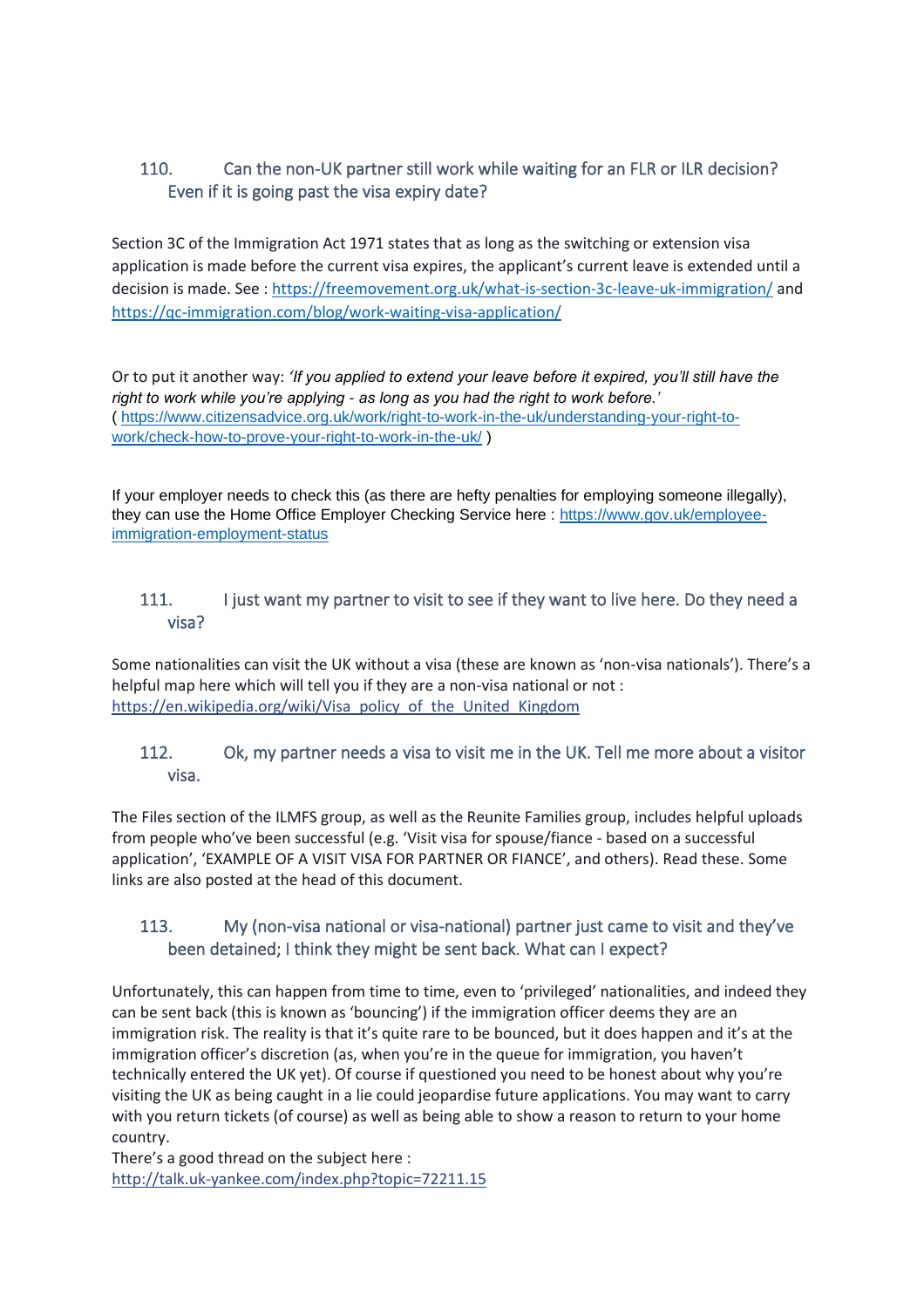The website Transpondia had a great section on 'getting bounced'. Sadly Transpondia is no more but there's an excellent archive on 'what to expect' here :

[https://web.archive.org/web/20150226035137/http://www.londonelegance.com/transpondia/visit](https://l.facebook.com/l.php?u=https%3A%2F%2Fweb.archive.org%2Fweb%2F20150226035137%2Fhttp%3A%2Fwww.londonelegance.com%2Ftranspondia%2Fvisitors%2Fgetting-bounced&h=ATOX1BtkGH1sMZ4A1P8lnpOHZLa_QYiqt7BboxdHiRvDaB2ZvYSn4Ts4vNmfWr-N5h0xDKgoWTk0zp8HrcRWD4t9TIJNw7NqZxsuKwwQPcb0FzOGKsQzjyh49yqx1teVoRwCOcEwmd0) [ors/getting-bounced](https://l.facebook.com/l.php?u=https%3A%2F%2Fweb.archive.org%2Fweb%2F20150226035137%2Fhttp%3A%2Fwww.londonelegance.com%2Ftranspondia%2Fvisitors%2Fgetting-bounced&h=ATOX1BtkGH1sMZ4A1P8lnpOHZLa_QYiqt7BboxdHiRvDaB2ZvYSn4Ts4vNmfWr-N5h0xDKgoWTk0zp8HrcRWD4t9TIJNw7NqZxsuKwwQPcb0FzOGKsQzjyh49yqx1teVoRwCOcEwmd0) - *'Sometimes people arrive in the UK and do not perform well in their landing interview; some people lie, some plan to abuse the system, others exhibit strange behaviour, some appear to be incoherent. And others do not have a convincing reason to be in the UK, for example some people visit too often and other people appear to be a potential overstayer…'*

For one terrible story of someone who got bounced (fortunately with a happy ending – thanks to the Surinder Singh route) – read the posts here :

[http://britcits.blogspot.co.uk/search/label/dee](http://l.facebook.com/l.php?u=http%3A%2F%2Fbritcits.blogspot.co.uk%2Fsearch%2Flabel%2Fdee&h=ATOX1BtkGH1sMZ4A1P8lnpOHZLa_QYiqt7BboxdHiRvDaB2ZvYSn4Ts4vNmfWr-N5h0xDKgoWTk0zp8HrcRWD4t9TIJNw7NqZxsuKwwQPcb0FzOGKsQzjyh49yqx1teVoRwCOcEwmd0)

### <span id="page-47-0"></span>114. My application is taking MUCH longer than I expected / and or I really want to get my campaign out there. Who can help?

Believe it or not, some people have been able to reach out to their MPs and get help that way. The scrutiny of a politician seems to help focus the Home Office's minds. You need to be polite, focused in what you want, but firm when engaging your MP – but remember they are there to help you. Often a first letter to the Home Office from the MP takes a statutory time to get an answer and when it comes back can be a standard template reply. Be persistent and get the MP to continue writing if you feel it is not an answer.

Our experience is that MPs of all political persuasions can be helpful to their own constituents or if they are part of a parliamentary committee linked to immigration. Politely explain your situation, explain that you believe you meet all the financial and other requirements, express concern at the length of time the application its taking, and explain the psychological and torturous toll on you and your family.

Always remember that the majority of the work is done by the MP's assistants and staff so be polite to them.

A politician won't necessarily act if the delay is reasonable(usually less than permitted 6 months), but we have seen MPs get involved when it's taken far far longer than expected, and really made a difference. You can find your MP here :

[http://www.parliament.uk/mps-lords-and-offices/mps/](http://l.facebook.com/l.php?u=http%3A%2F%2Fwww.parliament.uk%2Fmps-lords-and-offices%2Fmps%2F&h=ATOX1BtkGH1sMZ4A1P8lnpOHZLa_QYiqt7BboxdHiRvDaB2ZvYSn4Ts4vNmfWr-N5h0xDKgoWTk0zp8HrcRWD4t9TIJNw7NqZxsuKwwQPcb0FzOGKsQzjyh49yqx1teVoRwCOcEwmd0) <https://www.theyworkforyou.com/>

If you have a MP that is not helpful it is worth remembering that Members of the House of Lords can represent anyone and have access to the similar hotline/government departments as MP's.

Other people have taken their individual campaigns to local newspapers, or used social media to great effect (national newspapers sometimes use local newspapers or radio stations to source news stories, so they are well worth cultivating).

There are some examples of really successful campaigns here : [http://britcits.blogspot.co.uk/search/label/campaigns](http://l.facebook.com/l.php?u=http%3A%2F%2Fbritcits.blogspot.co.uk%2Fsearch%2Flabel%2Fcampaigns&h=ATOX1BtkGH1sMZ4A1P8lnpOHZLa_QYiqt7BboxdHiRvDaB2ZvYSn4Ts4vNmfWr-N5h0xDKgoWTk0zp8HrcRWD4t9TIJNw7NqZxsuKwwQPcb0FzOGKsQzjyh49yqx1teVoRwCOcEwmd0)

Some examples –

The 'Save Mae' campaign was a really nice campaign involving social and local media which was ultimately successful – it was an honour to support it : <http://britcits.blogspot.com/search/label/mae%20draper>

'Dinnae Deport Oor Arbroath Angie' was another great campaign (successful) : <http://britcits.blogspot.com/2014/10/divided-families-scotland-demo-outside.html> + <https://www.facebook.com/helpangiefayefighttostay/>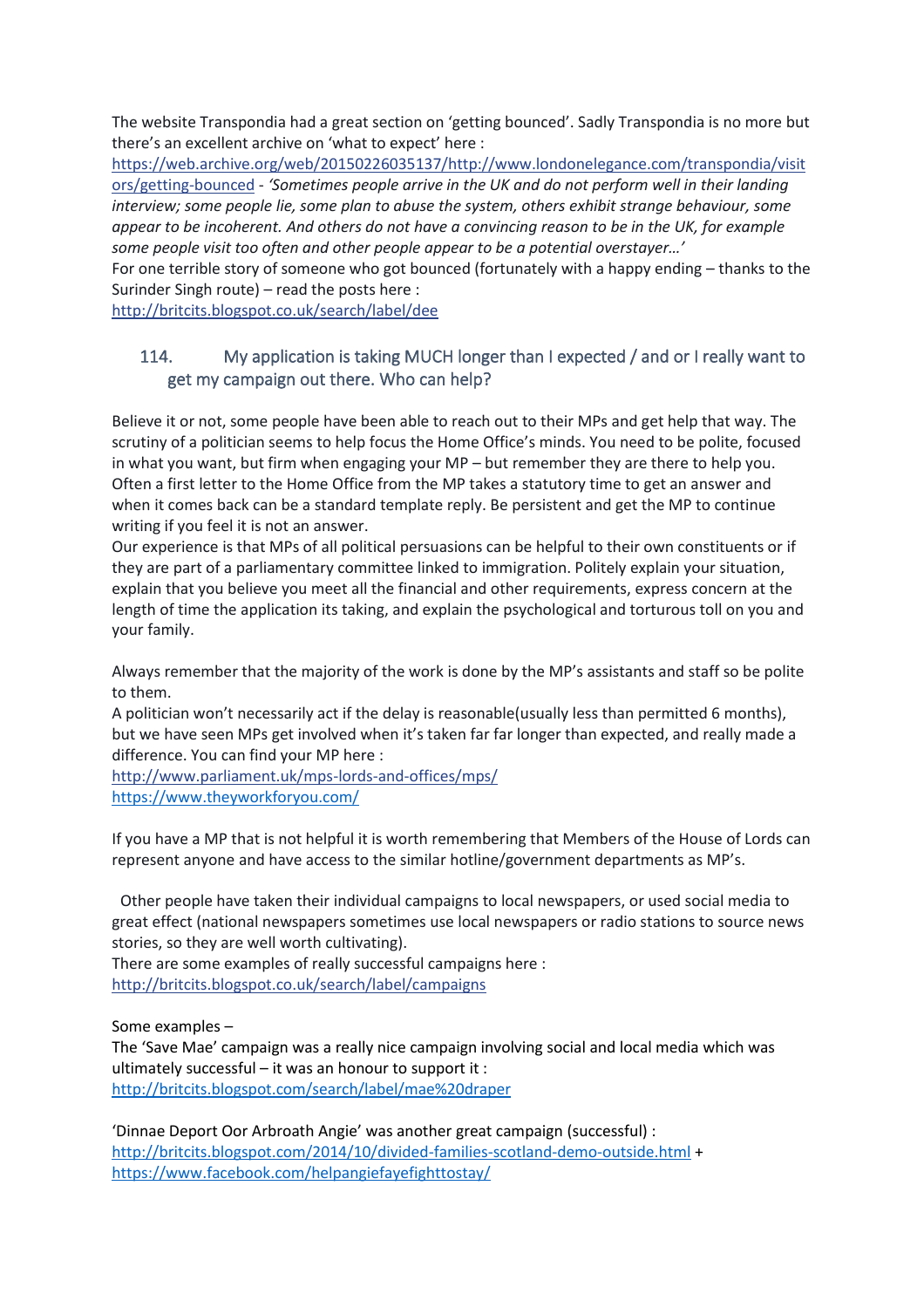Bangy and David's story, harrowing at times, another beautiful campaign (successful) : <http://britcits.blogspot.com/search/label/bang>

'It feels like a lead weight has been lifted…' : [https://www.edp24.co.uk/news/it-feels-like-a-lead](https://www.edp24.co.uk/news/it-feels-like-a-lead-weight-has-been-lifted-norfolk-couple-win-two-year-immigration-battle-to-stay-in-uk-1-3776867)[weight-has-been-lifted-norfolk-couple-win-two-year-immigration-battle-to-stay-in-uk-1-3776867](https://www.edp24.co.uk/news/it-feels-like-a-lead-weight-has-been-lifted-norfolk-couple-win-two-year-immigration-battle-to-stay-in-uk-1-3776867)

'Don't Deport Wadih Chourey' - <http://britcits.blogspot.com/search/label/wadih%20chourey> – another successful, lovely campaign

( [https://www.richmondandtwickenhamtimes.co.uk/news/13713175.man-with-downs-syndrome](https://www.richmondandtwickenhamtimes.co.uk/news/13713175.man-with-downs-syndrome-from-beirut-given-30-month-extension-to-visa/)[from-beirut-given-30-month-extension-to-visa/](https://www.richmondandtwickenhamtimes.co.uk/news/13713175.man-with-downs-syndrome-from-beirut-given-30-month-extension-to-visa/) )

Christine and Ziad, another successful campaign (in the end) :

<http://britcits.blogspot.com/2015/12/christine-ziad-united-family-of-week.html> *'Ziad lives only 15 mins away from the chemical weapon attack sites of late August, where a day later there was a huge car bomb. Ziad's car has been was sprayed with bullets and he has been detained. No one knows why. Ziad is under threat from the regime who may not now allow him to even leave the country.'*

Fran's campaign, which ultimately yielded a rate apology from the Home Office *('the government illustrated an immigration story with a picture of a girl it tried to deport'*) : <http://britcits.blogspot.com/search/label/francisca>

The Right to Remain Toolkit is a good place to start with campaigning ideas and tools : <https://righttoremain.org.uk/toolkit/>

More on campaigning later in this doc (q and as on campaigning against the rules, and how to get even more involved).

### <span id="page-48-0"></span>115. Do I need a solicitor to make my application?

Our experience suggests that, for many people, if you educate yourselves and ask the right questions and share experiences, you can help yourselves quite effectively.

There are some situations (if the case is quite complex for example, if you want to present dividends as income – which is quite tricky, or if you just want to be extra sure) where you may decide to use a solicitor. There's nothing wrong with this (if you can afford it), but you want to make sure that the solicitor you use is both competent and ethical given that access to justice is now in short supply in the UK. So, do your due diligence on the solicitor you use – if you decide to use one. Also remember that people and personalities differ so one solicitor make work very well with one person but irritate another take advantage of free introduction sessions to shop around.

That said, for relatively straightforward applications, much of the time people are able to succeed without a solicitor, provided they've made the effort to understand the rules that apply to them and what they need to meet.

If you do decide to use a solicitor, there are some helpful tips you can follow to validate you solicitor. Please check out this document :

<https://www.facebook.com/groups/ReunitefamiliesUK/permalink/2488066778164900> (on Reunite Families UK, Facebook)

Or the same document on LinkedIn :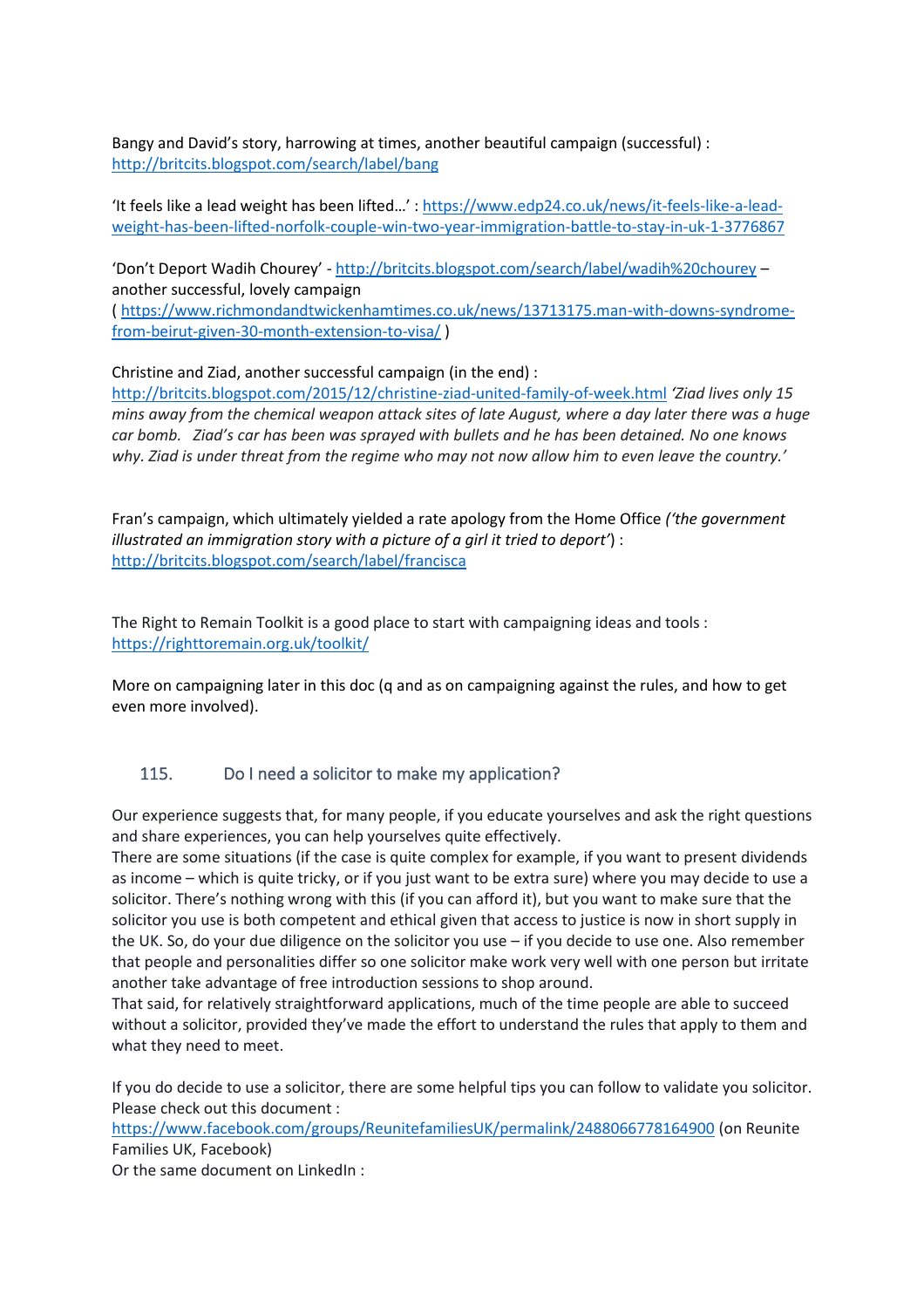[https://www.linkedin.com/feed/update/urn:li:activity:6762609895566020608/?actorCompanyId=53](https://www.linkedin.com/feed/update/urn:li:activity:6762609895566020608/?actorCompanyId=53079094) [079094](https://www.linkedin.com/feed/update/urn:li:activity:6762609895566020608/?actorCompanyId=53079094)

# <span id="page-49-0"></span>116. What's the difference between a lawyer, solicitor and an immigration advisor/'agency'? And a barrister?

Typically an immigration advisor has registered with the Office of the Immigration Services Commissioner and undertaken a course specifically targeted at immigration law (the test is multiple choice). OISC-regulated advisors are not allowed to give advice above their skill level. Lawyers have have done either a law degree or a postgraduate conversion.

Solicitors have done either a law degree or a postgraduate conversion, plus a couple of years' 'training contract' before registering. It's a highly regulated profession. (Advisors don't even need a law degree).

So, while there's nothing wrong with advisors (and indeed advisors can give advice, for example under the supervision of a solicitor) you need to know the difference. Don't think they are the same thing at all.

A barrister in addition to the training that a solicitor goes through will also have done an extra pupilage and passed the bar examination in law. A barrister is typically instructed by a solicitor and argues complex cases in court (solicitors can recently also sometimes present cases in higher courts, but normally a barrister is seen as an exceptionally experienced professional who is experienced in muting).

Barristers are the surgeons/specialists of the legal profession; solicitors are the GPs; advisors are the first aiders/paramedics.

Here's one view that may be worth considering:

[http://crossborderlegal.co.uk/content/is-there-any-difference-between-immigration-solicitors-and](http://l.facebook.com/l.php?u=http%3A%2F%2Fcrossborderlegal.co.uk%2Fcontent%2Fis-there-any-difference-between-immigration-solicitors-and-immigrations-advisors%2F&h=ATOX1BtkGH1sMZ4A1P8lnpOHZLa_QYiqt7BboxdHiRvDaB2ZvYSn4Ts4vNmfWr-N5h0xDKgoWTk0zp8HrcRWD4t9TIJNw7NqZxsuKwwQPcb0FzOGKsQzjyh49yqx1teVoRwCOcEwmd0)[immigrations-advisors/](http://l.facebook.com/l.php?u=http%3A%2F%2Fcrossborderlegal.co.uk%2Fcontent%2Fis-there-any-difference-between-immigration-solicitors-and-immigrations-advisors%2F&h=ATOX1BtkGH1sMZ4A1P8lnpOHZLa_QYiqt7BboxdHiRvDaB2ZvYSn4Ts4vNmfWr-N5h0xDKgoWTk0zp8HrcRWD4t9TIJNw7NqZxsuKwwQPcb0FzOGKsQzjyh49yqx1teVoRwCOcEwmd0)

# <span id="page-49-1"></span>117. How do I find a good solicitor?

If you want to use a solicitor, you need to make sure you find a GOOD solicitor. There have in the past been some horror stories posted. So, do your due diligence.

If you do decide to use a solicitor, there are some helpful tips you can follow to validate your solicitor. Please check out this document – the Reunite Families UK guide to findina a solicitor : <https://www.facebook.com/groups/ReunitefamiliesUK/permalink/2488066778164900> (on Reunite Families UK, Facebook)

Or the same document on LinkedIn :

[https://www.linkedin.com/feed/update/urn:li:activity:6762609895566020608/?actorCompanyId=53](https://www.linkedin.com/feed/update/urn:li:activity:6762609895566020608/?actorCompanyId=53079094) [079094](https://www.linkedin.com/feed/update/urn:li:activity:6762609895566020608/?actorCompanyId=53079094)

### <span id="page-49-2"></span>118. I got a refusal. What now?

You need to understand why you got a refusal. They should send you a letter explaining why, and if you can appeal.

In many cases, if you can address this by providing more documents (e.g. self-employed people can be caught out by not providing all the required documents), it may be worth considering making a new application with the correct documents.

If you can appeal, you might want to consider that as of the time of writing, appeals can take 18 months; are often more expensive than expected; and add a lot of uncertainty and stress to your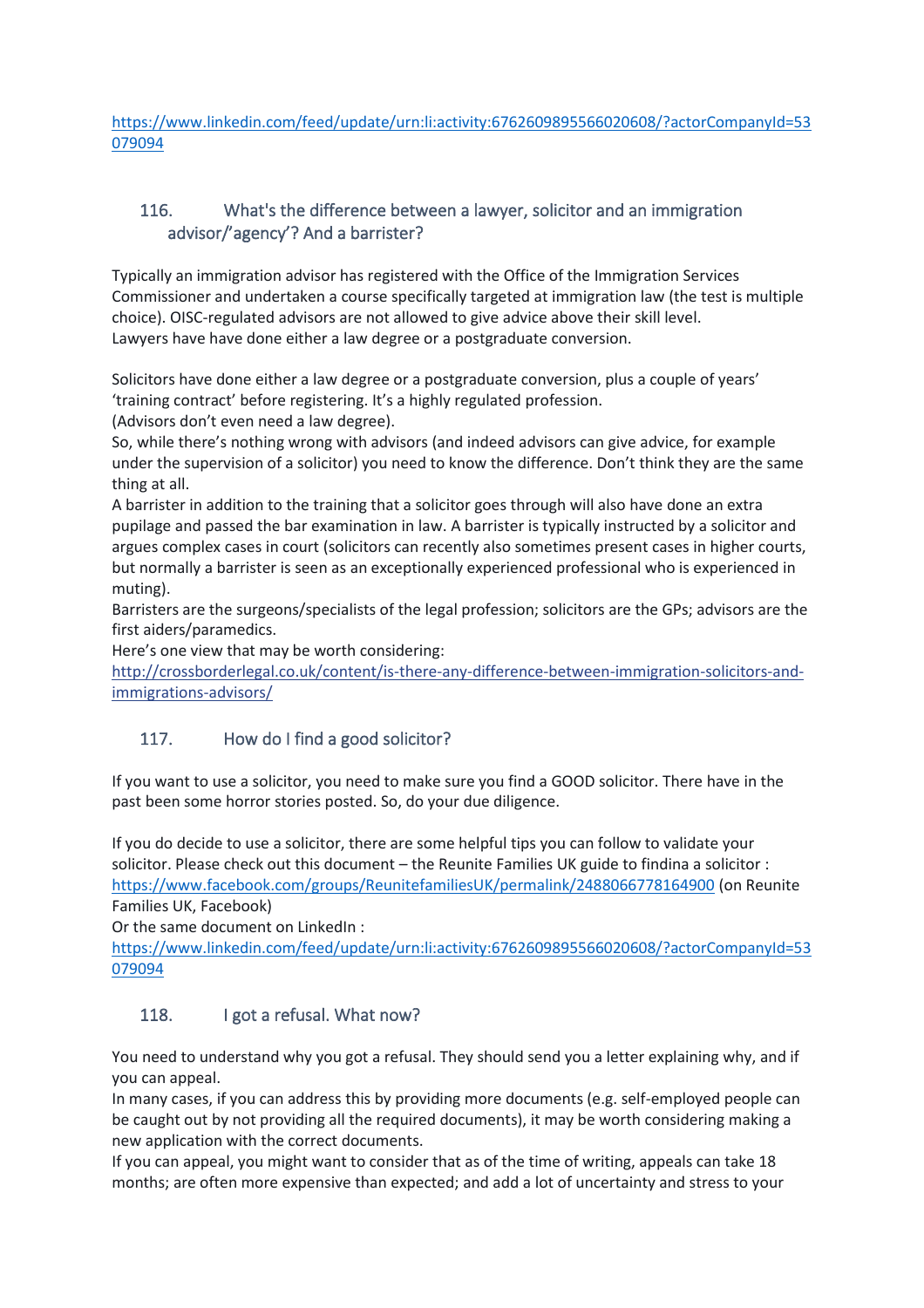life. If the ECO has made a mistake, this may be what you want to do; but if you can fix it some other way, e.g. by re-applying with the missing evidence, you might want to consider that. Ensure you know the reason for the refusal.

Some common reasons for refusal are listed here – both are very useful reads : <https://awhsolicitors.co.uk/articles/immigration/visa-refusal-uk/> and

<https://www.migrate.org.uk/marriage-visa-uk-2018/>

If you genuinely feel your refusal is a mistake, check the steps provided by Paige here : (FB)<https://www.facebook.com/groups/139807999382936/permalink/3393514424012261/> (Twitter graphic)<https://twitter.com/Paiigeylala/status/1295988150595133440> (see q and a on 'why do mistakes happen in the immigration process').

'*The only power worth snot is the power to get up after you fall down.'* – Ms Marvel.

# <span id="page-50-0"></span>119. We got the spouse/fiance visa! What now?

Well, congratulations! Book a flight to the UK – it doesn't have to be a return flight (before you ask!). If it's a fiancé visa, get in touch with your local registry office and start finding out what you need to do to book the wedding (they may well want to interview both of you before you give notice of marriage – this is to stop so-called 'sham marriages'; normally this is nothing to worry about though. Think of it as being like the 80s gameshow 'Mr and Mrs').

#### <span id="page-50-1"></span>120. What's a BRP?

#### <https://www.gov.uk/biometric-residence-permits>

The foreign spouse will get one of these with their visa and biometric data (fingerprints, a photo of their face) on it. They have gradually replaced the visa stickers that used to be placed in the passports.

### <span id="page-50-2"></span>121. My BRP has been lost or stolen or damaged. What do I need to do?

<https://www.gov.uk/biometric-residence-permits>

### <span id="page-50-3"></span>122. How do I apply for an NI number?

[https://www.gov.uk/apply-national-insurance-number](https://l.facebook.com/l.php?u=https%3A%2F%2Fwww.gov.uk%2Fapply-national-insurance-number&h=ATOX1BtkGH1sMZ4A1P8lnpOHZLa_QYiqt7BboxdHiRvDaB2ZvYSn4Ts4vNmfWr-N5h0xDKgoWTk0zp8HrcRWD4t9TIJNw7NqZxsuKwwQPcb0FzOGKsQzjyh49yqx1teVoRwCOcEwmd0)

The NI number can take a few weeks and will likely need to be interviewed at a DSS office, however a spouse visa holder can start working the moment they land (though they may be put on some kind of emergency tax code until the NI number comes through). Fiancé visa holders can't work, unfortunately.

### <span id="page-50-4"></span>123. How do I register with a GP? And what can I do if I still have a problem?

In theory, anyone can register with a  $GP -$  just ask at the surgery. Most of the time they are very helpful (if there's one British institution that depends on immigration, it's the NHS). That said, sometimes people have had problems : [http://talk.uk](http://l.facebook.com/l.php?u=http%3A%2F%2Ftalk.uk-yankee.com%2Findex.php%3Ftopic%3D82814.0&h=ATOX1BtkGH1sMZ4A1P8lnpOHZLa_QYiqt7BboxdHiRvDaB2ZvYSn4Ts4vNmfWr-N5h0xDKgoWTk0zp8HrcRWD4t9TIJNw7NqZxsuKwwQPcb0FzOGKsQzjyh49yqx1teVoRwCOcEwmd0)[yankee.com/index.php?topic=82814.0](http://l.facebook.com/l.php?u=http%3A%2F%2Ftalk.uk-yankee.com%2Findex.php%3Ftopic%3D82814.0&h=ATOX1BtkGH1sMZ4A1P8lnpOHZLa_QYiqt7BboxdHiRvDaB2ZvYSn4Ts4vNmfWr-N5h0xDKgoWTk0zp8HrcRWD4t9TIJNw7NqZxsuKwwQPcb0FzOGKsQzjyh49yqx1teVoRwCOcEwmd0)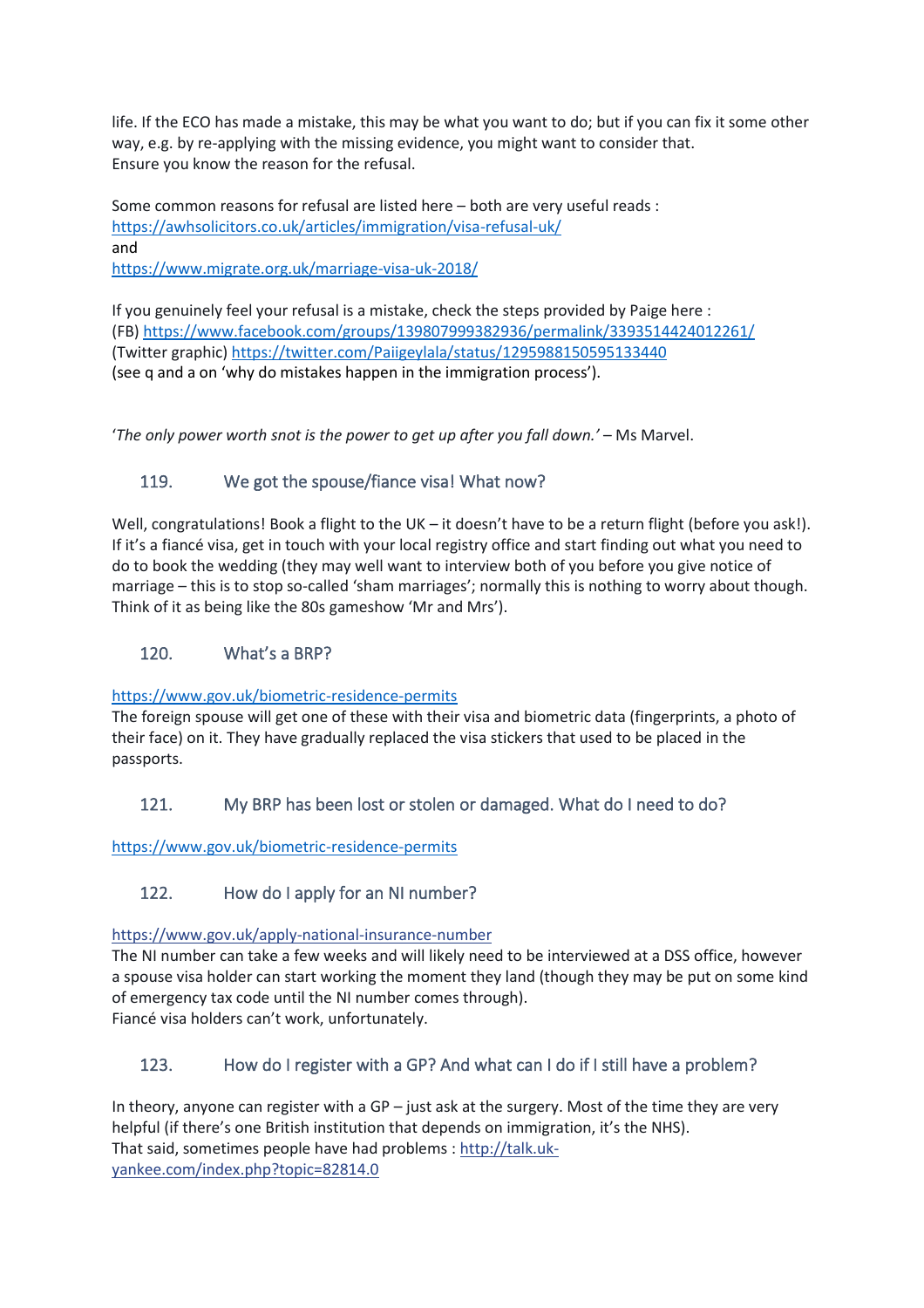There is more on this on Migrants Rights Network's 'Know Your Rights' posting: <https://migrantsrights.org.uk/blog/2020/12/02/new-resource-know-your-rights-guide-2020/>

# <span id="page-51-0"></span>124. What evidence do I need to collect for the next stage – FLR (or ILR!)?

As well as meeting all the requirements (remember that you can combine incomes if your partner is here on a spouse visa! And remember the language requirements for each stage), you want to show proof of cohabitation.

To show proof of cohabitation, you want to be able to submit 6 pieces of correspondence addressed to both of you, from 3 different sources. These sources can include bank statements (2 different banks = 2 different sources), water bills, energy bills, phone landline bills, council tax bills, GP letters, TV Licence, DVLA letters, letters from your MP - and as much as possible, you want these spread out over the period you are submitting for.

If for some reason you can't submit joint letters, you can submit correspondence sent to you individually. However, for every joint letter you are missing, you'll need to submit one letter sent to each partner.

To be safe, you should probably aim to submit more than the bare minimum 6 items – just in case the ECO decides that one of your sources isn't 'official' enough.

Check the post *'Proof of cohabitation for FLR(M)/ILR'* in the Files section of the ILMFS group for a full discussion of this.

Or just follow this link if you are a member of ILMFS :

<https://www.facebook.com/groups/139807999382936/permalink/1081102748586785/>

### <span id="page-51-1"></span>125. Can the foreign spouse take language classes? I want to be really prepared for FLR.

Yes, it can be a good idea. Local adult education centres can be helpful here – and also maybe a way to help the foreign spouse make new friends.

If they like to read, the Quick Reads series of books [\(https://readingagency.org.uk/adults/quick](https://l.facebook.com/l.php?u=https%3A%2F%2Freadingagency.org.uk%2Fadults%2Fquick-guides%2Fquick-reads%2F&h=ATOX1BtkGH1sMZ4A1P8lnpOHZLa_QYiqt7BboxdHiRvDaB2ZvYSn4Ts4vNmfWr-N5h0xDKgoWTk0zp8HrcRWD4t9TIJNw7NqZxsuKwwQPcb0FzOGKsQzjyh49yqx1teVoRwCOcEwmd0)[guides/quick-reads/](https://l.facebook.com/l.php?u=https%3A%2F%2Freadingagency.org.uk%2Fadults%2Fquick-guides%2Fquick-reads%2F&h=ATOX1BtkGH1sMZ4A1P8lnpOHZLa_QYiqt7BboxdHiRvDaB2ZvYSn4Ts4vNmfWr-N5h0xDKgoWTk0zp8HrcRWD4t9TIJNw7NqZxsuKwwQPcb0FzOGKsQzjyh49yqx1teVoRwCOcEwmd0) ) or Young Adult fiction can be appreciated.

The foreign spouse might even want to start a blog about their new life in the UK, using a tool like Blogger or Wordpress.

### <span id="page-51-2"></span>126. I'm on a visa/BRP. Do I need to report a change of address?

Yes. Use this link which will explain what to do : <https://www.gov.uk/change-circumstances-visa-brp>

### <span id="page-51-3"></span>127. Can I take out a mortgage while on a spouse visa?

Yes, and people have done this. You need to ask around for a lender who will let you do this, but it's not been a problem for too many people. Mortgage lenders seem to generally recognise that the spouse visa route is a road to settlement in the UK.

#### <span id="page-51-4"></span>128. I want to go on holiday with my foreign partner! Where can we go without a visa?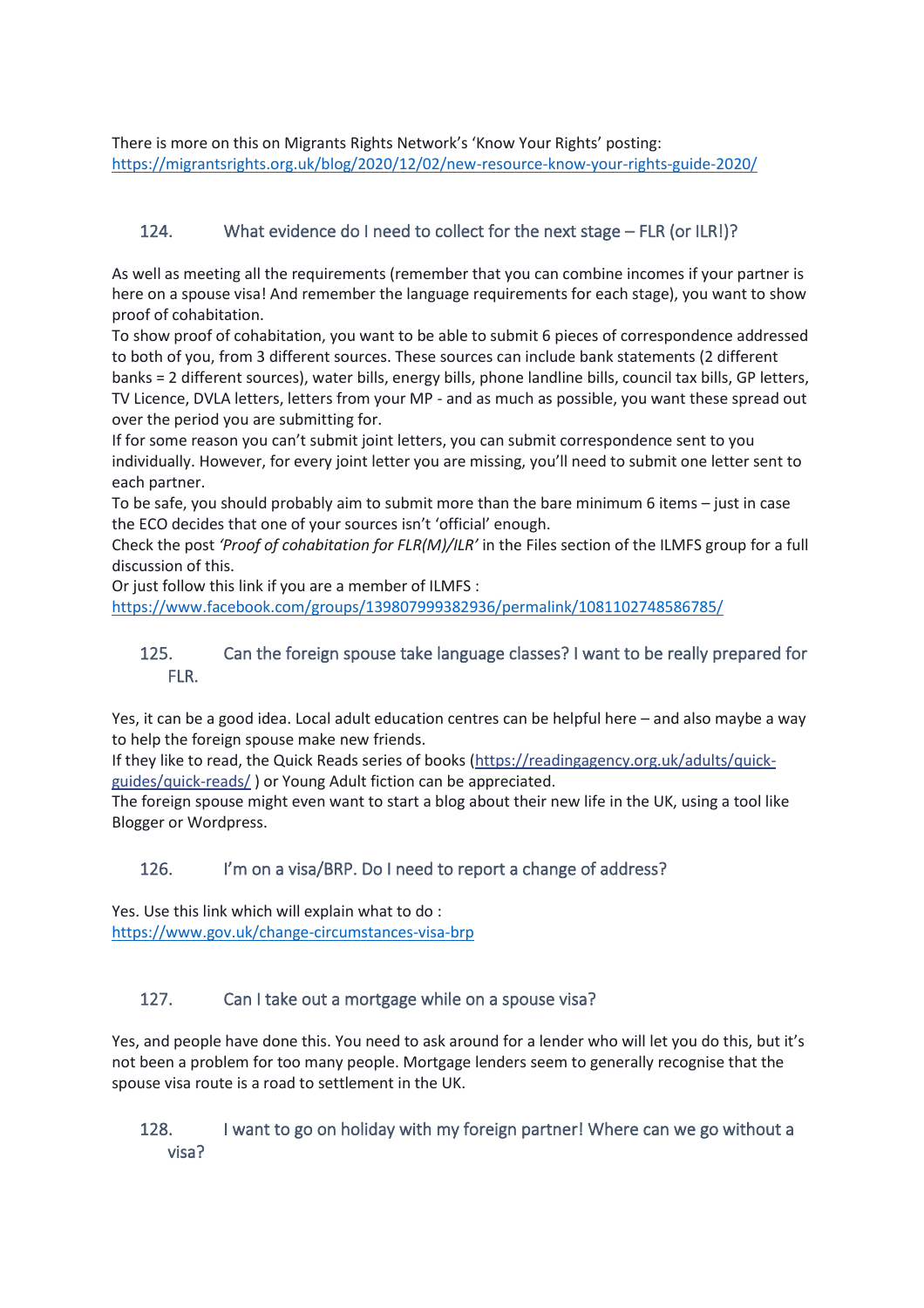E.g. :

[https://en.wikipedia.org/wiki/Visa\\_requirements\\_for\\_United\\_States\\_citizens](https://l.facebook.com/l.php?u=https%3A%2F%2Fen.wikipedia.org%2Fwiki%2FVisa_requirements_for_United_States_citizens&h=ATOX1BtkGH1sMZ4A1P8lnpOHZLa_QYiqt7BboxdHiRvDaB2ZvYSn4Ts4vNmfWr-N5h0xDKgoWTk0zp8HrcRWD4t9TIJNw7NqZxsuKwwQPcb0FzOGKsQzjyh49yqx1teVoRwCOcEwmd0) [https://en.wikipedia.org/wiki/Visa\\_requirements\\_for\\_Chinese\\_citizens](https://l.facebook.com/l.php?u=https%3A%2F%2Fen.wikipedia.org%2Fwiki%2FVisa_requirements_for_Chinese_citizens&h=ATOX1BtkGH1sMZ4A1P8lnpOHZLa_QYiqt7BboxdHiRvDaB2ZvYSn4Ts4vNmfWr-N5h0xDKgoWTk0zp8HrcRWD4t9TIJNw7NqZxsuKwwQPcb0FzOGKsQzjyh49yqx1teVoRwCOcEwmd0) [https://en.wikipedia.org/wiki/Visa\\_requirements\\_for\\_Japanese\\_citizens](https://l.facebook.com/l.php?u=https%3A%2F%2Fen.wikipedia.org%2Fwiki%2FVisa_requirements_for_Japanese_citizens&h=ATOX1BtkGH1sMZ4A1P8lnpOHZLa_QYiqt7BboxdHiRvDaB2ZvYSn4Ts4vNmfWr-N5h0xDKgoWTk0zp8HrcRWD4t9TIJNw7NqZxsuKwwQPcb0FzOGKsQzjyh49yqx1teVoRwCOcEwmd0) [https://en.wikipedia.org/wiki/Visa\\_requirements\\_for\\_Turkish\\_citizens](https://l.facebook.com/l.php?u=https%3A%2F%2Fen.wikipedia.org%2Fwiki%2FVisa_requirements_for_Turkish_citizens&h=ATOX1BtkGH1sMZ4A1P8lnpOHZLa_QYiqt7BboxdHiRvDaB2ZvYSn4Ts4vNmfWr-N5h0xDKgoWTk0zp8HrcRWD4t9TIJNw7NqZxsuKwwQPcb0FzOGKsQzjyh49yqx1teVoRwCOcEwmd0) [https://en.wikipedia.org/wiki/Visa\\_requirements\\_for\\_Canadian\\_citizens](https://l.facebook.com/l.php?u=https%3A%2F%2Fen.wikipedia.org%2Fwiki%2FVisa_requirements_for_Canadian_citizens&h=ATOX1BtkGH1sMZ4A1P8lnpOHZLa_QYiqt7BboxdHiRvDaB2ZvYSn4Ts4vNmfWr-N5h0xDKgoWTk0zp8HrcRWD4t9TIJNw7NqZxsuKwwQPcb0FzOGKsQzjyh49yqx1teVoRwCOcEwmd0) ... Just go to the Wikipedia page for 'visa requirements for xxx citizens' to see a useful map. You might want to check out [https://en.wikipedia.org/wiki/Visa\\_requirements\\_for\\_British\\_citizens](https://l.facebook.com/l.php?u=https%3A%2F%2Fen.wikipedia.org%2Fwiki%2FVisa_requirements_for_British_citizens&h=ATOX1BtkGH1sMZ4A1P8lnpOHZLa_QYiqt7BboxdHiRvDaB2ZvYSn4Ts4vNmfWr-N5h0xDKgoWTk0zp8HrcRWD4t9TIJNw7NqZxsuKwwQPcb0FzOGKsQzjyh49yqx1teVoRwCOcEwmd0) also.

# <span id="page-52-0"></span>129. Say they do need a visa to go on holiday. How can we get one?

Contact the embassy or high commission to check the requirements. You should be able to google this easily (e.g. googling for xxx embassy London … generally gets you where you want to go).

### <span id="page-52-1"></span>130. The foreign partner needs to renew their passport. How?

They need to contact their home country's embassy. Again this is google-able (e.g. google Tunisian embassy London and it comes up with a website, address and phone number). Some countries don't have representation in London but they may have an 'interests section' in another embassy. In a few cases, the nearest representation is overseas and this can be tricky (e.g. Syria no longer has a London embassy; at the time of writing, the nearest embassy is in Paris). Sometimes it's worth reaching out to a community group of that nationality for help if this is the case.

# <span id="page-52-2"></span>131. I have a feeling this has been asked before (but for some reason it's not on this FAQ). Can I search the Facebook group (ILMFS or Reunite)?

Some questions around the actual mechanics of the process have been intentionally omitted as this changes more frequently.

Each Facebook group has a Search box that can be useful.

There's also the Files section which is also useful and contains examples of checklists for successful applications and much more – ILMFS :<https://www.facebook.com/groups/139807999382936/files/>

Reunite Families UK :<https://www.facebook.com/groups/ReunitefamiliesUK/files/>

These are definitely worth checking to get a feel for a range of opinions.

Also, try to google your question; it may have been asked on other forums. <https://www.expatforum.com/> an[d https://www.immigrationboards.com/](https://www.immigrationboards.com/) are both very good.

# <span id="page-52-3"></span>132. What's in the Files section of the FB group?

Many people have posted checklists of their own applications for different kinds of visas (e.g. both settlement and visitor), examples of supporting letters, and so on. There are all kinds of useful things there so it's worth a browse.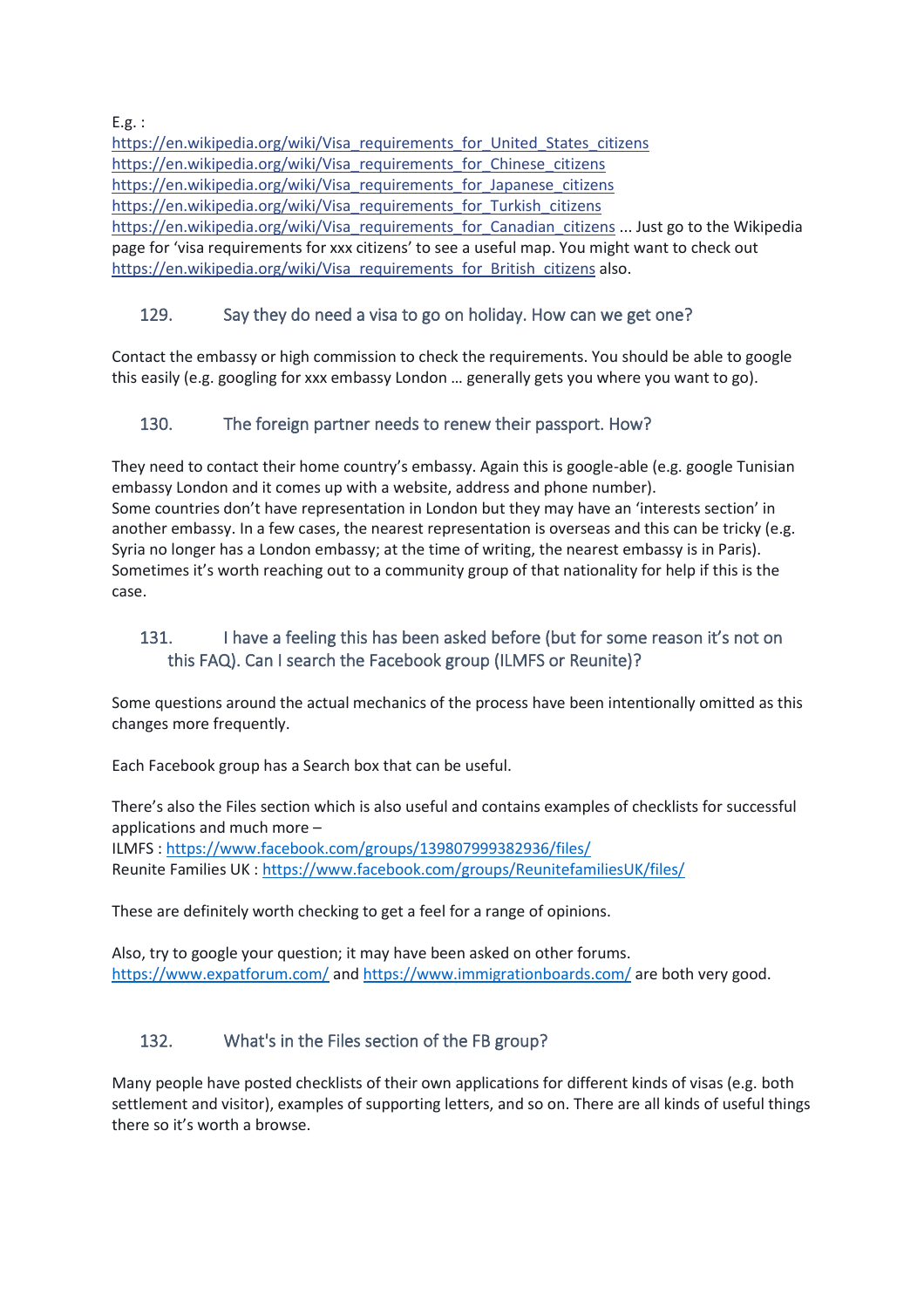# <span id="page-53-0"></span>133. Are there any other forums I can go to for help?

These contain a lot of good material :

[http://www.expatforum.com/](http://l.facebook.com/l.php?u=http%3A%2F%2Fwww.expatforum.com%2F&h=ATOX1BtkGH1sMZ4A1P8lnpOHZLa_QYiqt7BboxdHiRvDaB2ZvYSn4Ts4vNmfWr-N5h0xDKgoWTk0zp8HrcRWD4t9TIJNw7NqZxsuKwwQPcb0FzOGKsQzjyh49yqx1teVoRwCOcEwmd0)

[http://www.immigrationboards.com/](http://l.facebook.com/l.php?u=http%3A%2F%2Fwww.immigrationboards.com%2F&h=ATOX1BtkGH1sMZ4A1P8lnpOHZLa_QYiqt7BboxdHiRvDaB2ZvYSn4Ts4vNmfWr-N5h0xDKgoWTk0zp8HrcRWD4t9TIJNw7NqZxsuKwwQPcb0FzOGKsQzjyh49yqx1teVoRwCOcEwmd0)

[http://www.uk-yankee.com/](http://l.facebook.com/l.php?u=http%3A%2F%2Fwww.uk-yankee.com%2F&h=ATOX1BtkGH1sMZ4A1P8lnpOHZLa_QYiqt7BboxdHiRvDaB2ZvYSn4Ts4vNmfWr-N5h0xDKgoWTk0zp8HrcRWD4t9TIJNw7NqZxsuKwwQPcb0FzOGKsQzjyh49yqx1teVoRwCOcEwmd0) (tailored to UK-US relations)

The Facebook group Visa Journey [\(https://www.facebook.com/groups/visajourney/](https://www.facebook.com/groups/visajourney/)) is tailored for people making the 'visa journey' to the US, typically non-US partners.

EEA visa… EU free movement for Surinder Singh and related EU free movement :

<https://www.facebook.com/groups/650212281695959/>

[http://freemovement.org.uk/](http://l.facebook.com/l.php?u=http%3A%2F%2Ffreemovement.org.uk%2F&h=ATOX1BtkGH1sMZ4A1P8lnpOHZLa_QYiqt7BboxdHiRvDaB2ZvYSn4Ts4vNmfWr-N5h0xDKgoWTk0zp8HrcRWD4t9TIJNw7NqZxsuKwwQPcb0FzOGKsQzjyh49yqx1teVoRwCOcEwmd0) - maintained by Colin Yeo, an immigration barrister. Some other nationalities also have their own forums.

# <span id="page-53-1"></span>134. Are there any primary web sources for the rules I really really need to bookmark for constant reference?

I refer to these constantly –

The Statement of Intent, prior to the rules coming out in 2012, has all kinds of useful information. It's a lot to read but it's worth getting your head around as most things are there : [https://www.gov.uk/government/uploads/system/uploads/attachment\\_data/file/257359/soi-fam](https://l.facebook.com/l.php?u=https%3A%2F%2Fwww.gov.uk%2Fgovernment%2Fuploads%2Fsystem%2Fuploads%2Fattachment_data%2Ffile%2F257359%2Fsoi-fam-mig.pdf&h=ATOX1BtkGH1sMZ4A1P8lnpOHZLa_QYiqt7BboxdHiRvDaB2ZvYSn4Ts4vNmfWr-N5h0xDKgoWTk0zp8HrcRWD4t9TIJNw7NqZxsuKwwQPcb0FzOGKsQzjyh49yqx1teVoRwCOcEwmd0)[mig.pdf](https://l.facebook.com/l.php?u=https%3A%2F%2Fwww.gov.uk%2Fgovernment%2Fuploads%2Fsystem%2Fuploads%2Fattachment_data%2Ffile%2F257359%2Fsoi-fam-mig.pdf&h=ATOX1BtkGH1sMZ4A1P8lnpOHZLa_QYiqt7BboxdHiRvDaB2ZvYSn4Ts4vNmfWr-N5h0xDKgoWTk0zp8HrcRWD4t9TIJNw7NqZxsuKwwQPcb0FzOGKsQzjyh49yqx1teVoRwCOcEwmd0)

And the financial requirements themselves, of course, are vital :

[https://assets.publishing.service.gov.uk/government/uploads/system/uploads/attachment\\_data/file](https://assets.publishing.service.gov.uk/government/uploads/system/uploads/attachment_data/file/926295/appendix-fm-1-7-financial-requirement-v3.0-gov-uk.pdf) [/926295/appendix-fm-1-7-financial-requirement-v3.0-gov-uk.pdf](https://assets.publishing.service.gov.uk/government/uploads/system/uploads/attachment_data/file/926295/appendix-fm-1-7-financial-requirement-v3.0-gov-uk.pdf)

# <span id="page-53-2"></span>135. I want to campaign against the rules, they are rubbish. How can I do this?

Here are some grassroots and other groups campaigning against the rules : [http://www.britcits.com](http://l.facebook.com/l.php?u=http%3A%2F%2Fwww.britcits.com%2F&h=ATOX1BtkGH1sMZ4A1P8lnpOHZLa_QYiqt7BboxdHiRvDaB2ZvYSn4Ts4vNmfWr-N5h0xDKgoWTk0zp8HrcRWD4t9TIJNw7NqZxsuKwwQPcb0FzOGKsQzjyh49yqx1teVoRwCOcEwmd0) [http://www.migrantsrights.org.uk/](http://l.facebook.com/l.php?u=http%3A%2F%2Fwww.migrantsrights.org.uk%2F&h=ATOX1BtkGH1sMZ4A1P8lnpOHZLa_QYiqt7BboxdHiRvDaB2ZvYSn4Ts4vNmfWr-N5h0xDKgoWTk0zp8HrcRWD4t9TIJNw7NqZxsuKwwQPcb0FzOGKsQzjyh49yqx1teVoRwCOcEwmd0) [https://www.jcwi.org.uk/](https://l.facebook.com/l.php?u=https%3A%2F%2Fwww.jcwi.org.uk%2F&h=ATOX1BtkGH1sMZ4A1P8lnpOHZLa_QYiqt7BboxdHiRvDaB2ZvYSn4Ts4vNmfWr-N5h0xDKgoWTk0zp8HrcRWD4t9TIJNw7NqZxsuKwwQPcb0FzOGKsQzjyh49yqx1teVoRwCOcEwmd0) (especially the 'Take Action' page : <https://www.jcwi.org.uk/Pages/Category/take-action> ) <https://www.reunitefamiliesuk.co.uk/> Twitter : <https://twitter.com/ReuniteDivFamil> Blog [: https://www.reunitefamiliesuk.co.uk/blog](https://www.reunitefamiliesuk.co.uk/blog) Research [: https://www.reunitefamiliesuk.co.uk/research](https://www.reunitefamiliesuk.co.uk/research)

In general I encourage people to get involved with local-to-them groups like unions, churches, mosques, local political parties… write to your MPs… tweet/be active on social media… go to demos. When writing to an MP, be polite but firm. MPs have heard a lot from the 'other side' – including large sections of the media – about how terrible immigration is, and are under constant pressure to attack it. They need to hear our (your) side too.

As mentioned in the answer to another question, it's likely that the change when it happens will be political rather than legal, so it's important to keep the pressure on.

While largely outside the scope of this document, this campaign does share a lot in common with those who find their lives impacted by Brexit – EU citizens in the UK and UK citizens in the EU, who were largely denied a say in the 2016 referendum. Some campaigns here : <https://www.the3million.org.uk/> <https://www.inlimboproject.org/>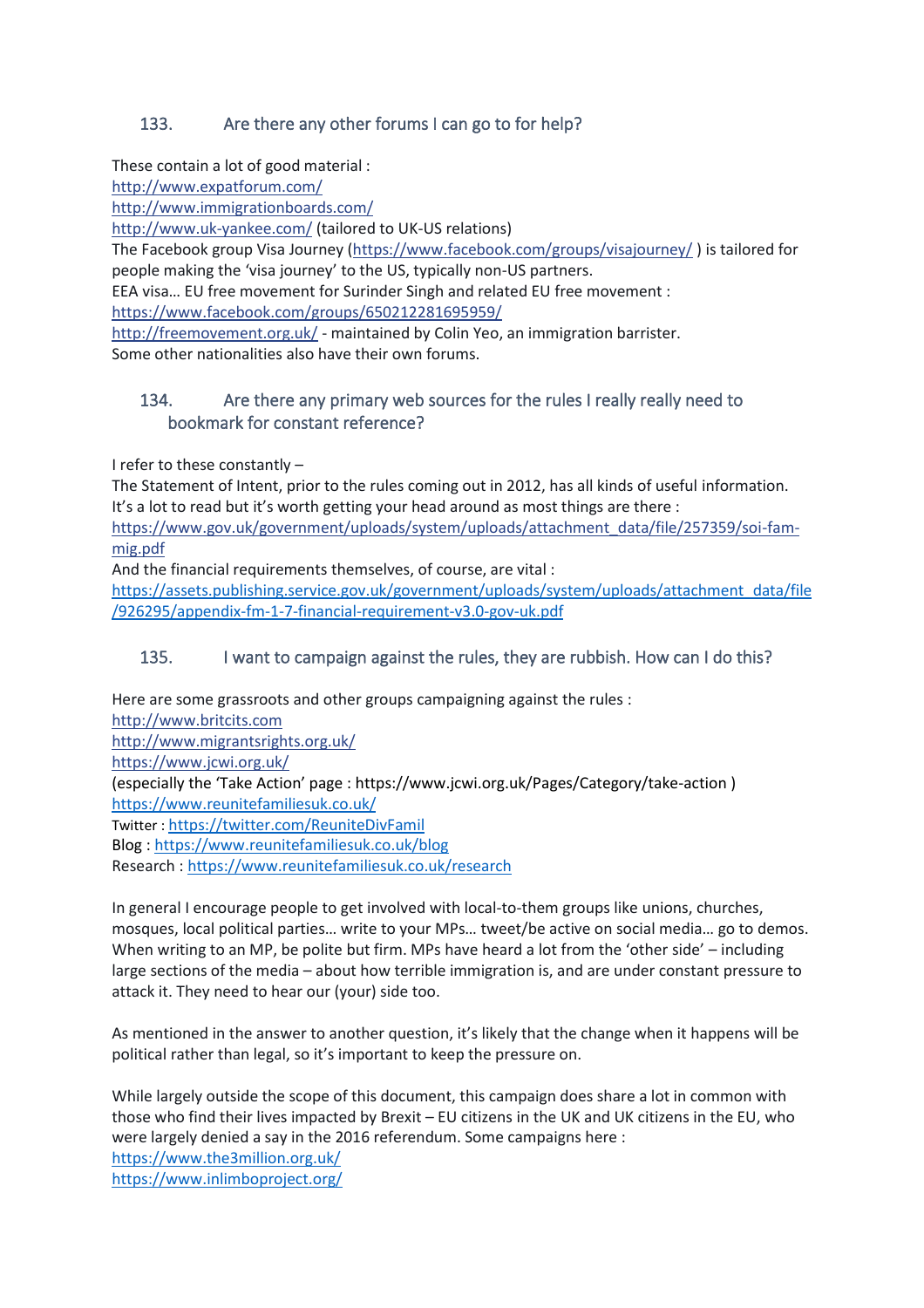#### <https://britishineurope.org/>

(There are more links to other activist groups in the header and later in the doc – see question 136).

If you are interested in a more international perspective, the following groups campaign against very harsh immigration rules in their own countries : <https://www.aegteskabudengraenser.dk/> (Denmark) [https://xn--grenselskjrlighet-0rb25a.no/](https://grenseløskjærlighet.no/) (Norway)

#### <span id="page-54-0"></span>136. Show me some stories of people who've been affected by the rules.

The impact has been very very well-documented, both at the grassroots level and at the political level.

<http://britcits.blogspot.co.uk/search/label/stories> contains *many* stories of those impacted, especially in the early years.

<https://familyimmigrationalliance.wordpress.com/>

also contains many stories.

#### [http://lovelettershome.org/](http://l.facebook.com/l.php?u=http%3A%2F%2Flovelettershome.org%2F&h=ATOX1BtkGH1sMZ4A1P8lnpOHZLa_QYiqt7BboxdHiRvDaB2ZvYSn4Ts4vNmfWr-N5h0xDKgoWTk0zp8HrcRWD4t9TIJNw7NqZxsuKwwQPcb0FzOGKsQzjyh49yqx1teVoRwCOcEwmd0)

is another collection which was turned into a physical book : [https://www.amazon.co.uk/Love-](https://www.amazon.co.uk/Love-Letters-Home-Office-ebook/dp/B00KMRRJMS)[Letters-Home-Office-ebook/dp/B00KMRRJMS](https://www.amazon.co.uk/Love-Letters-Home-Office-ebook/dp/B00KMRRJMS)

*"One of the first stories to be sent in was that of an American living in Scotland with her husband and children. She went back to the US to visit her father, who was seriously ill. While she was there, in July 2012, the UK changed the law. This meant that she and her children couldn't come home to the country she had lived in for years and where her children were born; instead, she was stranded, couch-surfing with relatives in the US. Reading that story, like many of the others, brought me to tears."* – Katharine Williams on the Love Letters Home project

( [https://www.theguardian.com/commentisfree/2014/mar/04/immigration-monetary-value-breach](https://www.theguardian.com/commentisfree/2014/mar/04/immigration-monetary-value-breach-human-rights)[human-rights](https://www.theguardian.com/commentisfree/2014/mar/04/immigration-monetary-value-breach-human-rights) )

Happy Never After : [https://www.youtube.com/watch?v=i-\\_aMHponC4](https://www.youtube.com/watch?v=i-_aMHponC4)

Divided Families Campaign, by Maryam Takafory, made for the one year anniversary, is excellent : [https://www.youtube.com/watch?v=FTK7RMZcXmk](https://l.facebook.com/l.php?u=https%3A%2F%2Fwww.youtube.com%2Fwatch%3Fv%3DFTK7RMZcXmk&h=ATOX1BtkGH1sMZ4A1P8lnpOHZLa_QYiqt7BboxdHiRvDaB2ZvYSn4Ts4vNmfWr-N5h0xDKgoWTk0zp8HrcRWD4t9TIJNw7NqZxsuKwwQPcb0FzOGKsQzjyh49yqx1teVoRwCOcEwmd0)

*'Not everyone in the UK has the right to live with their spouse. If you are British and earning less than £18.600 you won't be able to sponsor your partner to come to the UK.'*

1 year anniversary demo, by ReelNews : [https://www.youtube.com/watch?v=6OrWJsTXfLA](https://l.facebook.com/l.php?u=https%3A%2F%2Fwww.youtube.com%2Fwatch%3Fv%3D6OrWJsTXfLA&h=ATOX1BtkGH1sMZ4A1P8lnpOHZLa_QYiqt7BboxdHiRvDaB2ZvYSn4Ts4vNmfWr-N5h0xDKgoWTk0zp8HrcRWD4t9TIJNw7NqZxsuKwwQPcb0FzOGKsQzjyh49yqx1teVoRwCOcEwmd0) *'On the anniversary of the passing of a law stating that non-EU citizens marrying a British person will not be allowed into the country unless their spouse is earning at least £18,600 (which immediately rules out 61% of women), families tell appalling stories of how their families have been split up over the past year.'*

Skype Mummy (Andy's family) [: https://www.youtube.com/watch?v=vhHpaq4KBxY](https://l.facebook.com/l.php?u=https%3A%2F%2Fwww.youtube.com%2Fwatch%3Fv%3DvhHpaq4KBxY&h=ATOX1BtkGH1sMZ4A1P8lnpOHZLa_QYiqt7BboxdHiRvDaB2ZvYSn4Ts4vNmfWr-N5h0xDKgoWTk0zp8HrcRWD4t9TIJNw7NqZxsuKwwQPcb0FzOGKsQzjyh49yqx1teVoRwCOcEwmd0) *'A short glimpse into what life is like for families separated by government officials.'* (I believe that the term used here - 'Skype Mummy' - was the original use of the 'Skype Families' moniker).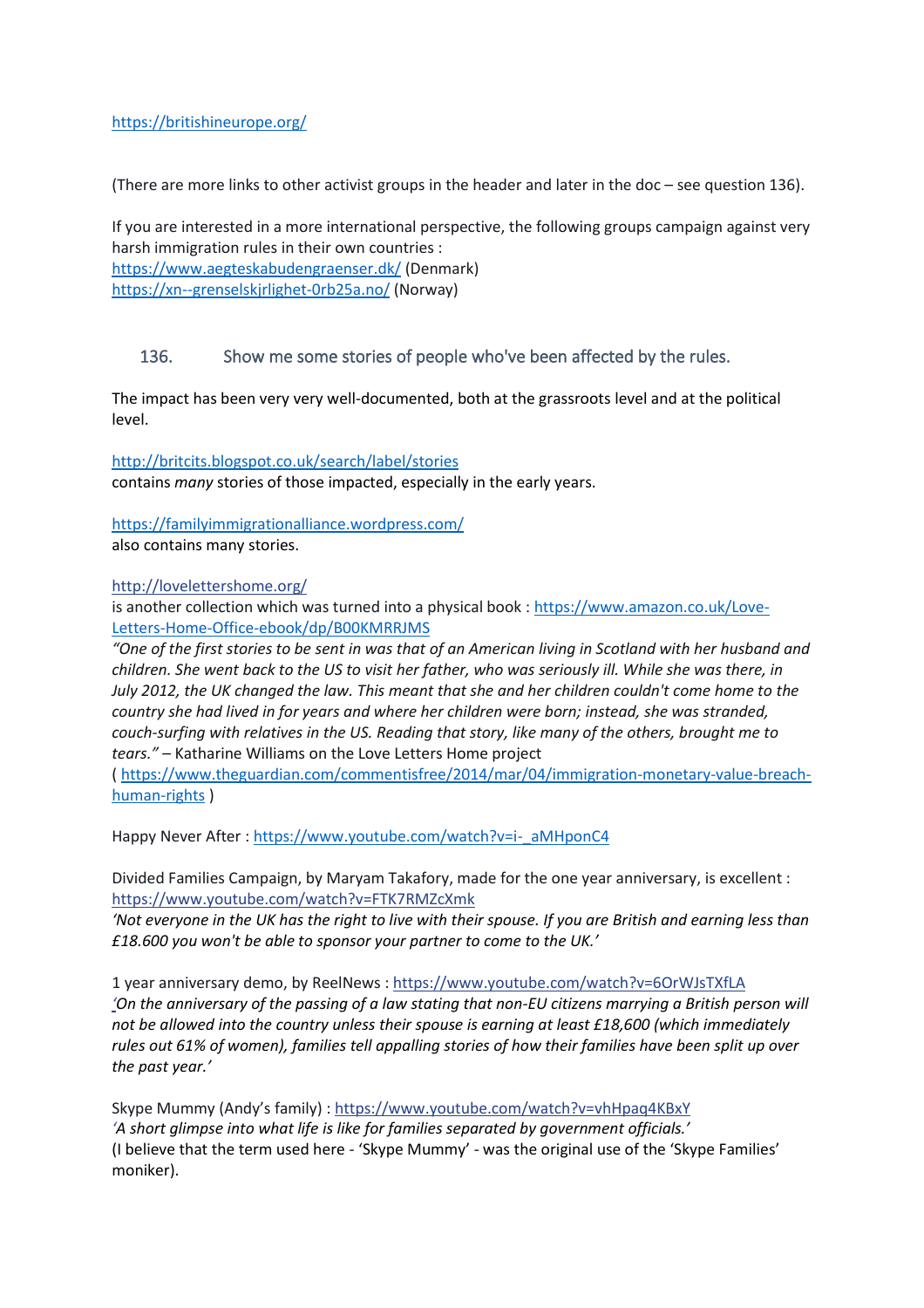Andy's story and campaign is here : <http://britcits.blogspot.com/search/label/andy>

Skype Papa (Lizzie's family) [: https://www.youtube.com/watch?v=kN6vuL8vrhg](https://l.facebook.com/l.php?u=https%3A%2F%2Fwww.youtube.com%2Fwatch%3Fv%3DkN6vuL8vrhg&h=ATOX1BtkGH1sMZ4A1P8lnpOHZLa_QYiqt7BboxdHiRvDaB2ZvYSn4Ts4vNmfWr-N5h0xDKgoWTk0zp8HrcRWD4t9TIJNw7NqZxsuKwwQPcb0FzOGKsQzjyh49yqx1teVoRwCOcEwmd0)

*'This video is what happens everyday when we say goodbye to my husband on skype. Due to changes in UK family immigration laws, my husband was refused Visa. He cannot even enter the UK to visit us. It doesn't matter that we got married in England. It does not matter that he is a GP and would contribute greatly to the UK. It does not matter that we have a baby together.'*

*'All these are people trying to do the right thing-trying to support themselves. As there is now no flexibility in the system, but a very blunt policy of a blanket income threshold, the rules can unfairly penalise couples like Mr and Mrs M, and people like Mr S and Miss BF.* ' – Baroness Smith of Basildon, Motion of Regret, House of Lords, 23rd October 2012

The All-Party Parliamentary Group on Migration wrote an excellent report on the effects of the rules; sadly not many politicians chose to take up these stories :

[https://web.archive.org/web/20170106012245/http://www.appgmigration.org.uk/family-inquiry](https://web.archive.org/web/20170106012245/http:/www.appgmigration.org.uk/family-inquiry) [https://web.archive.org/web/20141122120801/http://www.appgmigration.org.uk/sites/default/file](https://web.archive.org/web/20141122120801/http:/www.appgmigration.org.uk/sites/default/files/APPG_family_migration_inquiry_report-Jun-2013.pdf) s/APPG family migration inquiry report-Jun-2013.pdf

*1. Some British citizens and permanent residents in the UK, including people in full-time employment, have been separated from a non-EEA partner and in some cases their children as a result of the income requirement*

*2. Some British citizens and permanent residents have been prevented from returning to the UK with their non-EEA partner and any children as a result of the income requirement*

*3. Some children, including British children, have been indefinitely separated from a nonEEA parent as a result of the income requirement*

*4. The current permitted sources in order to meet the income requirement may not fully reflect the resources available to some families*

*5. The adult dependent relative visa category appears in effect to have been closed* Some quotes among many :

"I am a British citizen. I have a 8 month old daughter with my Moroccan husband… I have had to go on benefits for the first time in my life as I can't afford to eat without them." (Individual submission, South East England)

*"My Canadian-born wife (who I have been married to since June 2007) has to remain in Canada… I currently care for my seventeen year old Autistic daughter… My wife being able to immigrate to the UK would benefit my daughter's emotional and mental health [and] would mean that I would be available for wider employment opportunities."* (Individual submission, Wales)

"I am a British citizen and … my partner is Albanian… My baby is now two months old and an absolute joy to me. His father has only seen him via Skype. I'm now struggling to manage the final year of my degree on my own with a newborn." (Individual submission, East England)

*"The reason why the rule changes impacts us, as British citizens, is because we have a 25-year-old son who... recently married a [non-EEA national] girl. They are expecting their first child - our first grandchild. The new rules affect us because they make it harder for them to settle in the UK in the future to the point where they may be put off altogether. Such a situation will potentially deny us the precious opportunity to see our grandchild grow up in this country."* (Individual submission, North-East England)

The Children's Commissioner for England also commissioned a great report into the impact of the rules specifically on children (policies such as this are *supposed* to take into account the impact on the child) : [http://www.childrenscommissioner.gov.uk/news/skype-families](http://l.facebook.com/l.php?u=http%3A%2F%2Fwww.childrenscommissioner.gov.uk%2Fnews%2Fskype-families&h=ATOX1BtkGH1sMZ4A1P8lnpOHZLa_QYiqt7BboxdHiRvDaB2ZvYSn4Ts4vNmfWr-N5h0xDKgoWTk0zp8HrcRWD4t9TIJNw7NqZxsuKwwQPcb0FzOGKsQzjyh49yqx1teVoRwCOcEwmd0) [https://web.archive.org/web/20160207170414/http://www.childrenscommissioner.gov.uk/sites/de](https://web.archive.org/web/20160207170414/http:/www.childrenscommissioner.gov.uk/sites/default/files/publications/CCO-Family-Friendly-Report-090915.pdf)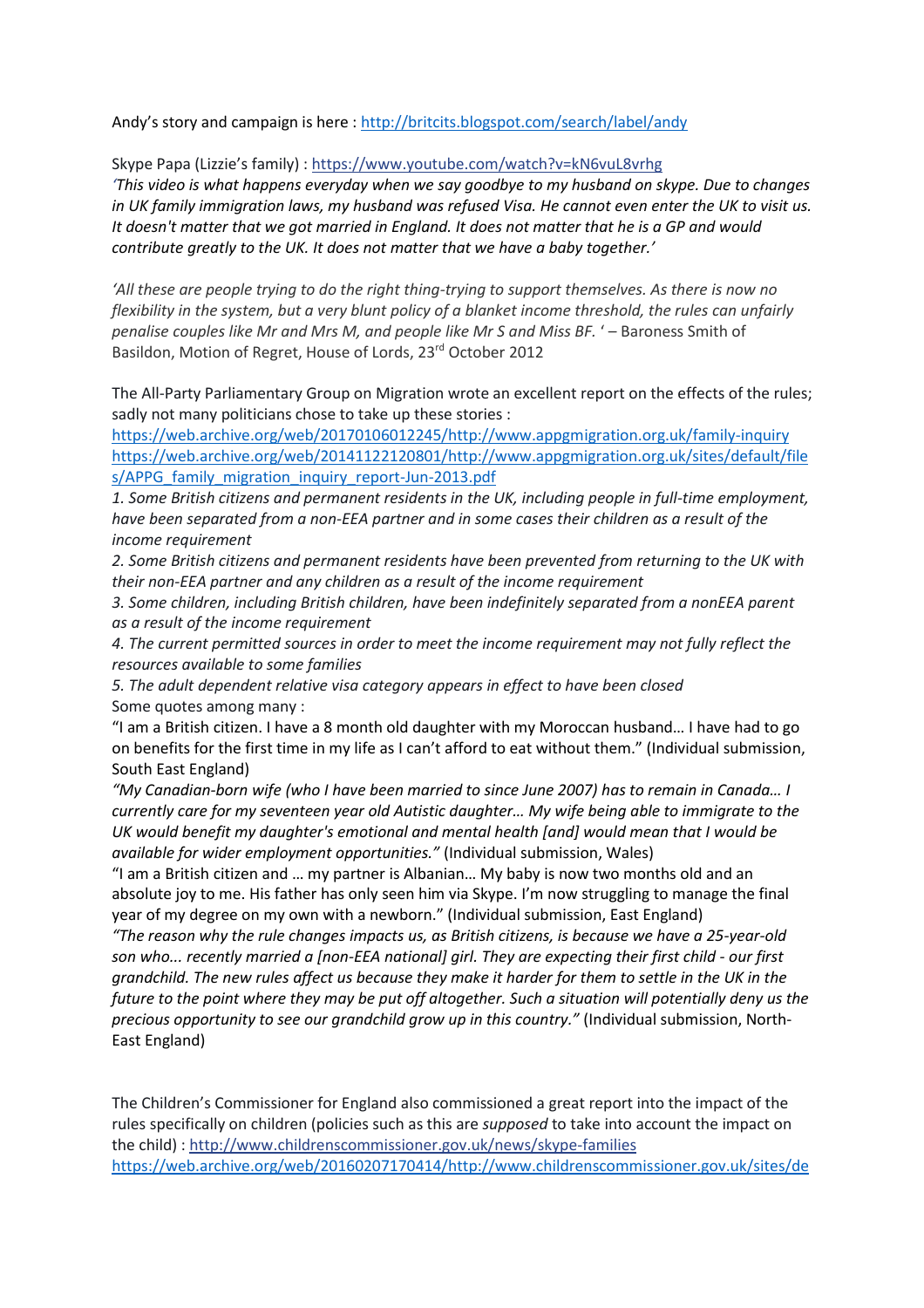#### [fault/files/publications/CCO-Family-Friendly-Report-090915.pdf](https://web.archive.org/web/20160207170414/http:/www.childrenscommissioner.gov.uk/sites/default/files/publications/CCO-Family-Friendly-Report-090915.pdf)

"I always wondered MPs that make these rules, they go home and they kiss their kids goodnight and they can read them stories … how [would they] feel if somebody would stop them from doing that for the sake of piece of paper. That's what it really is, a piece of paper".

*"... My oldest son said, 'how dare they put a price on love? That's discrimination', and I said it's true. It is true, how can you tell somebody how much money you need in your account before you can legitimately say yes, that's your spouse? It's not fair. And for an eleven year old to say that, why can't the Government see that?"*

"We had a hellish five months where the family was forcibly separated. It's too upsetting to recall and go through in detail here again now, but it was heart-breaking for all of us, especially the children ... We pulled through together in the end, but there were times when my son and I were climbing the walls, both incredibly frustrated with the situation. I don't even want to think about it now."

*"What if my country then decides she can't come in, do we meet in the ocean?"*

"Both of our children have extreme separation anxiety when my wife even steps out of the house to run errands. I believe this is due to the fact they are aware of their daddy's absence. When I go over there for visits, they will not even sleep for the first few nights, afraid of waking up to find me gone. This is especially hard for our five year old who would not let go of me and wants to follow me around, even to the toilet. Our five year old gets hysterical over mundane things due to separation anxiety."

......

More recently for 2020, please read the 'Kept Apart Project' e-book – *'Thousands of British families have experienced separation as a result of immigration restrictions brought in in 2012. This collection of narratives and illustrations highlights the pressures of navigating the UK family immigration system, and the profound impacts on individuals and families kept apart from their loved ones…*' : <https://www.reunitefamiliesuk.co.uk/kept-apart-project>

Reunite Families UK – Our Stories :

<https://www.reunitefamiliesuk.co.uk/copy-of-our-families-stories>

*'When your life is reduced to numbers, it can be incredibly frustrating … For many of us, human rights violations seem like a distant occurrence, something you see on the news or when you're scrolling through Twitter. It's not something you'd expect to see happening to your neighbour or colleague. It's certainly not something I expected to find myself living through...'* – Rebecca's story:

[https://observatoryihr.org/blog/when-your-life-is-reduced-to-numbers-it-can-be-incredibly](https://observatoryihr.org/blog/when-your-life-is-reduced-to-numbers-it-can-be-incredibly-frustrating-how-the-minimum-income-requirement-is-keeping-this-family-apart/)[frustrating-how-the-minimum-income-requirement-is-keeping-this-family-apart/](https://observatoryihr.org/blog/when-your-life-is-reduced-to-numbers-it-can-be-incredibly-frustrating-how-the-minimum-income-requirement-is-keeping-this-family-apart/)

*'He is the only person I have: how a single payslip nearly ruined an engagement.'* – Paige's story: [https://www.newstatesman.com/politics/uk/2018/07/he-only-person-i-have-how-single-payslip](https://www.newstatesman.com/politics/uk/2018/07/he-only-person-i-have-how-single-payslip-nearly-ruined-engagement)[nearly-ruined-engagement](https://www.newstatesman.com/politics/uk/2018/07/he-only-person-i-have-how-single-payslip-nearly-ruined-engagement)

(This is just a selection).

#### <span id="page-56-0"></span>137. How do I get help/I want to get *even* more involved?

First of all, educate yourself. You're making a good start be reading the FAQ. Follow the activist groups mentioned at the start of this document and in answer to question 133; also join up with the I Love My Foreign Spouse and Reunite Families Facebook groups (all links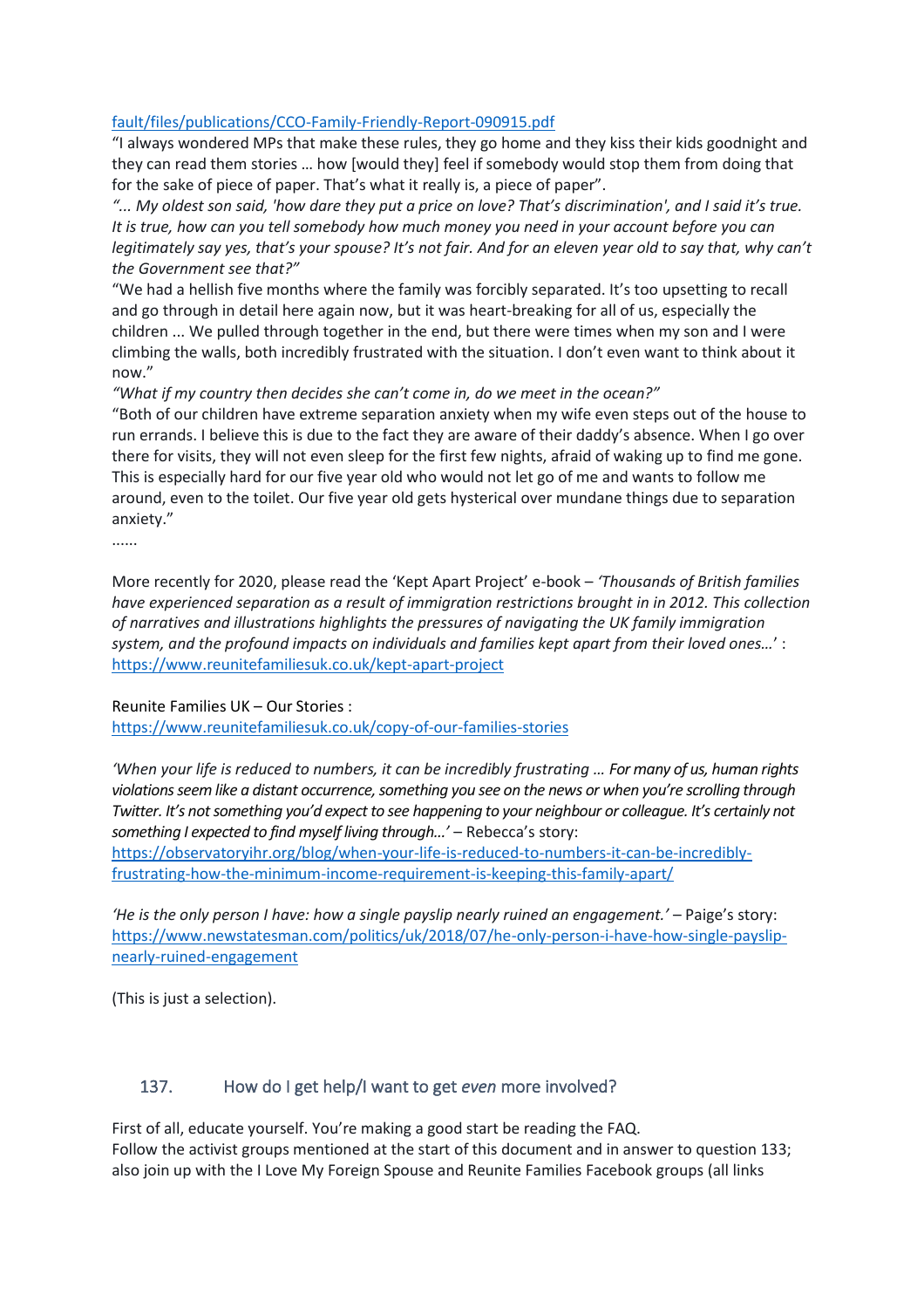above) and follow all these groups on Twitter – 'take to the tweets'.

You can also get involved with local migrant centres. Here are some : <https://www.migrantvoice.org/> (Migrant Voice – news from a migrant perspective) <https://righttoremain.org.uk/> (Right to Remain – nationwide) and their toolkit <https://righttoremain.org.uk/toolkit/> [http://jcwi.org.uk](http://jcwi.org.uk/) (JCWI – nationwide) <https://migrantsrights.org.uk/> (Migrants Rights Network – nationwide) <http://www.ramfel.org.uk/> (RAMFEL – Essex/East London) <https://gmiau.org/> (GMIAU – Manchester) <https://www.symaag.org.uk/> (Yorkshire) <https://asirt.org.uk/> (Birmingham) <https://rmcentre.org.uk/> (Black Country/Birmingham) <https://www.covrefugee.org/> (Coventry) <https://www.bristolrefugeerights.org/> (Bristol) <https://hackneymigrantcentre.org.uk/volunteer/> (Hackney) <https://www.kanlungan.org.uk/> (Kanlungan, Filipino community) <https://detentionforum.org.uk/> (Detention Forum) <https://www.19princeletstreet.org.uk/> (19 Princelet Street – a unique institution, London's museum of immigration) <https://www.facebook.com/Ukrainian-Migrants-Network-UMN-186205051411134/> (Ukrainian Migrants Network) <https://www.facebook.com/seac.cic.uk/> (Southeast and East Asian Centre) <http://www.lawrs.org.uk/> (Latin American Women's Rights Service)

Outside the migration community, involving other aspects of civil society is critically important. If you belong to any of these :

- Trade unions, especially with the lobbying power they have with the Labour Party
- Churches, mosques, temples, other faith groups
- Local news and radio
- Other community organisations

The Law Centres Network provides local, relatively inexpensive access to justice for local communities across the UK : <https://www.lawcentres.org.uk/>

As well as Facebook groups all mentioned above, Twitter is a vitally important tool. As well as the Twitter handles of all these groups (e.g.<https://twitter.com/ReuniteDivFamil>), campaigners use hashtags (e.g. #priceonlove <https://twitter.com/hashtag/priceonlove> , #scrapmirnow <https://twitter.com/hashtag/ScrapMIRnow> and #skypefamilies <https://twitter.com/hashtag/SkypeFamilies> ) and lobby politicians (the large majority of MPs are on Twitter – follow them and talk to them…).

Freedom of Information requests can be a good way to hold truth to power. The website <https://www.whatdotheyknow.com/> enables anyone to raise an FOI to any government agency, including the Home Office. You are then notified when there's an update, and other people can follow along and search, therefore expanding the knowledge of humanity.

Here are some examples of people with a history of interesting FOI requests – you may want to follow them :

[https://www.whatdotheyknow.com/user/colin\\_yeo](https://www.whatdotheyknow.com/user/colin_yeo) <https://www.whatdotheyknow.com/user/britcits>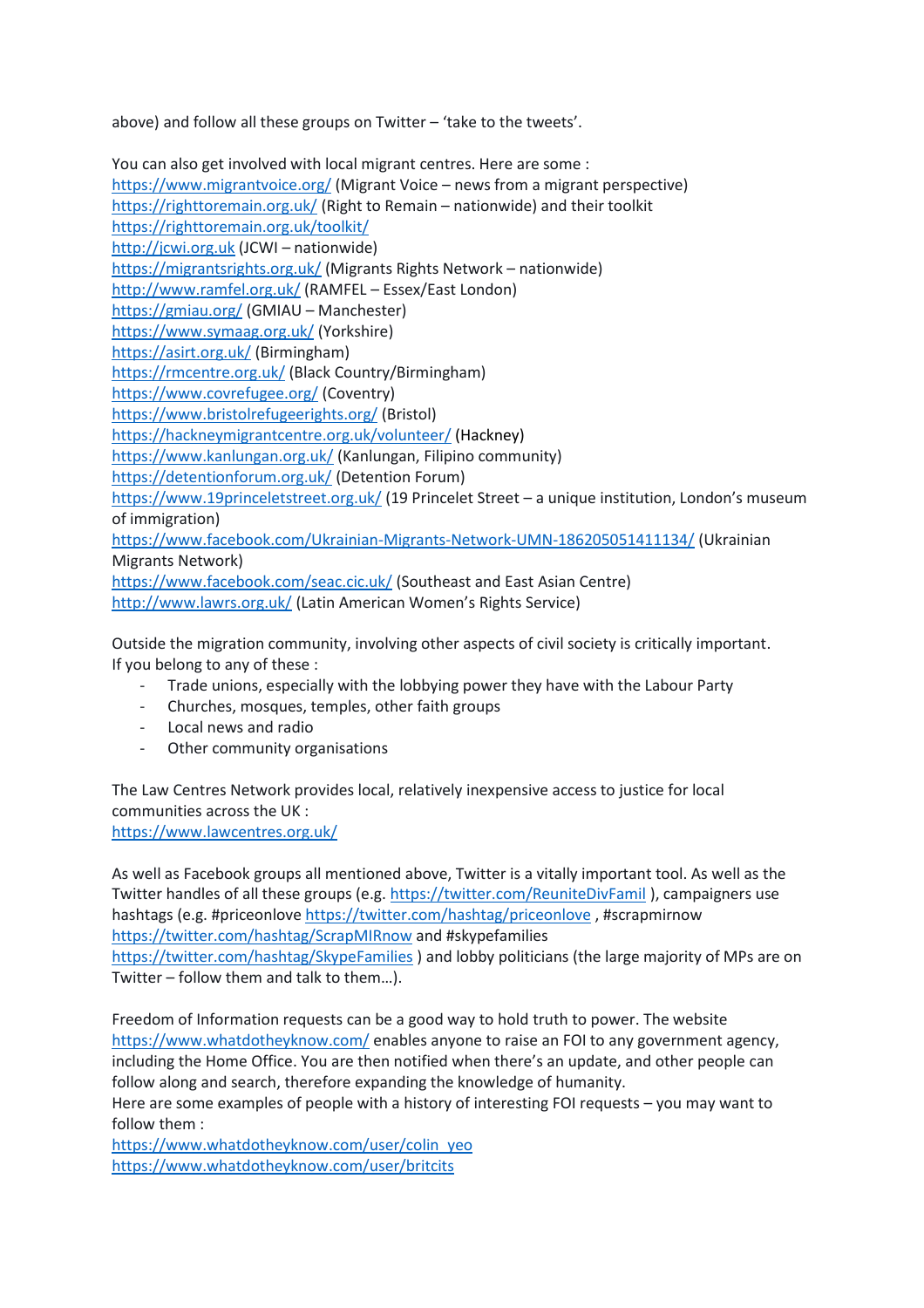[https://www.whatdotheyknow.com/user/mary\\_atkinson](https://www.whatdotheyknow.com/user/mary_atkinson) [https://www.whatdotheyknow.com/user/wayne\\_pearsall/requests](https://www.whatdotheyknow.com/user/wayne_pearsall/requests) [https://www.whatdotheyknow.com/user/s\\_green\\_2](https://www.whatdotheyknow.com/user/s_green_2)

You can also get information on what information is held on you by the Home Office under GDPR (privacy) rules. You can raise a Subject Access Request on you using this tool : [https://www.gov.uk/government/publications/requests-for-personal-data-uk-visas-and](https://www.gov.uk/government/publications/requests-for-personal-data-uk-visas-and-immigration/request-personal-information-held-by-uk-visas-and-immigration)[immigration/request-personal-information-held-by-uk-visas-and-immigration](https://www.gov.uk/government/publications/requests-for-personal-data-uk-visas-and-immigration/request-personal-information-held-by-uk-visas-and-immigration)

Reunite Families UK has a LinkedIn page you can follow here : <https://www.linkedin.com/company/53079094/>

Finally, it's wonderful to be involved but it's also important to look after your own family and mental health, and be conscious of the risks of burnout. It can be a lonely battle at times and you must maintain your own boundaries. There's a bit on dealing with and preventing activist burnout here : <https://www.activist-trauma.net/en/mental-health-matters/burn-out.html>; <https://www.psychologytoday.com/gb/blog/head-games/202006/4-reasons-why-activists-burn-out>

# <span id="page-58-0"></span>138. I'm not a British citizen but I am settled (or pre-settled) in the UK and I want to sponsor my partner. Can I?

If you are settled in the UK (i.e. an EU citizen with settled status, or if you have Indefinite Leave to Remain) as long as you meet the financial and other requirements. EU citizens with pre-settled status can also sponsor their partners in the same way as UK citizens.

# <span id="page-58-1"></span>139. I'm a refugee with leave to remain in the UK and I want to sponsor my partner. Can I?

Yes, as long as you meet the financial and other requirements.

### <span id="page-58-2"></span>140. How come these rules came in and I didn't know about them?!?!?!

It's not exactly in the interests of most big media conglomerates to give a fair and balanced account of these issues… rather to stir base emotions….

Plus, it's a complex issue and complexity, subtlety doesn't sell newspapers.

In fact, the rules came in, in my opinion, a sneaky and pretty undemocratic way – *'the rules were introduced by the 'back door' - first secondary legislation, and then (when the courts ruled against this - the 'Alvi' decision), emergency legislation was pushed through the House of Lords (as the Commons was in recess) without a proper debate. '* using a negative voting process ( there's much more on how this happened here :<http://britcits.blogspot.co.uk/2013/01/introduction.html>). Very few people knew about them, including in my view the Lords who were debating them (the Hansard is quite illuminating; look it up).

The Commons had literally gone into recess; however, Lord Judd

(<https://www.theyworkforyou.com/lords/?id=2012-07-19a.380.0> – Hansard for 19 July 2012), at least, seems to be on the ball :

*'I do not understand the new legislation on families. We hear from the Government on every possible occasion about the importance of family, yet for some people for whom family will be absolutely indispensable in terms of their stability and ability to contribute to society, we introduce these arbitrary rules. '*

It's hard, though, to convey the shock, fear and confusion felt by those just embarking on the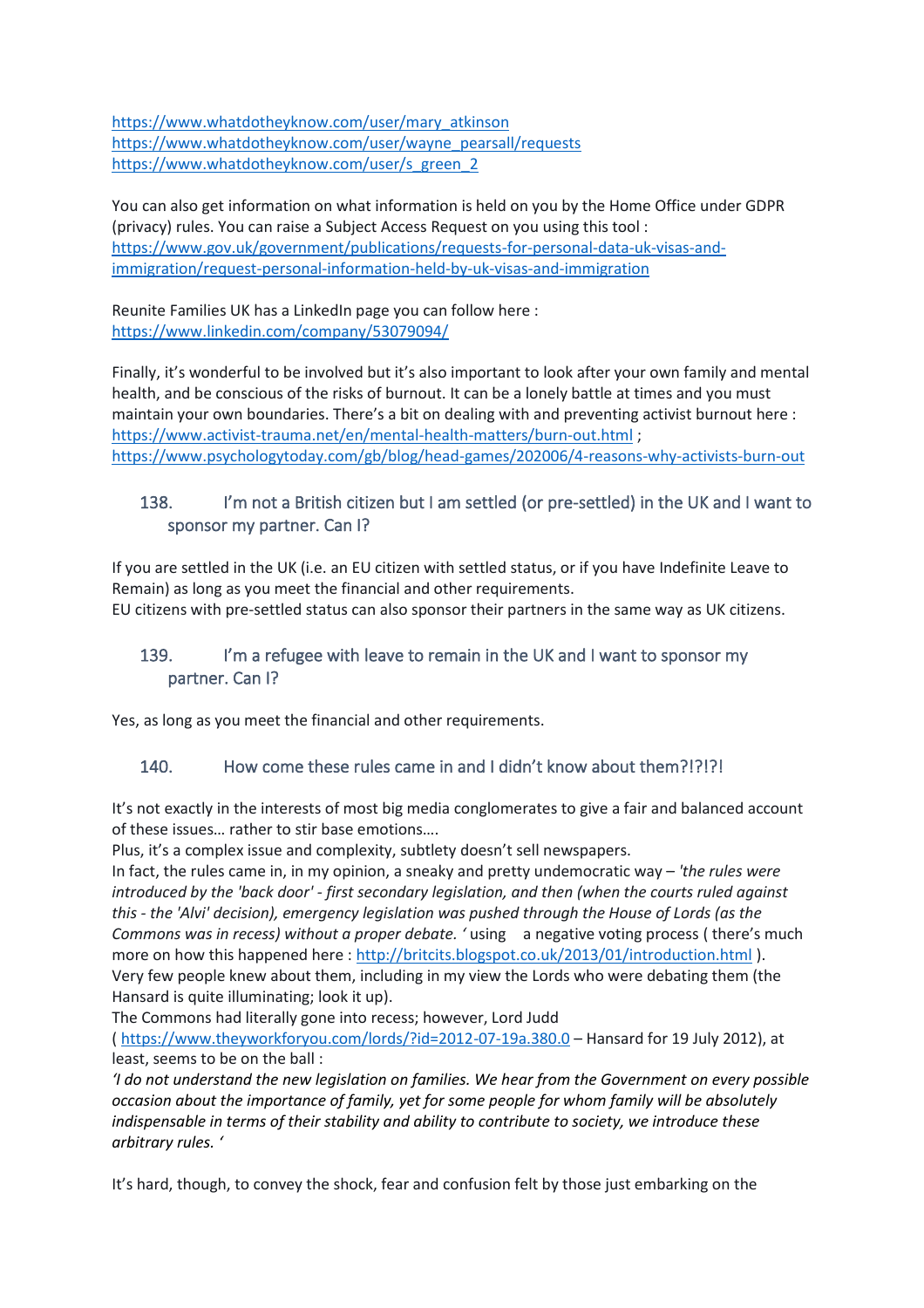process during those few weeks when the rules were as yet unclear and information, vague at times, was still coming in, coupled with the callousness with which it was done and apparent radio silence in the media (the first news stories re those impacted started to be published later in the year). This was what really kickstarted the campaign. Many people went through much worse afterwards, but this change from a benign regime to a malign one literally pulled the rug from under people's feet. Still, the support those people both found and gave each other during this difficult time on groups such as ILMFS proved invaluable.

*'The nasty party just got nastier'*, Chris Bertram, Crooked Timber : <https://crookedtimber.org/2012/06/09/the-nasty-party-just-got-even-nastier/>

*'Theresa May's immigration plan is a one-size-fits-none fix',* Brooke Magnanti : <https://www.theguardian.com/commentisfree/2012/mar/26/theresa-may-migrants-immigration>

An explanation of Alvi here: [https://asadakhan.wordpress.com/2012/07/20/alvi-every-rule-must](https://asadakhan.wordpress.com/2012/07/20/alvi-every-rule-must-be-laid/)[be-laid/](https://asadakhan.wordpress.com/2012/07/20/alvi-every-rule-must-be-laid/)

### <span id="page-59-0"></span>141. How come the rules haven't been overturned?

It's not exactly in the interests of most big media conglomerates to give a fair and balanced account of these issues… rather to stir base emotions….

Building a coalition takes a lot of time and energy and it's hard to tell our stories with the forces and resources of the government ranged against us.

The legal system takes time to progress through the different levels of court. It has taken nearly 5 years to have these rules challenged in the Supreme Court.

One the positive … know also that this is not the first time that harsh immigration laws for spouses have been brought in.

Before 1997, there were the very harsh Primary Purpose Rules which similarly split up many families (because they had to prove a negative, i.e. that the 'primary purpose' of their application was not to move to the UK). This campaign eventually succeeded after many years of lobbying. You can read about this campaign here :

<https://www.bbc.co.uk/news/special/politics97/news/06/0605/straw.shtml>

Eventually, the success of the campaign was built on political effort, lobbying and persuading a major political party to commit to overturning the rules.

In the meantime, one can help people – through support, knowledge and experience sharing, and so on – many have been successful who would not have otherwise have succeeded.

*'No one should be discouraged, Theaetetus, who can make constant progress, even though it be slow.' –* Plato

### <span id="page-59-1"></span>142. Well, why haven't YOU overturned them?

Why haven't you? I think you should get right on it. *'I always wondered why somebody doesn't do something about that. Then I realized I was somebody.'* - Lily Tomlin.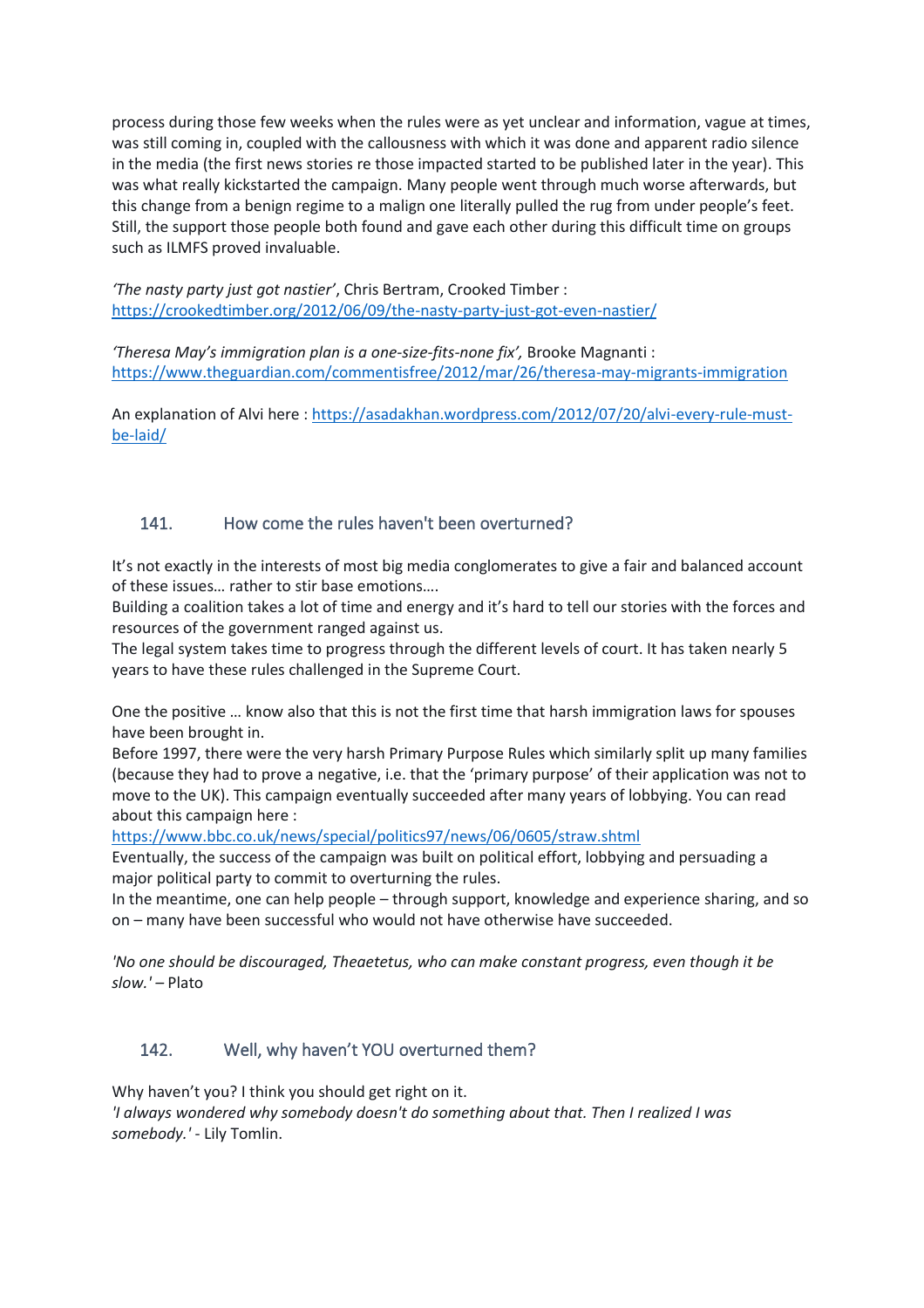# <span id="page-60-0"></span>143. What about Human Rights? Tell me about Article 8.

https://en.wikipedia.org/wiki/Article 8 of the European Convention on Human Rights - provides for respect for one's *'private and family life, his home and his correspondence'*, however the government has interpreted it as a 'qualified right' – and in this case, the government makes the qualification. Meaning, if they decide it's in the interests of the country to restrict this right, they can do so. ( [https://www.citizensadvice.org.uk/law-and-courts/civil-rights/human-rights/what-rights](https://www.citizensadvice.org.uk/law-and-courts/civil-rights/human-rights/what-rights-are-protected-under-the-human-rights-act/your-right-to-respect-for-private-and-family-life/)[are-protected-under-the-human-rights-act/your-right-to-respect-for-private-and-family-life/](https://www.citizensadvice.org.uk/law-and-courts/civil-rights/human-rights/what-rights-are-protected-under-the-human-rights-act/your-right-to-respect-for-private-and-family-life/) )

Arguably, this makes Article 8 all but meaningless; like having the person sitting the exam and the examiner be the same person.

### <span id="page-60-1"></span>144. Is there any hope, legally speaking?

Written in January 2017 :

*The MM case, which has been pushing through the courts for nearly 5 years now. You can read about this here :*

*[http://britcits.blogspot.co.uk/2016/02/briefing-on-uk-family-immigration-and.html](http://l.facebook.com/l.php?u=http%3A%2F%2Fbritcits.blogspot.co.uk%2F2016%2F02%2Fbriefing-on-uk-family-immigration-and.html&h=ATOX1BtkGH1sMZ4A1P8lnpOHZLa_QYiqt7BboxdHiRvDaB2ZvYSn4Ts4vNmfWr-N5h0xDKgoWTk0zp8HrcRWD4t9TIJNw7NqZxsuKwwQPcb0FzOGKsQzjyh49yqx1teVoRwCOcEwmd0) https://www.scribd.com/doc/231039718/MM-and-Ors-Case-Overview*

*[http://britcits.blogspot.co.uk/2015/07/mm-case.html](http://l.facebook.com/l.php?u=http%3A%2F%2Fbritcits.blogspot.co.uk%2F2015%2F07%2Fmm-case.html&h=ATOX1BtkGH1sMZ4A1P8lnpOHZLa_QYiqt7BboxdHiRvDaB2ZvYSn4Ts4vNmfWr-N5h0xDKgoWTk0zp8HrcRWD4t9TIJNw7NqZxsuKwwQPcb0FzOGKsQzjyh49yqx1teVoRwCOcEwmd0)*

*'For an event involving only about four hours a day of presenting arguments, the MM case was unexpectedly exhausting...'*

*At the time of writing a decision is expected any day now. Follow [https://twitter.com/britcits](https://l.facebook.com/l.php?u=https%3A%2F%2Ftwitter.com%2Fbritcits&h=ATOX1BtkGH1sMZ4A1P8lnpOHZLa_QYiqt7BboxdHiRvDaB2ZvYSn4Ts4vNmfWr-N5h0xDKgoWTk0zp8HrcRWD4t9TIJNw7NqZxsuKwwQPcb0FzOGKsQzjyh49yqx1teVoRwCOcEwmd0) for the latest news.*

**Update 2020:** Since this was written, the MM case essentially failed to have the impact we hoped, although some comparatively minor concessions for ' $3<sup>rd</sup>$  party sponsorship' in 'exceptional circumstances' were made (see questions above for more on this).

See : [https://www.freemovement.org.uk/home-office-makes-changes-appendix-fm-minimum](https://www.freemovement.org.uk/home-office-makes-changes-appendix-fm-minimum-income-rule-following-mm-case/)[income-rule-following-mm-case/](https://www.freemovement.org.uk/home-office-makes-changes-appendix-fm-minimum-income-rule-following-mm-case/)

In 2015, after 3 years of lobbying, the Labour Party finally committed to overturning the MIR; with the Lib Dems (who had been part of the coalition which introduced the rules) following suit, and the SNP, Plaid Cymru and the Greens maintaining a strong pro-family migration stance. My personal position is that the best hope to getting the big change we want is political and not legal; although legal challenges to soften the impact and help people are still worthwhile. Not everyone agrees with me.

### <span id="page-60-2"></span>145. How many people are affected by the rules?

According to the APPG report

[\(https://web.archive.org/web/20151109190409/http://www.appgmigration.org.uk/sites/default/fil](https://web.archive.org/web/20151109190409/http:/www.appgmigration.org.uk/sites/default/files/APPG_family_migration_inquiry_report-Jun-2013.pdf) [es/APPG\\_family\\_migration\\_inquiry\\_report-Jun-2013.pdf](https://web.archive.org/web/20151109190409/http:/www.appgmigration.org.uk/sites/default/files/APPG_family_migration_inquiry_report-Jun-2013.pdf) ) the 'reduction in family route visa grants per annum' was 13,600 to 17,800 (15,700 median average).

At the time of writing the new rules have been in place for 9 years; even given a rise in median wages, it's not hard to conclude that *many* tens of thousands are affected in the sense of not being able to reunite, at least in the way they planned. This is quite apart from the impact on every generation of a family and the wider community.

Of course, everyone who has been a victim of spiralling costs, evidential requirements and so on, as well as their families, are greatly affected by the rules.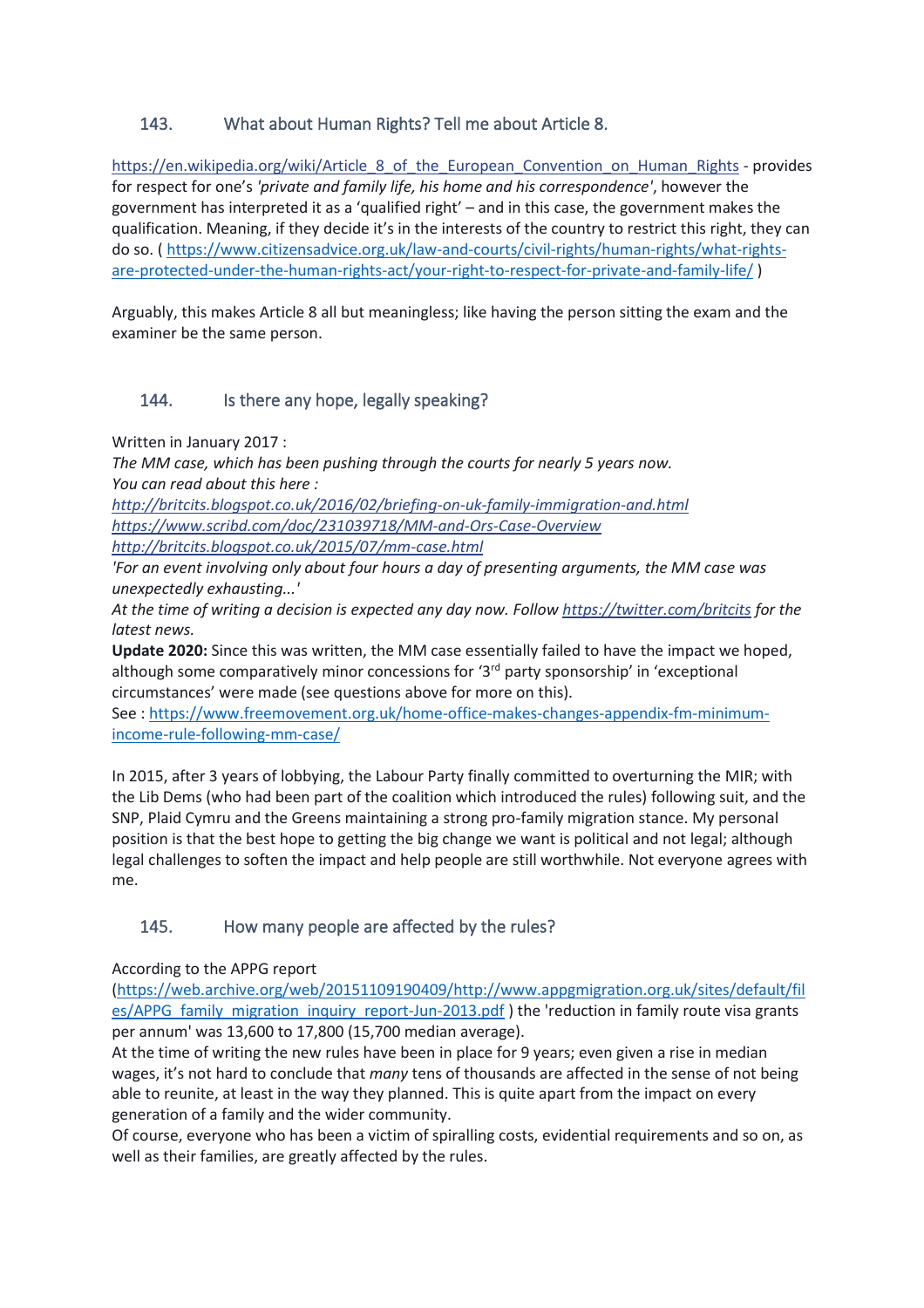For the sake of argument, we could reasonably go with **17,500 per year**, or **155,000-160,000 or so in the eight years since introduction.** This also could allow for the chilling effect on people's own relationships. And remember, as per the APPG report – *'The Government Impact Assessment in June 2012 estimated that the introduction of a minimum income requirement of £18,600 would lead to an annual reduction in family route visas of between 36% and 46%'* – this was an *expected* consequence.

The spouse and family visa rules are a trial by ordeal, however you spin it and whatever the outcome. Very few people who have been through the process have a good word to say about it. I certainly don't.

Migration Observatory also published a table of percentages of people not eligible to sponsor a spouse – you can see it here : [http://www.migrationobservatory.ox.ac.uk/resources/reports/the](http://l.facebook.com/l.php?u=http%3A%2F%2Fwww.migrationobservatory.ox.ac.uk%2Fresources%2Freports%2Fthe-minimum-income-requirement-for-non-eea-family-members-in-the-uk-2%2F&h=ATOX1BtkGH1sMZ4A1P8lnpOHZLa_QYiqt7BboxdHiRvDaB2ZvYSn4Ts4vNmfWr-N5h0xDKgoWTk0zp8HrcRWD4t9TIJNw7NqZxsuKwwQPcb0FzOGKsQzjyh49yqx1teVoRwCOcEwmd0)[minimum-income-requirement-for-non-eea-family-members-in-the-uk-2/](http://l.facebook.com/l.php?u=http%3A%2F%2Fwww.migrationobservatory.ox.ac.uk%2Fresources%2Freports%2Fthe-minimum-income-requirement-for-non-eea-family-members-in-the-uk-2%2F&h=ATOX1BtkGH1sMZ4A1P8lnpOHZLa_QYiqt7BboxdHiRvDaB2ZvYSn4Ts4vNmfWr-N5h0xDKgoWTk0zp8HrcRWD4t9TIJNw7NqZxsuKwwQPcb0FzOGKsQzjyh49yqx1teVoRwCOcEwmd0) (scroll down). The figure is high across the board – the figure that strikes me is the one showing *57% of women outside London are not eligible to sponsor a non-EEA partner!* That's shockingly high. It's grim reading. *'Close to 40% of British citizens working as employees in 2015 earned less than the income threshold. People are less likely meet the threshold if they are young or female. A higher share of people living in London meet the threshold compared to the UK average.'*

These figures are updated periodically but consistently tell a similar story. And with Brexit, it's likely to get worse.

# <span id="page-61-0"></span>146. Why do mistakes happen in the immigration system?

In some ways it's surprising that more don't happen….

First of all, if you feel a refusal is a genuine mistake, check this info graphic : <https://twitter.com/Paiigeylala/status/1295988150595133440>

It's a guide to things you can do – appeal, contact your MP, make a complaint, and so on.

Second of all – be sure it's a genuine mistake. If it's an error on your part (even inadvertent), you may want to consider re-applying.

Third of all, the real answer to this question is an object lesson in the power of Freedom of Information requests.

The answer to this question yields the number of ECOs/ECMs globally :

[https://www.whatdotheyknow.com/request/question\\_about\\_number\\_of\\_ecos\\_wo](https://www.whatdotheyknow.com/request/question_about_number_of_ecos_wo) - it's 283 as of September 2020.

Whereas this link : [https://www.gov.uk/government/statistical-data-sets/managed-migration](https://www.gov.uk/government/statistical-data-sets/managed-migration-datasets#entry-clearance-visas-granted-outside-the-uk)[datasets#entry-clearance-visas-granted-outside-the-uk](https://www.gov.uk/government/statistical-data-sets/managed-migration-datasets#entry-clearance-visas-granted-outside-the-uk) (which in turn came from another FOI [https://www.whatdotheyknow.com/request/total\\_number\\_of\\_spouse\\_visas\\_pro](https://www.whatdotheyknow.com/request/total_number_of_spouse_visas_pro) ) yields the total number of out of country entry clearance applications per quarter for many years ( 3484021 applications in total for the pre-Covid year Q22019 -> Q12020).

Assuming 261 working days per year, no holidays, no sick days and an 8 hour working day, we have each ECO/ECM dealing with 252 requests per day, or *about 9 applications per hour*. This doesn't include any overtime assessment; we could also take a more conservative approach of considering the number of decisions (rather than applications) – data for this is available from the same link. But either way it doesn't change much.

The workload of the ECOs/ECMs is enormous and one can surmise they are under-staffed and under-resourced. One reason why presenting your application well matters so much. It's a miracle more mistakes don't happen.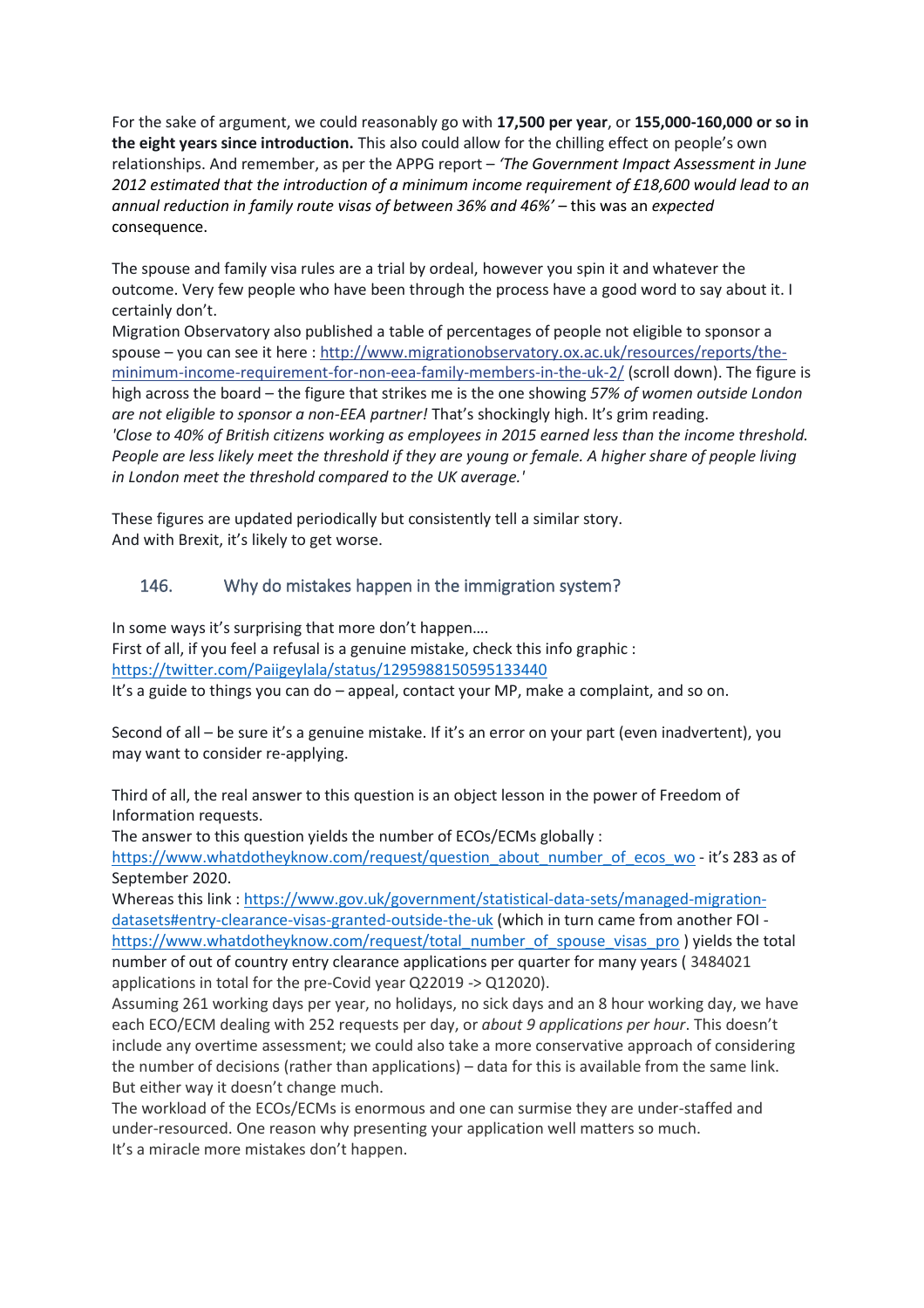### <span id="page-62-0"></span>147. Do the rules even make economic sense?

*'The UK will lose £850 million over ten years as a result of new visa restrictions on foreign spouses of British citizens, new research suggests.'* ( http://www.politics.co.uk/news/2013/07/09/revealed-thefinancial-cost-of-theresa-may-s-immigrationl )

*"It appears the government got its sums wrong when designing this policy," said Dr Helena Wray, from the School of Law at Middlesex University, who co-authored the research.*

*"When the cost-benefit calculations for this policy in the impact assessment are properly carried out, the figures actually show that the income requirement could cost the public purse £850 million over ten years.*

*"It will not reduce the benefits bill; in fact, it is likely to increase it as single people are more likely to claim benefits than those living with a partner."*

No, the rules make no economic sense. Quite apart from human rights considerations, the economic argument is bogus.

*'The Government's own data on the costs and benefits of migrant partners show that, once migrants' use of services is removed as the Migration Advisory Committee recommended, the income requirement could cost the public purse £850 million over 10 years.'* – The fiscal implications of the new Family Migration Rules: What does the evidence tell us?, Helena Wray/Eleonore Kofman, Middlesex University, June 2013 [\( http://sprc.info/wp-content/uploads/2013/07/MRN-Mdx](http://sprc.info/wp-content/uploads/2013/07/MRN-Mdx-briefing.pdf)[briefing.pdf](http://sprc.info/wp-content/uploads/2013/07/MRN-Mdx-briefing.pdf) )

### <span id="page-62-1"></span>148. What is the position of EU spouses/partners of British citizens following Brexit?

While the focus of the group up until now has been on non-EU citizens of British citizens (because the rules are so difficult), it is inevitable that Brexit means that the position of EU spouses of UK citizens becomes more difficult and uncertain.

A few cases have already made the media e.g. 'Dutch woman with 2 British children told to leave the UK after 24 years' :

[https://www.theguardian.com/politics/2016/dec/28/dutch-woman-with-two-british-children-told](https://www.theguardian.com/politics/2016/dec/28/dutch-woman-with-two-british-children-told-to-leave-uk-after-24-years)[to-leave-uk-after-24-years](https://www.theguardian.com/politics/2016/dec/28/dutch-woman-with-two-british-children-told-to-leave-uk-after-24-years) (Guardian, 28 Dec 2016). *'The software engineer, from Surrey, said she never once thought she would be deported but said her experience highlights the absurdity of the Home Office permanent residency process… '*

With potentially millions of EU citizens in the UK in limbo – as well as British citizens in the EU being in a similar situation – it can only grow in importance. Watch this space.

Colin Yeo, the immigration barrister has some analysis and suggestions here :

<https://www.freemovement.org.uk/position-eu-spouses-british-citizens-following-brexit/>

*1.Wait and see what happens with the UK's negotiations to leave the EU. It is highly likely that some arrangement will be made for EEA nationals who happen to be living in the UK at a certain date but do not have a right of residence or permanent residence. We simply do not know. This does not seem at the moment like a very safe way of approaching the issue, and it also risks wasting time that might otherwise be spent building up a right of residence to acquire permanent residence further down the line.*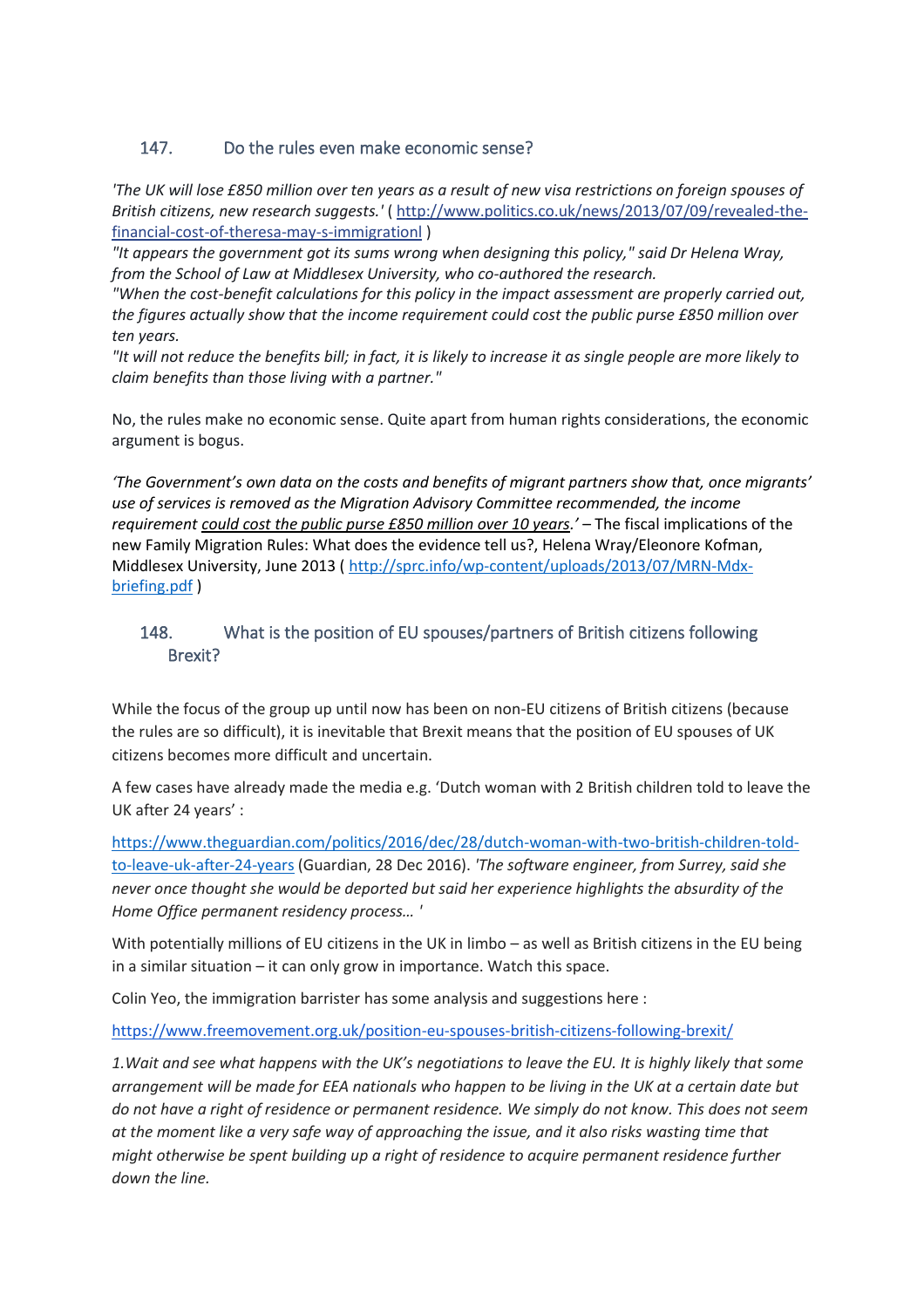*2.Become a worker or self employed person. Neither requires comprehensive sickness insurance.*

*3.Buy comprehensive health insurance now and start building up a right of residence. This could be a very expensive waste of money, though, depending on what arrangements are ultimately made for existing EU residents of the UK.*

*4.Get involved with a campaign group like The3Million, contact your MP and MEP, make a complaint to the EU Commission and generally make some noise.*

There is no doubt that the fallout of Brexit will massively expand the impact of these rules.

Brexit Mythbusters ( [https://brexitbritsabroad.org/mythbusters/Between-1.8-Million-and-3.6](https://brexitbritsabroad.org/mythbusters/Between-1.8-Million-and-3.6-million-UK-citizens-in-the-EU-could-be-affected-by-Brexit) [million-UK-citizens-in-the-EU-could-be-affected-by-Brexit](https://brexitbritsabroad.org/mythbusters/Between-1.8-Million-and-3.6-million-UK-citizens-in-the-EU-could-be-affected-by-Brexit) ) puts it like this :

*'Between 1.8 Million and 3.6 million UK citizens in the EU could be affected by Brexit'*

*'The official figure of 900,000 UK citizens in the EU27 doesn't include many non-registered, crossborder workers, and second-home onwners. We estimate, based on what we know of these populations, that there are two to three times the official figure if we include temporary or nondocumented migrants.'*

Coincidentally, the '1.8 to 3.6 million' figure neatly coincides with the 2019 figure of 2.37 million EU nationals working in the UK

( [https://www.ons.gov.uk/peoplepopulationandcommunity/populationandmigration/internationalm](https://www.ons.gov.uk/peoplepopulationandcommunity/populationandmigration/internationalmigration/bulletins/migrationstatisticsquarterlyreport/august2019) [igration/bulletins/migrationstatisticsquarterlyreport/august2019](https://www.ons.gov.uk/peoplepopulationandcommunity/populationandmigration/internationalmigration/bulletins/migrationstatisticsquarterlyreport/august2019) ), demonstrating that migration really is a two-way street.

Remember the question above about 'how many people are impacted by the rules' (conclusion: between 15,000 and 20,000 per year is a good estimate, or maybe around 140,000 in the eight years since introduction). Expanding this further to British citizens living in the EU could double this number – or more!

Some international comparisons :

<https://www.facebook.com/groups/ReunitefamiliesUK/permalink/2468689426769302> (Reunite Families UK) <https://www.facebook.com/groups/ReunitefamiliesUK/permalink/1892662644371986> (Reunite Families UK) <https://www.mipex.eu/family-reunion> (MIPEX)

#### <span id="page-63-0"></span>149. Hang on, if EU spouses of UK citizens are affected to, this means the number of people will only grow and grow – right? And what about Brits in the EU? Or Surinder Singh people?

Yes. And remember, quite apart from that, it's a globalised world – it's just a fact that more and more people will form cross-border families over the years. Many not even realising how unfair these rules are.

Of course the lives of Brits living in the EU are much more uncertain too; not to mention Surinder Singhers.

As of 2021, the numbers of people impacted has only grown.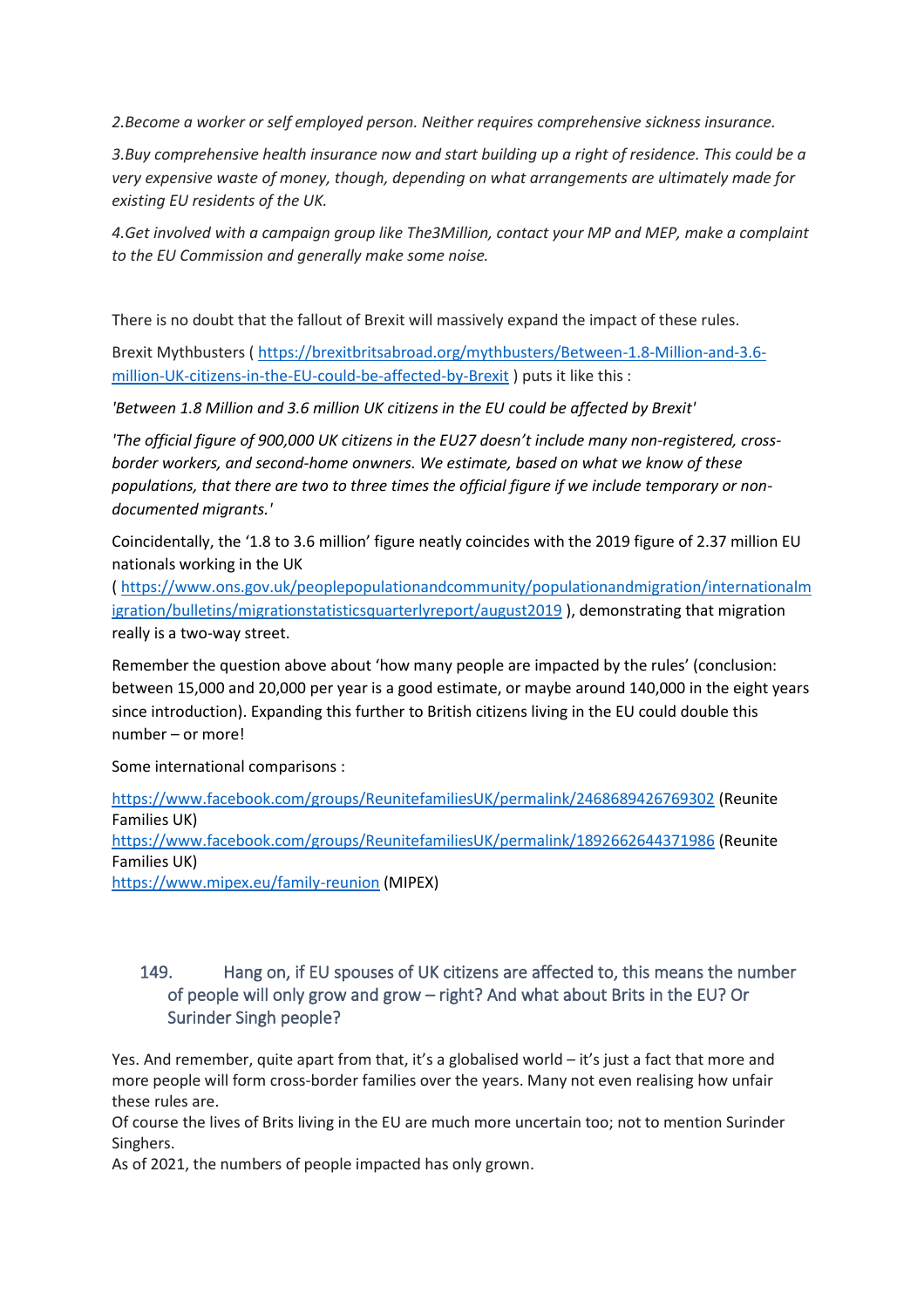*'What happens to the 90% of young, single people when they are working abroad and wanting to get on with life? Strangely enough, they tend to meet people and fall in love with them. We should celebrate that. Strangely enough, a large number of them get married and, praise the Lord, have children. This has happened in my extended family, and it will be something that increases. However, as we have heard, it is estimated that some 47% of these people would not have an income that would enable them to come back as a family unit, with or without their children, to the United Kingdom.' –* Lord Teverson, House of Lords, 4 July 2013 ( [https://hansard.parliament.uk/Lords/2013-](https://hansard.parliament.uk/Lords/2013-07-04/debates/13070446000145/ImmigrationRulesImpactOnFamilies) [07-04/debates/13070446000145/ImmigrationRulesImpactOnFamilies](https://hansard.parliament.uk/Lords/2013-07-04/debates/13070446000145/ImmigrationRulesImpactOnFamilies) )

*'The [MIR](https://en.wikipedia.org/wiki/MIR) has been roundly criticised both because the level is so high—40% of UK workers would not be able to meet it—and because of the [Catch-22](https://en.wikipedia.org/wiki/Catch-22) rule that the non-British partner's income can be taken into account only if they have been working in the UK for six months. How do they get into the UK if they cannot satisfy the MIR?*' – Lord Flight, House of Lords, 9 September 2020 (<https://www.theyworkforyou.com/lords/?id=2020-09-09b.823.1> )

As mentioned in previous questions, check out this link for clarity on Brits in Europe looking to move back :

<https://www.whsolicitors.co.uk/brexit-immigration-rules-for-brits-returning-from-the-eu/> This includes the relevant dates when things will change.

#### <span id="page-64-0"></span>150. God, I'm depressed.

So you should be. But many people have now been through the process being successful and with shared knowledge there is more hope of avoiding common mistakes or pitfalls. Look, we haven't exactly won this war; but we haven't exactly lost either. Thousands of people have been helped by the distilled knowledge and experience of all of us. Maybe you can be one of them.

I suggest you at least sign the Reunite Families open letter to Boris: <https://www.reunitefamiliesuk.co.uk/9th-july-2020-open-letter-to-boris>

And get involved in the groups listed above… and share on social media, Twitter etc. You may even want to write to your MP!

### <span id="page-64-1"></span>151. Do you lot have a symbol… or a logo?

The Divided Families ribbon has been around a while [: http://britcits.blogspot.co.uk/2013/07/the](http://britcits.blogspot.co.uk/2013/07/the-divided-families-ribbon-creator.html)[divided-families-ribbon-creator.html](http://britcits.blogspot.co.uk/2013/07/the-divided-families-ribbon-creator.html)

This was created just before the first anniversary demo in July 2013. The creator says this about it : *'We came up with the idea to wear a combination of red and orange ribbon. Red for love and orange in support of human rights and a harmonious multicultural society. (An orange ribbon is worn on Harmony Day in Australia which coincides with the United Nations International Day for the Elimination of Racial Discrimination. The Initiative Go Orange for Tibet also used an orange ribbon to encourage sportsmen to highlight human rights violation in Tibet before, during and after the Olympic Games 2008 in Beijing. In Singapore, the orange ribbon is also promoted as a symbol of racial and religious harmony.)'*

Reunite Families UK has its own logo, visible on its website [: https://www.reunitefamiliesuk.co.uk/](https://www.reunitefamiliesuk.co.uk/)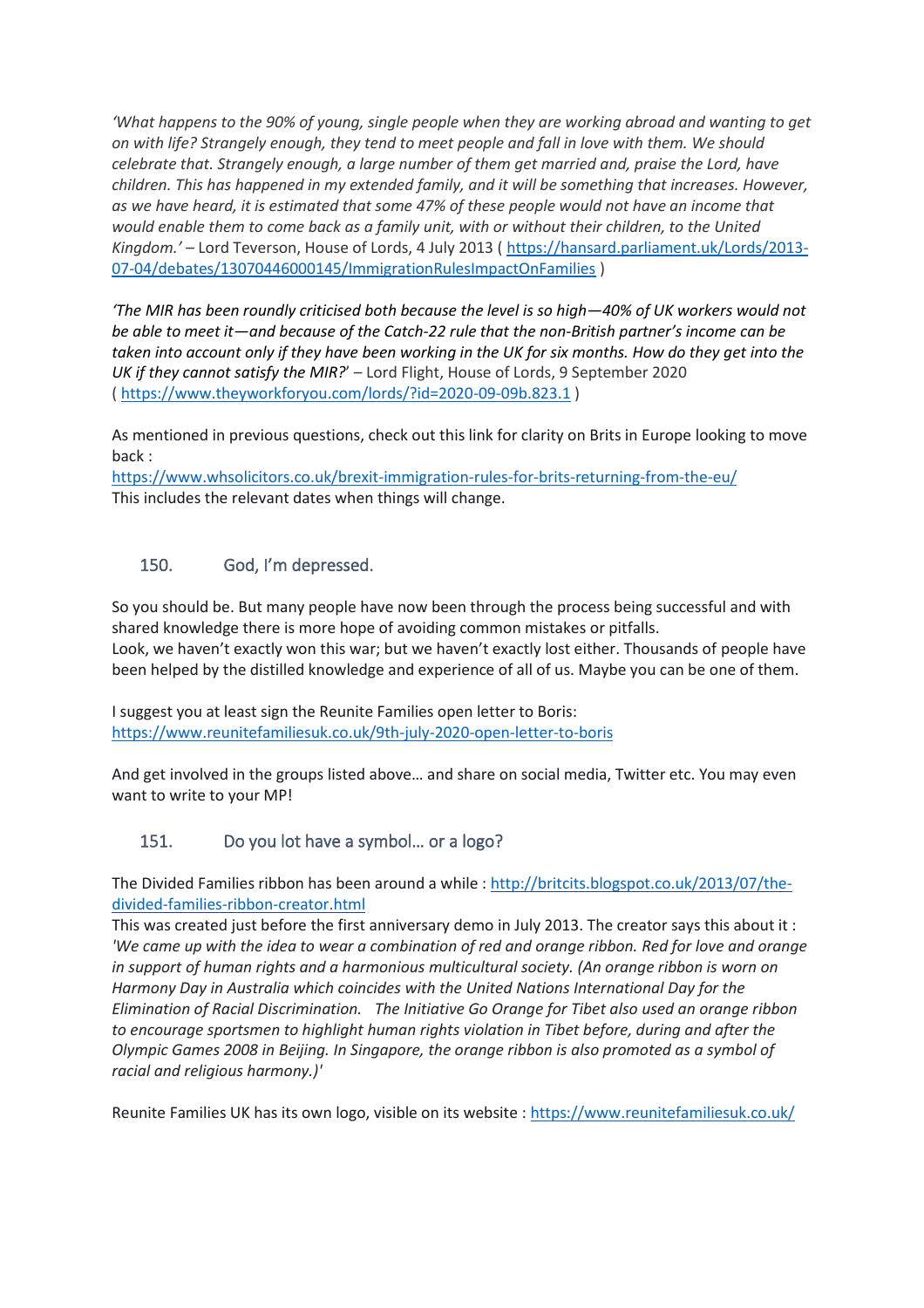# <span id="page-65-0"></span>152. Back to my application. It's time for FLR/ILR. Do I go for an in person priority appointment or postal application?

This is a personal choice.

The postal application is much cheaper but will take much longer, and if anything is unclear you won't be in a position to deal with any questions until after the decision comes back.

The in person appointment is almost always decided on the day, and you are both there to help answer any questions and so can deal with any issues. Almost all posters who describe their inperson appointment have had a positive experience.

On the other hand, the extra expense can be a factor for some.

# <span id="page-65-1"></span>153. What can I expect at the in person appointment for FLR/ILR?

This is something I wrote a few years ago and it was for ILR. The rules have changed a bit but the structure of the appointment is broadly the same :

[http://britcits.blogspot.co.uk/2014/10/our-peo-experience-at-solihull-author.html](http://l.facebook.com/l.php?u=http%3A%2F%2Fbritcits.blogspot.co.uk%2F2014%2F10%2Four-peo-experience-at-solihull-author.html&h=ATOX1BtkGH1sMZ4A1P8lnpOHZLa_QYiqt7BboxdHiRvDaB2ZvYSn4Ts4vNmfWr-N5h0xDKgoWTk0zp8HrcRWD4t9TIJNw7NqZxsuKwwQPcb0FzOGKsQzjyh49yqx1teVoRwCOcEwmd0)

You can also browse past archives of the group for postings about in person appointments. **Update September 2020:** Obviously a lot of water has passed under the bridge since this happened, but the principle is the same.

# <span id="page-65-2"></span>154. How do I book a premium centre appointment?

[https://www.gov.uk/ukvi-premium-service-centres/book-an-appointment](https://l.facebook.com/l.php?u=https%3A%2F%2Fwww.gov.uk%2Fukvi-premium-service-centres%2Fbook-an-appointment&h=ATOX1BtkGH1sMZ4A1P8lnpOHZLa_QYiqt7BboxdHiRvDaB2ZvYSn4Ts4vNmfWr-N5h0xDKgoWTk0zp8HrcRWD4t9TIJNw7NqZxsuKwwQPcb0FzOGKsQzjyh49yqx1teVoRwCOcEwmd0)

# <span id="page-65-3"></span>155. Once I get a spouse visa, how long can I spend outside the UK?

There is no scientific answer to this. However, for applications for citizenship, the rules state that you can spend no more than an average of 90 days outside the UK per year. So, most posters typically will want to stay within that leading up to FLR/ILR applications as it seems like a sensible threshold.

Some people may have compelling reasons to spend more than that outside the UK (e.g. work, family crises)… but remember time outside the UK can be taken into account, and the longer you spend outside the UK – especially over 90 days – the riskier it becomes. So play it safe. This link is old but helpful :

[http://lifeintheuk.net/index.php/after\\_the\\_test/absences\\_during\\_residence\\_ilr/](http://l.facebook.com/l.php?u=http%3A%2F%2Flifeintheuk.net%2Findex.php%2Fafter_the_test%2Fabsences_during_residence_ilr%2F&h=ATOX1BtkGH1sMZ4A1P8lnpOHZLa_QYiqt7BboxdHiRvDaB2ZvYSn4Ts4vNmfWr-N5h0xDKgoWTk0zp8HrcRWD4t9TIJNw7NqZxsuKwwQPcb0FzOGKsQzjyh49yqx1teVoRwCOcEwmd0)

# <span id="page-65-4"></span>156. Once I get ILR, how long can I spend outside the UK? And can you lose ILR?

2 years, and if you leave the UK for anything like that length of time, when you come back you should come back to the UK to settle. And yes, people have lost ILR before, including for spending too long outside the country. Sometime leniency has been shown but of course it's risky. [http://africasacountry.com/2015/09/losing-london/](http://l.facebook.com/l.php?u=http%3A%2F%2Fafricasacountry.com%2F2015%2F09%2Flosing-london%2F&h=ATOX1BtkGH1sMZ4A1P8lnpOHZLa_QYiqt7BboxdHiRvDaB2ZvYSn4Ts4vNmfWr-N5h0xDKgoWTk0zp8HrcRWD4t9TIJNw7NqZxsuKwwQPcb0FzOGKsQzjyh49yqx1teVoRwCOcEwmd0)

*'My case is not the worst. Of that I am keenly aware. But it is part of the increasing heavyhandedness and outright hostility facing refugees and migrants at UK and EU borders, which is why I decided to share my experience…' –* Ishtiyaq Shukri.

# <span id="page-65-5"></span>157. Should I apply for citizenship after ILR? What are the pros and cons?

Another personal choice and it depends on your circumstances…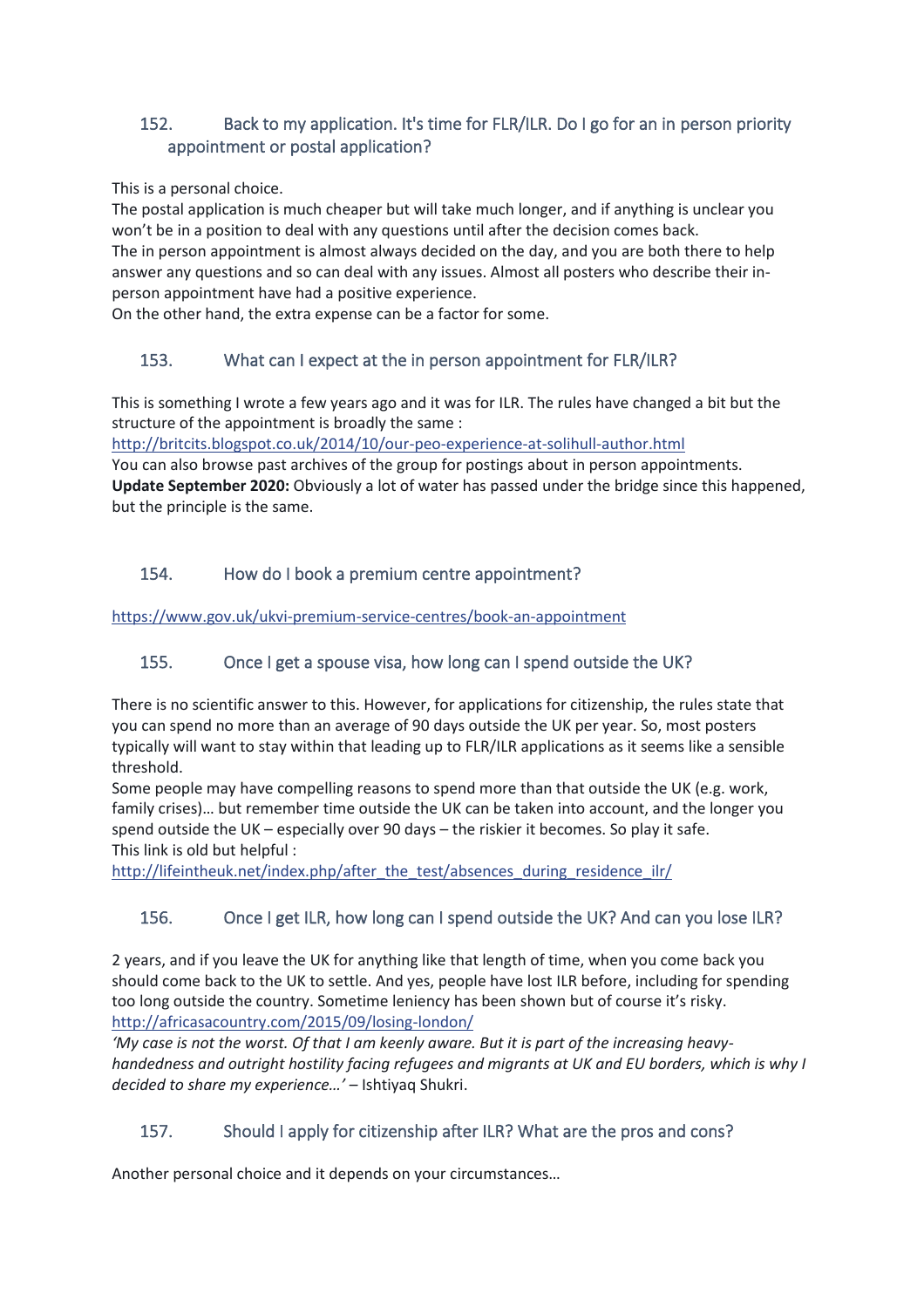Some countries don't recognise or indeed outwardly forbid dual citizenship. This includes many countries in Asia and Africa. If you come from one of these countries, you may decide that ILR is enough, and to stop there. However, you need to be aware of the '2 year rule' discussed above. If you do decide to apply for citizenship, of course you can leave the UK for as long as you like without jeopardising your citizenship (ironic really). You can also vote. Though of course, if you are a Commonwealth citizen, by a strange historical anomaly you can vote in UK general elections anyway ( <https://www.bbc.co.uk/news/uk-politics-49595260> ) .

As of 2020, the Scottish government has taken steps to extend the franchise to residents (not just citizens) over elections for which they have jurisdictions (local and Holyrood elections in Scotland).

If you do wish to become a British citizen, check in here [: https://www.gov.uk/british-citizenship](https://www.gov.uk/british-citizenship) And here :<https://www.gov.uk/apply-citizenship-spouse>

# <span id="page-66-0"></span>158. Why are you so bothered about the government lengthening the time to ILR from 2 years to 5 years?

Because it makes people's lives more uncertain, massively escalates the cost and means that people are in limbo effectively for at least 5 years.

This makes people economically vulnerable because of expenses, it makes their employment situation vulnerable, it makes their access to health care services vulnerable, indeed it even leads to people being trapped in abusive relationships while their immigration status is in flight. This has already happened. Without stability major purchases have to be delayed or even having a family. It sets people up for failure. There's no good reason for it. The spouse may have already been in the UK many years before getting married. It also does not take into account the time already married if married outside the UK.

(And seriously, anyone going through the process has put up with far too much already anyway).

### <span id="page-66-1"></span>159. I/someone I know is being abused, I think. Where do I get help?

National Domestic Violence Helpline: 0808 2000 247 - 24 hours a day, 7 days a week Women's Aid: https://www.womensaid.org.uk/

Refuge: http://www.refuge.org.uk/

Karma Nirvana campaign against forced marriages: http://www.karmanirvana.org.uk/ Southall Black Sisters - who campaigned against the rules because they foresaw domestic violence situations occurring[: http://www.southallblacksisters.org.uk/](http://l.facebook.com/l.php?u=http%3A%2F%2Fwww.southallblacksisters.org.uk%2F&h=ATOX1BtkGH1sMZ4A1P8lnpOHZLa_QYiqt7BboxdHiRvDaB2ZvYSn4Ts4vNmfWr-N5h0xDKgoWTk0zp8HrcRWD4t9TIJNw7NqZxsuKwwQPcb0FzOGKsQzjyh49yqx1teVoRwCOcEwmd0)

ManKind for male victims of domestic abuse : https://www.mankind.org.uk/

There are more links here :

<https://www.facebook.com/groups/139807999382936/permalink/3771913662839000> (ILMFS) <https://www.facebook.com/groups/ReunitefamiliesUK/permalink/2453139531657625> (Reunite Families UK)

### <span id="page-66-2"></span>160. This all sounds a bit expensive. How much is this all likely to cost?

More than a bit…

It's depressingly expensive and becoming more so, especially if you decide to use a solicitor, if loss of earnings due to booking time off work for appointments is a factor, etc.

This – written in 2016- will give you a clue. But by the time you read this it will be more expensive still with increases every spring:

[http://britcits.blogspot.co.uk/2016/07/british-citizens-forced-to-pay-719829.html](http://l.facebook.com/l.php?u=http%3A%2F%2Fbritcits.blogspot.co.uk%2F2015%2F04%2Fbritish-citizens-forced-to-pay-501229.html&h=ATOX1BtkGH1sMZ4A1P8lnpOHZLa_QYiqt7BboxdHiRvDaB2ZvYSn4Ts4vNmfWr-N5h0xDKgoWTk0zp8HrcRWD4t9TIJNw7NqZxsuKwwQPcb0FzOGKsQzjyh49yqx1teVoRwCOcEwmd0)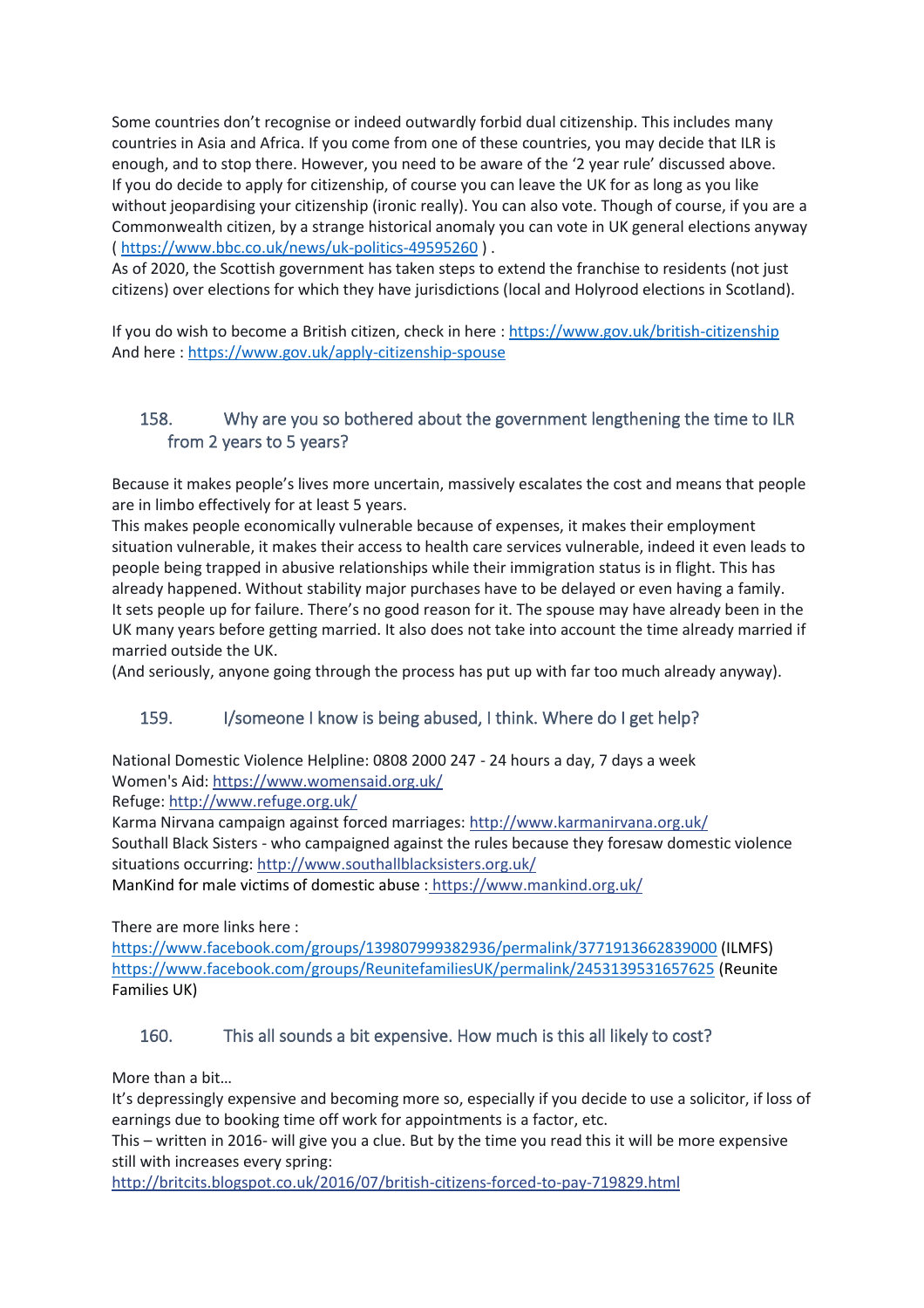Immigrants and their families (even if their families are British citizens) are the most convenient scapegoats of all in the current climate. Sorry to be so blunt, but the world is unfair; keep your expectations low and you won't be disappointed.

More recently (2020), the cost has been compared to 9 football season tickets! *– 'When the price of living with your partner is priced at 9 season tickets, something is wrong'* : <https://twitter.com/NevilleSouthall/status/1288908522399453189>

(This is assuming a cost of £6305, not including legal fees, not including costs for time off work, travel costs… etc!).

There \*is\* in some cases the possibility of looking into a fee waiver based on human rights – given the ridiculous costs. JCWI have produced a useful piece on that here : <https://www.jcwi.org.uk/home-office-application-fees-a-guide-to-fee-waivers>

# <span id="page-67-0"></span>161. I've completed my journey now. Would you be upset if I just left the group?

Of course, you can leave. And of course people in the group can draw their own conclusions which might not be the ones you want them to make. ;)

If you leave, leave for the right reasons.

Bear in mind it would be extra nice – a very good thing for you to do – if you could stay around and help and encourage others with your new-found knowledge, experience and wisdom. This is your choice, ultimately. It is through people sharing their information and their experiences that we all as a group learn of changes and what is the latest up to date process.

Basically, try to do the right thing, help other people, and try not to be selfish.

*"When you help others, you can't help helping yourself."* - "The Money Song", Avenue Q.

# <span id="page-67-1"></span>162. Why do you want me to post on the Facebook group instead of direct mailing you with my questions?

Because the answers you receive will represent a range of opinions and experiences which will likely lead to a better quality of answer.

Because people can read and learn from the question and answers – both now and, when people search the group, in the future.

Because it's not really fair to depend on a few knowledgeable members. We are all human, we are not experts, and even the wisest of us is not always right 100% of the time, especially as the rules and process is continually being changed.

We also kindly ask that you don't delete your threads when you get your answer, for the same reasons. People may have spent a lot of time and effort answering things that could be useful to others too.

### <span id="page-67-2"></span>163. And why do you want me to start my own thread instead of jumping on someone else's?

Because you will get a wider range of answers if they are visible to the widest audience in the group. And because such side discussions can sometimes derail someone else's thread, which isn't fair to them. Of course, if your question is relevant and can be thought of as a follow-up, that might be ok, but I've seen people jump in threads with totally different and unrelated questions, and that's not really fair.

Also please remember that if your question is toward the end of a long thread then people that may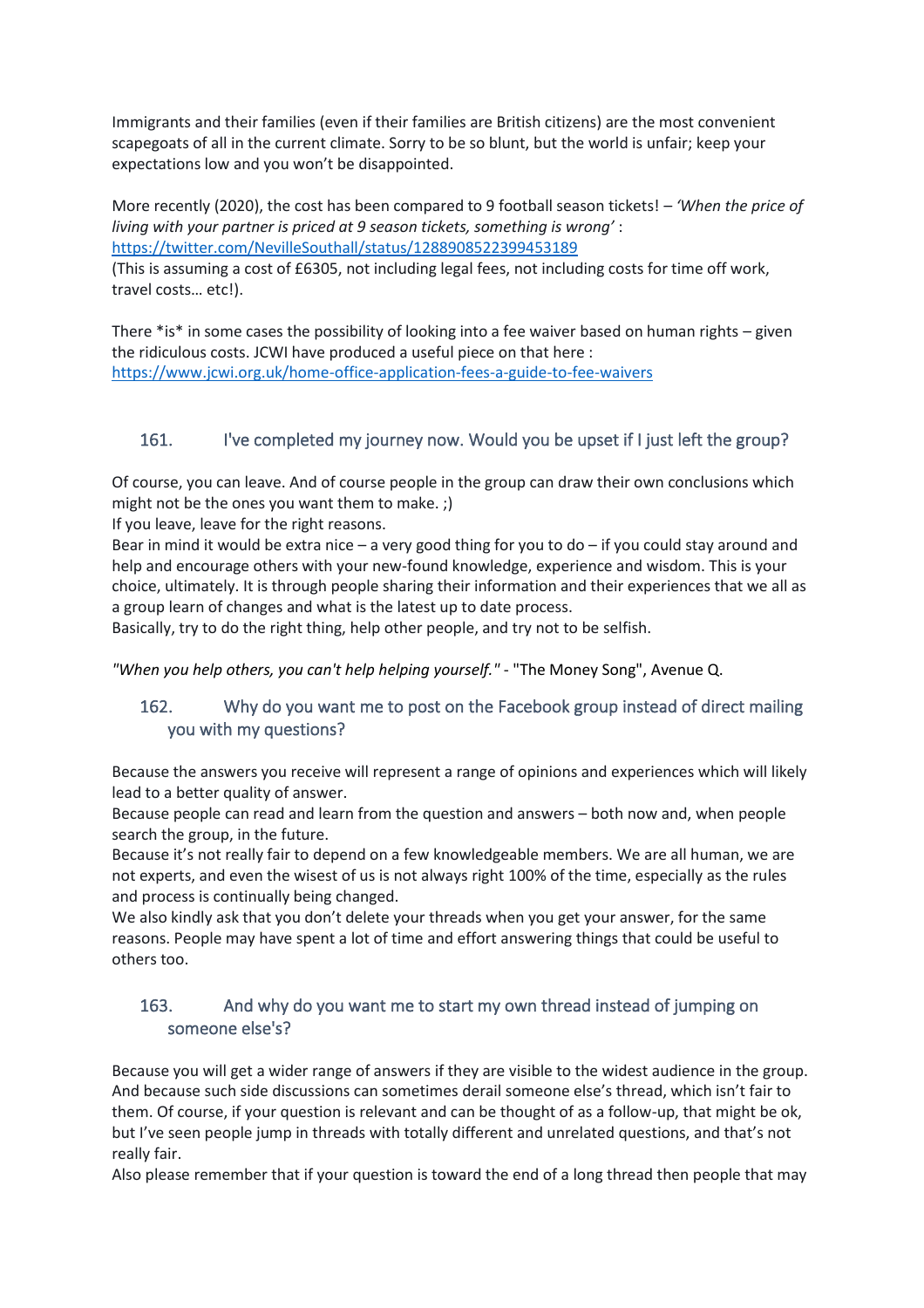have an answer do not always have the time to read through pages of comments on a topic they may have no interest of knowledge of just to get to your question that is not related to the original thread.

### <span id="page-68-0"></span>164. I've seen something offensive on the group; what do I do?

(True for any Facebook group). It's generally best to avoid trolls and flamewars. 'Don't feed the troll'. Report it to the admins, they'll know what to do.

Click on the drop-down button in the thread, and Report to Admin. It goes to their inboxes.

#### <span id="page-68-1"></span>165. Who are the admins?

Click Members, Admins in the group (any Facebook group). They are listed there.

#### <span id="page-68-2"></span>166. This is going to be difficult, isn't it?

Yes. It's hard. The phrase 'trial by ordeal' crops up more than once. But you can depend on the experiences of thousands of people to help you. Anyway, you'll be a much stronger and knowledgeable person at the end of it.

*'I get knocked down. But I get up again. You're never going to keep me down.'* – Chumbawumba.

My **main** advice to anyone going through this is… prepare, prepare, prepare. Preparation is everything and will mean you can deal with any roadblocks.

*'Victorious warriors win first and then go to war, while defeated warriors go to war first and then seek to win.*' - Sun Tzu

### <span id="page-68-3"></span>167. Say something to encourage me.

*'Beware of he who would deny you access to information, for in his heart he dreams himself your master.' –* Sid Meier's Alpha Centauri.

*'It's not the size of the dog in the fight, it's the size of the fight in the dog.'* – Mark Twain.

*'If you're going through Hell, keep going.'* – Churchill.

*'When people's love is divided by law, it is the law that needs to change.'* – David Cameron

*'I have never welcomed the weakening of family ties by politics or pressure'* - Nelson Mandela.

*'He who travels for love finds a thousand miles no longer than one'* - Japanese proverb.

*'Everyone has the right to respect for his private and family life, his home and his correspondence.' -* Article 8 of the European Convention on Human Rights.

Bitterness against those who through malice introduced these rules, and those who through ignorance do not understand the impact on real families, is all too easy. At the end of the day, and at the end of your journey, remember that living well is the best kind of revenge.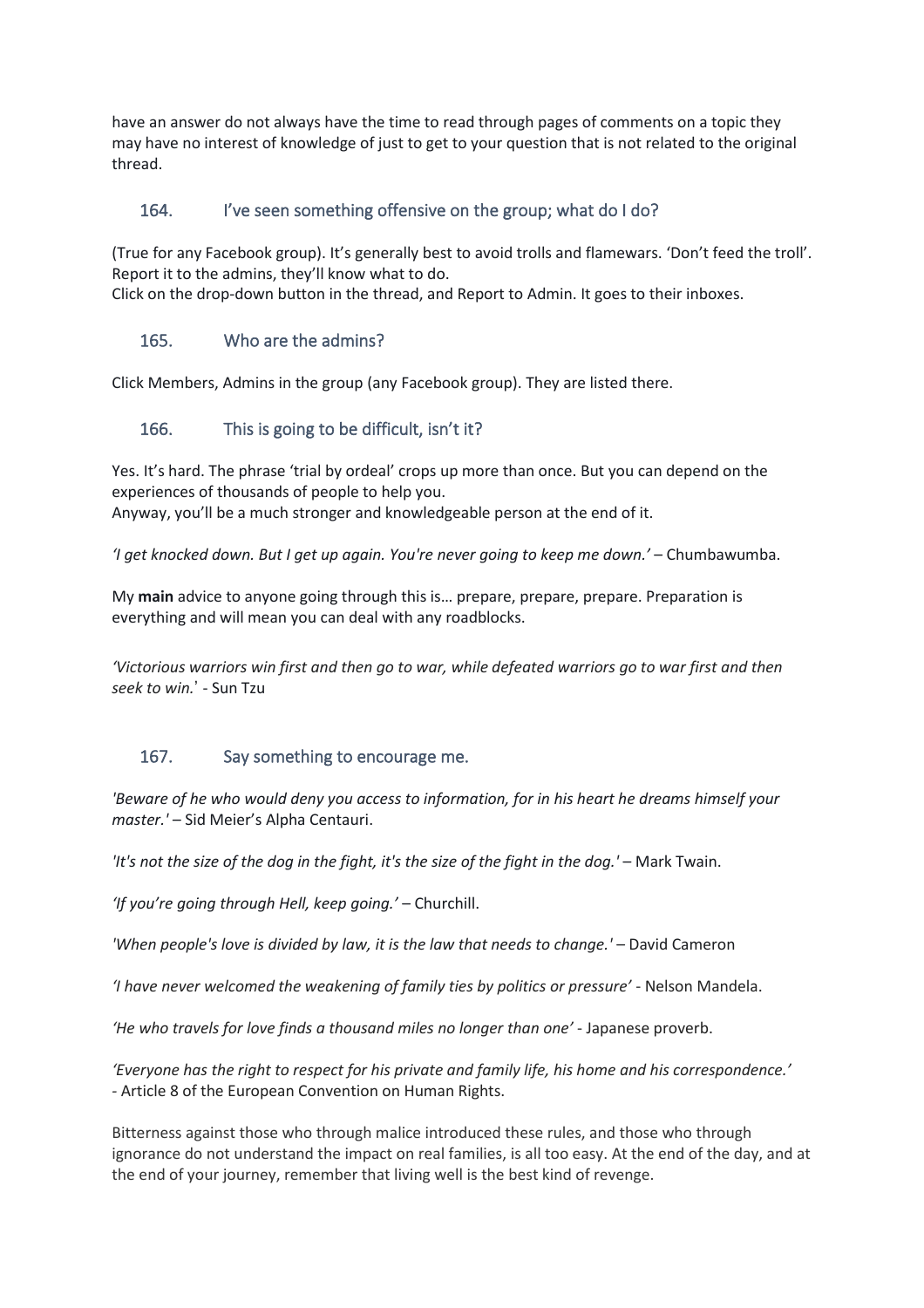The 'last word' goes to Lord Judd :

*'I always say that the first reality of life is that we are born into a totally interdependent global community. We may like it or we may not but that is the fact. Unless we face up to that, and realise that as politicians the way in which future history will judge us is how far we make a success of that membership of an interdependent global community, we are failing the nation. ' –* Lord Judd, July 2012 [\( https://www.theyworkforyou.com/lords/?id=2012-07-19a.380.0](https://www.theyworkforyou.com/lords/?id=2012-07-19a.380.0) )

(Remembering Frank Judd : [https://humanism.org.uk/2021/04/19/remembering-frank-judd-1935-](https://humanism.org.uk/2021/04/19/remembering-frank-judd-1935-2021/) [2021/](https://humanism.org.uk/2021/04/19/remembering-frank-judd-1935-2021/) )

#### <span id="page-69-0"></span>Appendix A: A note on how the Immigration Rules work

The Immigration Rules for the UK are divided into an introduction, 'parts' and 'appendices'. The rules can appear complex and difficult to navigate, especially with the sheer number of appendices and the fact that some have numbers and some have letters. It's worth knowing that these at least exist as they are readily available in the public domain.

For family members, the most relevant section is **Appendix FM**

[\(https://www.gov.uk/guidance/immigration-rules/immigration-rules-appendix-fm-family-members](https://www.gov.uk/guidance/immigration-rules/immigration-rules-appendix-fm-family-members) ) although **Appendix FM-SE** (specified evidence - [https://www.gov.uk/guidance/immigration](https://www.gov.uk/guidance/immigration-rules/immigration-rules-appendix-fm-se-family-members-specified-evidence)[rules/immigration-rules-appendix-fm-se-family-members-specified-evidence](https://www.gov.uk/guidance/immigration-rules/immigration-rules-appendix-fm-se-family-members-specified-evidence) ) is also important. This document mainly deals with the implications of Appendix FM and if you've read through it, you'll hopefully have a good understanding of how it works.

**Appendix V** is the section which contains the rules for visitors, and is useful to understand if for example your partner wishes to visit you as a general visitor (effectively a tourist), or if you wish to apply for a Marriage Visitor Visa which is basically a visa which just lets you get married, and then you have to leave. (There are some links on model checklists right at the very top of this document). Visitors are limited in the activities they can perform in the UK – what they can and cannot do is all covered in Appendix V [\( https://www.gov.uk/guidance/immigration-rules/immigration-rules](https://www.gov.uk/guidance/immigration-rules/immigration-rules-appendix-v-visitor-rules)[appendix-v-visitor-rules](https://www.gov.uk/guidance/immigration-rules/immigration-rules-appendix-v-visitor-rules) )

Part 6A ( [https://www.gov.uk/guidance/immigration-rules/immigration-rules-part-6a-the-points](https://www.gov.uk/guidance/immigration-rules/immigration-rules-part-6a-the-points-based-system)[based-system](https://www.gov.uk/guidance/immigration-rules/immigration-rules-part-6a-the-points-based-system) ) deals with the so-called 'points based system' for so-called 'high value' migrants (Tier 1), general workers (Tier 2), students (Tier 4), and temporary workers such as youth mobility (Tier 5); it can be useful to know about this if your partner is already in the UK on one of these visas and wishes to switch.

There is also a Turkish Worker Visa – this is covered in **Appendix ECAA**. This is very specific but may be worth knowing about if your partner is Turkish.

**Part 6** deals with asylum.

**Appendix O** deals with language, **Appendix Finance** deals with foreign banks whose statements are accepted, **Appendix KOLL** deals with the rules surrounding the Life in the UK test… etc. All these are easily google-able.

There are, obviously, a lot more of these.

#### <span id="page-69-1"></span>Appendix B: Who does Appendix FM apply to? And some specific situations not mentioned previously

Appendix FM applies to family members of citizens of the UK, settled residents and people with refugee status or humanitarian protection. This document is written from the point of view of a British citizen, but it also (generally) applies to the other groups as well (although there are some specific differences around e.g. refugees that may be worth researching if this is you).